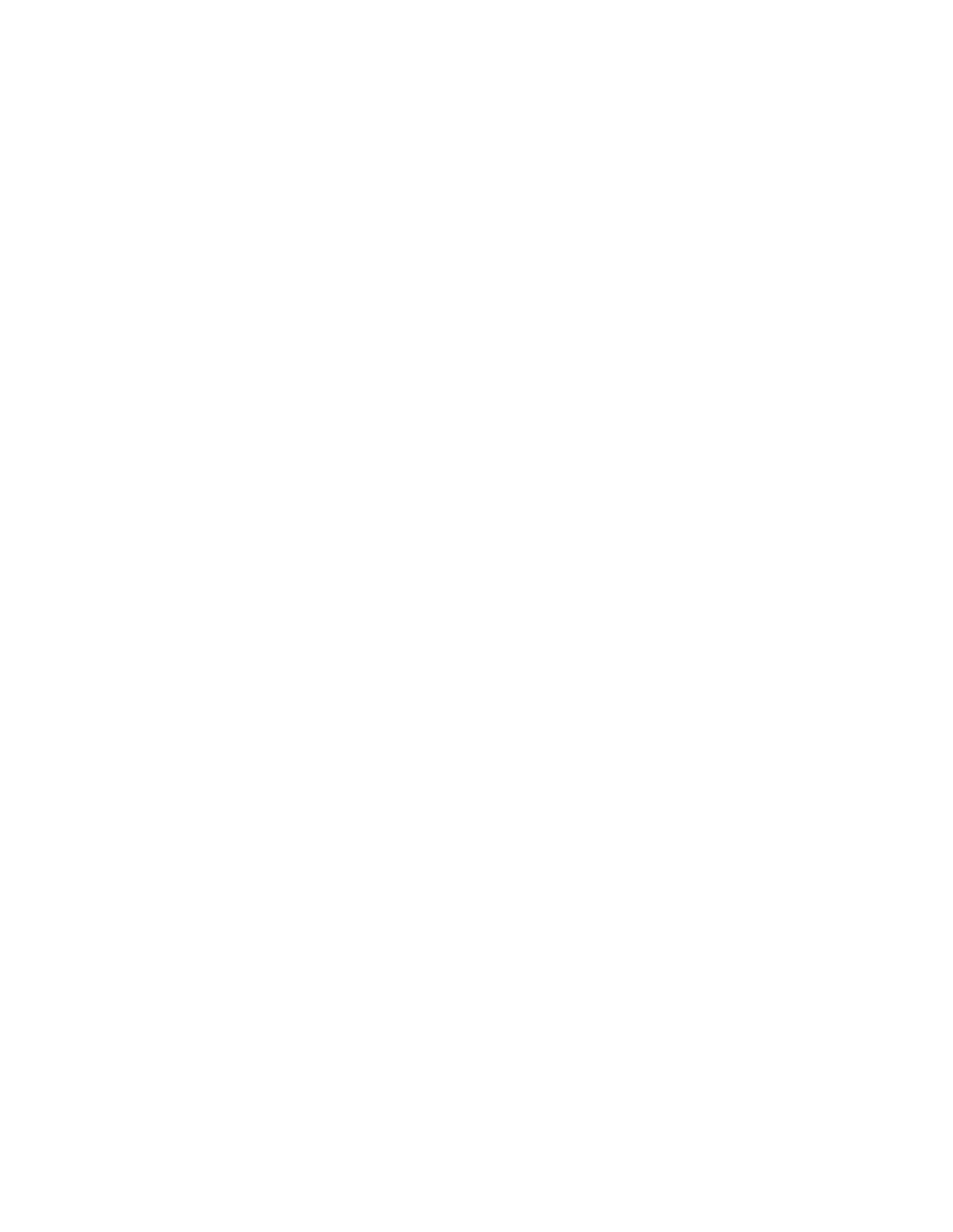## **Acknowledgments**

This report was prepared under the direction of the U.S. Department of Agriculture (USDA), National Agricultural Statistics Service (NASS). Many people participated in the various activities of the 2002 Census of Agriculture and deserve recognition for their contributions to the program.

NASS pays special tribute to the two million farm and ranch operators who furnished the information requested. Their cooperation and support made it possible to collect and publish the data in the census report. Other USDA agencies and representatives from State departments of agriculture offered significant advice during the planning, data collection, and processing phases of the census. They provided invaluable assistance at the local level to farmers and ranchers completing census report forms. Also, NASS acknowledges our partnership with the U.S. Department of Commerce, National Processing Center in Jeffersonville, IN and the services they provided to collect and capture data.

Members of the Advisory Committee on Agriculture Statistics and representatives of both public and private organizations made significant recommendations that helped establish data content. NASS appreciates their strong and consistent support for census programs.

NASS expresses gratitude to the press, farm magazines, radio and television stations, farm organizations, State departments of agriculture, and enumerators from the National Association of State Departments of Agriculture for their help in publicizing the census and encouraging cooperation of farmers and ranchers.

If you would like to learn more about the statistics available from NASS or have questions concerning this report, visit our Web site at www.nass.usda, send e-mail to nass@nass.usda.gov, or call the Agricultural Statistics Hotline at 800.727.9540.

To file a complaint of discrimination, write USDA, Director, Office of Civil Rights, 1400 Independence Avenue, S.W., Washington, DC 20250-9410, or call (800) 795-3272 (voice) or (202) 720-6382 (TDD). USDA is an equal opportunity provider and employer.

The United States Department of Agriculture (USDA) prohibits discrimination in all its programs and activities on the basis of race, color, national origin, age, disability, and where applicable, sex, marital status, familial status, parental status, religion, sexual orientation, genetic information, political beliefs, reprisal, or because all or part of an individual's income is derived from any public assistance program. (Not all prohibited bases apply to all programs.) Persons with disabilities who require alternative means for communication of program information (Braille, large print, audiotape, etc.) should contact USDA's TARGET Center at (202) 720-2600 (voice and TDD).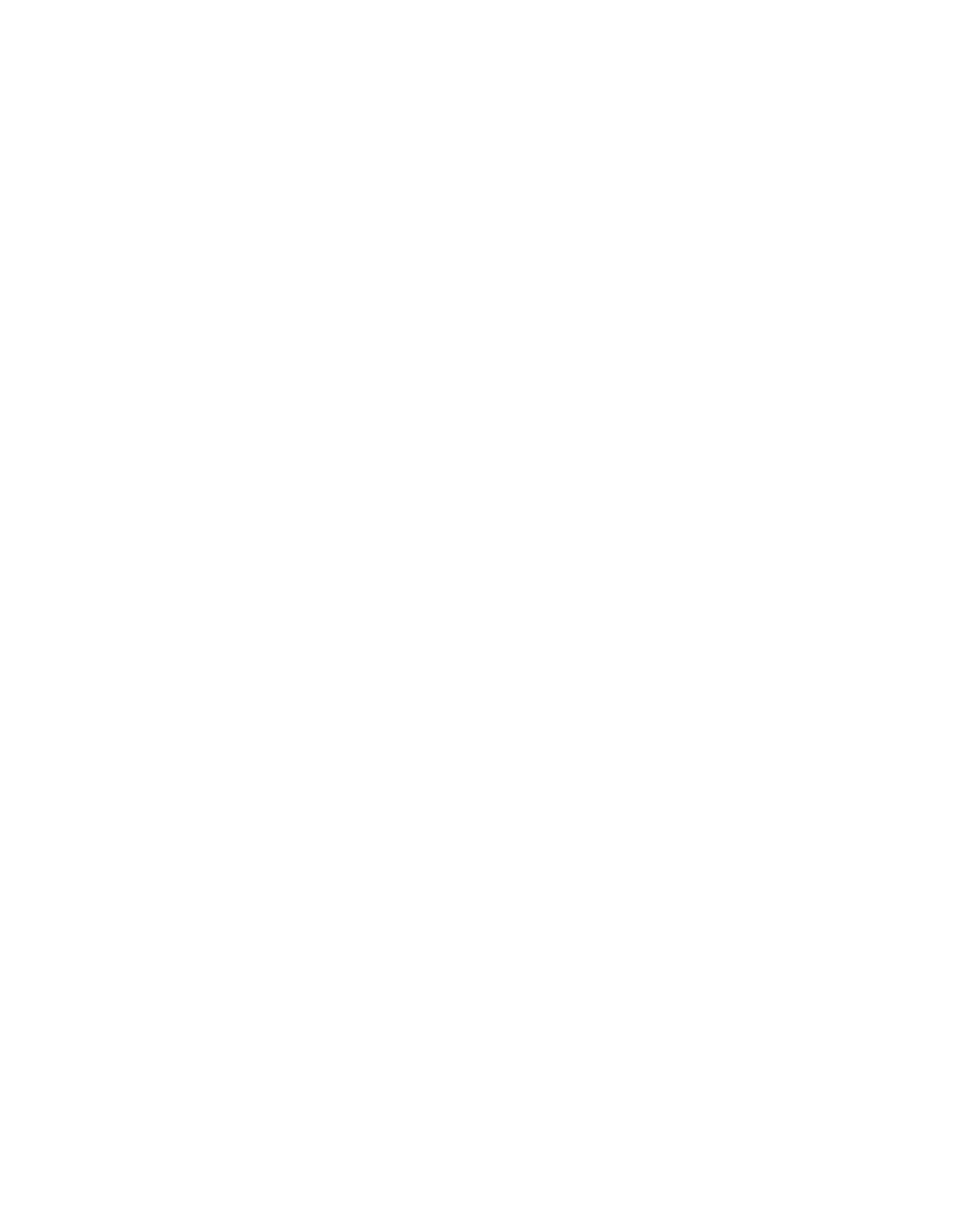## **Contents**

## **Chapters** Page

| $\overline{1}$ . |                                                                                           |  |
|------------------|-------------------------------------------------------------------------------------------|--|
| 2.               |                                                                                           |  |
| 3.               |                                                                                           |  |
| 4.               |                                                                                           |  |
| 5.               |                                                                                           |  |
| 6.               |                                                                                           |  |
| 7.               |                                                                                           |  |
| 8.               |                                                                                           |  |
| 9.               | Censuses of Agriculture for American Samoa, the Commonwealth of Northern Mariana Islands, |  |
|                  |                                                                                           |  |
| 10.              |                                                                                           |  |
| 11.              |                                                                                           |  |
| 12 <sub>1</sub>  |                                                                                           |  |

## **Appendixes**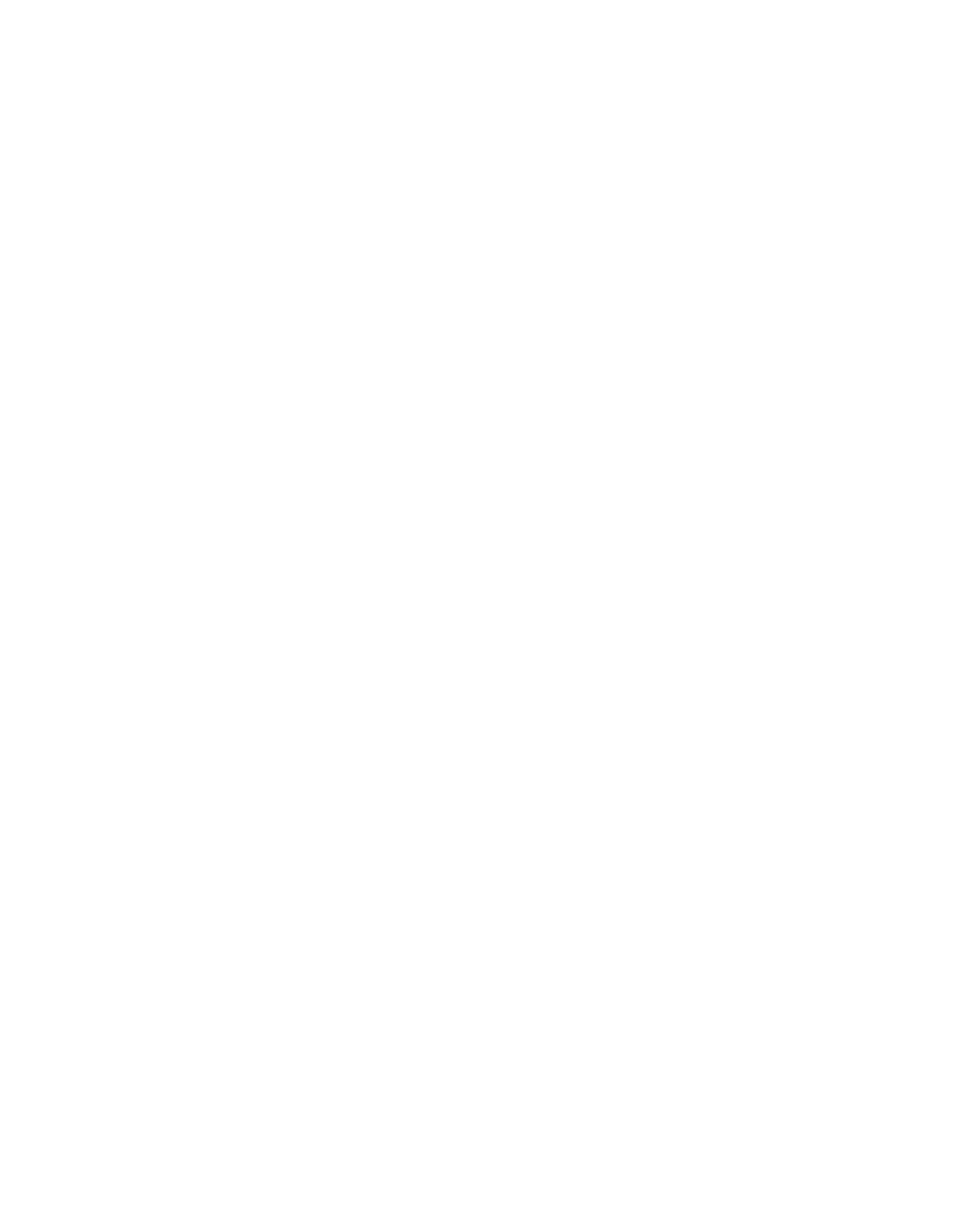## **Chapter 1. Introduction**

| Page                                                                                 |  |
|--------------------------------------------------------------------------------------|--|
|                                                                                      |  |
|                                                                                      |  |
|                                                                                      |  |
|                                                                                      |  |
|                                                                                      |  |
| American Indian Reservations Pilot Project (Montana, North Dakota, and South Dakota) |  |
|                                                                                      |  |
|                                                                                      |  |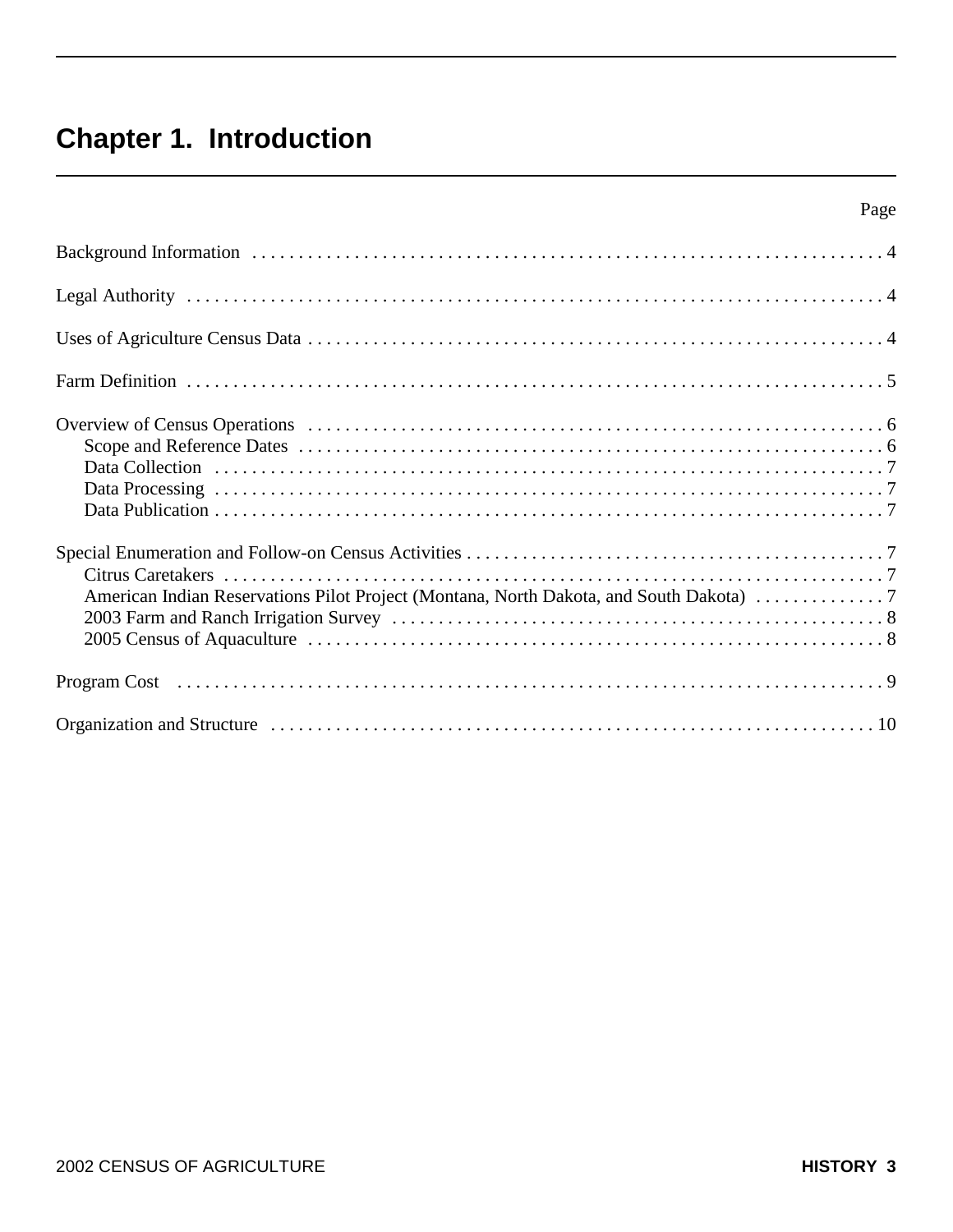#### **BACKGROUND INFORMATION**

The United States Constitution is the vehicle that initiated the collection of agricultural census data. Article 1, Section 2, of the U.S. Constitution requires that a census of population be carried out every 10 years to apportion representation of each State in the House of Representatives. Even as the delegates to the convention that produced the Constitution discussed its various provisions, James Madison, its principal author, urged that the census be used for something more than just counting heads. Nothing came of his recommendations until 1810, after he had become President Madison. In 1810, the population census tried to collect information on manufacturing establishments as well as population, and included a single item asking whether the person interviewed was engaged in agriculture. Another 30 years passed before the census program included information on agricultural activities. The 1840 census attempted to collect more detailed information on manufacturing, mining, and agriculture, with limited success. Despite this, the value of agriculture data (and other detailed statistics) was so obvious that the census program was permanently expanded to cover economic and agricultural activities.

The agriculture census remained part of the decennial census program from 1850 through 1920. In 1915, Congress authorized the collection of agriculture data quinquennially, but it was not added to the mid-decade census covering the economic areas until 1925.

Through 1940, the U.S. Census Bureau carried out the agriculture census with the other economic censuses, but changed their respective schedules. The goal was to use the Census Bureau's resources more efficiently and to distribute the workload over periods between decennial censuses. By the 1950's, the agriculture census was providing information for years ending in "4" and "9", while the economic censuses covered years ending in "2" and "7" as reference periods. In 1976, Public Law 94-229 shortened the intercensal periods after the 1974 census to four years each, thus restoring the agriculture census to a schedule concurrent with the 1982 and later economic censuses. In 1997, Public Law 105-113 transferred the responsibility for conducting the 1997 Census of Agriculture and subsequent agriculture censuses from the U.S. Department of Commerce (DOC), Bureau of the Census, to the U.S. Department of Agriculture (USDA), National Agricultural Statistics Service (NASS).

The agriculture census is the only source of statistics on American agriculture showing comparable figures, by county, and classifying farms by size, tenure, type of organization, primary occupation, age of operator, market value of agricultural products sold, combined government payments and market value of agricultural products sold, and North American Industry Classification System code. The 2002 Census of Agriculture covered agricultural operations meeting the definition of a farm in the 50 States, Puerto Rico, Guam, Commonwealth of Northern Mariana Islands, the U.S. Virgin Islands, and American Samoa.

## **LEGAL AUTHORITY**

The 2002 Census of Agriculture was conducted by the National Agricultural Statistics Service (NASS). Title 7 U.S.C., Chapter 55 (Department of Agriculture), sections 2204g and 2276, describe the type, frequency, methods, geographic scope, mandatory reporting requirements, and confidentiality requirements for NASS as they pertain to the census of agriculture. (See Appendix A for excerpts of Title 7 applicable to the agriculture census.)

## **USES OF AGRICULTURE CENSUS DATA**

Agriculture census data are routinely used by: Congress; Federal, State, and local government organizations; the business community; scientific and educational institutions; and farm organizations.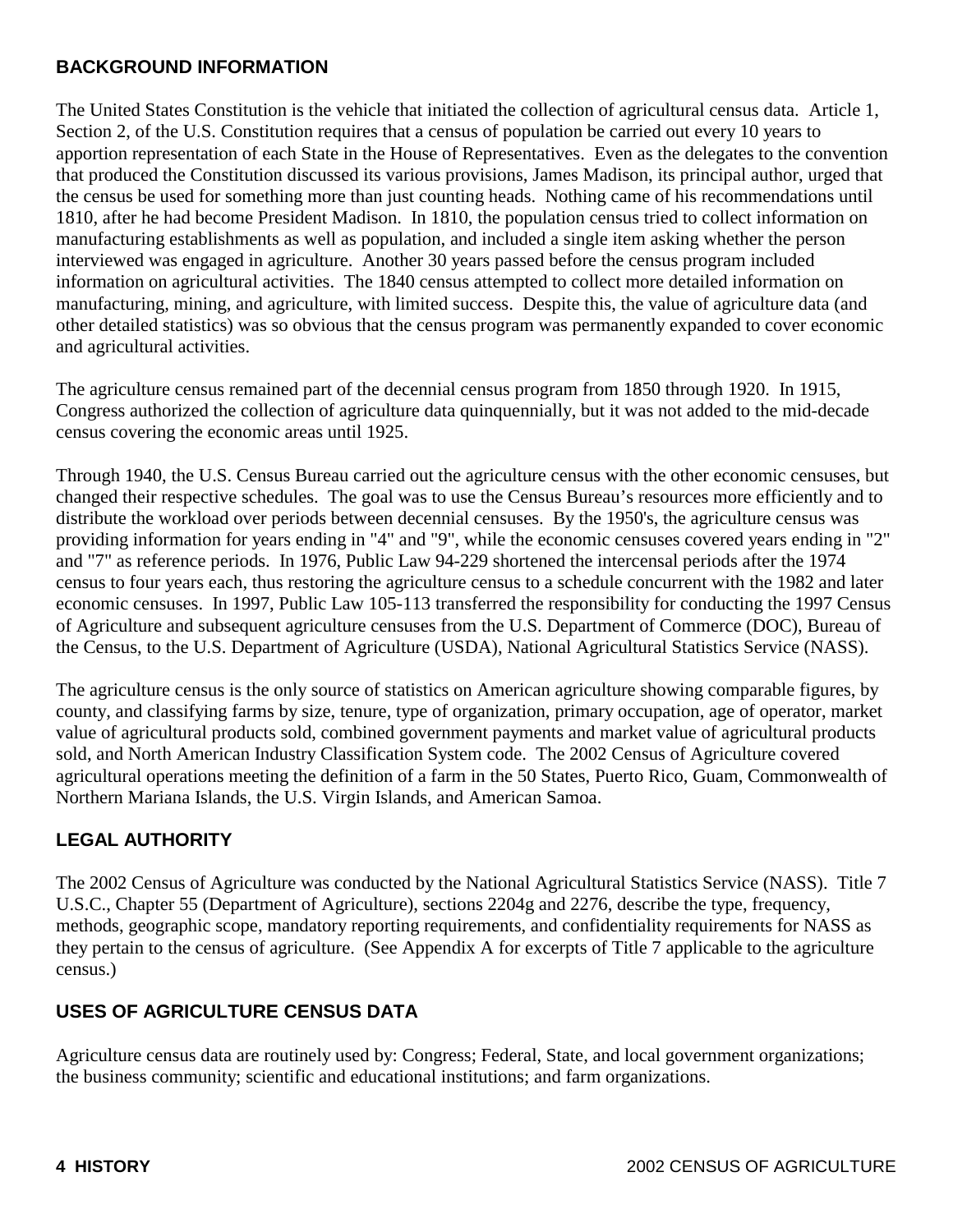The private sector, including businesses, farm cooperatives, commodity and trade associations, and utility companies rely on agriculture census data to develop plans for locating new plants, service outlets, and sales and distribution facilities. They also use it for allocating research resources, selecting marketing areas, and for other activities that provide better services to the farm community. Major farm organizations use census data to develop promotional materials on various segments of American agriculture.

Agriculture oriented magazines and news media use census results as technical background for stories and feature articles. In addition, census results can be used to estimate market share and identify the types of farms reached. A regional television station, for example, used agriculture census data to learn about farm operator characteristics and agricultural production levels in each of its markets which enabled its advertisers to target specific media markets for particular services and products.

Administrative and legislative bodies at all levels of government use census data in planning and analyzing farm and rural programs. The Congressional Budget Office uses agriculture census data to evaluate the farm income-support program. State and county agencies employ census statistics for land planning and zoning, to aid in evaluating environmental policy, profiling the States' labor forces, and economic planning.

Within the U.S. Department of Agriculture (USDA), NASS employs agriculture census statistics to develop benchmarks and comparisons for its current estimates, and to evaluate particular problems or situations. The Economic Research Service of USDA uses census of agriculture data to evaluate the current economic situation, and to monitor and measure structural changes and adjustments in the farm sector. When a new disease outbreak occurs, the Animal and Plant Health Inspection Service of USDA uses census data as a first profile of the commodity. The data provide information on where the commodity is grown or raised and help determine where to quarantine or limit distribution.

Other Federal government agencies use production, sales, size, and type of farm data from the census to calculate economic measures such as farm income estimates, indexes of productivity and price levels. Also, census data are used to calculate Federal disaster compensation, environmental assessments, and for special projects.

## **FARM DEFINITION**

The definition of a farm used in the 2002 Census of Agriculture was any place from which \$1,000 or more of agricultural products were produced and sold, or normally would have been sold, during the census year. This definition was first used in the 1974 census and has been used in all subsequent censuses. The farm definition varies in each U.S. territory.

Initially a "farm" was defined by the Bureau of the Census for the 1850 agriculture census as any place with annual sales of agricultural products of \$100 or more. Though the definition changed several times since 1850 (see Appendix B) with new sales or acreage criteria, each definition required that the land involved must be used for or connected with agricultural operations, and must be operated under the day-to-day control of one principal operator or senior partner. While the 2002 census collected data for multiple operators for a single farm, the concept of the principal operator or senior partner was maintained. The reporting unit for the agriculture census has always been the individual agricultural operation, i.e., the farm or ranch.

Census results are based on data obtained from individual farm operators about their respective farms. Land comprising the farm need not be a single contiguous tract. It can consist of several separate pieces of land, so long as it was treated as a single operation. Specific rules cover farms with land in more than one county.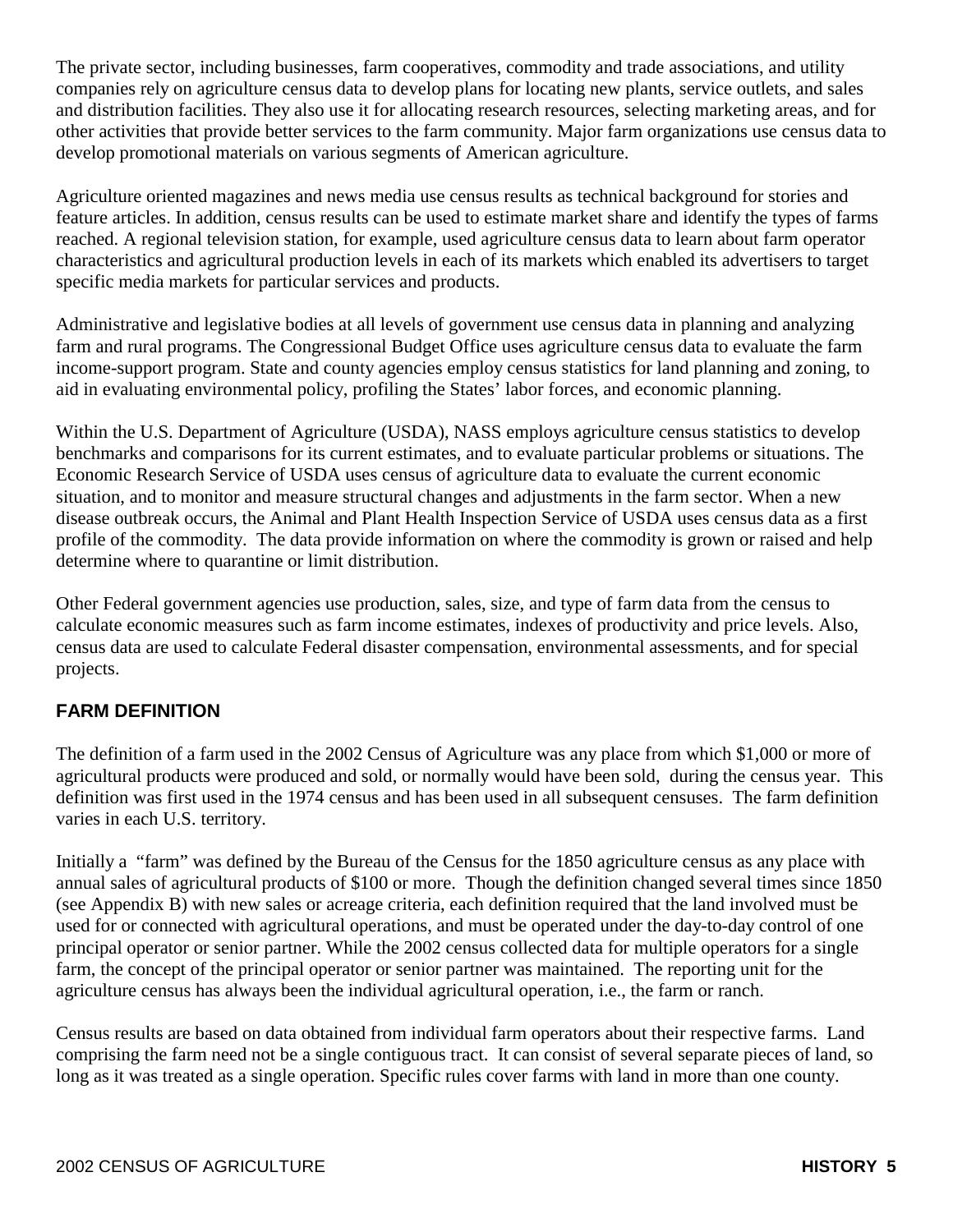When land operated as a single farm was located in two or more counties, data are tabulated in the county containing the largest value of agricultural products raised or produced. In rare instances, where large amounts of land were found in two or more counties, a single report is separated into it's respective counties.

The statistics collected in the census represent only those places with agricultural operations qualifying as farms according to the census definition.

The farm definition for Puerto Rico and the other outlying areas vary though all involve minimum levels of sales. Farm definitions were established in cooperation with the local governments.

The farm definition used in Puerto Rico was any place from which \$500 or more of agricultural products were produced and sold, or normally would have been sold, during the 12-month period between January 1, 2002 and December 31, 2002. The census form requested total land, land use, production, expenditure, farm labor, and sales data for the 12 months between January 1 and December 31, 2002. Data on inventories of livestock, poultry, machinery and equipment, buildings and facilities, and number of sharecropper and agregado families, were requested as of December 31, 2002.

The farm definition used for American Samoa was any place that raised or produced any agricultural product for sale or consumption by family members. Crop production, crop and livestock sales, production, and expense data were collected for the 12-month period between January 1 and December 31, 2003, and inventory data was collected for the day of enumeration.

The farm definition used in Guam and the Commonwealth of Northern Mariana Islands defines a farm as any place that had sales of agricultural products of \$1,000 or more. Enumeration began in January 2003, and collected acreage and inventories data (i.e. acreage, numbers of livestock and poultry, etc.) as of the day of enumeration. Crop and livestock production, sales, and expense data were requested for the calendar year 2002.

In the U.S. Virgin Islands, the farm definition remained the same as in previous censuses, and defines a farm as any place from which \$500 or more of agricultural products were sold. Enumeration began in January 2003 and collected acreage and inventories data (i.e. acreage, numbers of livestock and poultry, etc.) as of the day of enumeration. Crop and livestock production, sales, and expense data were requested for the calendar year 2002.

## **OVERVIEW OF CENSUS OPERATIONS**

## **Scope and Reference Dates**

The 2002 Census of Agriculture program collected and published statistical data for all agricultural operations meeting the farm definition in the 50 States, Puerto Rico, Guam, American Samoa, Commonwealth of Northern Mariana Islands, and the U.S. Virgin Islands. It also included special studies relating to farm irrigation and aquaculture.

For the 2002 Census of Agriculture (States), basic data were requested from all farms, while additional information was asked of a sample (i.e., all those with expected annual sales of agricultural products above a specified value, together with a random sample of all other farms) of about 22 percent of all farms.

The 2002 Census of Agriculture (States) requested inventory data (e.g., number of livestock) as of December 31, 2002, while production, sales, and other data (except a few crops, such as citrus, for which data were collected for the production year) were collected for the calendar year 2002.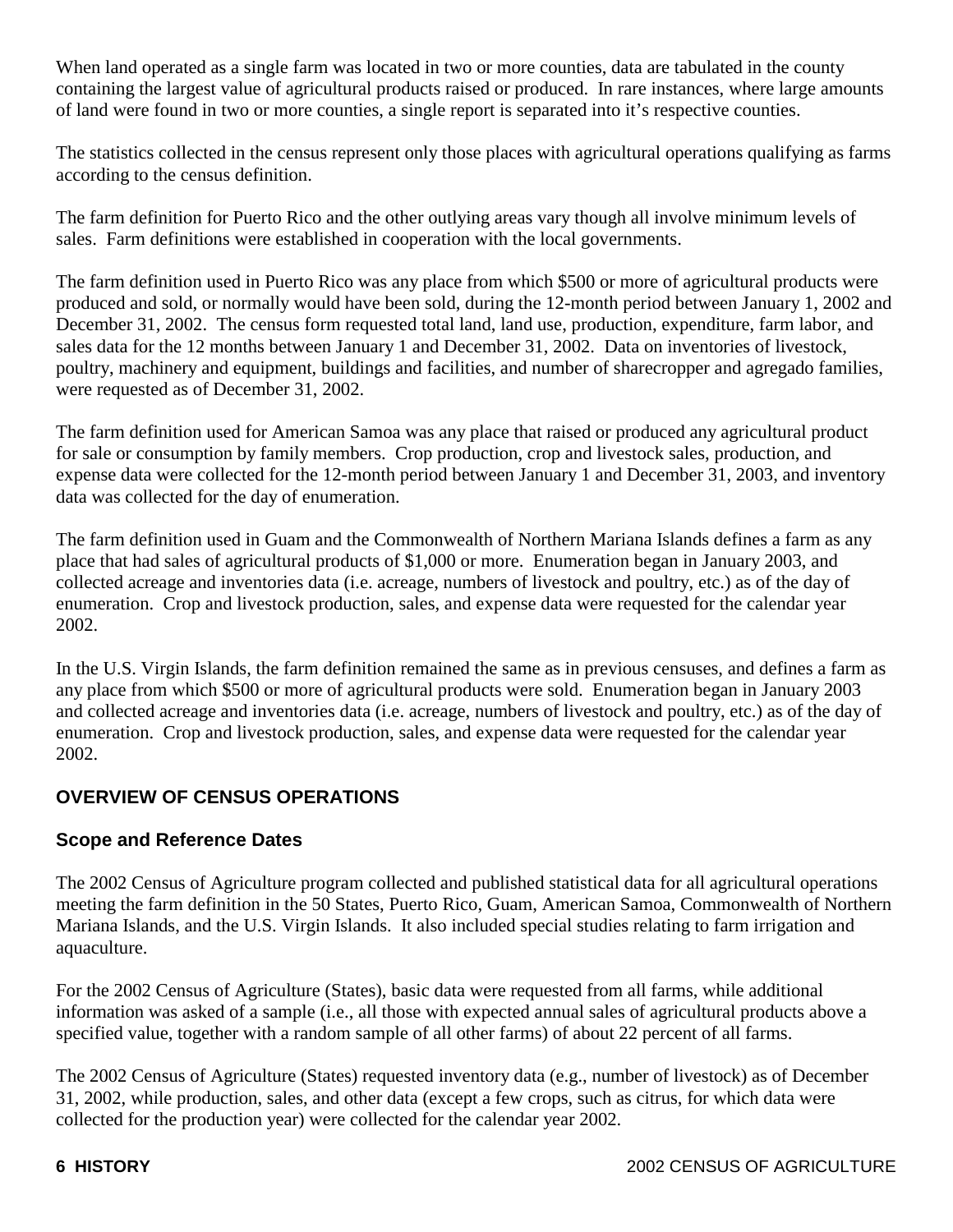## **Data Collection**

Like all censuses of agriculture since 1969, the 2002 census was conducted as a mailout/mailback enumeration. An initial list of 9.1 million names and addresses from various sources including the 1997 census was assembled. After the removal of duplicate names and nonagricultural operations, the final list was reduced to 2.84 million. In December 2002, the report forms were mailed to the names and addresses on the final census list frame, with a cover letter asking recipients to complete the report form(s) and mail them back to the Census of Agriculture, National Processing Center (NPC) in Jeffersonville, IN. A toll-free number was provided on the initial report form and on follow-up mailings to assist respondents with questions. Mail and computer-assisted telephone follow-up to nonrespondents continued for six months (February 2003 through July 2003) after the initial February 3 census due date. Once an acceptable overall response level was achieved, NASS edited, reviewed, and tabulated the data. Estimates for record level nonresponse and coverage were factored into the final tabulations for each State.

## **Data Processing**

NPC received mail returns for each of the 50 States, entered individual report data into the computer file, and resolved edit failures. Data analysis and resolution of questionable data and data relationships took place in the respective NASS Field Offices during the summer of 2003. Report forms from Puerto Rico were processed by the NPC. Report forms from Guam, the U.S. Virgin Islands, and CNMI were handled by NASS staff at headquarters. American Samoa report forms were processed by local staff.

#### **Data Publication**

There were two releases of census data, a preliminary and a final release. The preliminary release contained information on land in farms, i.e. number of farms and acres, and demographic data. It was released in February 2004. The final U.S. and State publications were released simultaneously in June 2004.

The 2002 Census of Agriculture provided data for more than 3,000 counties or county equivalents. In addition, selected data were tabulated and published at the five-digit ZIP Code level and for congressional districts from the 108<sup>th</sup> Congress. The United States includes all 50 States, while "county equivalents" include the parishes in Louisiana and the"census areas" in Alaska. State totals are aggregates of the county or county-equivalent totals, while the national totals are aggregates of the State data.

## **SPECIAL ENUMERATION AND FOLLOW-ON CENSUS ACTIVITIES**

#### **Citrus Caretakers**

Between June 2002 and October 2002, a Citrus Caretaker Census, in connection with the 2002 Census of Agriculture, was again conducted in Arizona, Florida, and Texas. The goal of the census was to obtain citrus data from groves operated by citrus caretakers in the most efficient and accurate way possible.

## **American Indian Reservations Pilot Project (Montana, North Dakota, and South Dakota)**

A pilot project to collect agricultural census data for farms and ranches on American Indian reservations was conducted in conjunction with the 2002 Census of Agriculture in Montana, North Dakota, and South Dakota. This was the first time agricultural census data for American Indian reservations based on individual farm and ranch reports have ever been published by the National Agricultural Statistics Service (NASS).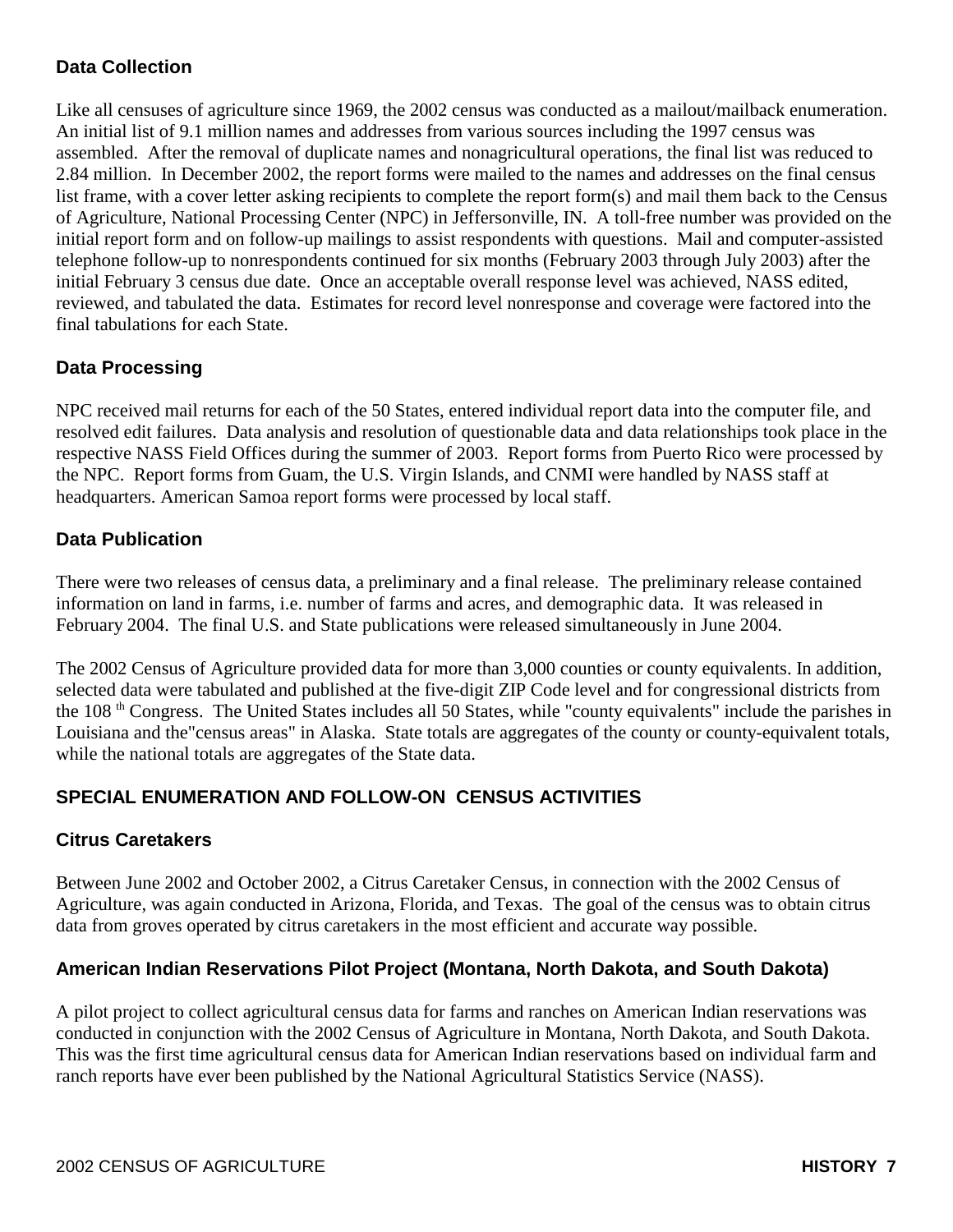Prior to the 1997 Census of Agriculture, each American Indian reservation was treated as a single farm for census data collection and tabulation purposes. A single aggregate census report form was completed for each reservation to account for all American Indian controlled agricultural activity on each reservation.

The 1997 Census of Agriculture used slightly different procedures. In addition to an aggregate report form for each reservation, a separate report form was used that collected the total number of American Indian farm or ranch operators on the reservation. This form also collected a list of counties in which the reservation land was located, and the number of operators in each county. Procedures also allowed NASS to collect data from individual American Indian operators on reservations.

While preparing for the 2002 census, NASS received a recommendation from the Secretary of Agriculture's Advisory Committee on Agriculture Statistics to collect more complete reservation-level data on the 2002 census. In response to this recommendation and to honor a commitment to publish improved demographic data on American Indian operators, NASS conducted the 2002 Census of Agriculture pilot project in Montana, North Dakota, and South Dakota. These States were selected for the pilot project because there is a significant amount of agricultural production on their reservations. Also, the reservation agriculture is similar in size, type, and operating arrangements to non-reservation agriculture.

The intent of this pilot project was to measure total agriculture on farms and ranches that had at least some agricultural production on reservations during 2002. The pilot project implemented new methodology for the 2002 census in Montana, North Dakota, and South Dakota to eliminate the treatment of a reservation as a single American Indian farm or ranch.

Additional information regarding this pilot project and published findings can be found in the publication American Indian Reservations–Montana, North Dakota, and South Dakota Pilot Project, Specialty Products Part 1, AC-02-SP-1 issued October 2004.

#### **2003 Farm and Ranch Irrigation Survey**

Selected irrigation data for on-farm irrigation operations have been collected in the census of agriculture since 1890. A census of farms reporting irrigation in the 1900 Census of Agriculture was authorized by Congress. Surveys of irrigation in humid areas were taken in connection with the 1954 and 1959 censuses. The 2003 Farm and Ranch Irrigation Survey was the sixth survey devoted entirely to data collection of on-farm irrigation operations in the United States. It was the second irrigation survey to collect and publish data for each of the 50 states. The 1979, 1984, 1988, and 1994 Farm and Ranch Irrigation Surveys used similar methods but published data only for leading irrigation States, with a U.S. total. The 2003 survey collected detailed information on water transfers and labor expenses for the first time.

The 2003 Farm and Ranch Irrigation Survey was one of two special studies provided for in the 2002 Census of Agriculture program. It supplemented the basic irrigation data collected from all farm operators in the 2002 census. The survey used a sample of operations from the 2002 census that reported using irrigation during the reference year to obtain detailed data about irrigation practices without increasing the response burden on all farmers. Data from the survey were published in November 2004 for all states and for the 20 water resources areas. Additional information about this survey is contained in Chapter 10, and Appendix D and E of this publication. Additional survey detail and results are included in the 2003 Farm and Ranch Irrigation Survey publication.

#### **2005 Census of Aquaculture**

The 2005 Census of Aquaculture was mailed to all known aquaculture producers in December 2005. Data were collected on water acreage, methods of production, total production, sales outlets, sales by aquaculture species, products distributed for restoration or conservation, and farm employment. The target population for the 2005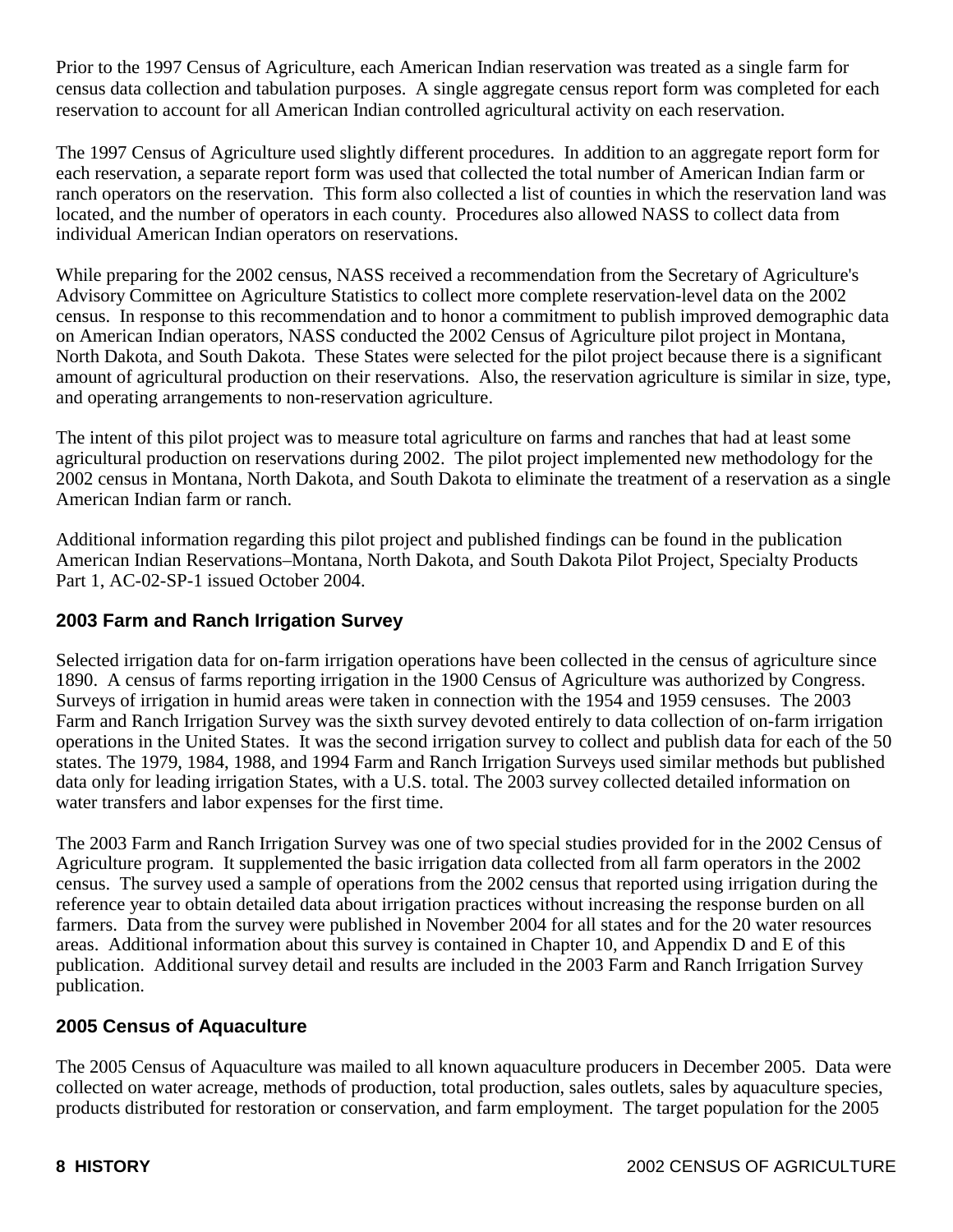Census of Aquaculture was all commercial or noncommercial places from which \$1,000 or more of aquaculture products were produced and either sold or distributed during the census year.

This was the second national aquaculture census conducted by NASS. The first aquaculture census was conducted in 1998. Limited aquaculture data have been collected during the 5-year census of agriculture since 1974.

The aquaculture industry experienced tremendous growth during this time period as value of products sold increased from \$45 million in 1974 to over \$1.1 billion in 2002. According to the 1998 Census of Aquaculture, value of products sold was \$978 million. Additional information is contained in Chapter 11 and Appendix E in this publication. Data collected from the 2005 Census of Aquaculture were released in October 2006.

## **PROGRAM COST**

The cost of the 2002 Census of Agriculture was approximately \$123 million. Over the five-year budget cycle, the funding varied from a low of \$15 million in fiscal 2001 to a high of \$41 million in fiscal 2003. Funding included cost for the census of agriculture and any associated follow-on studies. Funds for the 2002 agriculture census were considered "no year," meaning unspent funds in a given fiscal year could be carried forward to the next year. Total cost of the 1997 census was approximately \$100 million.

Three separate contracts covered a significant portion of work for printing, data collection, and processing. Commercial vendors were used for printing and preparing mail packages. Data collection costs included a contract with NASDA for providing enumerators. Data processing costs included a contract with the National Processing Center covering handling mail returns and capturing data.

The table below shows funding by fiscal year for major program areas.

| Line item                                               | FY 2000<br>final $1$<br>(\$1,000) | FY 2001<br>final<br>(\$1,000) | FY 2002<br>final<br>(\$1,000) | FY 2003<br>final<br>(\$1,000) | FY 2004<br>final $2$<br>(\$1,000) | Total<br>estimated<br>2002 full-<br>cycle<br>costs<br>(\$1,000) |
|---------------------------------------------------------|-----------------------------------|-------------------------------|-------------------------------|-------------------------------|-----------------------------------|-----------------------------------------------------------------|
| <b>Direction</b>                                        | \$4,200                           | \$3,600                       | \$4,400                       | \$4,600                       | \$5,350                           | \$22,150                                                        |
| Content determination and<br>design (includes printing) | \$1,100                           | \$3,900                       | \$4,650                       | \$1,820                       | \$1,810                           | \$13,280                                                        |
| Mail list development<br>and mailout                    | \$2,300                           | \$2,150                       | \$4,670                       | \$8,840                       | \$2,900                           | \$20,860                                                        |
| Collection and processing                               | \$6,440                           | \$4,668                       | \$10,400                      | \$22,900                      | \$8,250                           | \$52,658                                                        |
| Publication and dissemination                           | \$2,450                           | \$700                         | \$1,230                       | \$3,114                       | \$6,969                           | \$14,463                                                        |
| Total estimated obligations                             | \$16,490                          | \$15,018                      | \$25,350                      | \$41,274                      | \$25,279                          | \$123,411                                                       |

#### Table 1-1. **2002 Census of Agriculture, Full-Cycle Costs by Line Item**

<sup>1</sup> FY 2000 total includes about \$9.65 million for the 1997 Census of Agriculture and \$1.9 million for the 1999 Agricultural Economics and Land Ownership Survey.

 $2$  FY 2004 total includes \$10,000 for 2005 Census of Aquaculture costs.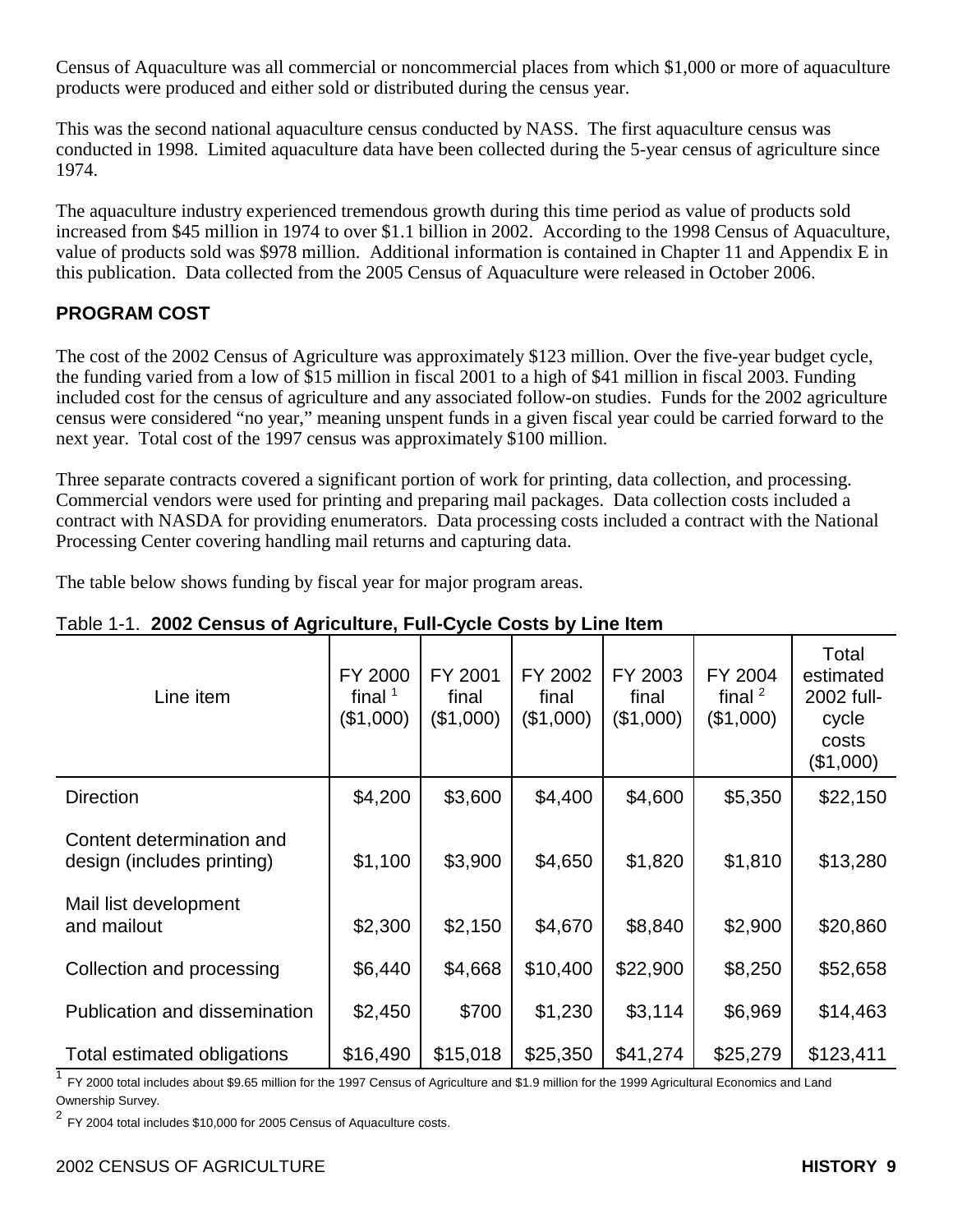## **ORGANIZATION AND STRUCTURE**

NASS is a key information agency within the Research, Education, and Economics mission area of the USDA and has collected information on U.S. agriculture since USDA was founded in 1862. Since that time, the responsibilities of NASS have increased and the statistical program and organizational structure have evolved into a headquarters unit consisting of four divisions and 46 Field Offices serving all 50 states and Puerto Rico.

Census activities associated with handling follow-up activities of nonrespondents, editing report forms, and review and analysis of tabulated data fully utilized NASS's existing field organization and State-level knowledge of farm operations.

On October 1, 1999, the beginning of FY 2000, NASS implemented a new headquarters organizational structure. NASS's field organization remained unchanged. The new structure facilitated cross-functional work by emphasizing and strengthening the role of teams. The impact of this organizational change on the 2002 Census of Agriculture was minimized due to the timing of implementation during the last year of the previous census cycle.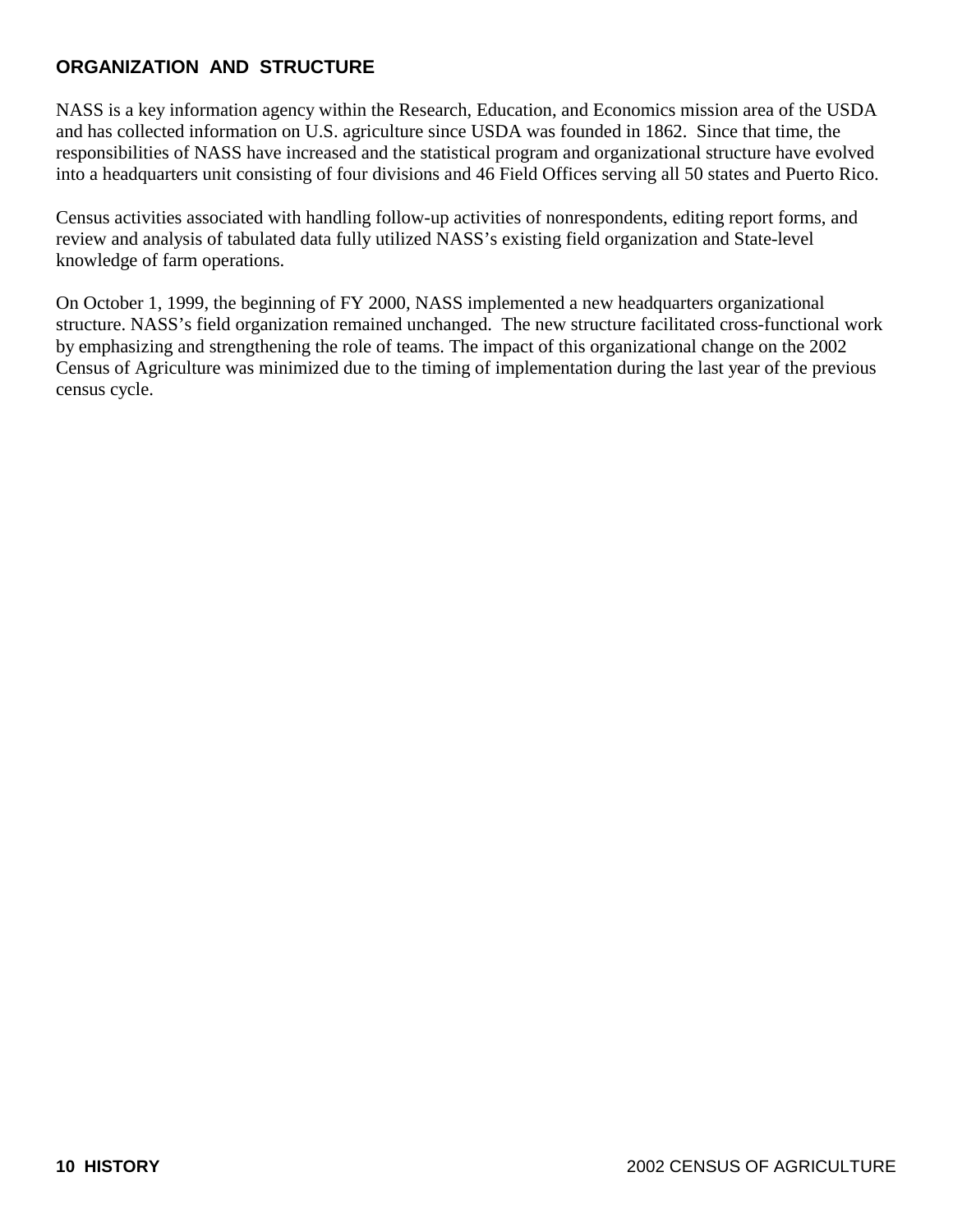## **Chapter 2. Planning and Preliminary Operations**

| Governors, State Departments of Agriculture, and Land-Grant Universities  14 |  |
|------------------------------------------------------------------------------|--|
|                                                                              |  |
|                                                                              |  |
|                                                                              |  |
|                                                                              |  |
|                                                                              |  |
|                                                                              |  |
|                                                                              |  |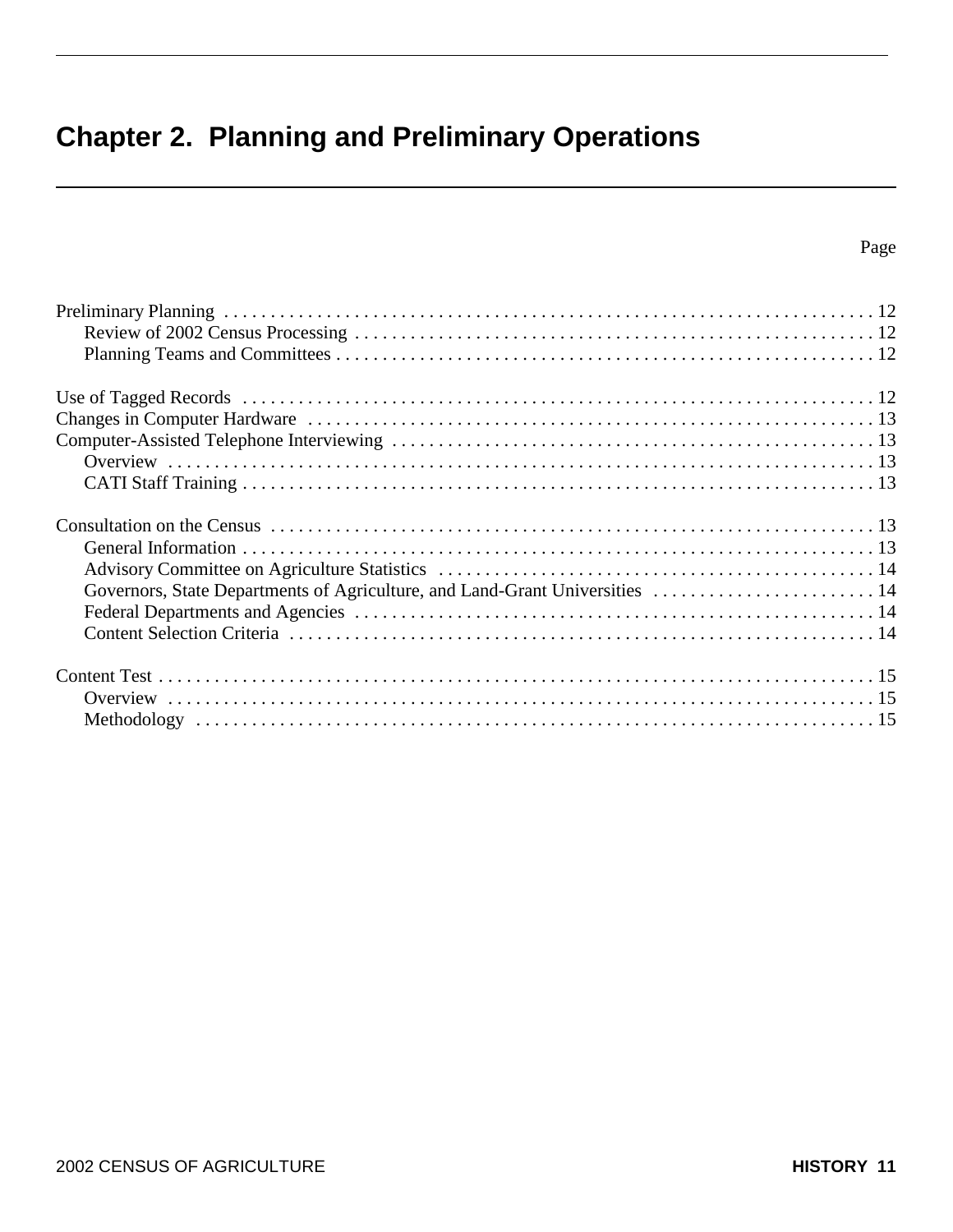#### **PRELIMINARY PLANNING**

#### **Review of 2002 Census Processing**

The 2002 Census of Agriculture was conducted by USDA's National Agricultural Statistics Service (NASS). NASS made major changes to the data capture process. The most significant of these changes was the extensive use of report form scanning and Optical Character Recognition (OCR).

Census reports were scanned for image and OCR software translated the handwritten alpha-numeric responses to machine-readable text. OCR reduced keying costs and speed of data capture. However, there were inaccuracies; for example, the software's inability to screen out stray marks. These marks showed up as 1's in the data set and significant staff time was spent removing the 1's from the data set.

The digital report form images were electronically transmitted to the Field Offices for use by staff during the editing and analysis phase. This allowed Field Office staff to view what respondents actually entered onto their forms. Using scanned images gave NASS greater flexibility in processing and eliminated the cost of shipping report forms to the Field Offices.

The changes to the 2002 Census of Agriculture led to significant improvements in overall processing efficiency and data quality. The use of new technology allowed NASS to contain and control census costs. Initial planning for the 2002 Census of Agriculture enumeration included a systematic study of the 1997 processing, tabulation, and disclosure systems. The general processing strategies for the 2002 Census of Agriculture enumeration were developed at a series of weekly meetings. Budgets and staff resources limited what could actually be developed and implemented.

#### **Planning Teams and Committees**

In 2000 during the initial planning stages for the 2002 Census of Agriculture, various planning committees and teams were organized to review program and system changes and to develop the new systems and tools.

## **USE OF TAGGED RECORDS**

During the final phase of the census list frame development process, each Field Office reviewed the names and addresses of respondents on the census list frame for their respective State and electronically tagged records that they thought would be better handled by personal enumeration rather than by the traditional mailout/mailback approach. Criteria used to select records for tagging included, but were not necessarily limited to:

- Coordination with other on-going NASS surveys;
- A respondent's desire to be contacted by personal interview;
- Knowledge of other needs for special handling;
- Relative importance of the operation to the State's agriculture.

Each Field Office was responsible for the data collection of tagged records. The method of enumeration ( faceto-face enumeration, telephone enumeration, or mailout/mailback from the Field Office) of tagged records was at the discretion of the Field Office. Tagged records were excluded from all census mailout and follow-up operations conducted at NPC. It was imperative that the Field Offices managed the enumeration of these records effectively and tracked their progress. About 30,000 records were tagged. See Appendix C, Table C1 for additional detail.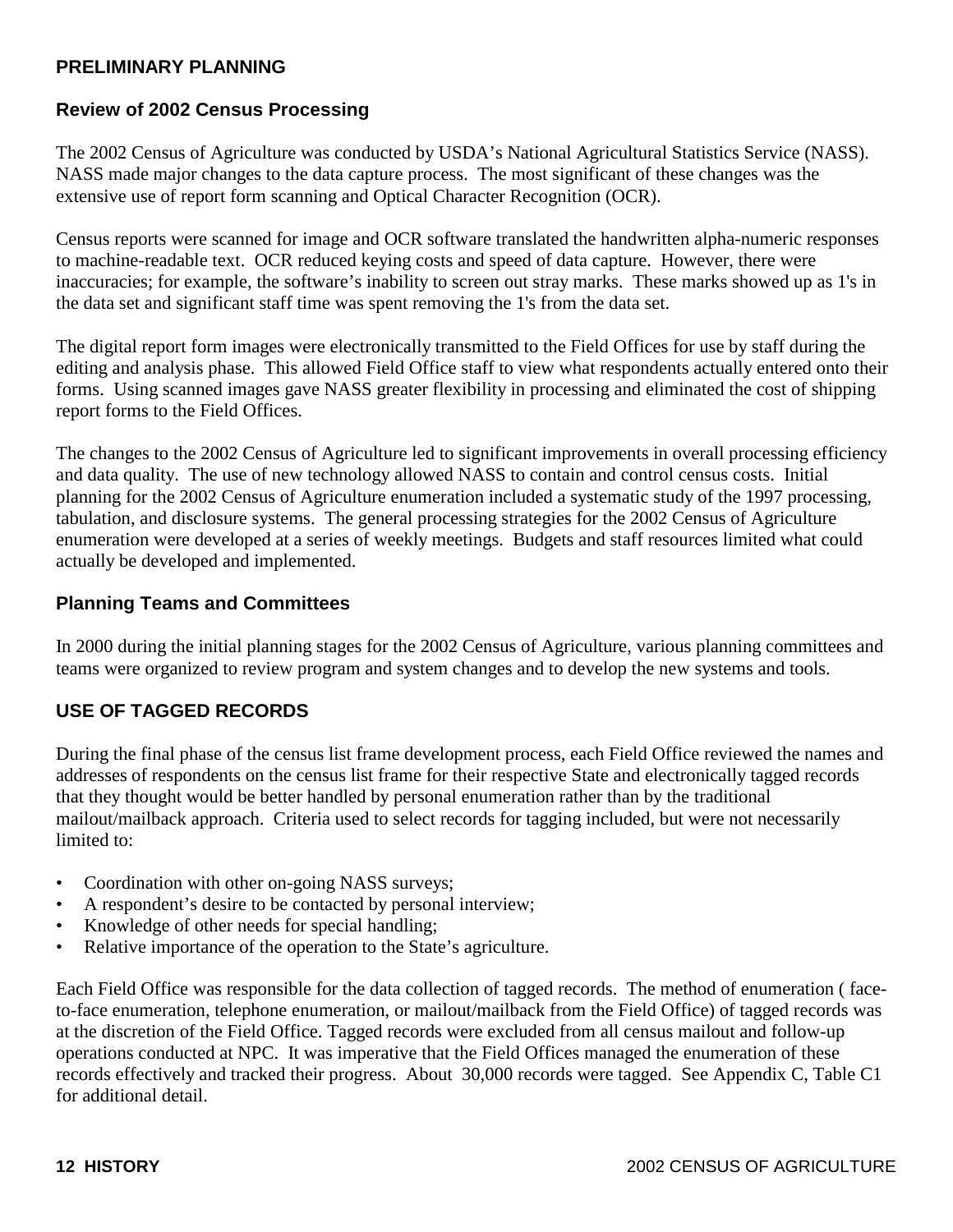## **CHANGES IN COMPUTER HARDWARE**

Computer access and security issues were critically important throughout census processing. Unlike the 1997 census, when the primary processing computers used to process the census were controlled by the Bureau of the Census, the computers used to process the 2002 Census of Agriculture were owned and operated by NASS. The only exception was the Bureau of the Census computers at NPC used for Optical Character Recognition (OCR) data capture and transmission of files to NASS. Only sworn NASS employees could gain access to census data. This system was very effective in protecting the confidentiality of the data and allowed timely processing of the census.

In preparation for the census, and as a result of technological advancements, necessary upgrades were made to the computer system's hardware, software, infrastructure, and architecture.

## **COMPUTER-ASSISTED TELEPHONE INTERVIEWING**

#### **Overview**

Collecting data using a Computer-Assisted Telephone Interview (CATI) system was the responsibility of NASS's Field Offices. Each Field Office used CATI to interview nonrespondent cases and records tagged for telephone collection and transmitted their data to the main census data file. Cases identified for CATI follow-up included some of the 1997 census nonrespondent records and records in low response counties.

## **CATI Staff Training**

Field Office personnel were responsible for training the CATI enumerator staff for the census follow-up work. Training included an introduction to the census and an overview of the paper report forms and special instructions for the census of agriculture. There was a practice area in the CATI application that enumerators used to familiarize themselves with the various options and to practice different scenarios provided by headquarters personnel. Enumerators were also given reference materials to use during the interviews to help guide them through various procedures. Many enumerators who made CATI data collection calls were familiar with the census form and had prior training with instruments similar to CATI.

## **CONSULTATION ON THE CENSUS**

## **General Information**

NASS's mission is to provide timely, accurate, and useful statistics to the public. Therefore, NASS must determine which statistical information is most needed. Since the data compiled in the statistical tabulations must be supplied by individuals and/or organizations outside the agency, NASS must know whether the respondents to its census of agriculture and surveys will be able to supply the information requested.

In planning for the census of agriculture, NASS sought advice from data users on current and future data needs, the ability of respondents to supply the data, general data collection methods, content and format of report forms, and publicity programs to support the census. NASS maintains regular contact with its advisory committee, Governors and departments of agriculture in all 50 states, land-grant (agricultural) universities, Federal departments and agencies, and other data users and suppliers via an extensive outreach program and welcomes their advice and suggestions.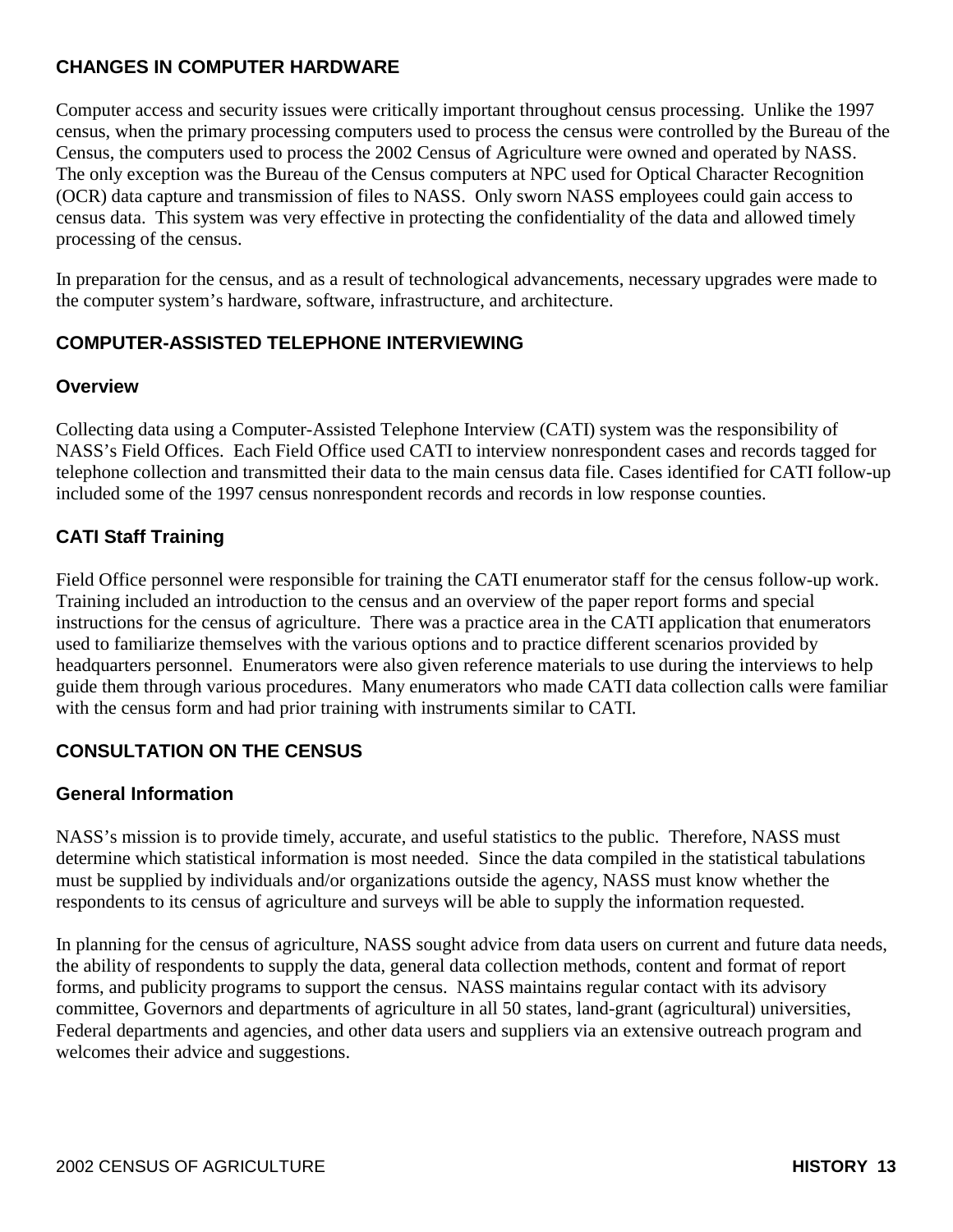## **Advisory Committee on Agriculture Statistics**

The Advisory Committee on Agriculture Statistics drew on the experience and expertise of its members to form a collective judgment concerning agriculture data needs and the statistics issued by NASS. This input was vital to keeping current with shifting data needs in the rapidly changing agricultural environment and keeping NASS informed of emerging developments and issues in the agriculture community that could affect agriculture statistics activities.

The Committee, appointed by the Secretary, consists of 25 members who represent a broad range of interests, including agricultural economists, rural sociologists, farm policy analysts, educators, State agriculture representatives, agriculture-related business and marketing experts, and members of major national farm organizations. In addition, a representative of the Bureau of the Census, U.S. Department of Commerce, and a representative of the Economic Research Service, USDA serve as ex-officio members of the Committee.

#### **Governors, State Departments of Agriculture, and Land-Grant Universities**

Agriculture is the most important industry in a number of States and is a significant industry in all 50 States, as well as in Puerto Rico and the outlying areas. NASS routinely asks State governments for assistance in publicizing the census. Both the Governors and the State departments of agriculture have a considerable interest in the content of the census report forms and in the completeness and accuracy of the enumeration. NASS mailed letters to the State Governors and departments of agriculture, as well as to their land-grant universities, asking for their requests and recommendations on data content for the 2002 census. The responses were considered in the design of the census form.

#### **Federal Departments and Agencies**

Numerous Federal departments and agencies use census of agriculture data. Consequently, appropriate Federal departments and agencies, including all U.S. Department of Agriculture agencies, were contacted and asked to define their data needs, provide a justification for why data were needed at the county level, and make suggestions for change.

## **Content Selection Criteria**

As a part of the preparation process for each census of agriculture, each potential data item on the report form was evaluated. For the 2002 Census of Agriculture, each department, agency, group, and organization was asked to identify and justify relevant data needs and indicate if the data item was:

- Directly mandated by Congress or if the item had strong Congressional support;
- To be used in proposed or pending legislation;
- Needed for evaluation of existing Federal programs;
- Essential, such that if omitted from the census of agriculture, would result in additional respondent burden and cost for a new survey for other agencies or users;
- Required for classification of farms by historical groupings;
- Needed to provide information on current problems.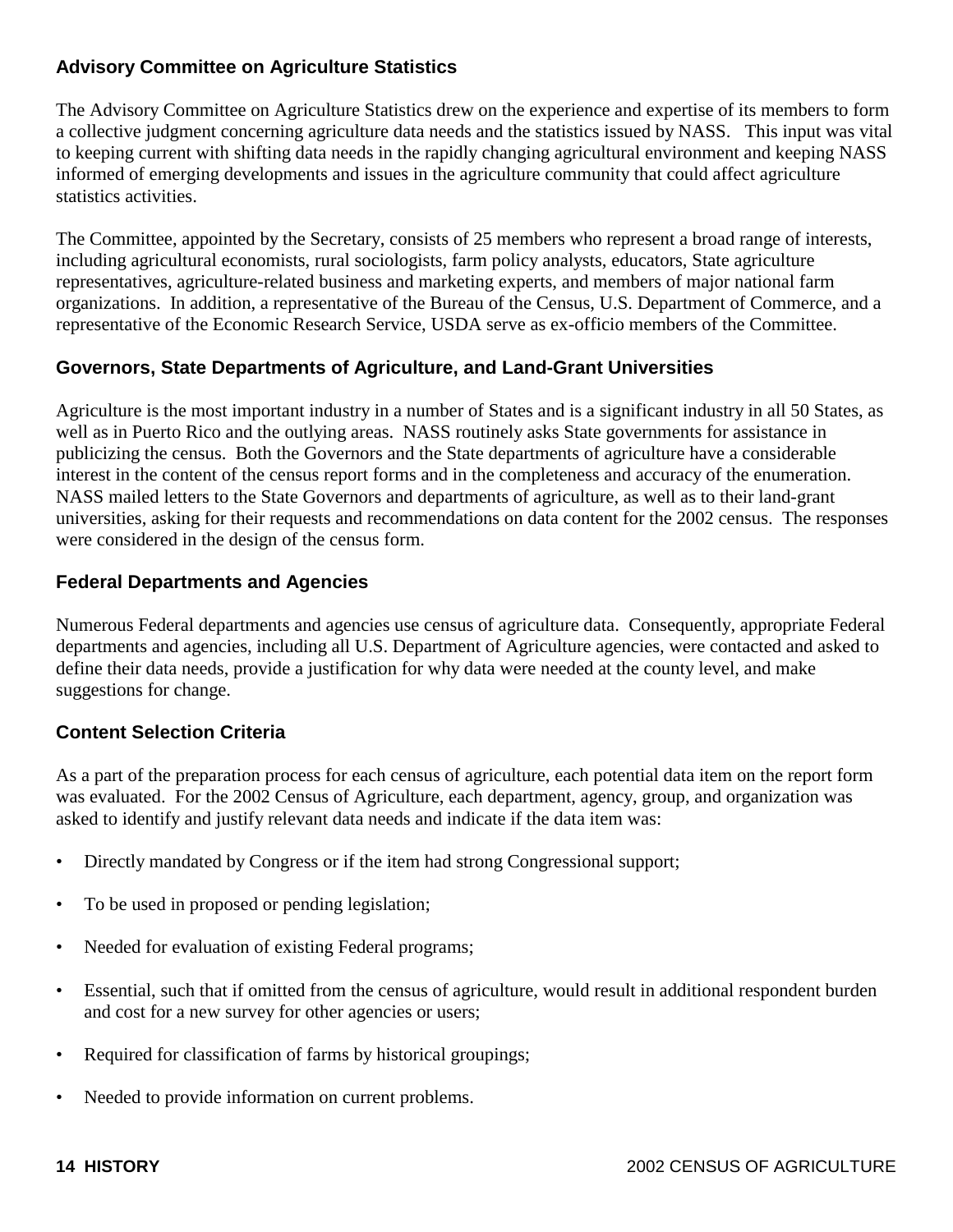## **CONTENT TEST**

#### **Overview**

Prior to most agriculture censuses, the census staff engaged in detailed studies and planning aimed at obtaining the most complete and efficient enumeration. Typically, this planning process included one or more field tests of materials and/or data-collection methodologies, and provided an opportunity to evaluate suggested changes in data content, forms design, changes in instructions to respondents, and other factors that might affect the accuracy and completeness of the enumeration. In preparation for the 2002 Census of Agriculture, a content test was conducted that focused on several major proposed changes. These changes involved not only report form design and content, but also the data capture method and changes associated with data editing and processing procedures. Specific changes for evaluation included:

- The collection of new data including information about multiple operators, production contracts, and migrant workers;
- Changes to the wording of the existing items to achieve consistency with other NASS surveys;
- Changes to the formatting of some sections including the demographic section, the value of sales items, and changes to the order of some questions and sections;
- The use of Optical Character Recognition (OCR).

#### **Methodology**

**Phase 1, Pretesting** – The first phase of the content test began in May 2000 with an evaluation of preliminary drafts of 2002 report forms by field enumerators at the Maryland and Virginia Field Offices. These preliminary drafts contained changes suggested by NASS subject matter experts, NASS Field Office staff, and outside organizations such as State departments of agriculture, land-grant universities and colleges, national farm organizations, and other Federal agencies that make extensive use of agricultural census data.

Pretesting of the content test report form, which included suggestions and comments from preliminary draft reviews, was conducted with farmers and ranchers during the summer of 2000 in 15 states. Approximately 120 cognitive interviews were conducted and included all kinds of farming operations, including specialty farms such as aquaculture and emu operations. Respondents were asked to complete the report form as if they had just received it by mail. After they had completed the report form, they were asked specific questions about the report form, e.g. what sections or questions were confusing to them and which data items they thought would be hard to obtain. The results from this phase were used to further refine the new questions and develop three different versions of the census report form. As a result, three different 2000 Census of Agriculture Content Test report form versions – referred to as panels – were developed for nationwide testing in Phase 2.

**Phase 2, Testing of Proposed Report Forms** – The second phase consisted of a national mailout of three final 2000 Content Test report form versions simulating the procedures planned for use in the 2002 Census of Agriculture. A sample of about 15,000 cases were equally distributed among three panels (5,000 cases per panel). Each panel consisted of two types of forms – a sample (long) and a non-sample (short) form. Within each panel the sample and non-sample forms were the same, except the sample form included additional sections or questions on production expenses, fertilizers and chemicals, machinery and equipment, market value of land and buildings, and farm labor. Half the sample addresses in each panel received the sample form and the other half received the nonsample form.

Between panels, the order of some of the sections and/or items was changed, and sometimes the wording and/or format of the questions also varied. A toll-free telephone help line was operational during the census content test and all report forms had this telephone number printed on the front and back pages. The Content Test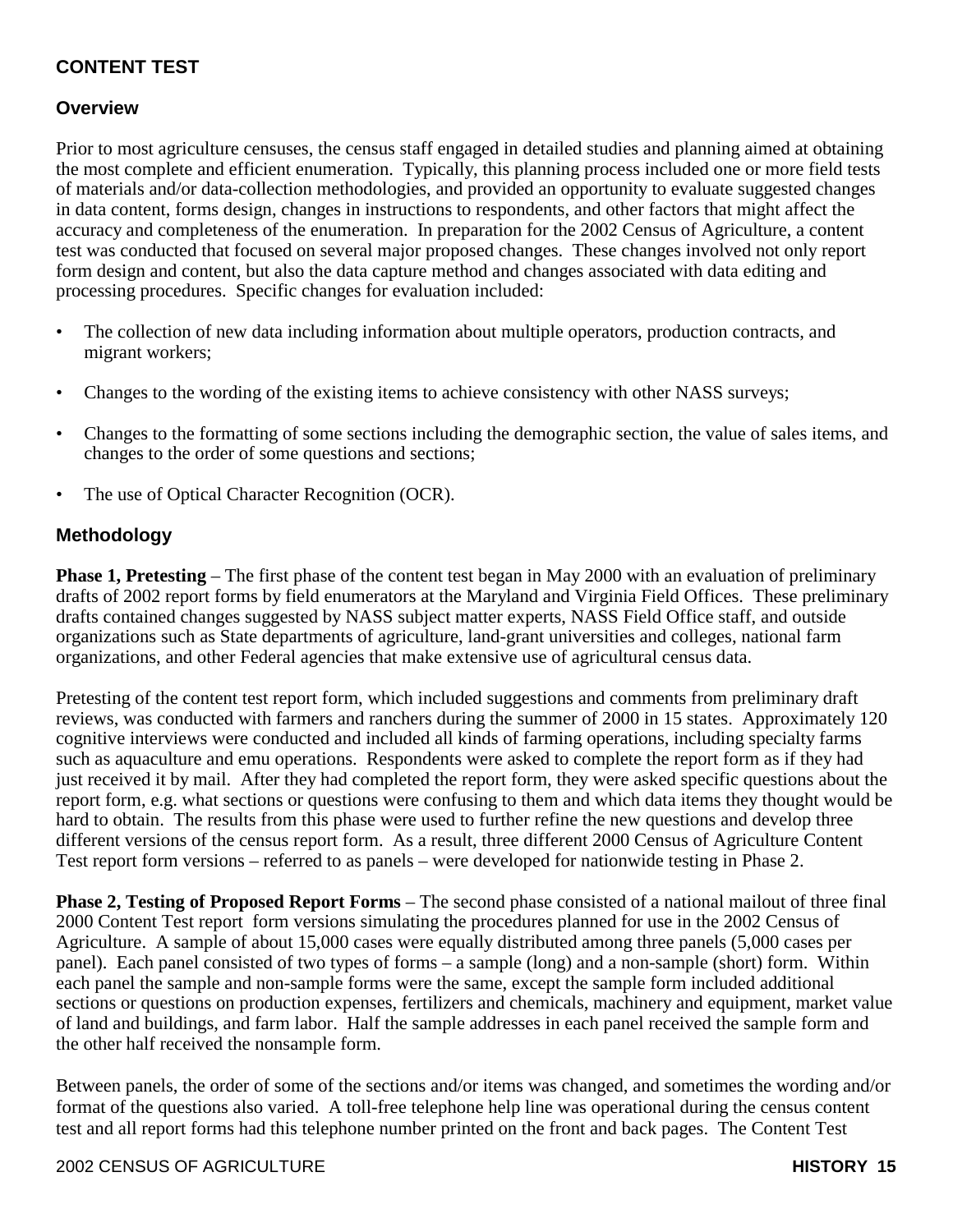Incoming Telephone Call (CITC) system was used during Phase 2 of the content test to track questions and handle complaints made by respondents to the help line. The CITC system was designed to store particular information about the reason for calling and the final outcome of the calls. This information was used to determine which sections and questions seemed to be more problematic to the respondent. In addition, response rates for each of the three panels were used to measure the impact of changes to the report form. However, unlike the census, the content test was not mandatory, therefore direct comparison could not be made between the overall content test response rate and the expected response rate for the 2002 census.

After completion of the data collection period, all records were run through a simple edit computer program. The edit program indicated missing data, inconsistent relationships between reported data, extreme data values and erroneous data. This edit program was used as an indicator of data quality. It provided some information about the number of records that failed a particular edit.

**Phase 3, Follow-up Interviews** – The third phase of the content test consisted of follow-up interviews of a subsample of the phase 2 mailout. Many of these records were chosen because of their unique type of agricultural production or because they appeared to have particular reporting difficulties. A total of 3,471 operations were preselected for possible follow-up. Of these, 1,075 completed a report form in Phase 2 and were eligible for Phase 3 follow-up interview. A total of 657 Phase 3 follow-up interviews were completed. Personal interviews were conducted during this phase to measure response accuracy by asking respondents specific questions about their completed report form. The goal was to find out if respondents understood what was being asked and if they answered the questions correctly. This phase was particularly important because it provided quantitative information that enabled NASS staff to evaluate the difficulties encountered while answering specific questions on the report form.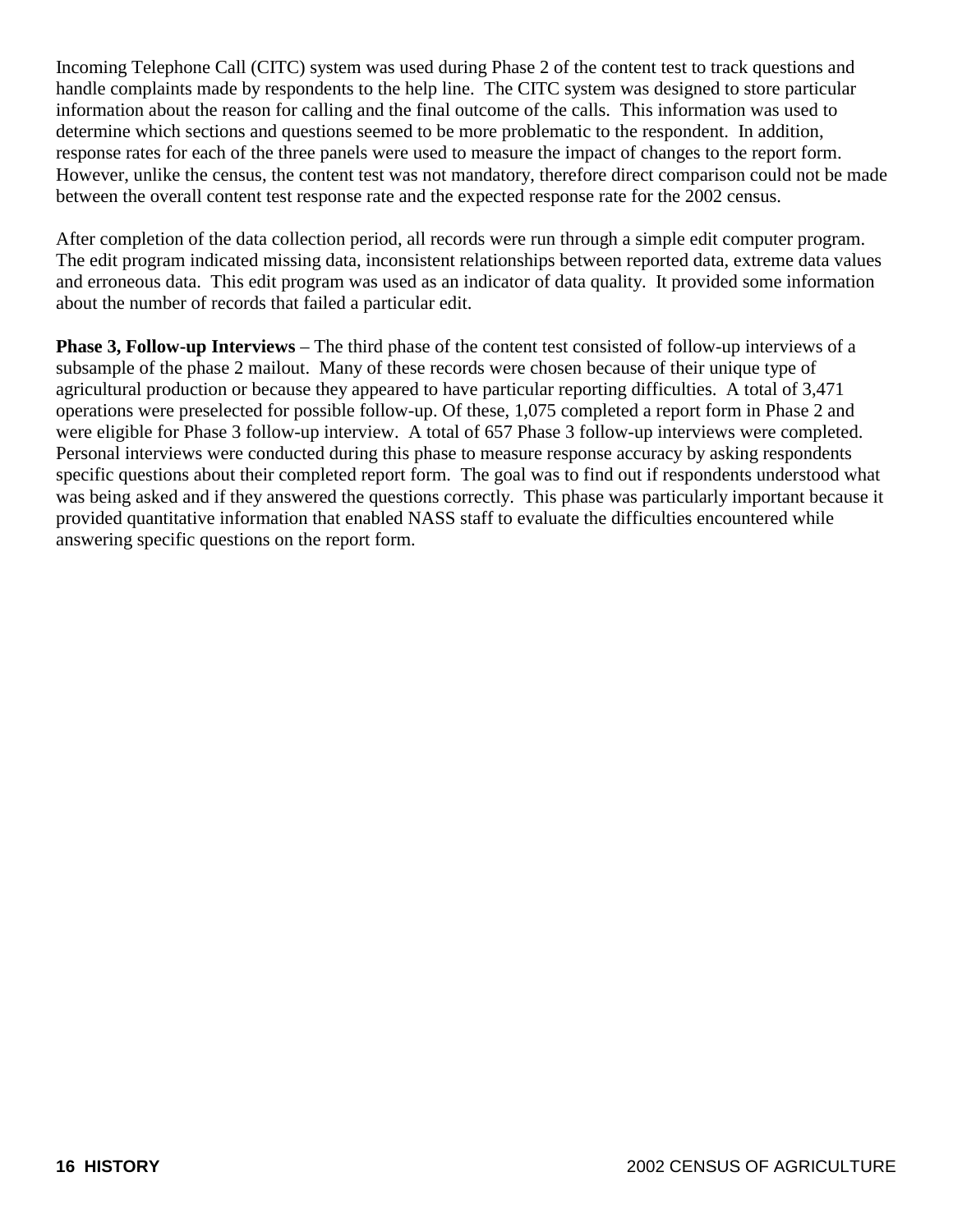## **Chapter 3. Preparatory Operations**

| Page |
|------|
|      |
|      |
|      |
|      |
|      |
|      |
|      |
|      |
|      |
|      |
|      |
|      |
|      |
|      |
|      |
|      |
|      |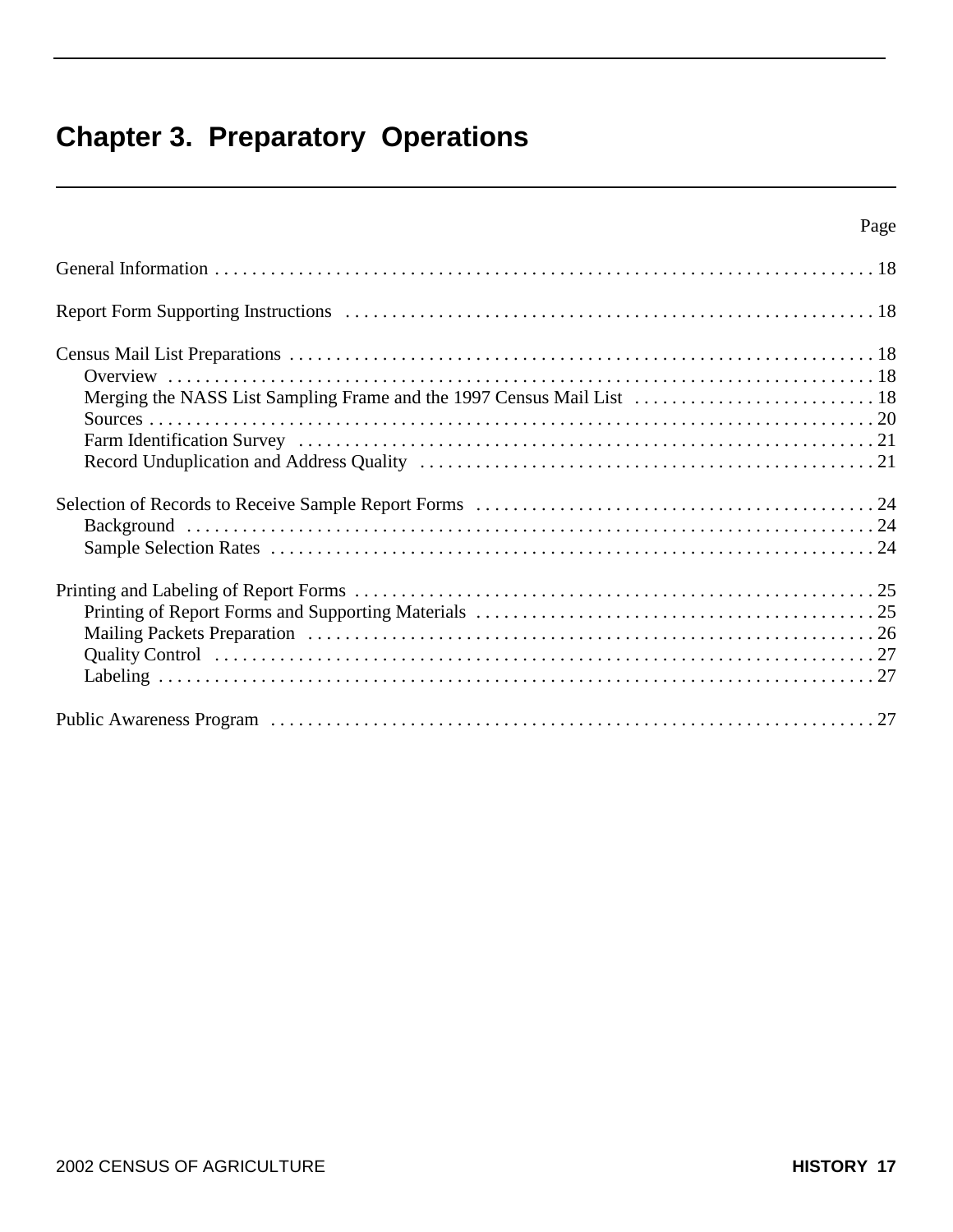#### **GENERAL INFORMATION**

Preparatory operations for the 2002 Census of Agriculture began during FY 2000 and consisted of five major activities:

- Preparation of report form supporting instructions;
- Preparation of the census mail list (CML);
- Sample selection for the sample report form;
- Printing and preparation of report forms for mailing and of related enumeration materials;
- Formulation of a promotional program to encourage cooperation by agricultural operators.

#### **REPORT FORM SUPPORTING INSTRUCTIONS**

Once report form content was finalized **(**See Chapter 2, section on "Consultation on the Census" and "Content Test" for details), the various supporting documents were prepared. These documents included information sheets, letters, special inserts, a code book, and editing guide. Table 3-3 provides descriptions and quantities of these commercially printed materials.

#### **CENSUS MAIL LIST PREPARATIONS**

#### **Overview**

A mailout/mailback data collection method has been used to collect census information since the 1969 Census of Agriculture. The self-enumeration procedure reduces costs compared to a personal-interview methodology, but requires a complete and accurate name and address list for operations meeting the census farm definition. To further reduce costs and respondent burden, it is also essential to eliminate as many duplicate and nonfarm records from the list as possible. This is accomplished during the list building process. Respondent burden is also reduced by asking all respondents a set of core questions and only a sample of respondents additional questions about the economic characteristics of their operations. The final 2002 census mail list contained approximately 2.84 million names and addresses.

#### **Merging the NASS List Sampling Frame and the 1997 Census Mail List**

In 1997 the responsibility for conducting the census of agriculture was transferred from the Census Bureau to the National Agricultural Statistics Service (NASS). Following the completion of the 1997 census, the census mail list was merged with the NASS List Frame. Merging the two lists improved the efficiency of list building and maintenance in the future. Census data were used to update control data and demographic items on existing NASS list records. The merge of the two lists improved the coverage levels of the NASS List Sampling Frame and the quality of the records on the frame.

In 1998 (prior to merging the two lists), the NASS list frame consisted of 1.4 million active records. An active record is a record believed to meet the NASS farm definition of an operation that produced and sold, or normally would have produced and sold, \$1,000 or greater of agricultural products. Data associated with these records accounted for 876.5 million acres of land in farms.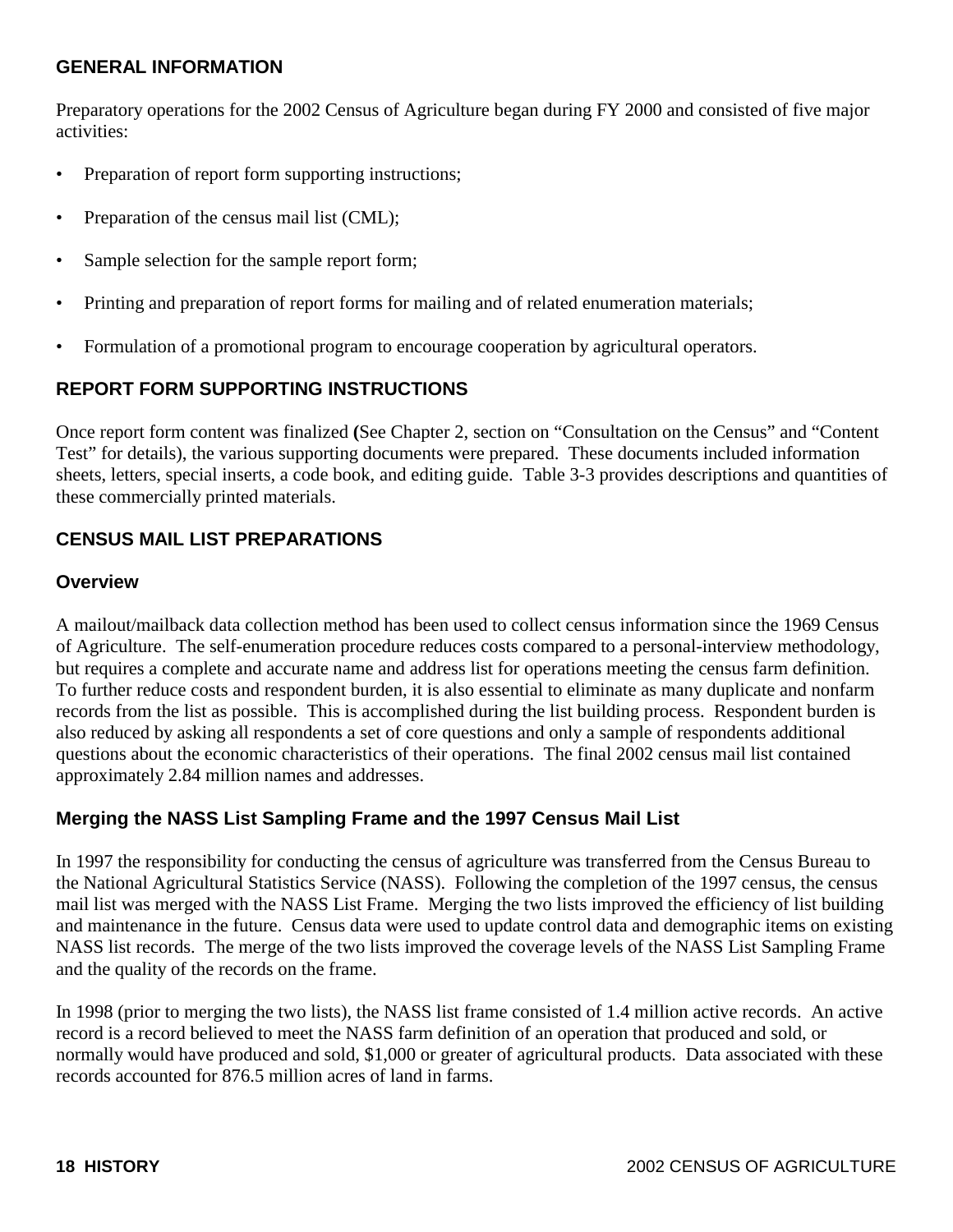Of the 3.1 million records mailed and delivered in 1997, 1.7 million records (unweighted count) reported data sufficient to meet the farm definition (in-scope records). Nearly 1 million records did not meet the farm definition (out-of-scope), based on 1997 census reported data. Finally, the mail list also contained 400,000 records that did not respond.

The NASS list frame and Census mail list were merged over a series of four different phases. NASS and Census records were linked together using probabilistic record linkage methodologies executed by Headquarters staff. The matches were executed on a state-by-state basis. The output from the record linkage process was reviewed by staff in each NASS Field Office. Having the review performed in the Field Offices was advantageous because of the vast knowledge Field Office personnel have with the farm operations in their particular state. Field Office personnel had resources to contact operations when questions arose about the status of an operation. The insight and background of the Field Office staffs helped produce an end list with the highest coverage and least amount of duplication possible.

The four phases of merging the two lists were divided based on the different categories of Census records. Records were either added to or dropped from the NASS frame based on Census information. A farm status code is associated with each record on the NASS list sampling frame. This status indicates whether a record is a known farm, an operation that does not meet the criteria to be a farm, or a potential farm whose status is unknown.

**Phase 1** – The first phase involved merging the 1.7 million Census records that were known to be farms with the NASS list sampling frame. This phase was conducted between September 1998 and December 1998. The merge resulted in approximately 540,000 new records with a known farm status being added to the NASS list sampling frame. There were 45,000 NASS records thought not to meet the NASS farm definition that matched 1997 Census in-scope records. The status of these records was updated on the NASS list sampling frame to indicate the records met the farm criteria. Finally, the first phase of merging the two frames resulted in 12.7 million agricultural data items being updated on the NASS list sampling frame.

**Phase 2** – The second phase of merging the two lists involved merging the 800,000 Census records that did not meet the farm definition with the NASS list sampling frame. This phase took place between April and June 1999. This merge resulted in a change of the status of approximately 160,000 NASS list sampling frame records from known active farm records to a status code indicating that the records did not meet the farm definition. Records that are known not to meet the NASS farm definition are generally maintained on the NASS list sampling frame for five years. Phase 2 of the merge also resulted in 470,000 new non-farm records being added to the NASS list sampling frame.

**Phase 3** – The third phase of merging the two frames involved merging approximately 525,000 potential farm records to the NASS list sampling frame. The majority of these records were non-response records from the 1997 Census of Agriculture. Phase 3 was conducted between August 1999 and December 1999. A small portion of the records were potential farm records on administrative source lists received by the Census Bureau after the 1997 Census. This phase resulted in approximately 200,000 potential farm operations being added to the NASS list sampling frame.

**Phase 4** – The fourth and final phase of merging the two lists involved matching the NASS list sampling frame to 50,000 1997 census records that were returned by the post office as undeliverable as addressed. It was conducted during the spring of 2001. Cases where the NASS list sampling frame record had the same address as the census of agriculture record were researched to find new addresses.

After all four phases of merging the NASS and Census lists were complete in 2001, the NASS list sampling frame consisted of 1.84 million active records covering 949.5 million acres of farmland. The merge resulted in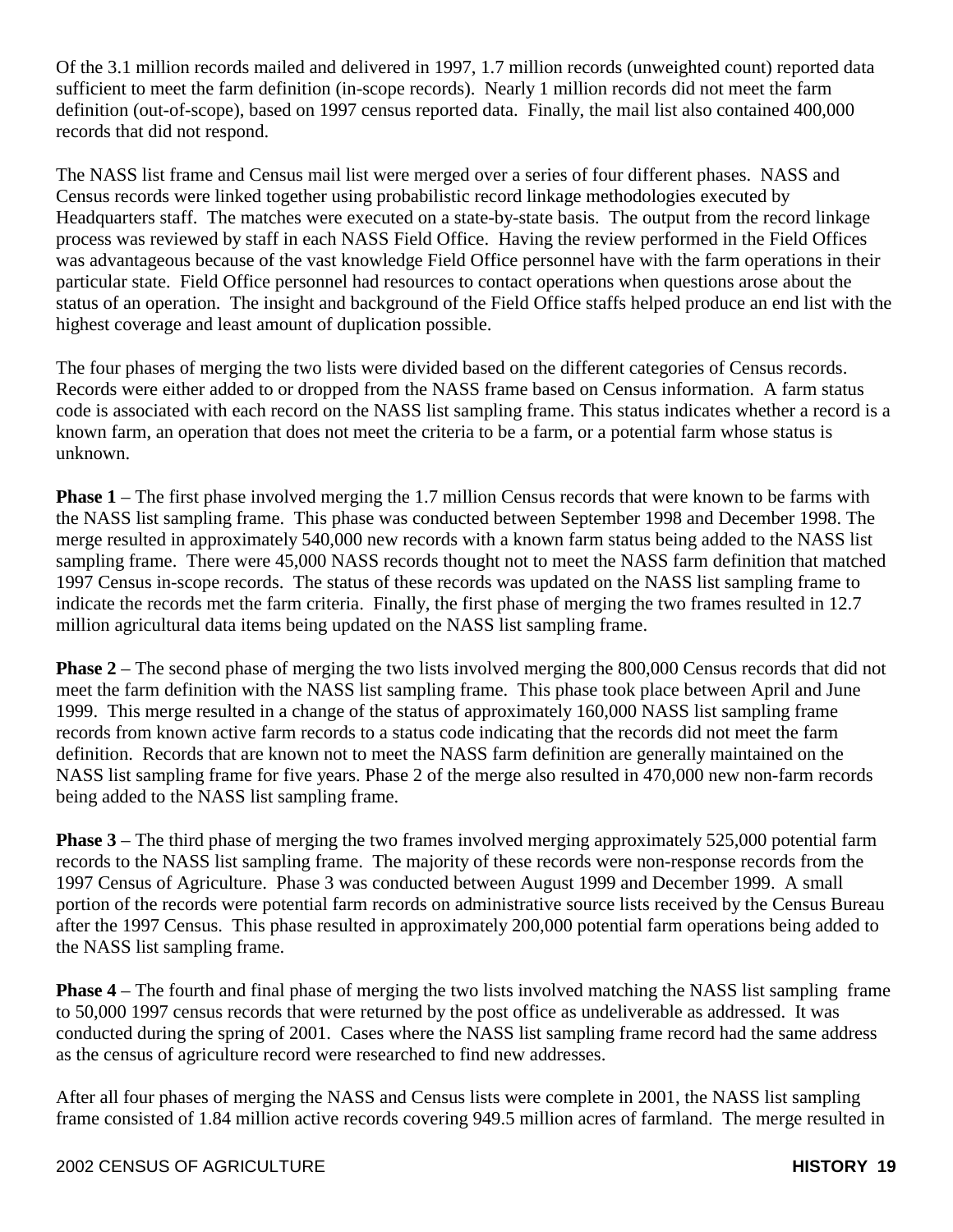an increase of about 440,000 records covering 949.5 million acres of farmland. The majority of the new records added occurred in small farms and specialty commodities.

## **Sources**

NASS normally builds and maintains its list sampling frame by using data from administrative lists. However, the work of merging the Census and NASS lists between 1998 and 2001 prohibited large-scale use of administrative lists during this time-period. From 2000 to 2002 focus returned to obtaining and using administrative lists to improve coverage levels. Analysis of the NASS list sampling frame was done to determine areas where coverage was the weakest. The analysis showed that coverage of CRP only farms, specialty livestock farms, and equine farms were weakest. Special effort was put into obtaining specific lists targeting these weaker areas.

The Field Offices put a great deal of effort into obtaining outside source lists to improve their frames. Depending on the size and medium of the lists, they were either reviewed manually or using probabilistic record linkage. Sources of the lists included state farm census lists, breeding association lists, livestock or crop association lists, farm bureau lists, seed grower lists, pesticide applicator lists, veterinary lists, marketing association lists, and a variety of other agriculture-related list sources.

A total of 86 different outside source lists were run through the record linkage process. There was a total of 1,676,048 incoming records on the lists. These lists resulted in 361,226 new potential farms being added to the NASS List Sampling Frame. The status of 13,625 existing records was changed to indicate that the records were potential farms rather than non-farms.

In addition to the State specific outside source lists, a few national lists were processed under the direction of Headquarters. These lists included a few livestock and commodity lists. They also included a list obtained from the Farm Services Agency (FSA) of records receiving Conservation Reserve Payments (CRP) for 2002. The FSA list contained approximately 310,000 records. After matching these records to the NASS list sampling frame, about 88,000 new records were added. The status of an additional 37,500 records was changed from non-farms to a status indicating that the records had CRP land. Past censuses have shown that operations with CRP land often do not complete the census report form correctly. Adjustments were made to the report form wording to minimize these problems for the 2002 Census. Records with CRP land were given a special status code and special care was taken during the Census to ensure that their reports were correct.

As part of NASS's responsibility to conduct the census of agriculture, NASS received access to select agricultural Internal Revenue Service (IRS) records for Census use. These records were used to help improve the NASS list sampling frame. However, to ensure the strict security requirements of the IRS data, no IRS data were ever commingled with the NASS List Sampling Frame. The IRS data processing was all done within a limited-access secure area. No IRS data ever left that area. The processing with the IRS records was done over the period of spring 2001 to summer 2002.

NASS used these records for two purposes. First, the IRS records were used to identify existing list frame records that were probable farms, but whose status at the time indicated that they did not farm. The status of these records was changed to indicate this potential and the operations were contacted to determine their true operating status. The status of approximately 270,000 records was changed as a result of these efforts. Second, the IRS records were used to identify operations on outside source lists that were probable farms. The probable farms from the outside sources were then matched against the NASS list frame. If they were not found on the frame as active or potential farms, the outside source name and address were added to the potential farm group. Approximately 550,000 new outside source list names and addresses were added from this matching.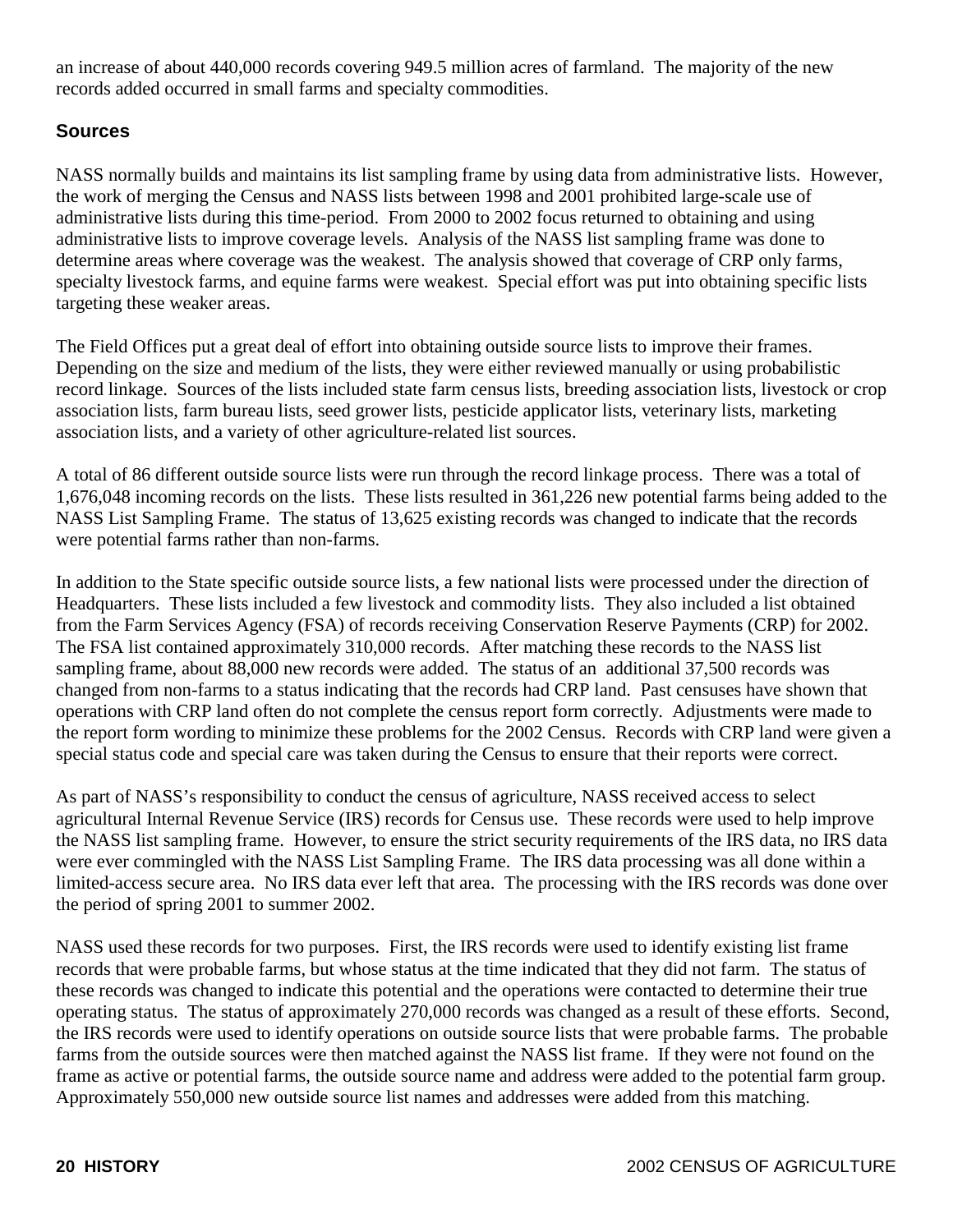Over the course of a year, Field Offices attempt to contact as many records as possible that are marked on the NASS list frame as potential farms to determine whether or not they actually are farms. This typically is done by mailing a report form or making a phone call. If the operation is involved in agriculture, general agricultural data are collected. The number of records that are contacted in a given year is based on available time and resources.

#### **Farm Identification Survey**

During 2002, contact of potential farms was directed at the Headquarters level through the Farm Identification Survey (FIS). The FIS form was designed to screen out respondents that did not have any agricultural acreage, production, Federal farm program payments, or the potential for future agricultural sales. There were two FIS samples.

Beginning in April 2002, NASS conducted the 2002 Farm Identification Survey to screen approximately 591,000 potential farms before placing them on the CML. These records were mailed a one-page report form mid-April and a nonresponse followup mailing was made in May 2002. A second mailing to a group of approximately 569,000 additional potential farm records was conducted in mid-July 2002. The second sample did not have a follow-up mailing for non-response. Of the 569,000 records, approximately 117,000 were out of scope (O/S) with no future sales indication.

The entire screener phase confirmed about 350,000 qualifying farms that were added to the CML. Approximately 283,000 names were confirmed as out of scope (O/S) and were dropped from the list.

Names returned as Undeliverable-As-Addressed (UAA) totaled just over 92,000 and were excluded from further census mailings. The remaining approximately 435,000 names did not respond and were mailed census forms although they were not added to the CML as active farms.

#### Table 3-1. **2003 Farm Identification Survey Receipts**

| Distribution status of mailed records               | Approximate number of records<br>(1,000) |
|-----------------------------------------------------|------------------------------------------|
| In-scope (meets census farm definition)             | 350                                      |
| Out-of-scope (does not meet census farm definition) | 283                                      |
| Non-response                                        | 404                                      |
| Undeliverable As Addressed (UAA)                    | 123                                      |
| Total                                               | 1,160                                    |

#### **Record Unduplication and Address Quality**

During the spring and summer of 2002, NASS prepared the records that would ultimately be included in the 2002 Census Mail List (CML). The Field Offices improved name and address quality and removed duplication both within their state and across the U.S. They identified records with special operating arrangements that needed special treatment either during the Census data collection or during the Census analysis.

Because of the process of building and maintaining the NASS List Sampling Frame (LSF), duplication was introduced onto the frame. To minimize the duplication, each Field Office's list sampling frame was unduplicated using probabilistic record linkage techniques. This process brought records with the same Social Security Number (SSN), Employee Identification Number (EIN), and phone number together for Field Office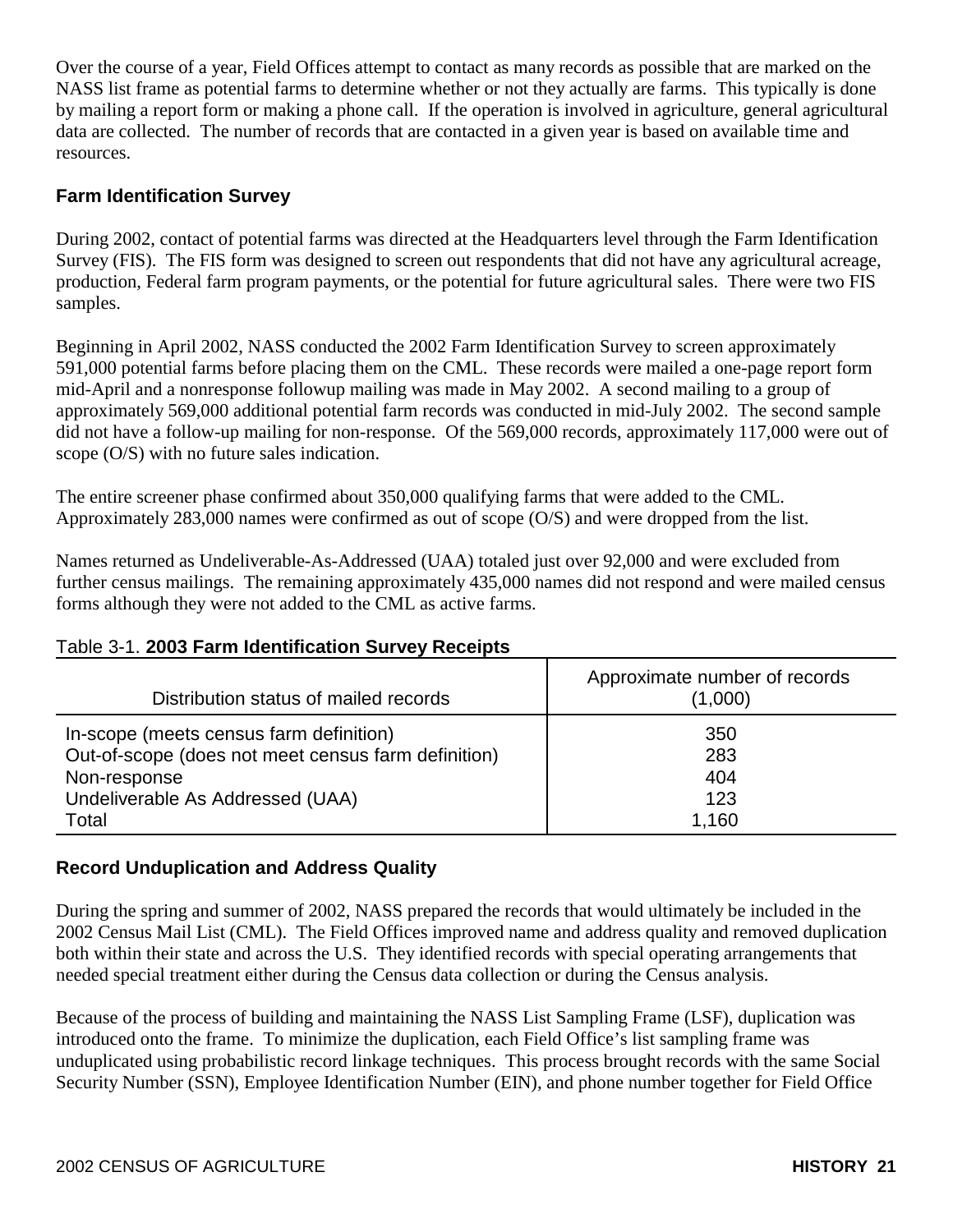personnel to review. In addition to these records, records with similar names and addresses were brought together for review. The processing and review were done just before the Census Mail List (CML) was compiled in the summer of 2002.

In addition to removing duplication within each state, an attempt was also made to identify duplication across states. A procedure was run that identified records with the same SSN, EIN, or phone number across states. These potential duplicates were also reviewed by Field Office personnel.

NASS undertook another effort to ensure that addresses for its records were as complete and accurate as possible. In February 2002, NASS contracted with Lorton Data Inc. to provide data conversion and mail list processing services. This service included processing the entire NASS list frame through the National Change of Address (NCOA) and Locatable Address Conversion System (LACS). Field Office personnel reviewed the output of this work for accuracy.

A number of records on the NASS list frame had missing or invalid phone numbers. These records were matched against a nationally available phone database to obtain as many phone numbers as possible. This match process also was done just before the mail list was pulled in the summer of 2002.

Headquarters personnel created a number of reports that Field Offices could review to identify and correct potential problems prior to the pull of the final 2002 census mail list. These reports generated errors that were either classified as critical or warning errors. The critical error reports included the following types of records:

- Records with multiple people associated with the same operation (only one person should report data for the same operation);
- Records with no person name or operation name;
- Records with a city or ZIP code that was not a valid US Postal Service place/zip combination;
- American Indian Reservation records that were not tagged;
- Records that did not have a county;

The warning error reports included the following types of records:

- Records with a city, state, and ZIP Code, but no address;
- Records with a person name that contained two or more contiguous numbers;
- Records with an operation name that contained two or more contiguous numbers;
- Records with a foreign address;
- Records that were tagged or Institutional, research, experimental, and American Indian reservation farms, but did not meet the criteria for the final 2002 Census Mail List;
- Records with agricultural data indicating that the record may have been agri-business that was on the final 2002 Census Mail List;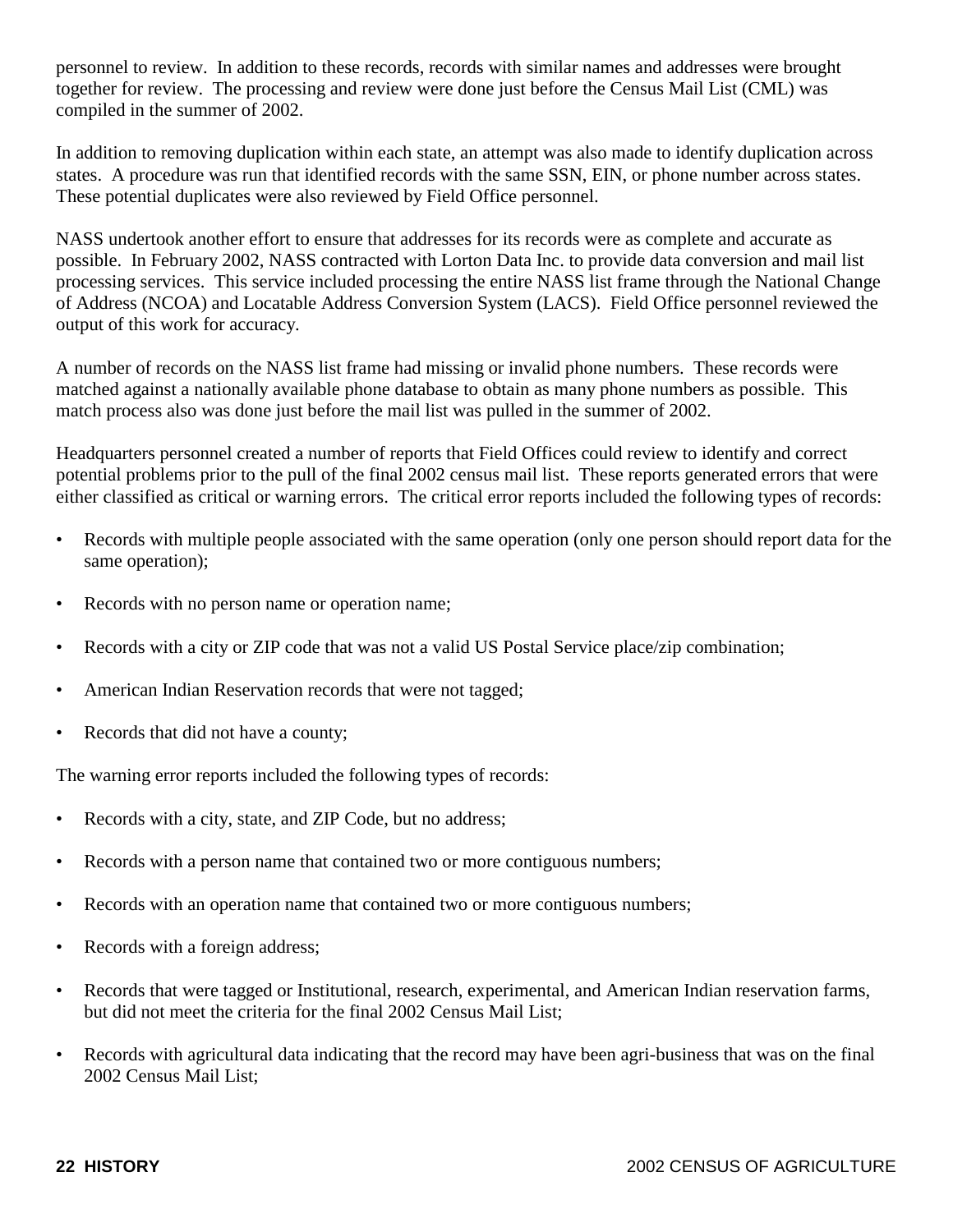The final mail list was pulled on September 1, 2002. When the list was pulled, there were 2.84 million records. These records can be broken down into 1.8 million records that were thought to meet the NASS farm definition and about 1 million potential farm records.

| Breakdown by mail list status                                | Number of records<br>(1,000) |
|--------------------------------------------------------------|------------------------------|
| Active farm records                                          | 1,843                        |
| Farms or ranches with total value of sales less than \$1,000 | 66                           |
| Potential farm records                                       | 652                          |
| Farms previously inactive                                    | 147                          |
| CRP only                                                     | 136                          |
| Total                                                        | 2,844                        |

## Table 3-2. **Census Mail List, 2002 Census of Agriculture**

Record linkage was used to create, update, and unduplicate lists. It was used to identify two or more records that could correspond to a single entity. Generally, the records came from large lists, which made manual matching impractical. Computer algorithms were developed which automated the matching process. Records were grouped together, or matched, based on the likelihood that they represented the same individual.

Before a file could be optimally linked, its name and address fields had to be standardized. In most lists, names and addresses were recorded in a free format. Nicknames and other abbreviations were often given rather than proper names. Standardization transformed inputed data from a variety of name and address formats into a standard fixed format. By partitioning the data fields into consistent representative pieces, the matching algorithms were more effective in distinguishing between potential matches.

After standardization, a list was ready to be matched. The number of potential matches when two files were compared against each other was very large. Lists were broken down into mutually exclusive partitions called blocks that made the task of comparing the records more manageable. Only records within the same block were examined for possible matches. Records in different blocks were considered nonmatches. Multiple passes with different blocking variables was used to minimize the effect of reporting errors.

As records were processed by the computer, they were classified into three distinct groups: nonmatches, matches, and possible matches. Nonmatches were the records on the list that appeared to be unique. Matches were two or more records that all seemed to represent the same entity. Possible matches were records that were too close for the computer to decide. They required human intervention. Ideally, the number of possible matches is small.

The computer assigned record pairs as matches, nonmatches, or possible matches based on a composite weight which was calculated for each pair. This weight was a measure of the likelihood that the record pair represented a common entity. It was calculated by comparing a set of components for each record pair. Each component comparison was given either a positive or negative score, depending on whether it was a match. The individual component scores were then summed to obtain a composite weight. This composite weight was compared against two thresholds or cutoffs which classified the pair as a match, possible match, or nonmatch.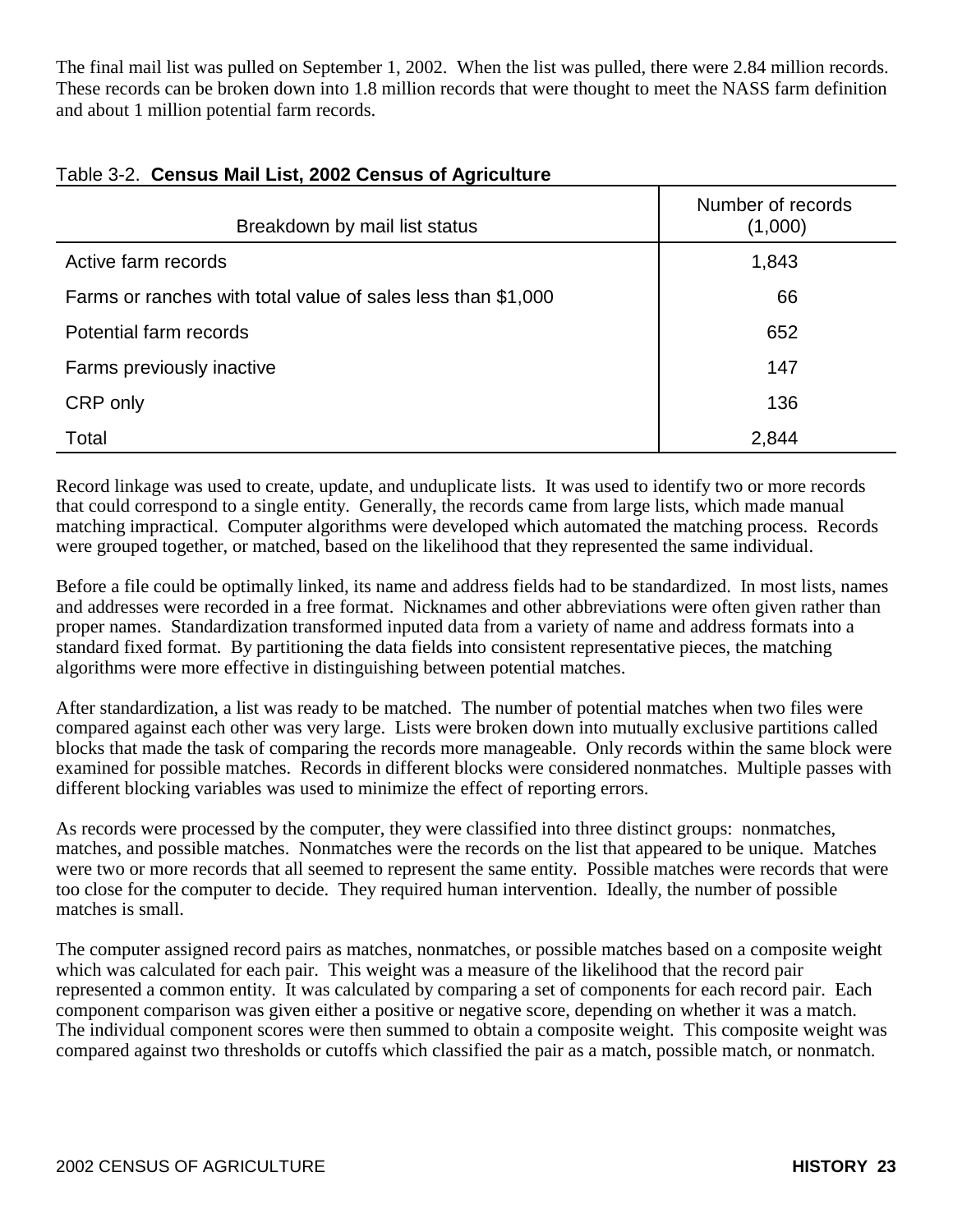## **SELECTION OF RECORDS TO RECEIVE SAMPLE REPORT FORMS**

#### **Background**

Large-scale sampling was introduced for agriculture data collection in the 1945 Census of Agriculture. Post-census sample surveys were used to supplement the basic data collected in the 1959 and 1964 Censuses of Agriculture. In the 1978 and following censuses, the census list was sampled to collect specified additional data from selected agricultural operations. All farms were asked for basic data, while a sample of approximately 25 percent of the addresses on the census list received a sample report form requesting additional information. The additional questions on the sample report form included items such as usage of fertilizers and chemicals, farm production expenditures, value of machinery and equipment, value of land and buildings, hired workers, etc.

#### **Sample Selection Rates**

The sample form was mailed to all mail list records in Alaska and Rhode Island and to a sample of records in other States. Mail list records were selected into the sample with certainty if they (1) were expected to have a large total value of agricultural products sold or large acreage, (2) were in a county with less than 100 farms in 1997, or (3) had other special characteristics (e.g. institutional farms, experimental and research farms, American Indian reservations, etc.). Mail list records in counties (including parishes) containing:

- 100 to 199 farms in 1997 were systematically sampled at a rate of 1 in 2;
- 200 to 299 farms in 1997 were systematically sampled at a rate of 1 in 4;
- 300 to 399 farms in 1997 were systematically sampled at a rate of 1 in 6;
- 400 or more farms in 1997 were systematically sampled at a rate of 1 in 8.

The mail list records not chosen to receive the sample form received the nonsample census form. This differential sampling scheme was used to provide reliable data for the sample sections of the report form for all counties. The regional report form versions and the sampling scheme were used to provide reliable data for a large number of items/commodities at the county level, while reducing response burden.

**Must Records** – Must records were mostly composed of those agriculture operations that were so large that failure to include their data might distort the census statistics. A response was needed for every must case; secondary sourcing was required for any nonresponse. These operations all received a sample census report form and underwent extra enumeration efforts to ensure census accuracy. For the most part, records were included based on previous and administrative total sales, i.e. Total Value of Product sold (TVP), and acreage data. Also, all records in Rhode Island and Alaska were deemed to be must records.

**Tagged Records** – Tagged records were agricultural operations that individual Field Offices felt were important to agriculture in their state. These operations were not necessarily large; in many cases, the tagged records were farms that made a significant contribution to the production of a specific commodity but were small in size relative to other types of operations. All tagged records received the sample report form. Additionally, all records known to be in NASS's Agricultural Resource Management Survey (ARMS) were also tagged by headquarters. Many of the questions on the ARMS survey overlapped census questions, so data collection was coordinated to minimize respondent burden.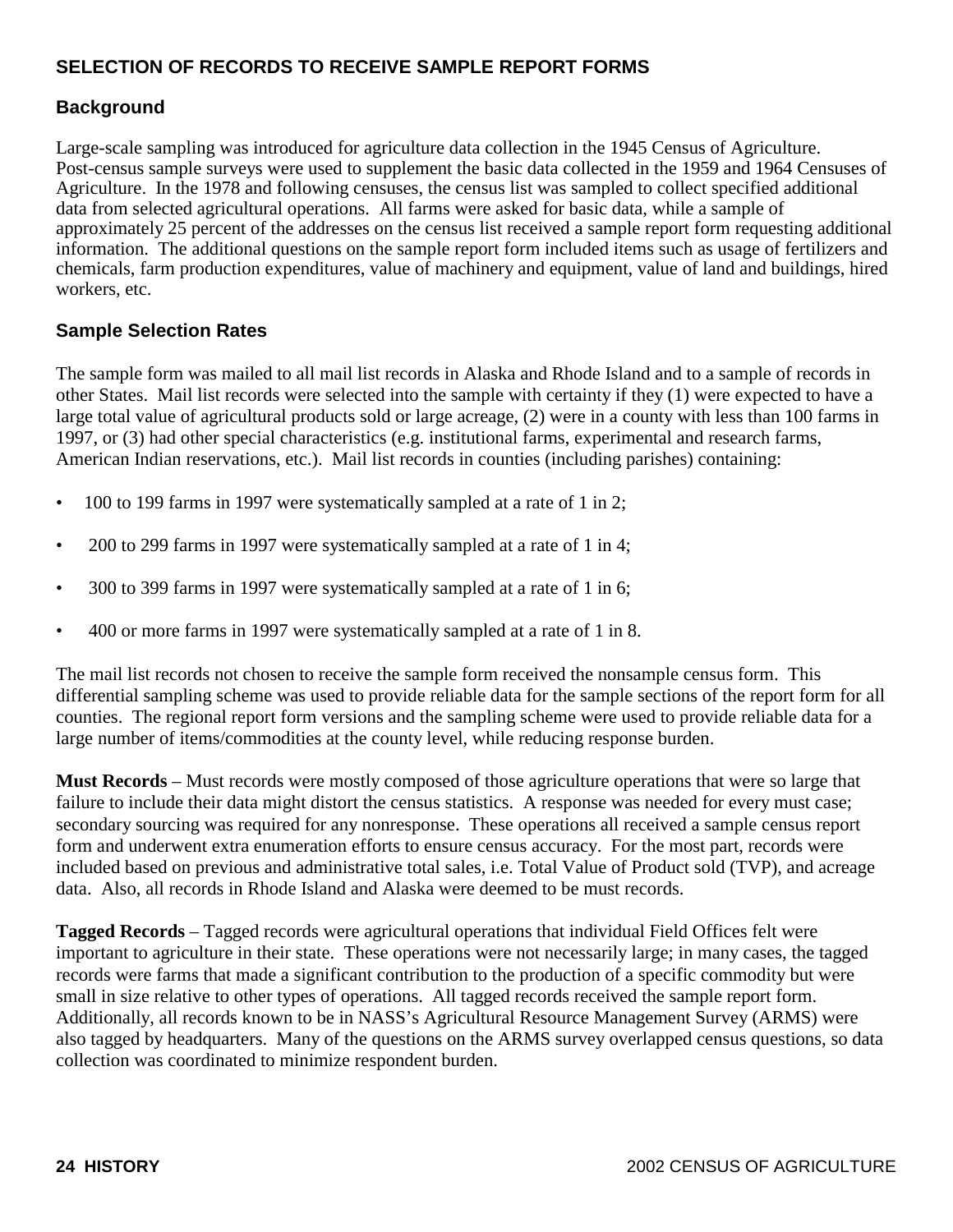## **PRINTING AND LABELING REPORT FORMS**

## **Printing of Report Forms and Supporting Materials**

NASS contracted through the U.S. Census Bureau's National Processing Center (NPC) in Jeffersonville, IN, with commercial printers to print report forms, letters, information sheets, mailout and return envelopes, and other enumeration materials. Contractors printed the various forms and assembled mailout packets for the initial and follow-up mailings using written specifications provided by NASS and NPC. Quality control was conducted at the printing plants by NPC, NASS, and Government Printing Office (GPO) quality control personnel. Completed packets were shipped to the NPC warehouse in Jeffersonville, IN for ink-jetting mailing labels, postal order sort and mailout. Quantities of commercially printed report forms and supporting materials are provided in Table 3-3. Mailout materials for Alaska were not printed on contract. Rather, Alaska report forms and related materials were printed in-house.

| Designation                                                                                                                                 | Description                                                                                  | Quantity  |
|---------------------------------------------------------------------------------------------------------------------------------------------|----------------------------------------------------------------------------------------------|-----------|
| <b>Information Sheets and Form Letters:</b>                                                                                                 |                                                                                              |           |
| 02-A01(I), A02(I), and A03(I)                                                                                                               | Instruction sheets - nonsample,<br>sample, and Hawaii only                                   | 6,356,000 |
| 02-A01(L1) and $(L1A)$                                                                                                                      | Initial and Undeliverable as<br>Addressed (UAA) mailout letters                              | 3,246,700 |
| 02-A01(L3), 02-A01(L3) MU,<br>02-A01(L4), 02-A01(L4) MU                                                                                     | Follow-up letters, including special<br>multi-unit letters <sup>1</sup>                      | 3,034,300 |
| $02 - A01(F)$                                                                                                                               | MU flyer                                                                                     | 28,300    |
| <b>Envelopes:</b>                                                                                                                           |                                                                                              |           |
| 02-A7.1, (P), and (MU); 02-A7.2,<br>02-A7.2/3(P) and (MU); 02-A7.3;<br>02-A7(UAA), P, and MU; 02-A7(GR), P, and<br>MU; 02-A7(BL), P, and MU | Outgoing envelopes, including<br>partners, multi-units, UAAs,<br>general request, and blanks | 6,444,100 |
| 02-A8A, (N), (S), and (BL)                                                                                                                  | Return envelopes - Nonsample,<br>sample, blanks,                                             | 6,395,000 |
| <b>Report Forms:</b>                                                                                                                        |                                                                                              |           |
| 02-A0101 through A0112, and A0114                                                                                                           | Nonsample report forms                                                                       | 5,085,700 |
| 02-A0201 through A0212, and A0214                                                                                                           | Sample report forms                                                                          | 1,457,400 |

#### Table 3-3. **Quantities of Commercially Printed Mailout Materials (excludes Alaska)**

<sup>1</sup> Letters printed in-house by NASS and stocked at NPC.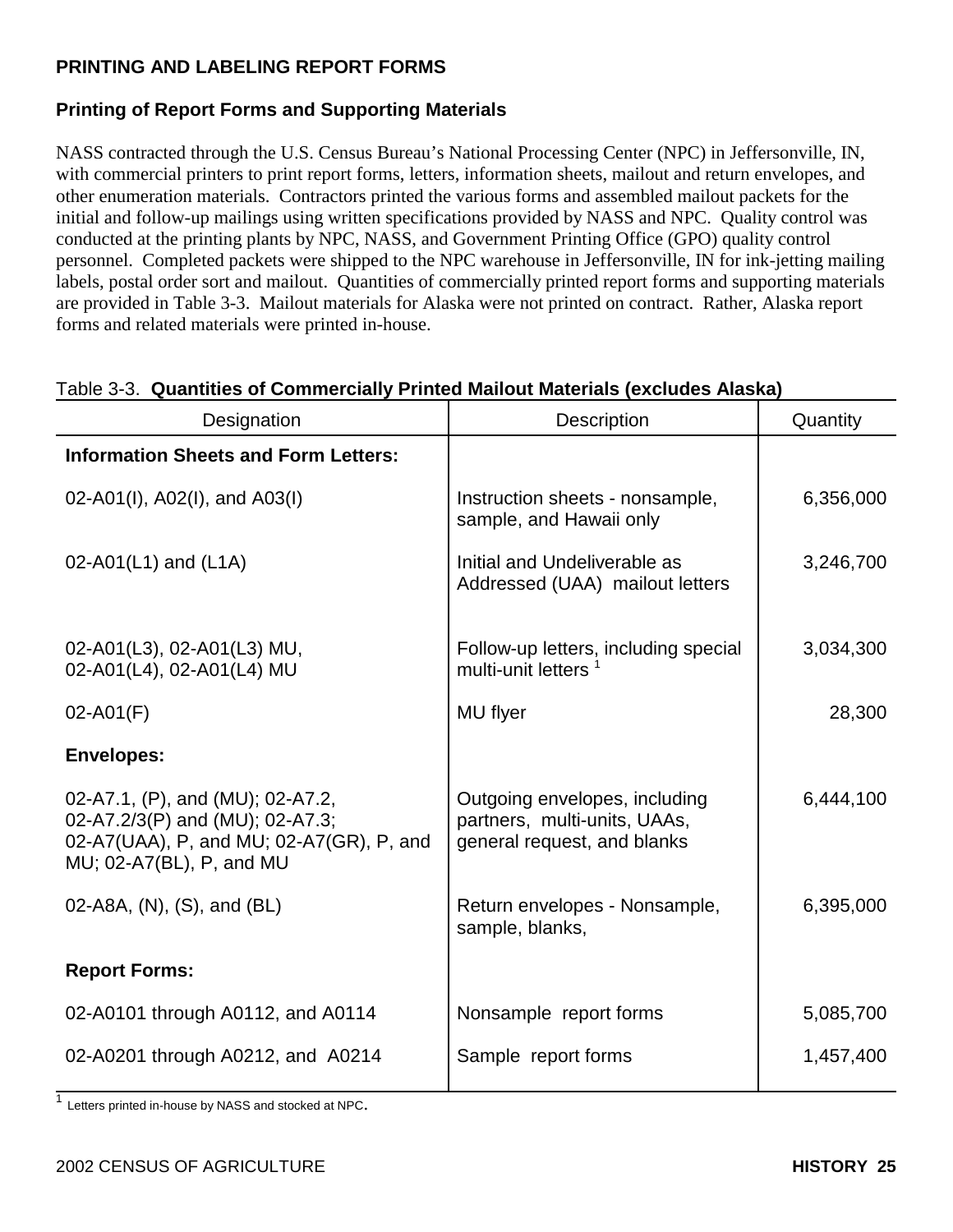## **Mailing Packets Preparation**

Mailing packet contents for the initial mailout in December 2002 are shown in Table 3-4.

| <b>Type</b>     | Report<br>form               | Information<br>sheet                                           | Outgoing<br>envelope                    | Return<br>envelope                     | Cover letter                                |
|-----------------|------------------------------|----------------------------------------------------------------|-----------------------------------------|----------------------------------------|---------------------------------------------|
| Nonsample       | 02-A0101<br>thru<br>02-A0112 | $02 - A01(1)$<br>$02 - A03(1)^1$                               | 02-A7.1                                 | $02 - A8(N)$                           | $02 - A01(L1)$                              |
| Multi-units     | 02-A0101<br>thru<br>02-A0112 | $02 - A01(1)$<br>$02 - A03(1)$                                 | 02-A7.1(MU)                             | $02 - A8(N)$                           | $02 - A01(L1)$                              |
| <b>Partners</b> | 02-A0101<br>thru<br>02-A0112 | $02 - A01(1)$<br>$02 - A01(1)^1$                               | $02 - A7.1(P)$                          | $02 - A8(N)$                           | $02 - A01(L1)$                              |
| Sample          | 02-A0201<br>thru<br>02-A0213 | $02 - A02(1)$ ,<br>02-A02(I)AK <sup>2</sup><br>$02 - A03(1)^1$ | $02 - A7.1$<br>02-A7.1(AK) <sup>2</sup> | $02 - A8(S)$<br>02-A8(AK) <sup>2</sup> | $02 - A01(L1)$<br>02-A01(L1)AK <sup>2</sup> |
| Multi-units     | 02-A0201<br>thru<br>02-A0212 | $02 - A02(1)$                                                  | 02-A7.1(MU)                             | $02 - A8(S)$                           | $02 - A01(L1)$                              |
| <b>Partners</b> | 02-A0201<br>thru<br>02-A0212 | $02 - A02(1)$                                                  | $02 - A7.1(P)$                          | $02 - A8(N)$<br>$02 - A8(S)$           | $02 - A01(L1)$                              |

Table 3-4. **Summary of Mailing Packages for the Initial Mailout**

 $\overline{1}$  Hawaii only

<sup>2</sup> Alaska only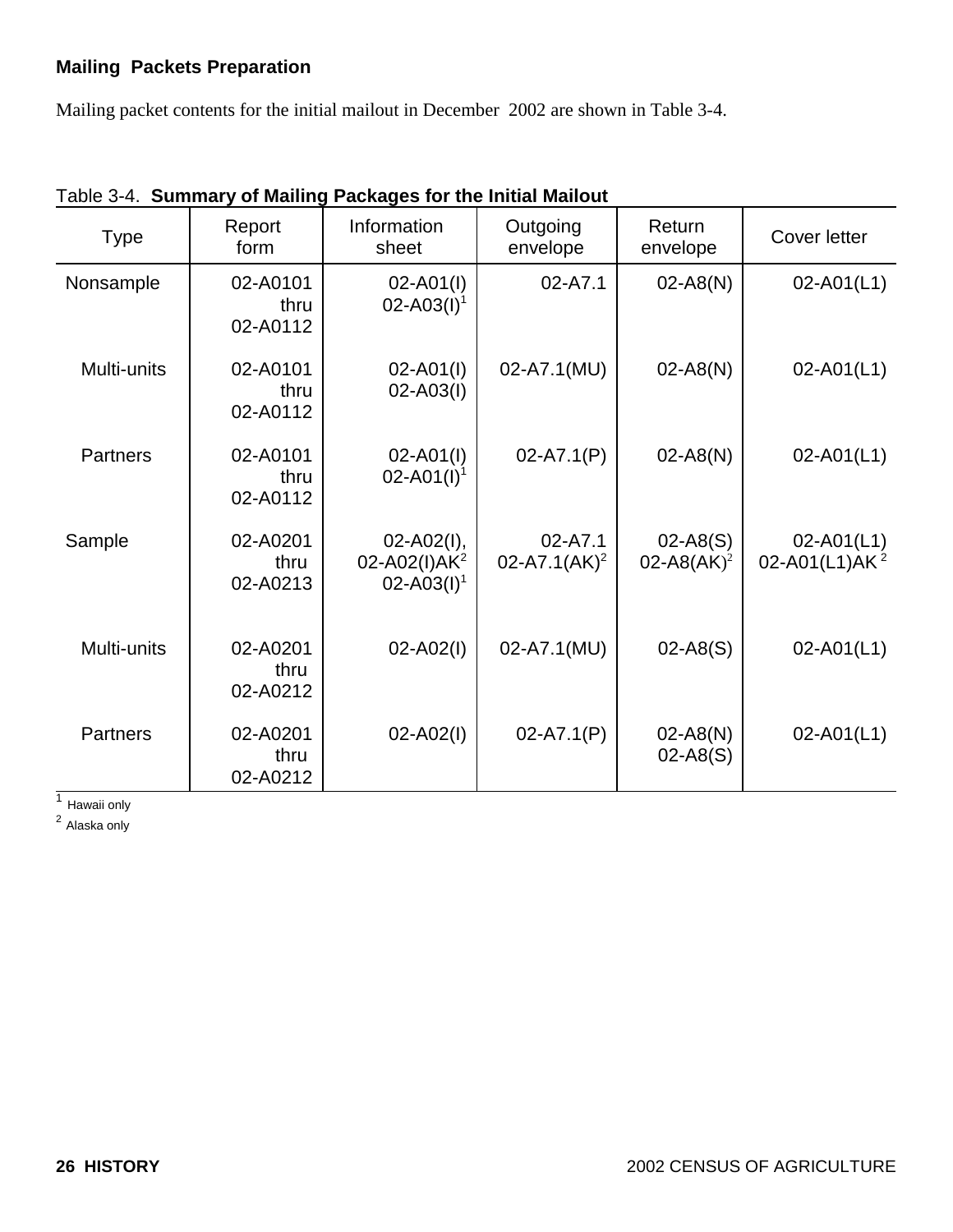## **Quality Control**

Private contractors printed and assembled the 2002 Census of Agriculture mailing packets to specifications supplied by NASS and NPC. NASS staff along with teams of two or three NPC quality control (QC) personnel made on-site inspections at each contractor's printing facility when the forms and packets were being printed and assembled. Report forms and envelopes were subject to a visual and QA equipment review to make certain the printing was of acceptable quality using the ink density level stated in the contracts. Random samples of individual package types were opened and examined to ensure that correct materials had been used.

Each contractor boxed and shipped a sample of each day's production of assembled packets for QC review at NPC. NPC's QC staff specified that a day's QC sample size was determined by the total number of boxes of packets produced by that day's printing run. The QC staff then pulled three packets at random from each box for inspection. When an error was identified, the remainder of the packets in the box involved were checked as well. If similar or other errors were found, the packets from surrounding boxes also were inspected. Examples of errors discovered were: 1) missing staples, 2) volume shortages, 3) torn envelopes, and 4) defective adhesives. All detected errors had to be corrected before the packets were accepted and stored in the NPC warehouse prior to labeling and mailing.

## **Labeling**

The 2002 Census of Agriculture mail list comprised about 2.84 million names and addresses. NASS created a computerized mailing list, then electronically transmitted the list to NPC.

The NPC staff used the address list files to ink-jet the labels directly onto the report forms using high-speed printers. Mail labels for all mailings were printed by form number in ZIP Code sequence. As labels were printed for the initial and both follow-up mailings, NPC Quality Control (QC) clerks monitored the printing to ensure that the address and bar codes were properly formatted, legible, and that the bar codes were visible through the envelope window. QC clerks checked the initial set of labels from each file for each form type from each printer. Quality control problems with any file resulted in partial or complete reprinting, as needed.

Labeling equipment at the NPC facility ink-jetted the labels through the open windows of the outgoing envelopes. The equipment labeled mailing packets at the rate of up to 10,000 per hour. QC staff inspected the labeling machines prior to each production run and checked at random intervals during each run to ensure that the labels were printed on the correct forms. Packets that were incorrectly or illegibly labeled were removed and replaced with valid packets.

The labeling for the initial mailout began in late September 2002 and was completed by the end of November 2002. NASS released the mailing packets to the U.S. Postal Service for mailing on December 12, 2002. The initial mailing from the NPC was completed on December 16, 2002.

## **PUBLIC AWARENESS PROGRAM**

In addition to the usual preparatory operations – report form design, list frame development, printing and addressing report forms, etc. – a public awareness program was implemented to promote the census of agriculture and encourage farmers and ranchers to respond to NASS's request for the information. Chapter 4 provides a description of the 2002 Census of Agriculture Public Awareness Program.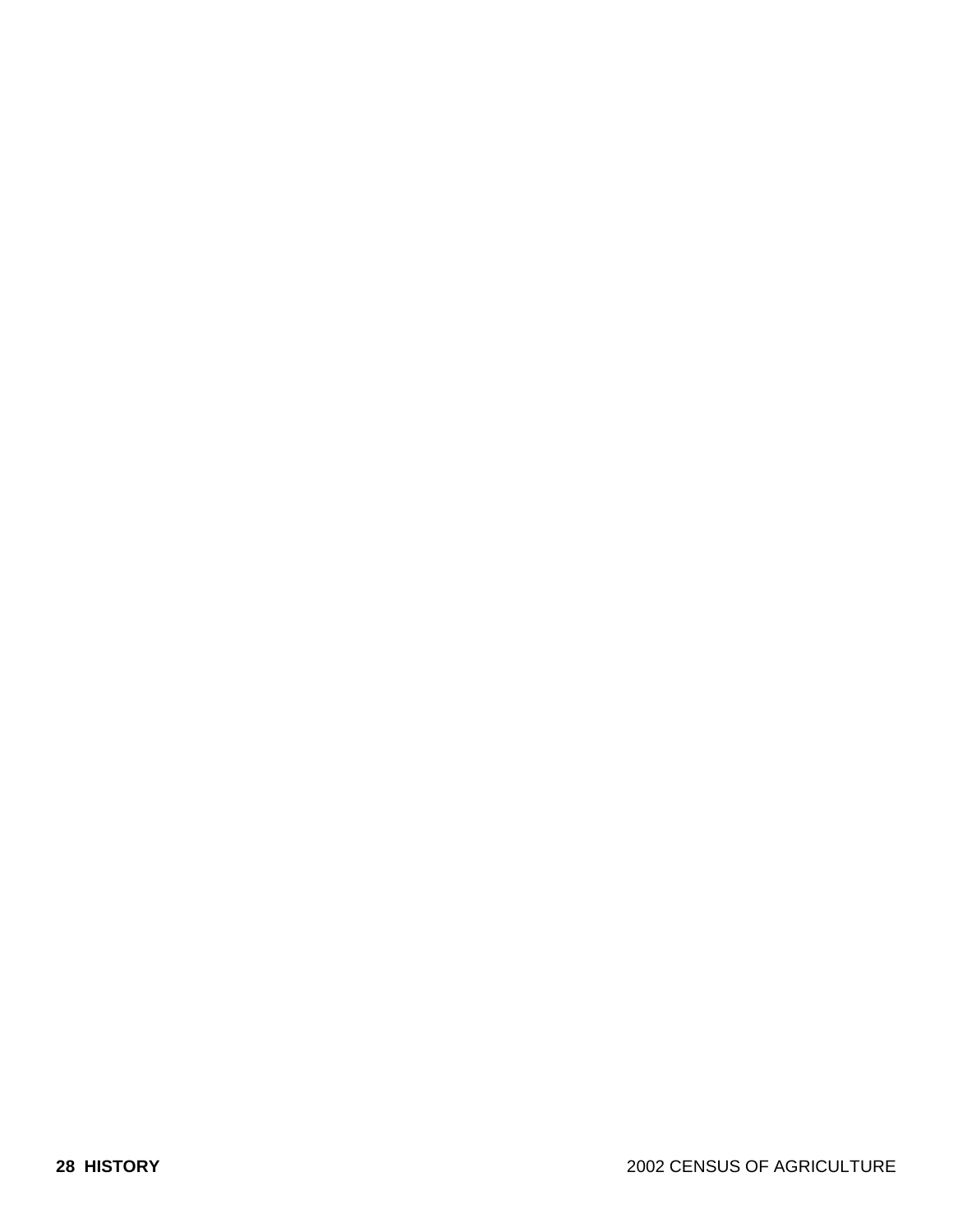## **Chapter 4. Public Awareness Program**

|--|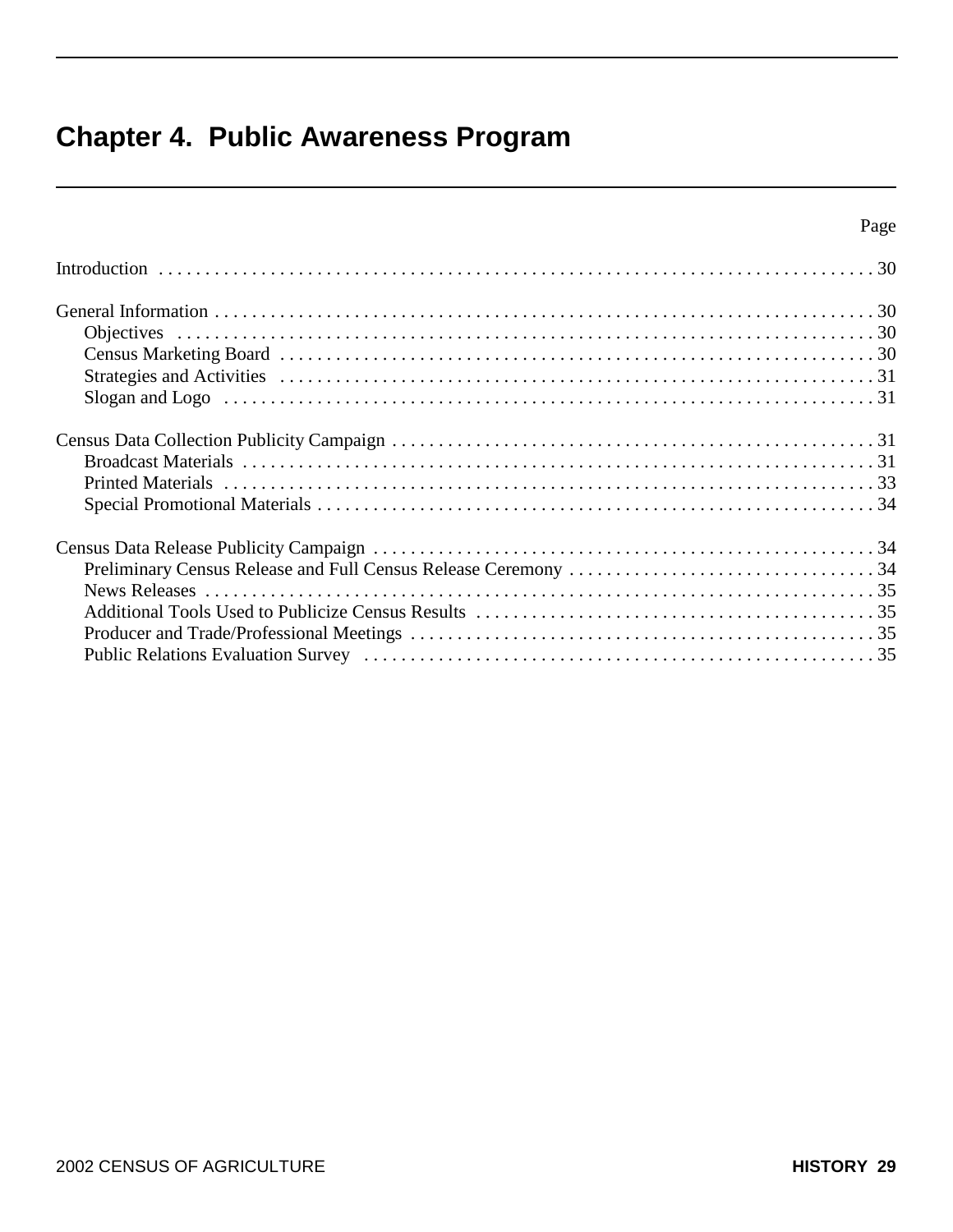## **INTRODUCTION**

The 2002 Census of Agriculture is the second census conducted by the USDA's National Agricultural Statistics Service (NASS). Prior to the 1997 census, the public awareness program was a centralized effort controlled and implemented by the Agriculture and Financial Statistics Division at the Census Bureau who conducted and managed the previous censuses of agriculture. With the shifting of responsibility for the census of agriculture from the Census Bureau to NASS in February 1997, the public awareness program also shifted into more of a decentralized effort that was planned and managed at the national level by NASS headquarters in Washington, D.C. but implemented at the local level through NASS's 45 Field Offices.

#### **GENERAL INFORMATION**

#### **Objectives**

The public awareness program for the 2002 Census of Agriculture had two major parts–data collection and data release. The data collection outreach phase was primarily designed to persuade farm and ranch operators to complete and return their census report forms. The program's objectives were to:

- Encourage farmers and ranchers to respond to the agriculture census by February 3, 2003;
- Create public awareness of the agriculture census;
- Inform farmers and ranchers of the benefits of the census data to their own operations;
- Emphasize the confidentiality of the census data;
- Defuse negative attitudes toward the census.

The data release, or post-census, phase of the awareness program was intended to:

- Increase public awareness of the agriculture census and its data products;
- Increase public access to, and use of, agriculture census data products.

#### **Census Marketing Board**

NASS established a Census Marketing Board comprised of four members of the Marketing and Information Services Office (MISO) at headquarters, one staff member from Questionnaire Design Section at headquarters, one staff member from Statistics Division at headquarters, five Field Office Directors (representing ND, AR, NV, CO, and NJ) and 2 Field Enumerators from VA and KY. Board members contributed to the development of public awareness plans and materials. Field office representation was invaluable to the success of the public awareness program due to their unique experience and knowledge of both the target audiences (i.e., farmers and ranchers) and field office operations.

Headquarters and Field Office staffs informed various other USDA agencies of the census plans prior to mailout and requested their assistance in promoting the importance of the census through their channels.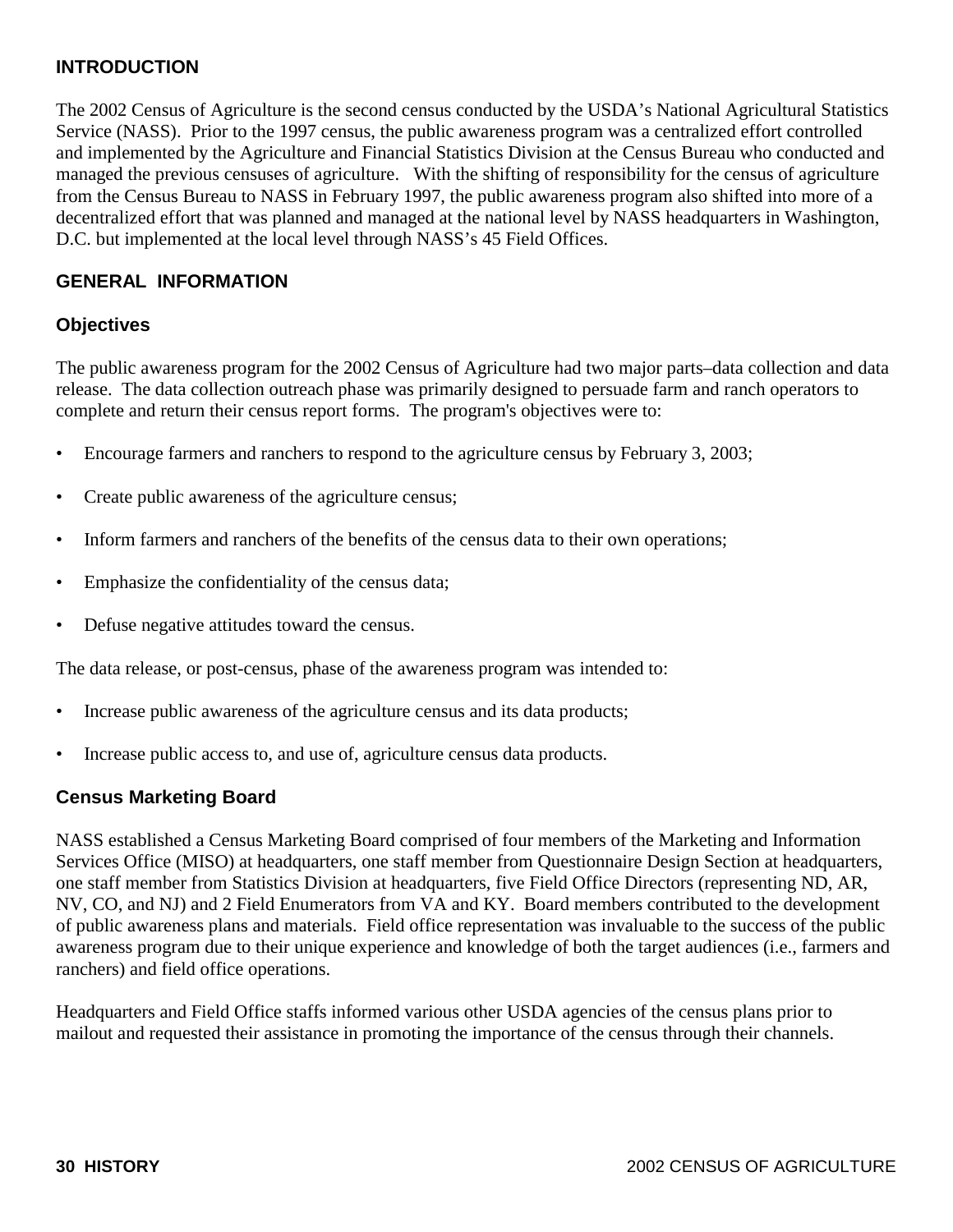## **Strategies and Activities**

Prior to 1997, all of the promotion and marketing activities were directed by a centralized headquarters unit, but public awareness activities for the 1997 and 2002 censuses were primarily decentralized. Program activities were coordinated through national contacts by headquarters staff and handled locally through the Field Offices. Headquarters provided templates and materials to Field Office staffs who then heavily promoted the census to their state and local farm associations, media, legislatures, etc. in a very grass roots effort. At the headquarters level, contacts were made to national media (e.g., farm broadcasters, agricultural editors and publishers), national farm organizations, and other national-level partners.

Headquarters staff hosted exhibits at national agricultural and agribusiness expositions and conventions including the American Farm Bureau Federation, National Cattlemen's Beef Association, National Agri-Marketing Association, National Association of Farm Broadcasters, American Agricultural Editors Association, and other commodity, media, and trade association meetings. Field Office staff attended hundreds of state and local meetings of these same types of organizations. At these meetings, NASS staff formed new and built upon existing working relationships to promote the census and its benefits. Many Field Office staff gave presentations at these meetings to promote the reasons to respond to the census and, after census results were compiled, to announce the results of the census.

Before the census mailout in December 2002, promotional activities concentrated on raising general awareness of the census and encouraging early and complete response. After the bulk of the data had been collected, the focus of the program shifted to informing the public, and particularly potential data users, about census product data content, format, media, and availability.

#### **Slogan and Logo**

The slogan for the 2002 Census of Agriculture showed a consistent message admonishing readers to "Make It Known – Agriculture Counts." The NASS logo was used for the 2002 Census of Agriculture. It depicted a farm barn and silo to the right, a statistical chart to the left, and a green field at the bottom. This image was used on all mailout materials and posters, information kits, press releases and other communication materials, video tapes, drop-in ads provided to magazines and newspapers, and other marketing materials.

## **CENSUS DATA COLLECTION PUBLICITY CAMPAIGN**

#### **Broadcast Materials**

NASS headquarters staff, through the direction of the USDA's Office of Communications, developed a variety of broadcast materials for use on both television and radio. The broadcast materials, which included audio and video Public Service Announcements (PSAs) and Video News Releases (VNRs), were as follows:

- "Every Vote Counts," a 30 second PSA featuring Secretary of Agriculture Ann M. Veneman urging farmers and ranchers to complete their census report forms. This PSA was available as an audio PSA on CD and a video PSA on VHS.
- "Time is Running Out," a 30 second PSA featuring Secretary of Agriculture Ann M. Veneman reminding farmers and ranchers to complete their census report forms. This PSA was available as an audio PSA on CD and a video PSA on VHS.
- "Agriculture Census is Underway," a 1 minute and 53 second VNR featuring USDA reporter Pat O'Leary and USDA-NASS Administrator Ron Bosecker. Testimonials were also included from the following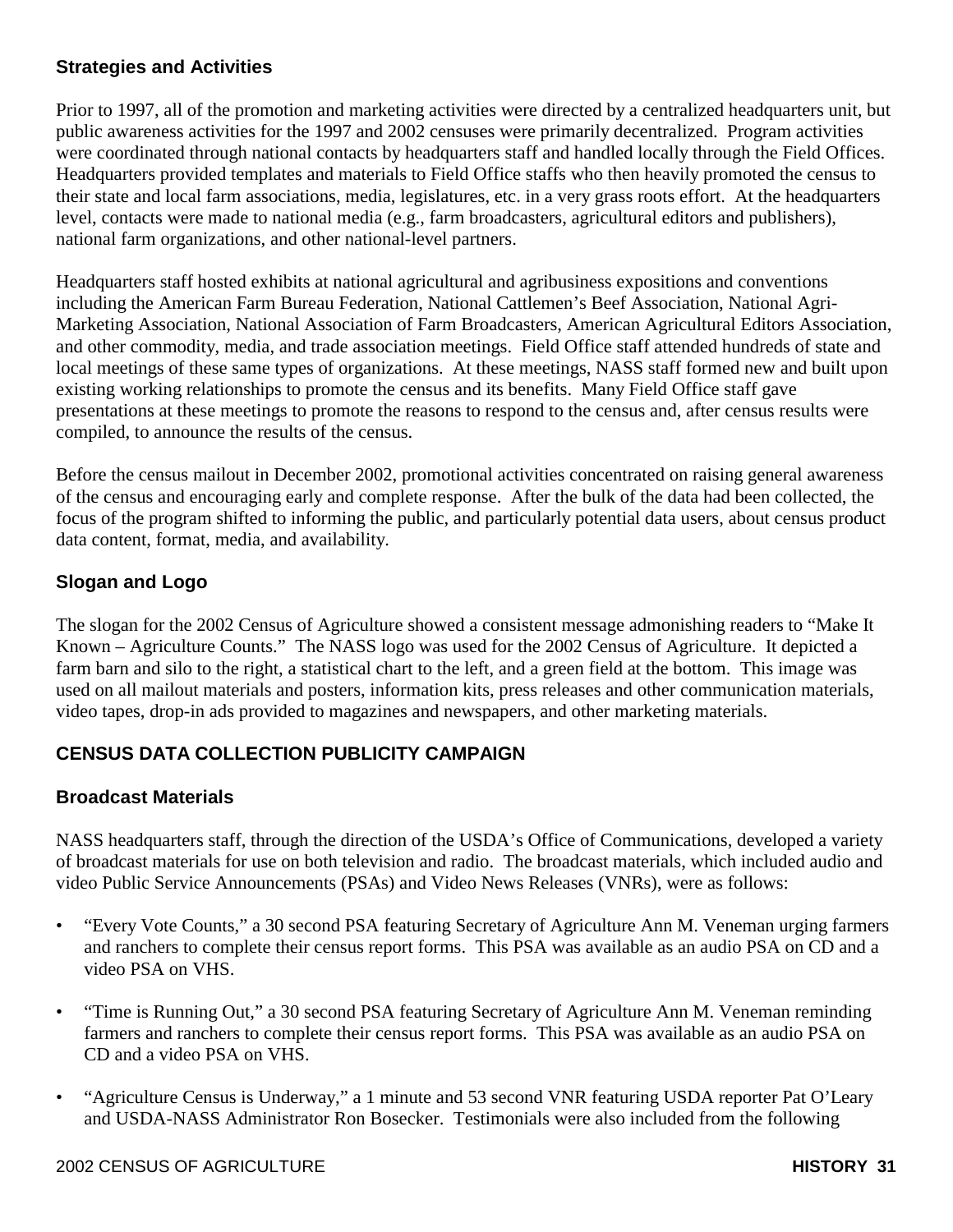agricultural industry representatives: Crop Life America representative Jack Mitenbuler, Florida A&M University representative Bobby R. Phills, and North Carolina State University representative Ron Wimberley. This VNR highlighted the census as an opportunity for farmers and ranchers to be counted and

- to contribute to the entire agricultural industry by providing vital information. This VNR was available on VHS and as an audio only version on CD.
- "Agriculture Census Nears Completion," a 1 minute and 38 second VNR featuring USDA reporter Pat O'Leary and USDA-NASS Administrator Ron Bosecker. Testimonials were also included from the following agricultural industry representatives: North Carolina State University representative Ron Wimberley and Vermont Farmers Association representative Jackie Folsom. This VNR reminded farmers and ranchers to complete and return their census report forms and highlighted the importance of the data collected. This VNR was available on VHS and as an audio only version on CD.

Several avenues were used to disseminate the PSAs and VNRs. NASS representatives from both headquarters and state Field Offices visited local radio and television media outlets, Farm Bureaus, commodity and agricultural associations, universities, and other data users to hand deliver information kits on the 2002 Census of Agriculture. Included in the information kits were details on the broadcast materials available and instructions on how to access or request the materials.

For added convenience the PSAs, both audio and video, were available on the NASS Web site. Contact information was provided if individuals wanted to request more information about the broadcast materials or arrange for an interview with a NASS spokesperson. Media outlets were asked to air the broadcast materials from January through April of 2002 to assist in publicizing and promoting the census of agriculture.

In addition, the USDA's Office of Communications disseminated a media alert to various farm media to notify them of the availability of the census broadcast materials and to ask for their help by providing air time for the PSAs and VNRs. The USDA's Office of Communications-Broadcast Media and Technology Center also assisted in disseminating the materials by releasing both the radio and video PSAs and VNRs via their weekly television satellite feeds and daily radio news line.

Finally, Southeast AgNet, an agricultural radio network based in Florida, was hired to produce and air short programs, stories, and announcements about the census of agriculture. These features aired frequently on radio stations in Alabama, Georgia, and Florida.

NASS headquarters staff, through the direction of the USDA's Office of Communications, developed several video and audio public service announcements with the Secretary of Agriculture and the NASS Administrator, providing background information and responses to questions about the census.

NASS headquarters staff also prepared several actualities, providing responses to questions about the census. Farm broadcasters were able to use their own voices as the interviewer for their local audiences.

A separate contractor was hired to duplicate and distribute these public service announcements to rural radio stations and networks across the country. Several Field Offices personally distributed additional copies of the public service announcements to their local radio networks/stations. The USDA radio and television reporters distributed audio and video news releases about the census over their satellite networks.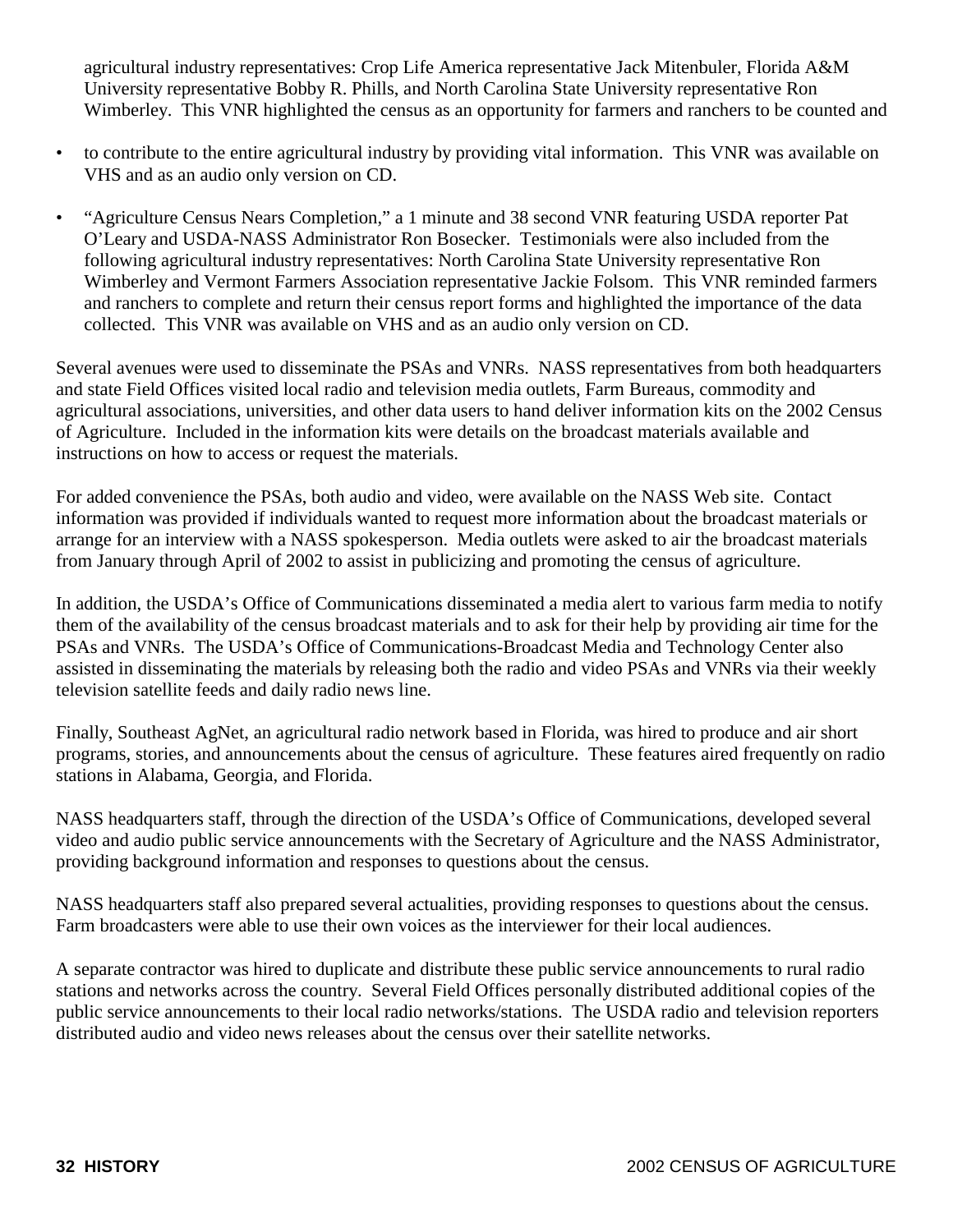## **Printed Materials**

While broadcast and other electronic media are increasingly influential in reaching the public, printed materials – newspapers, magazines, posters, informational brochures, bookmarks, etc. – remain an important channel for census promotion. The 2002 public awareness program continued to make use of these materials providing posters and brochures to offices and agriculture-related organizations all over the country for display and distribution; providing articles, press releases, and drop-in advertisements to magazines and newspapers; and preparing slide show presentations, agriculture census guides, and lesson plans.

Headquarters staff prepared templates for the 2002 Census outreach core materials and time lines of target implementation dates and made them available electronically to the Field Offices on the MISO PRIME Center. Finished products were offered and shipped per individual Field Office requests. Electronically available and finished printed products included:

- Census Informational Flyers
- Talking Points
- Frequently Asked Questions
- A Series of Posters
- Promotional Recipient Cover Letter (for those receiving a Partners Tool Kit to help promote the census)
- Report Form Guide
- Magazine Editorial and Feature Stories (both with and without graphs)
- Editor/Publisher Letter to Encourage Use of the Drop-In Ads
- Guide and Fact Sheet for Drop-In Ads
- Drop-In Ads of various sizes, provided in various formats for newspapers and magazines proclaiming:

Take a Stand for American Agriculture The Census is Coming to a Mailbox Near You The Census of Agriculture is Coming Does Your Farm or Ranch Count? The Census is Counting on You

- Telephone Contacts List
- Data Release Dates
- Proclamation, Cover Letter, and Sample Press Release (for proclamations by the highest elected officials in each state)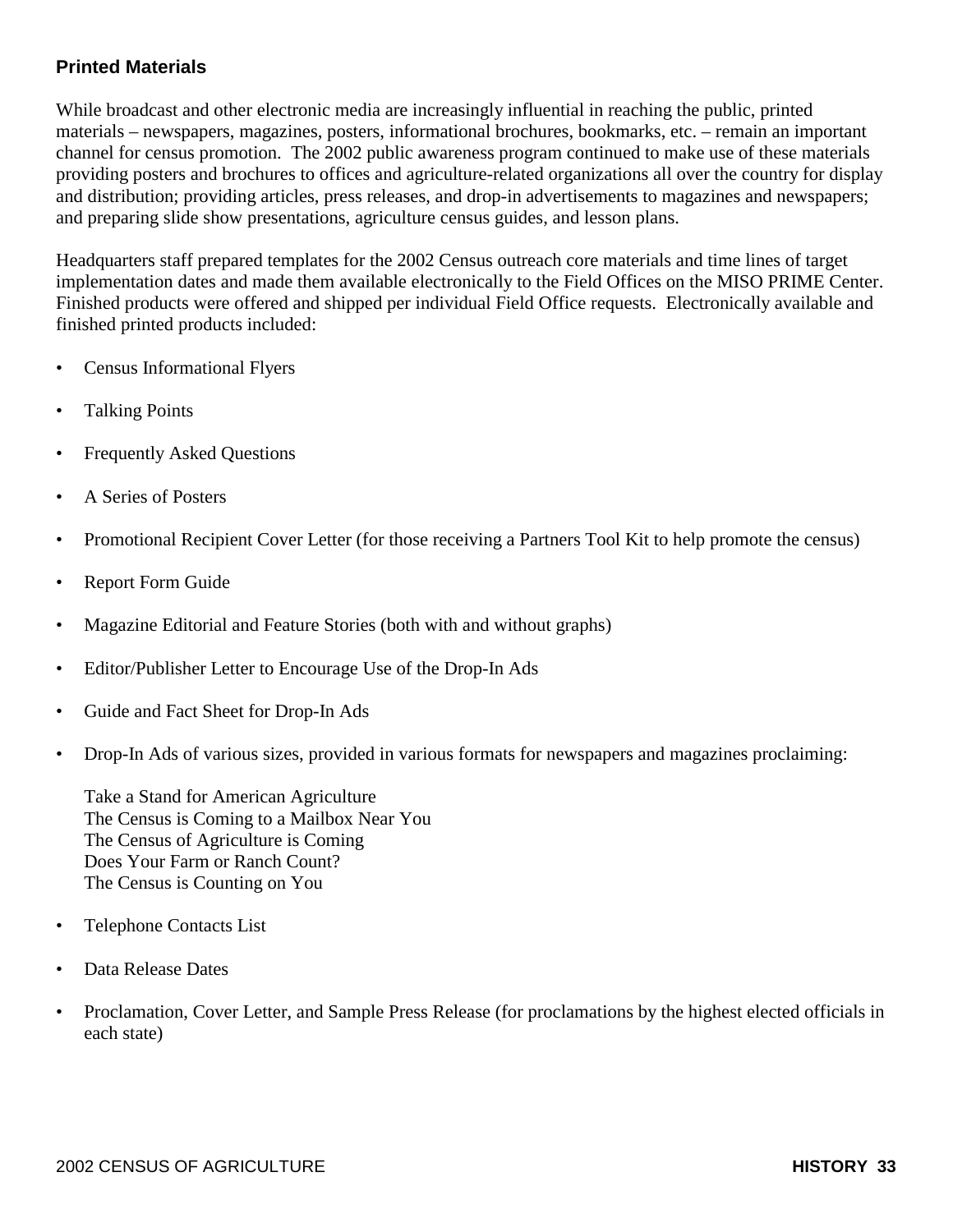• Press Release Series, including:

2002 Census of Agriculture Begins to Count the Nation's Farms Nation's 26<sup>th</sup> Census of Agriculture Begins This Week Why is the Census of Agriculture Important to You? Nation's 2002 Census of Agriculture Report Forms Due February 3 Farmers and Ranchers Reminded to Participate in the Nation's 26<sup>th</sup> Census of Agriculture Are You in Agriculture? Make Sure Your Farm is Counted

- Slide Show Presentations
- Specialized lists (ethnic radio stations, farm broadcasters, weekly papers, etc.)

The posters highlighted mottos with statements, "Farmers and Ranchers fill out and return your 2002 Census of Agriculture report form as soon as you receive it " and others with the words "We Support the 2002 Census of Agriculture" prominently displayed with graphics. These posters were primarily distributed by the Field Offices in their information kits. The information kits included items such as brochures, bookmarks, talking points, press releases, etc. Framed posters were also presented to administrators of USDA agencies (e.g. NRCS, APHIS, FSA, etc) to help NASS promote the census of agriculture.

A Report Form Guide was prepared and distributed as a reference manual for county extension agents, vocational agriculture teachers, USDA agencies, vocational agriculture teachers, colleges and universities, and others to use in helping farmers and ranchers, or other respondents, complete their report forms. The guide included explanations and detailed instructions for completing each item on the sample and nonsample report forms, plus appendixes and an index.

Field Offices assembled and distributed Information Kits to their state and local partners. There were a variety of unique strategies implemented among the states in addition to what headquarters planned and prepared for Field Offices to use. These strategies were uniquely targeted to each Field Office's local audience to be more customized and effective in their areas. Some Field Offices prepared unique letters targeted toward each type of potential agriculture partner such as grain elevators, feed and supply stores, livestock marketing associations, farm associations, local USDA agencies (e.g., Farm Services Agency, Natural Resources and Conservation Service, etc.), and extension offices.

#### **Special Promotional Materials**

In addition to the usual press releases, drop-in advertisements, public service announcements, and other conventional publicity materials, NASS used several special promotional items to try to increase public awareness about the agriculture enumeration. These included baseball-style caps, magnets, lid openers, potato chip bag clips, rain gauges, lapel pins, measuring tapes, pens, and pencils. All of these items bore the NASS logo.

## **CENSUS DATA RELEASE PUBLICITY CAMPAIGN**

#### **Preliminary Census Release and Full Census Release Ceremony**

On February 3, 2004 preliminary data were released highlighting census demographic information. On June 3, 2004, NASS hosted a ceremony to celebrate the release of the complete 2002 Census of Agriculture results. Invitations were sent to the USDA Under Secretaries, REE Administrators, Assistant Secretaries for Congressional Relations, Administration, and Civil Rights, Chief Economist, Press Secretary, Office of Communications, the Chairman of the World Agricultural Outlook Board, and the media, and other census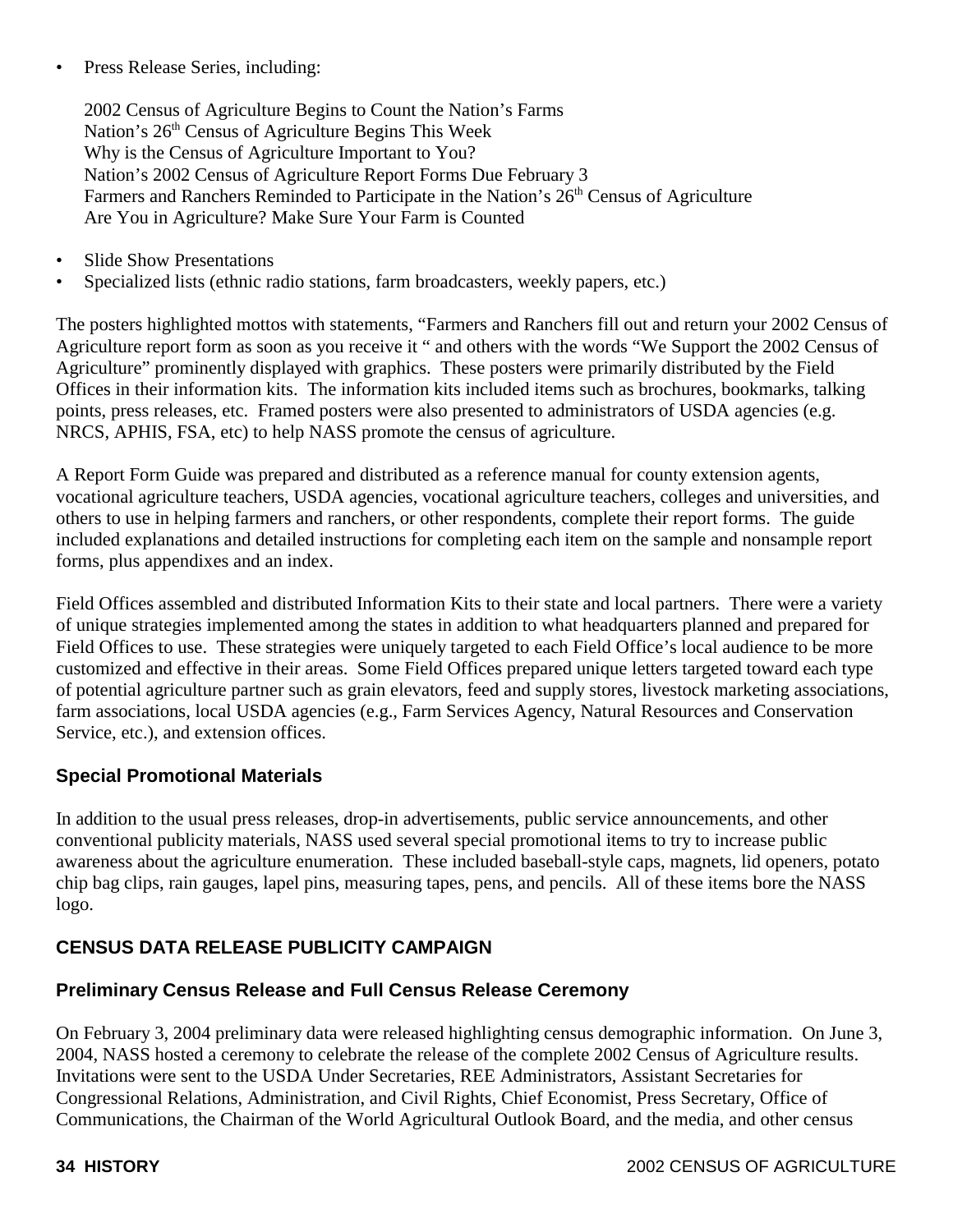supporters and partners. Many Field Offices hosted similar celebrations in their respective states as well as press conferences on the day that the census results were released.

#### **News Releases**

Following the completion of data collection for the census, NASS conducted a publicity campaign designed to inform potential users, and the public at large, about the kinds and availability of the data to be published. Again, the activities were coordinated at the national level by headquarters staff but spearheaded at the local level by the Field Offices. Headquarters staff prepared a template press release for Field Offices to modify

and use as their state-level press release. There was also a national-level press release highlighting results of the census.

### **Additional Tools Used to Publicize Census Results**

Slide show presentations were prepared and used to publicize the results of the agriculture census. A series of brochures and bookmarks highlighting minority operators was designed and distributed to provide census results. Drop in advertisements announcing "results are available" were prepared and distributed to various newspapers, magazines, and associations and organizations for inclusion in their newsletters.

In addition, as subsequent census products became available (i.e. Congressional Profiles and Rankings, State and County Profiles, U.S. Agricultural Atlas, Ranking: Market Value of Agricultural Products Sold, American Indian Reservations, Farm and Ranch Irrigation Survey, New England Data, Demographics of U.S. Farm Operators, Operators by Race, 2005 Census of Aquaculture), NASS headquarters staff released product announcements describing the new release, its content, and available formats to the media and posted it on the NASS homepage.

#### **Producer and Trade/Professional Meetings**

NASS headquarters and Field Office staffs hosted booths, delivered presentations, and participated in a variety of farm and trade shows, professional conferences, agricultural news media conferences, and commodity producers association meetings to help publicize the census. During these events, NASS staff emphasized the importance of the census, and the need for respondents to complete and return their report forms.

#### **Public Relations Evaluation Survey**

NASS invests a lot of resources in public relations. However, prior to the 2002 Census of Agriculture, NASS had never conducted an evaluation of the effectiveness of these public relations activities. While every farmer in the U.S. was asked to complete the census, the goal was to improve not only the overall response rate, but also the timeliness of the response. It was an opportune time to conduct an evaluation of the effectiveness of NASS's public relation efforts.

The evaluation questions were intended to assess the impact publicity had on a respondent's likelihood to answer the census. Questions were asked to evaluate the successfulness of publicity efforts being conducted by NASS to promote and encourage response to the 2002 Census of Agriculture. These questions evaluated those activities that NASS had previously conducted, as well as new publicity efforts. Two surveys were conducted: a baseline survey in October 2002, and an additional follow-up survey in March 2003. The baseline questions were intended to assess respondent's knowledge about the census. There was a sample size of 6,000. The survey was by phone only and drawn from the Census Mail List. Questions included knowledge of NASS, knowledge of our Field Offices, preferred method of reporting, knowledge of the agriculture census, familiarity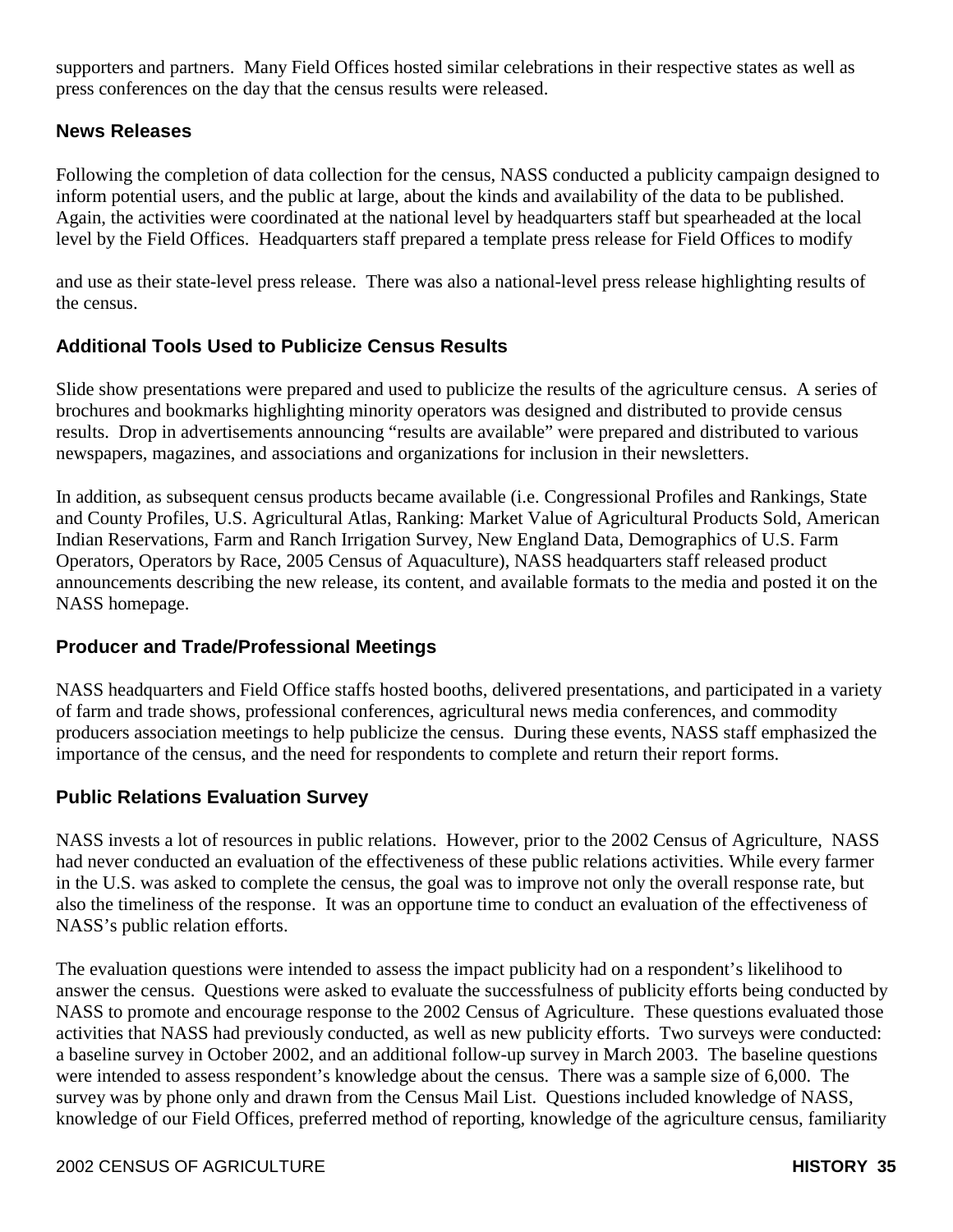with publicity for the agriculture census, best avenues to contact farmers and people within the farming community, and whether knowledge of the agriculture census obtained through different avenues made respondents more likely to respond in a timely fashion. While the results of the surveys were not released to the public, they were used internally.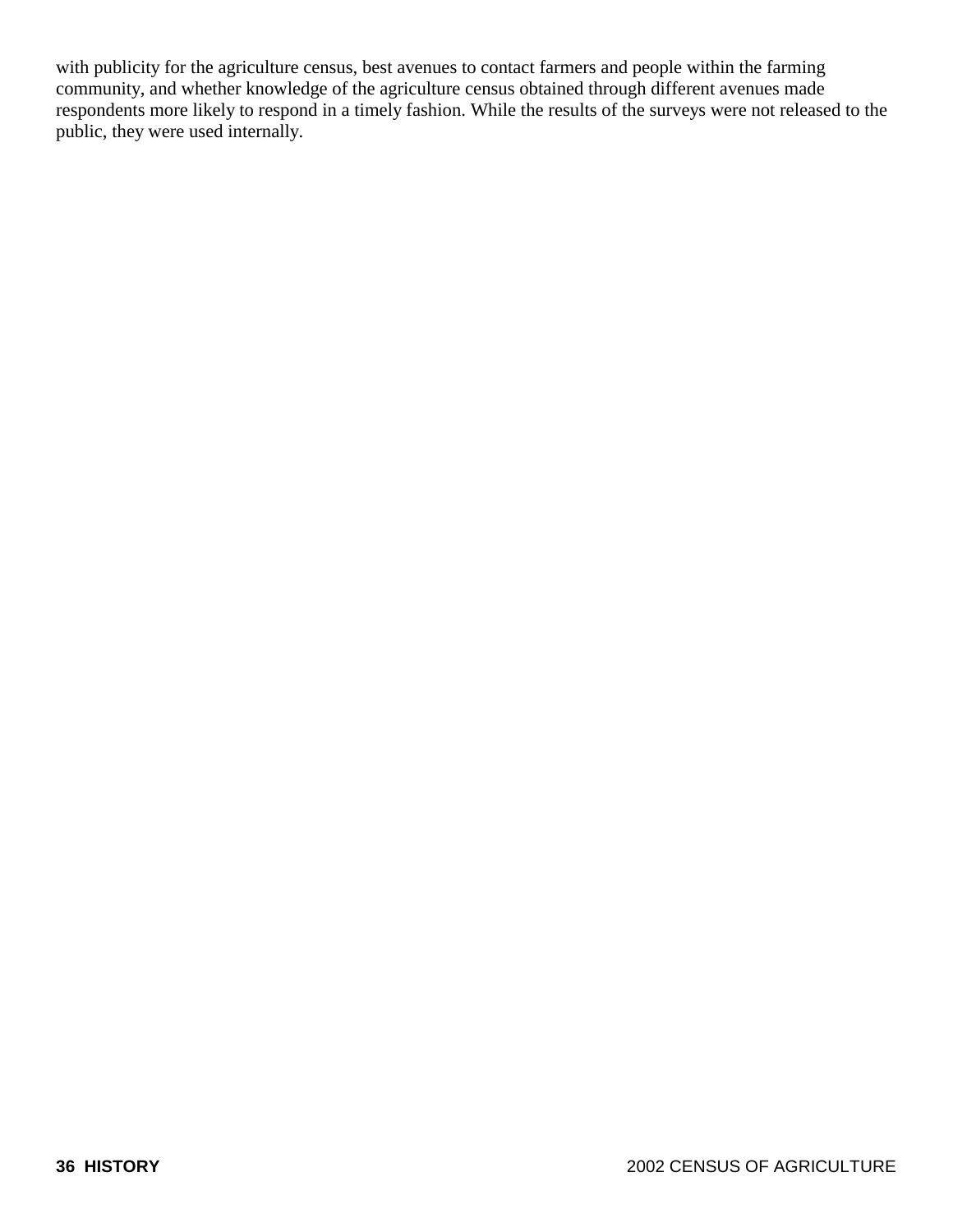# **Chapter 5. Data Collection**

| Page |
|------|
|      |
|      |
|      |
|      |
|      |
|      |
|      |
|      |
|      |
|      |
|      |
|      |
|      |
|      |
|      |
|      |
|      |
|      |
|      |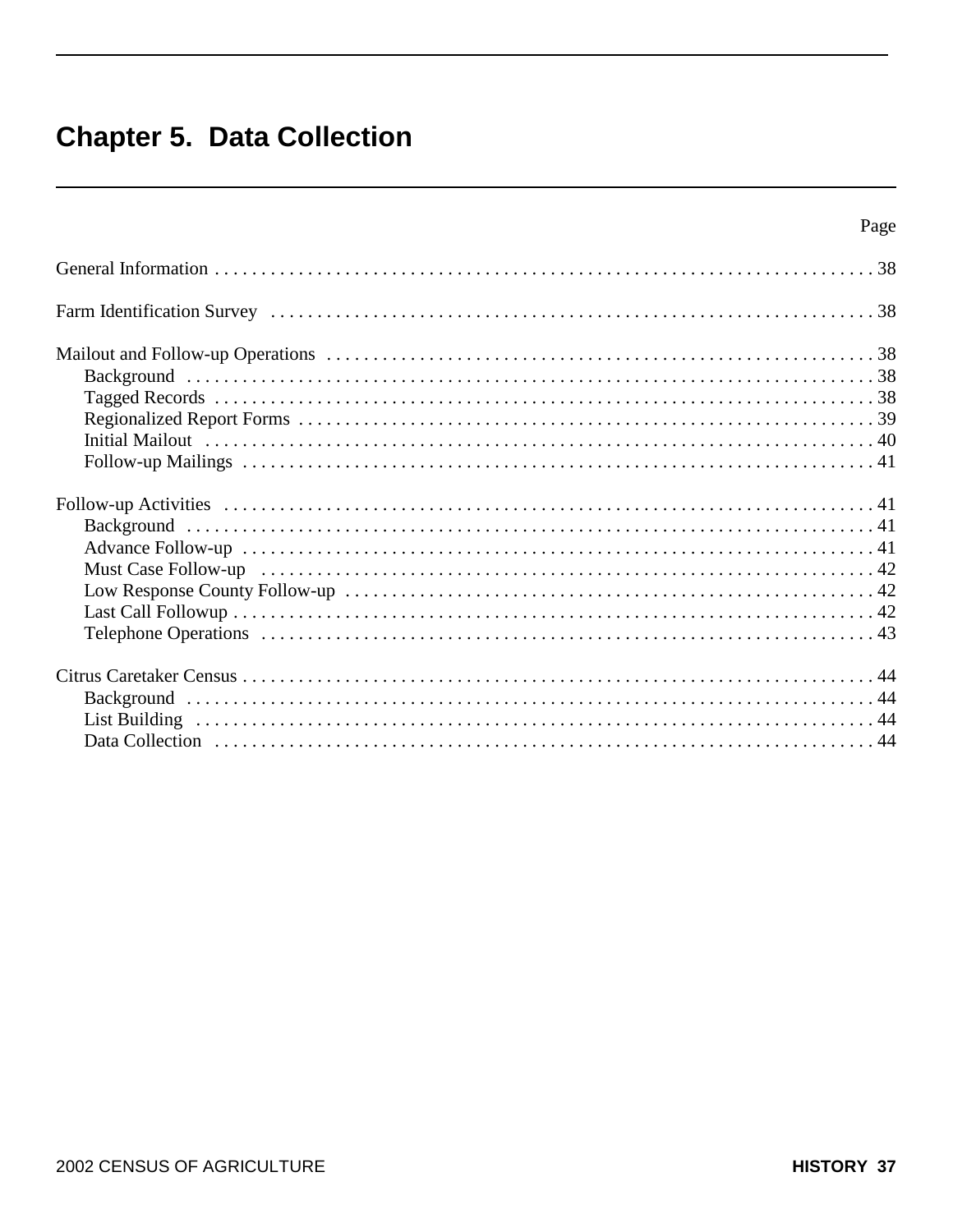### **GENERAL INFORMATION**

Data collection methodology for the 2002 Census of Agriculture in the 50 states was similar to that employed during the 1997 Census of Agriculture. Data collection was accomplished primarily by mailout/mailback, but was supplemented with personal interviewing.

Personal interviewing involved the use of both Computer-Assisted Telephone Interviewing (CATI) and traditional face-to-face enumeration. NASDA enumerators under contract with NASS conducted the personal interviews with respondents.

The U.S. Bureau of the Census, National Processing Center (NPC) in Jeffersonville, IN, under contract with NASS, carried out the mailout operations. The NPC mailed initial mailout packages in December 2002 and carried out two follow-up mailings to nonrespondents.

Enumerations for the agriculture censuses in Puerto Rico, Guam, American Samoa, Commonwealth of Northern Mariana Islands, and the Virgin Islands of the United States were conducted separately. See chapters 8 and 9 for details.

## **FARM IDENTIFICATION SURVEY**

The Farm Identification Survey (FIS) was used to screen criteria records before the final 2002 Census Mail List (CML) was extracted on September 1, 2002. The FIS form was designed to screen out respondents who did not have any agricultural acreage, production, Federal farm program payments, or the potential for future agricultural sales. There were two FIS samples. One sample was mailed on April 17, 2002 with a non-response follow-up mailing conducted May 15, 2002 through May 18, 2002. The second sample was mailed mid-July 2002 and did not have a follow-up mailing for non-response.

## **MAILOUT AND FOLLOW-UP OPERATIONS**

#### **Background**

NASS contracted with NPC to handle the mailout, check-in, and data capture processes for the census. The NPC received assembled mail packets from private print contractors, addressed the report forms using name and address files provided by NASS, and conducted the mailings of the initial and two follow-up mailings.

Each mail package contained a cover letter, instructions, a labeled census report form, and a return envelope. The report forms for partnership operations on the census mail list received special handling by printing the partnership names on the front of the report form in addition to the name and address label. Also, two report forms going to the same address were combined in one outgoing mail package with a special cover letter explaining to respondents how to complete the report form for the individual operations.

The initial mailout cover letter asked the addressees to respond by February 3, 2003. Two follow-up mailings to non-respondents were also conducted by NPC. The first follow-up was mailed in mid-February 2003 and involved 1.35 million report form packages. The second follow-up occurred in late March 2003 when 646,000 non-respondents were sent a third report form package.

#### **Tagged Records**

Prior to the initial mailout, NASS's Field Offices selected records from the census mail list that were directly responsible for enumerating. These records were referred to as tagged records. They included operations that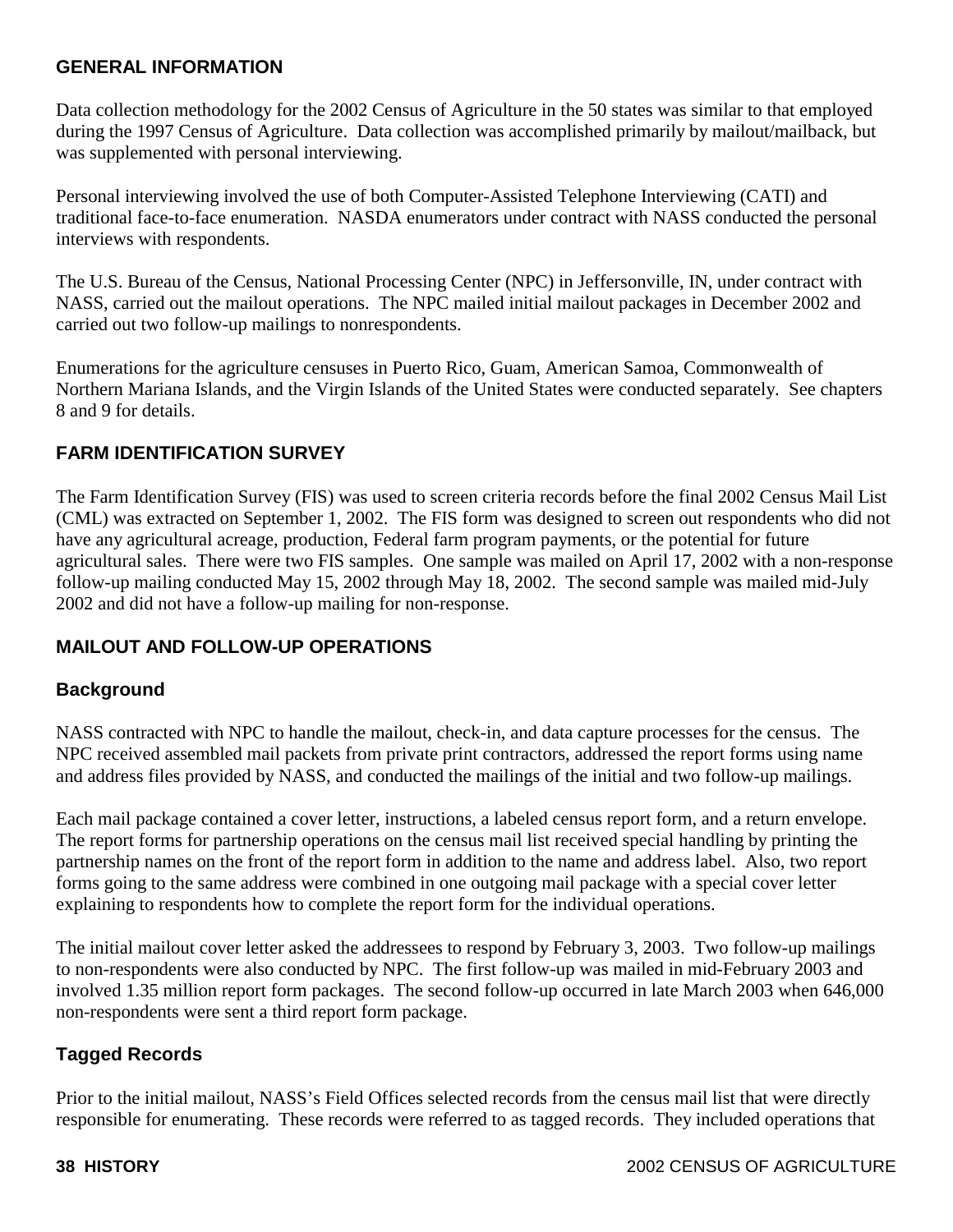had existing data collection agreements with the Field Offices, multi-report form census packages with 3 or more report forms, partnership operations with 7 or more partners, and 2002 ARMS survey records.

There were approximately 30,000 tagged records in the census that were labeled at NPC and shipped to the Field Offices for enumeration. The Field Offices enumerated the tagged records via personal interviews, telephone interviews, or in some cases via mail from the Field Office. Tagged records were excluded from the NPC initial mailout and both follow-up mailings. Once enumerated, report forms for tagged records were sent to NPC for data capture.

| Initial mailout and<br>follow-up mailings | Material sent                                    | Mailing dates                            | Report forms<br>mailed (1,000) |  |  |  |
|-------------------------------------------|--------------------------------------------------|------------------------------------------|--------------------------------|--|--|--|
| Initial mailout                           | Letter and report form                           | December 16, 2002                        | 2,814                          |  |  |  |
| Follow-ups (mail):<br>First<br>Second     | Letter and report form<br>Letter and report form | February 7-14, 2003<br>March 27-31, 2003 | 1,517<br>647                   |  |  |  |

# Table 5-1. **Summary of 2002 Census of Agriculture Initial and Follow-up Mailouts**

## **Regionalized Report Forms**

The two basic report form types – nonsample and sample – were regionalized for 12 of the 13 regions (excludes Alaska which had a sample version only) by preprinting on the report forms the predominant crops grown in each region. Preprinting the predominant crops grown in each region reduced not only respondent burden, but also increased the efficiency and accuracy of the data processing and tabulating activities. A state specific sample form (02-A0213) was designed for Alaska because of the differences in Alaska agriculture. In addition, both nonsample and sample report forms for regions 8 and 10 included a section that collected information on activity on American Indian Reservations. General (nonregionalized) nonsample and sample report forms were developed for informational and training purposes. The states included in each regional grouping for 2002 are shown in Table 5-2.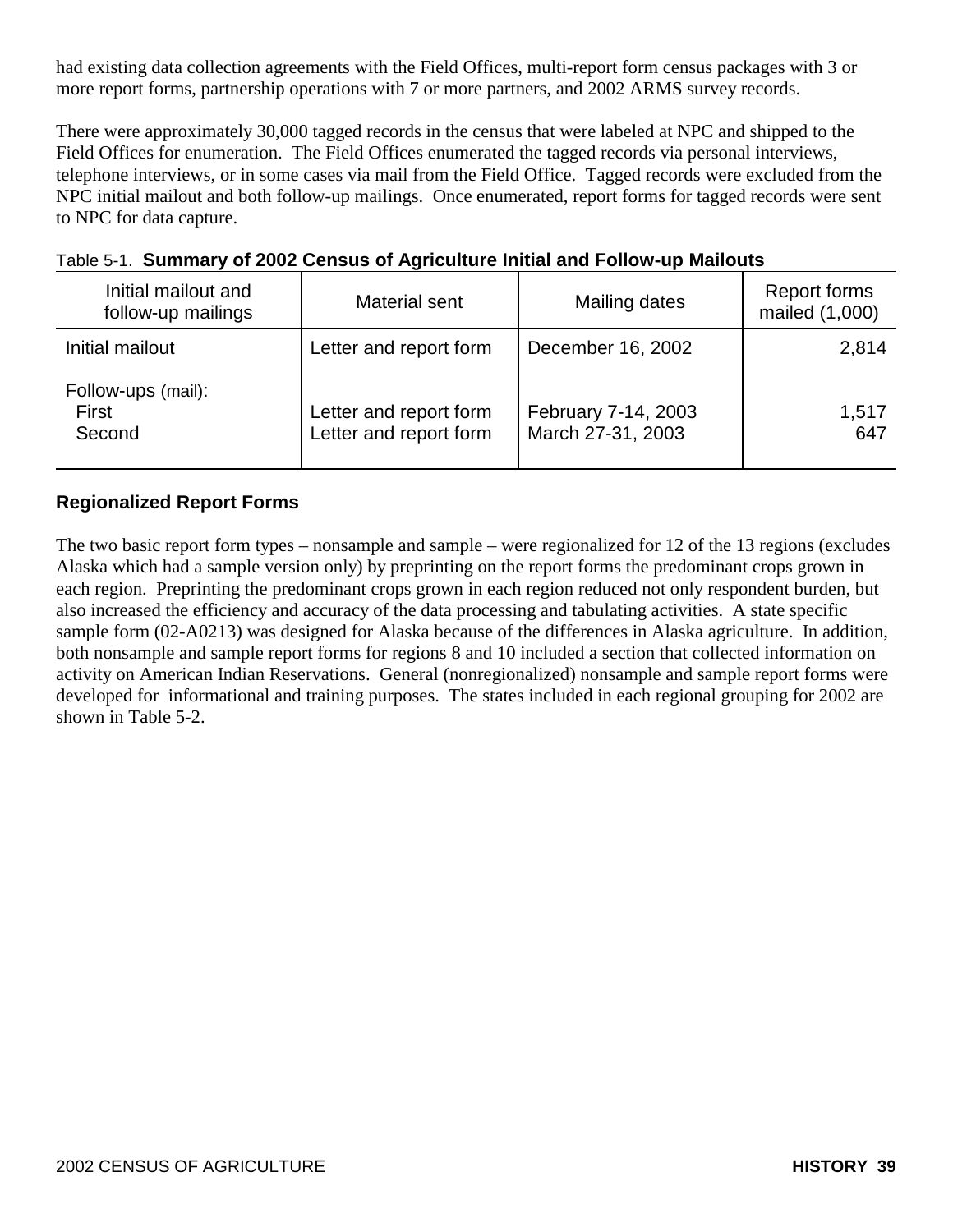|  |  |  |  |  |  |  | Table 5-2. Summary of States Included in Each Region by Region Number: 2002 |  |
|--|--|--|--|--|--|--|-----------------------------------------------------------------------------|--|
|--|--|--|--|--|--|--|-----------------------------------------------------------------------------|--|

| Region         | <b>States</b>                                                                                                                                     |
|----------------|---------------------------------------------------------------------------------------------------------------------------------------------------|
| 1              | Connecticut, Delaware, Maine, Maryland, Massachusetts, New Hampshire, New<br>Jersey, New York, Pennsylvania, Rhode Island, Vermont, West Virginia |
| $\overline{2}$ | Illinois, Indiana, Iowa, Kansas, Nebraska, Ohio                                                                                                   |
| 3              | Michigan, Wisconsin                                                                                                                               |
| 4              | Alabama, Georgia, Kentucky, North Carolina, South Carolina, Tennessee, Virginia                                                                   |
| 5              | Florida                                                                                                                                           |
| 6              | Arkansas, Louisiana, Mississippi, Missouri, Oklahoma                                                                                              |
| $\overline{7}$ | New Mexico, Texas                                                                                                                                 |
| 8              | North Dakota, Minnesota, Montana, South Dakota                                                                                                    |
| 9              | Colorado, Nevada, Utah, Wyoming                                                                                                                   |
| 10             | Idaho, Oregon, Washington                                                                                                                         |
| 11             | Arizona, California                                                                                                                               |
| 12             | Hawaii                                                                                                                                            |
| 13             | Alaska                                                                                                                                            |
| 14             | General report form for training                                                                                                                  |

#### **Initial Mailout**

The initial mailout took place during the middle of December 2002 and totaled 2.80 million packages. This differs from the number of records due to multiple report forms in some packages. Mailout was managed by the Census Bureau's National Processing Center (NPC) in Jeffersonville, IN. Standard A postage was used for most of the mailing packets, including institutional, research, American Indian reservation farms (previous censuses used the term Abnormal); partnerships, and Hawaii addresses. First-class postage was used for packets addressed to multi-units (respondents with more than one operation) and for late/new mail list additions and remailing Undeliverable As Addressed (UAA) records. Initial mailing and follow-up activities associated with Alaska were all mailed first class and was the responsibility of the Washington Field Office. Quantities mailed by form type during the initial mailing are detailed in Appendix C.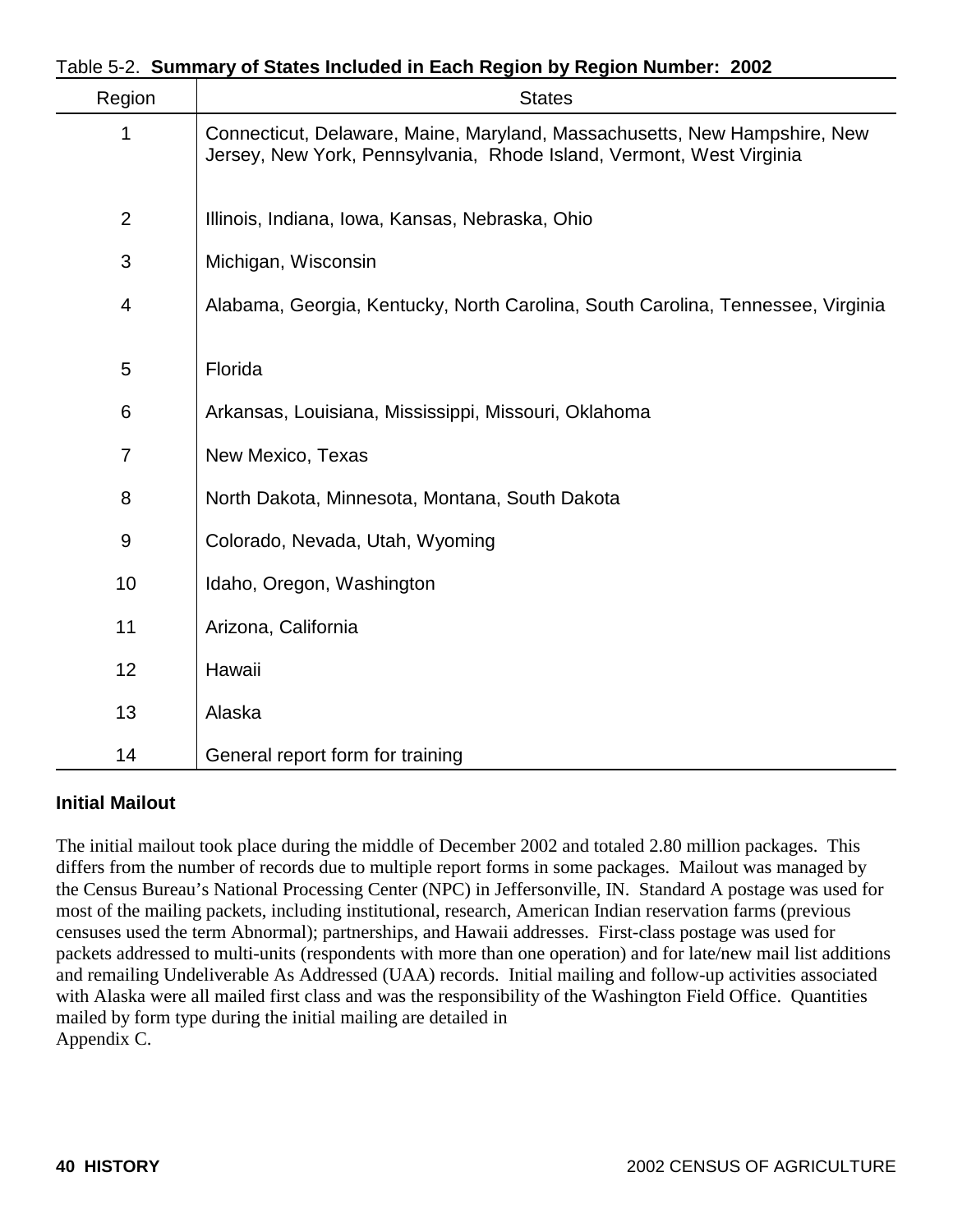# **Follow-up Mailings**

Two follow-up mailings to non-respondents were also conducted by NPC. The first follow-up was mailed in mid-February 2003 and involved 1.52 million report forms. The second follow-up occurred in late March 2003 when 646,000 non-respondents were sent a third report form package.

Not all mail packets were deliverable as originally addressed. Mail packets that were Undeliverable As Addressed (UAA) were returned to the NPC. Those UAAs received from the post office with address corrections were checked-in, the addresses were updated, and they were included in the UAA re-mail operation. If no corrected address was available, electronic files of these UAAs were transferred to the Field Offices where Field Office resources were used to determine if a better address was available. If a better address was found, the address was corrected and a mail package was sent from the NPC facility in Indiana to the new address. Since this was the first time these respondents received the census report form, the mail packets included a special cover letter. Approximately 190,000 UAAs were received during census processing and 116,000 of these were updated with corrected addresses and remailed.

All Alaska follow-up mailings were conducted by the Washington Field Office. The Alaska report forms were returned to the Washington Field Office, not NPC.

Based on a total Census Mail List of 2,851,985 respondents, (report forms mailed/delivered to respondents) the disposition of the report forms based on check-in results, is shown in Table 5-3.

| <b>Disposition</b>         | Records   |
|----------------------------|-----------|
| <b>Total mailed</b>        | 2,851,985 |
| Total receipts             | 2,290,388 |
| Responding farms           | 1,486,868 |
| Responding nonfarms        | 802,716   |
| Receipts not processed     | 804       |
| Nonresponse                | 489,514   |
| Undeliverable as addressed | 72,083    |

### Table 5-3. **Summary of Check-in Results: 2002**

## **FOLLOW-UP ACTIVITIES**

#### **Background**

Operating concurrently with NPC's data collection efforts, the Field Offices targeted selected groups of census non-respondents for enumeration. These efforts were referred to as Advance Follow-up (ADVFU), Must Case Follow-up, Low Response County Follow-up (LRC), and Last Call follow-up.

#### **Advance Follow-up**

The sample for ADVFU was drawn and distributed to the States, but the activity was cancelled due to budget concerns. NASS was operating under a Continuing Resolution at the time and there was concern that the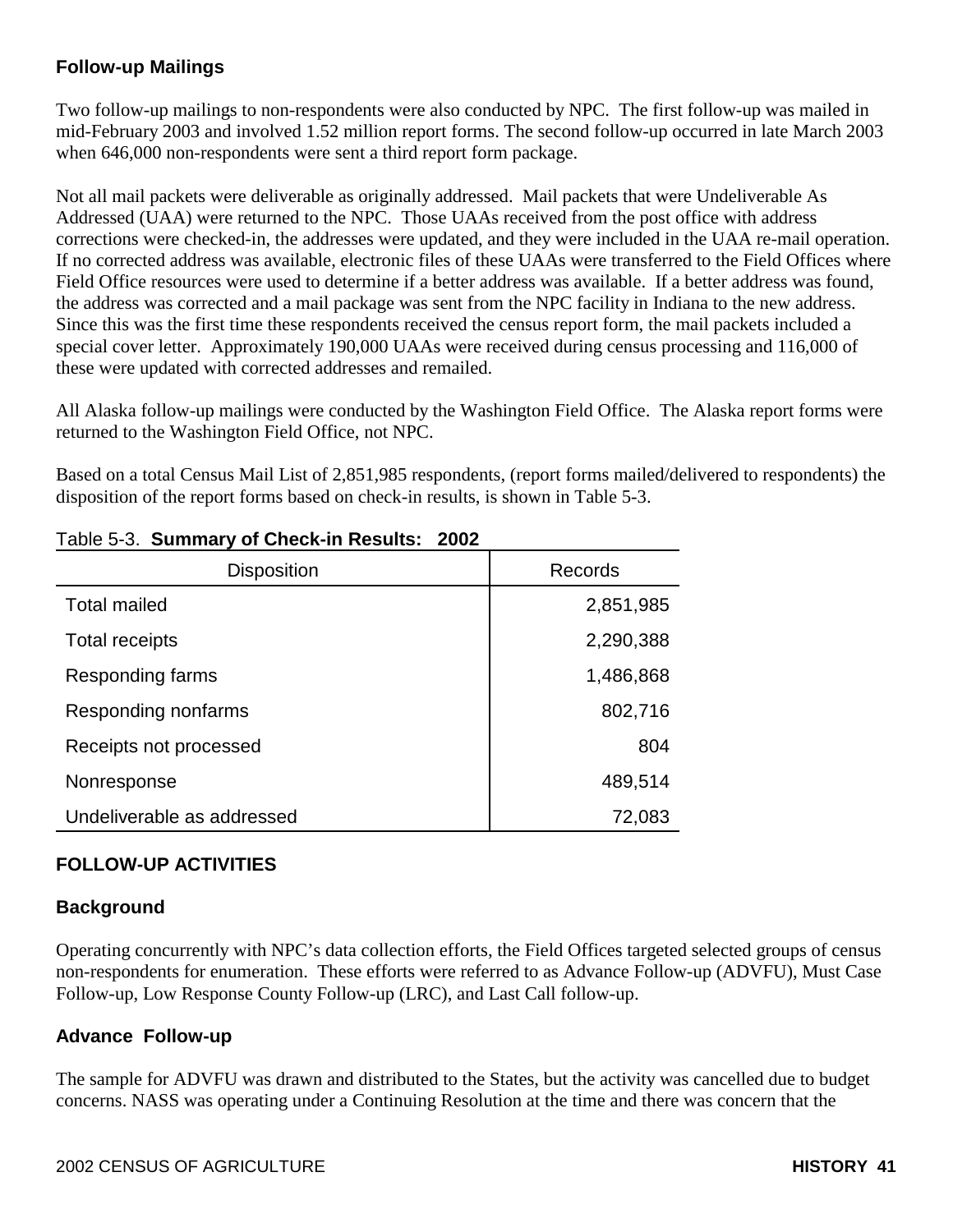resources would not be available for subsequent data collection activities. The ADVFU was scheduled to occur between February and April 2003.

### **Must Case Follow-up**

Must Case Follow-up was a very important component in ensuring a complete census. Must cases are known large operations, the absence of which may significantly affect the accuracy of census results. Each active Must operation had to be enumerated, or if no longer in operation, their non-farm status documented. Because of the potential importance of Must cases, they were not eligible for non-response weighting. The Field Offices were responsible for enumerating or resolving all Must cases. CATI calling of non-respondent Must cases was undertaken by Field Office staff in March 2003. Extensive efforts were made to contact and enumerate these operations.

Must cases not completed through CATI follow-up were eligible for replication; so long as replication was not used to complete the record for the 1997 census. Replication was accomplished by using existing control data and subsequently processing the record through the complex edit. Any data problems identified by the edit were resolved by the Field Office. Must records not enumerated by CATI and that could not be replicated due to lack of control data were completed using secondary sources such as the County Extension Service or the Farm Services Administration. The workload of this operation was about 122,000 records. Field Offices Must record follow-up activities ended late June 2003.

### **Low Response County (LRC) Follow-up**

The Low Response County follow-up activity was used to increase the response rate in all counties to at least 75 percent. CATI was used for this follow-up activity. In early April 2003, NASS's Sample Design Section identified nonresponse cases in counties with a response rate of less than 75 percent.

These names and addresses were transmitted electronically to the appropriate Field Office and incorporated into their CATI instrument. CATI follow-up activities began mid-April 2003 and continued until all counties reached the 75 percent response rate. Automated procedures were employed to monitor the number of respondents needed and completed. When the required number of completions had been achieved for a given county, LRC activity was suspended.

#### **Last Call Follow-up**

Last Call Follow-up was used to increase the overall U.S. response rate and was conducted via CATI. This activity was conducted if a state's response rate was less than the 1997 response rate at the completion of the Low Response County (LRC) follow-up. Non-response records were identified for this activity once the LRC follow-up was closed out.

Implementation dates for this activity varied by Field Office. Generally, the activity, if needed, began sometime between April and June 2003. Last Call non-respondents could be contacted by enumerators in the respective Field Office or in one of the four NASS Telephone Calling centers.

The estimated workload for Last Call was approximately 400,000 records. Calls were first targeted to records in low response counties, because it was imperative that each county attain a 75 percent response rate at the very minimum. Input files were delivered to the Field Offices using the census data distribution system, and the CATI system processed and managed the data collection process.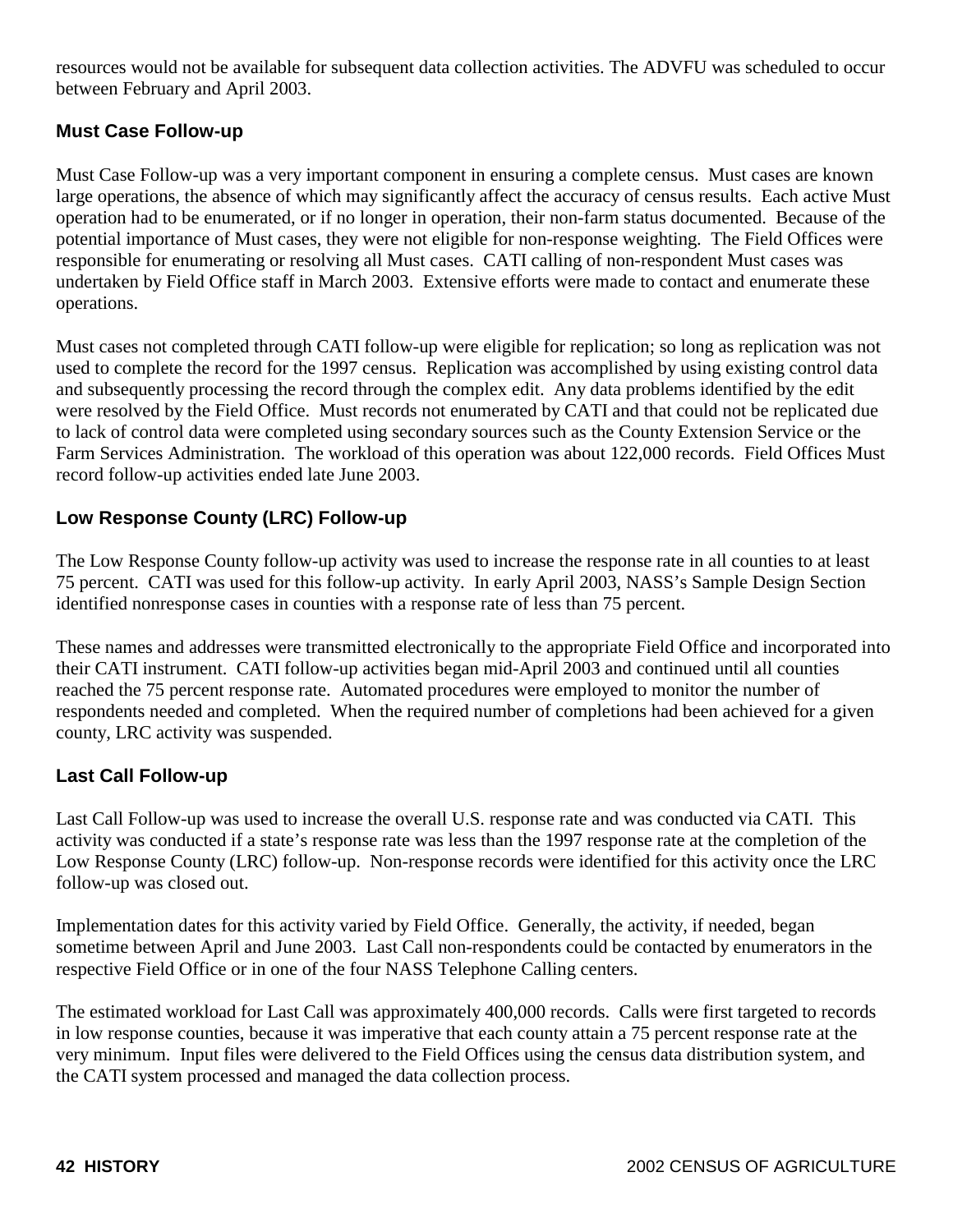## **Telephone Operations**

Two kinds of telephone operations were used for the 2002 Census of Agriculture (except in Alaska), an Incoming Telephone Call (ITC) system and a Computer Assisted Telephone Interview instrument (CATI). The ITC system assisted respondents with questions throughout the census data collection period. The CATI collection instrument was developed with different branching for the long and short regional report forms. When possible, ITC operators used the CATI instrument to complete report forms.

**Incoming Telephone Call System (ITC) – A toll-free telephone number was established and printed on every** report form. The intent of the toll-free number was to answer respondent questions and concerns pertaining to the census, and to assist respondents in completing their report forms. Calls to the toll-free number were routed to one of four call centers located in the Kentucky, Montana, Oklahoma, and Wyoming Field Offices. To assist ITC operators with respondent questions and requests, the ITC system provided guidance on how to handle the various types of calls, e.g. respondent's considered themselves as not involved in agriculture, refused to complete the report form, needed a replacement report form sent, etc.

If an ITC operator could not resolve the caller's question, a call back form was completed by the operator and e-mailed to the respective state Field Office census coordinator to use to follow-up on the respondent's call. The coordinator either called the respondent back or forwarded the request for a call back to another statistician in the office for resolution of complex issues. If the request for a call back was directed to an incorrect Field Office, it was e-mailed to the coordinator in the correct Field Office.

The ITC system also recorded the kind of calls received, e.g. "not in agriculture business," refusals, receipt of two or more report forms and not sure which to complete, needs a report form, name and address changes, etc. Each kind of call, along with the number of call backs, was entered into a data base and tallied. This information was available on the NASS intranet in the Management Information System reports. The ITC help line was operational throughout the entire data collection period.

**Computer Assisted Telephone Interview Instrument (CATI) – A single CATI instrument was developed** with different branching for the sample and nonsample regional report forms. The CATI instrument was used, not only by ITC operators, but by the Field Offices throughout the data collection phase of the census. All CATI operations were conducted from the NASS Field Offices.

The Field Offices used CATI for Must cases follow-up and Last-Call follow-up. The last call phase was a combination of follow-up work in low response counties (i.e., those counties with response rates below 75 percent) and for nonresponse follow-up work that replaced a fourth mailing of the report form package. CATI collected data were electronically transmitted by the Field Offices to the main census data file. The data then were processed electronically, eliminating the need for paper report forms.

Field Office personnel were responsible for training CATI enumerator staff. Training included an introduction to the census, overview of the paper report form versions, and all special instructions. The CATI enumerator staff was given walk-through training during each different phase of data collection. Training included practice training modules that helped them orient themselves to the CATI instrument. In addition, enumerators were given reference materials for use during the interviews to help guide them through various procedures. CATI interviewing began in February 2003 and continued through July of the same year.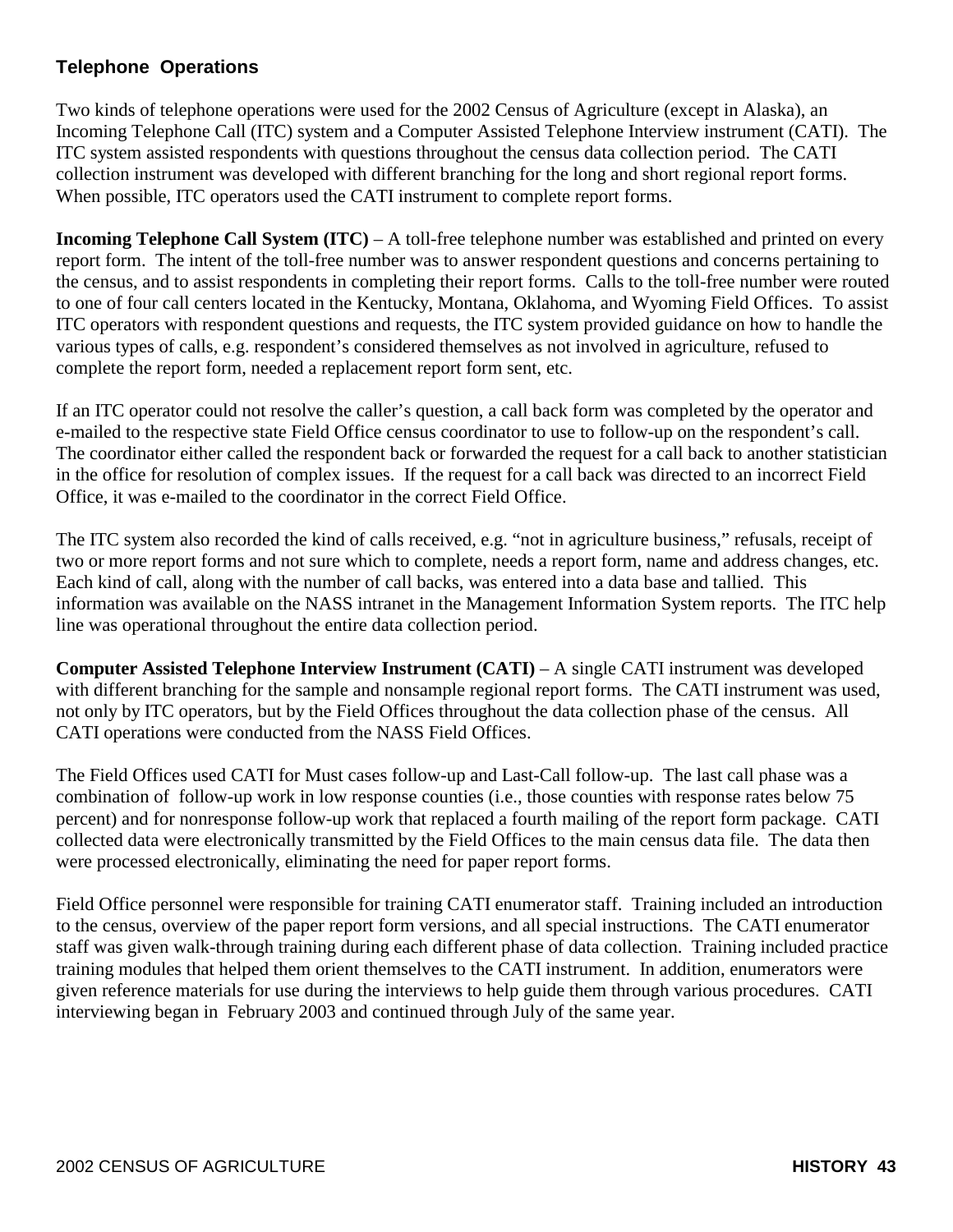# **CITRUS CARETAKER CENSUS**

### **Background**

Between May 2002 and February 2003, NASS conducted a Citrus Caretaker Census, in connection with the 2002 Census of Agriculture in Arizona, Florida, and Texas. The census was planned and managed by NASS headquarters staff and the NASS Florida Field Office.

Citrus caretakers were contacted because, as a group, they were the most knowledgeable source of the needed information. Grove owners are often typically absentee owners, and therefore were not contacted because they typically are less knowledgeable about the day-to-day operations of the groves.

### **List Building**

List building of caretakers and their respective grove owners was initially undertaken during the Fall of 2001 in Florida and updated in May of 2002. List building in Arizona and Texas occurred during May of 2002. This activity involved making contact with previously known and newly identified citrus grove caretakers based on information obtained from the 1997 Citrus Caretaker census and recent NASS citrus surveys to:

- Explain the purpose of the 2002 Census of Agriculture and the reason for obtaining information from caretaker operations;
- Obtain cooperation for data collection;
- Obtain and update the list of grove owners from the 2001-02 season.

The name and address of each identified grove owner, whose grove was managed by a caretaker, was researched to ensure that owner was listed on the Field Offices' list frame and linked to the correct caretaker. New names and links were added to the list frame as needed. Information was updated as appropriate. The Citrus Grover Owner Listing was used to facilitate this work.

#### **Data Collection**

For the 2002 Citrus Caretaker Census, two significant changes from previous caretaker censuses were implemented: procedural – timing of enumeration activities with respect to completion of harvest activities, and methodology – enumeration of grove owners as farm operators instead of the grove caretakers.

Enumeration of citrus caretakers for the 2002 Citrus Caretaker Census took place between May 2002 and February 2003 for all three States. This change in enumeration timing was an effort to improve accuracy in the reported data. Contact with citrus caretakers was done in conjunction with data collection efforts associated with NASS's ongoing surveys, e.g. quarterly production survey, chemical use survey, labor use survey, and objective citrus counts and measurements survey. This approach better utilized NASS resources and staff, and reduced respondent burden.

The other major change for the 2002 Citrus Caretaker Census was that caretakers were no longer considered agricultural operators. Rather, citrus caretakers were perceived as performing an agricultural service for the grove owners. Grove owners, for farm count purposes, were considered to be the operators. Data provided by the caretakers were prorated to the owners, based on the owners' acreage, and transcribed onto the respective owner's census report form.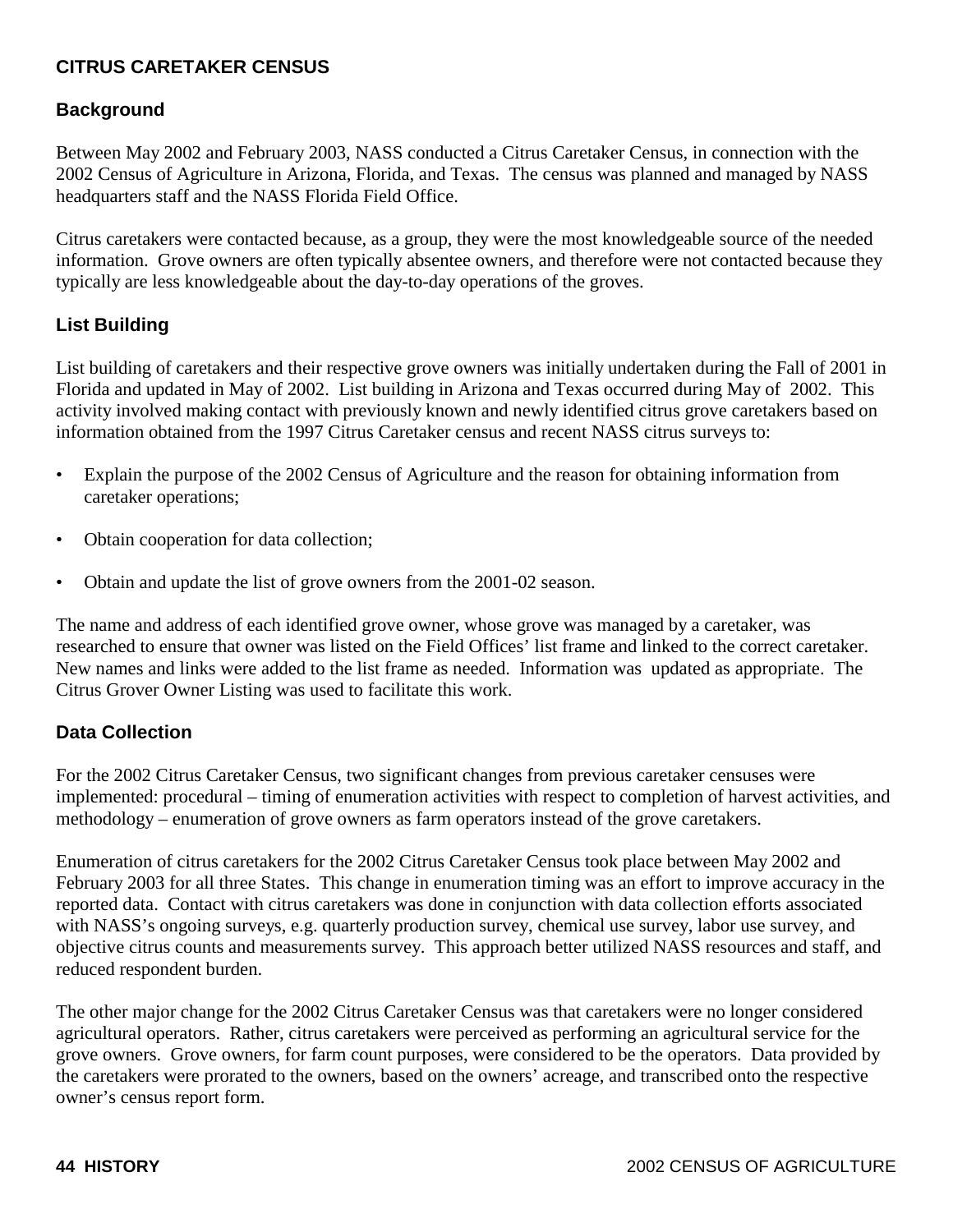Data collection activities involved both NASS Headquarters and Field Office staffs. Headquarters staff, with input from the Field Offices, developed a Citrus Caretakers report form, a Citrus Grove Owner Listing, an Interviewer's Manual, and a Caretaker Pre-contact letter. The Citrus Caretakers report form was similar to the census sample form but only asked questions pertaining to citrus production activities. However, provisions were made on the form to capture comments and data about non-citrus production activities if any existed.

Headquarters staff formulated the schedule of census activities and developed the Citrus Caretakers report, Citrus Grove Owners listing sheet, and the pre-contact letters. The Florida Field Office printed and shipped copies of the Citrus Grove Owner Listing forms and the Citrus Caretaker report form to the Arizona and Texas Field Office by late May 2002. Individual Field Offices reproduced and addressed the pre-contact letters and, if needed, printed additional copies of the Citrus Grove Owners listing sheet.

Once grove owner information was updated and added to the census list frame, grove owners' records were tagged. Report forms for tagged records were generated by the National Processing Center (NPC) and sent to the respective Field Office. As a result, tagged census report forms were excluded from census mailout and all follow-up activities conducted by the NPC and became the responsibility of the Field Office for all data collection activity.

In preparation for data processing, collected caretaker data were transcribed to the respective individual grove owner's report form. Grove owners records that were previously tagged and had a report form generated by NPC were returned to NPC for optical data capture. Data for grove owners not previously tagged whose report form was generated in the Field Office were entered into data entry software in the respective Field Office and electronically added to the census data base. Non-production data, such as operator characteristics, were imputed by the computer editing process during data processing. This process was similar to that undertaken in the 1997 citrus caretaker enumeration.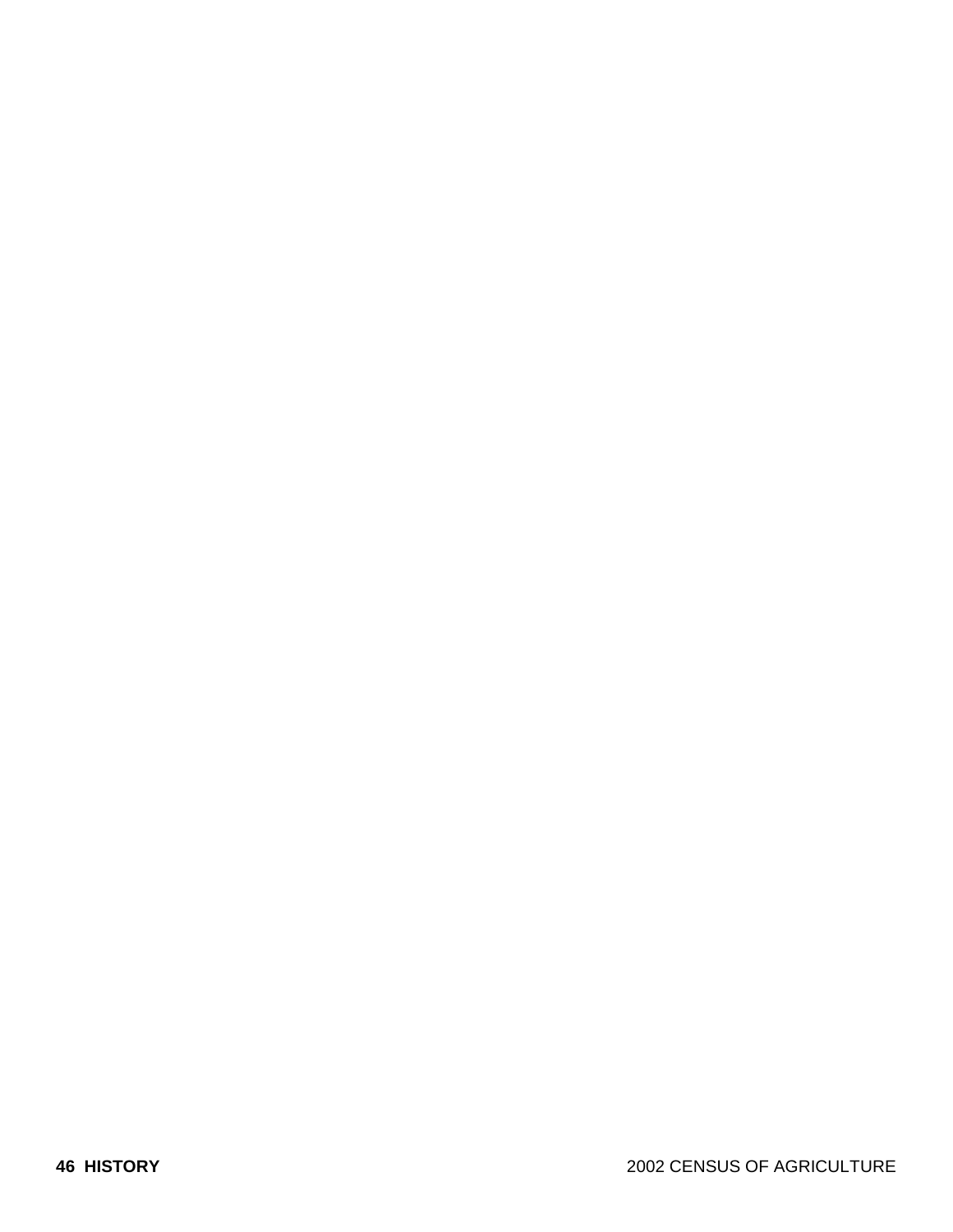# **Chapter 6. Data Processing**

| Page |
|------|
|      |
|      |
|      |
|      |
|      |
|      |
|      |
|      |
|      |
|      |
|      |
|      |
|      |
|      |
|      |
|      |
|      |
|      |
|      |
|      |
|      |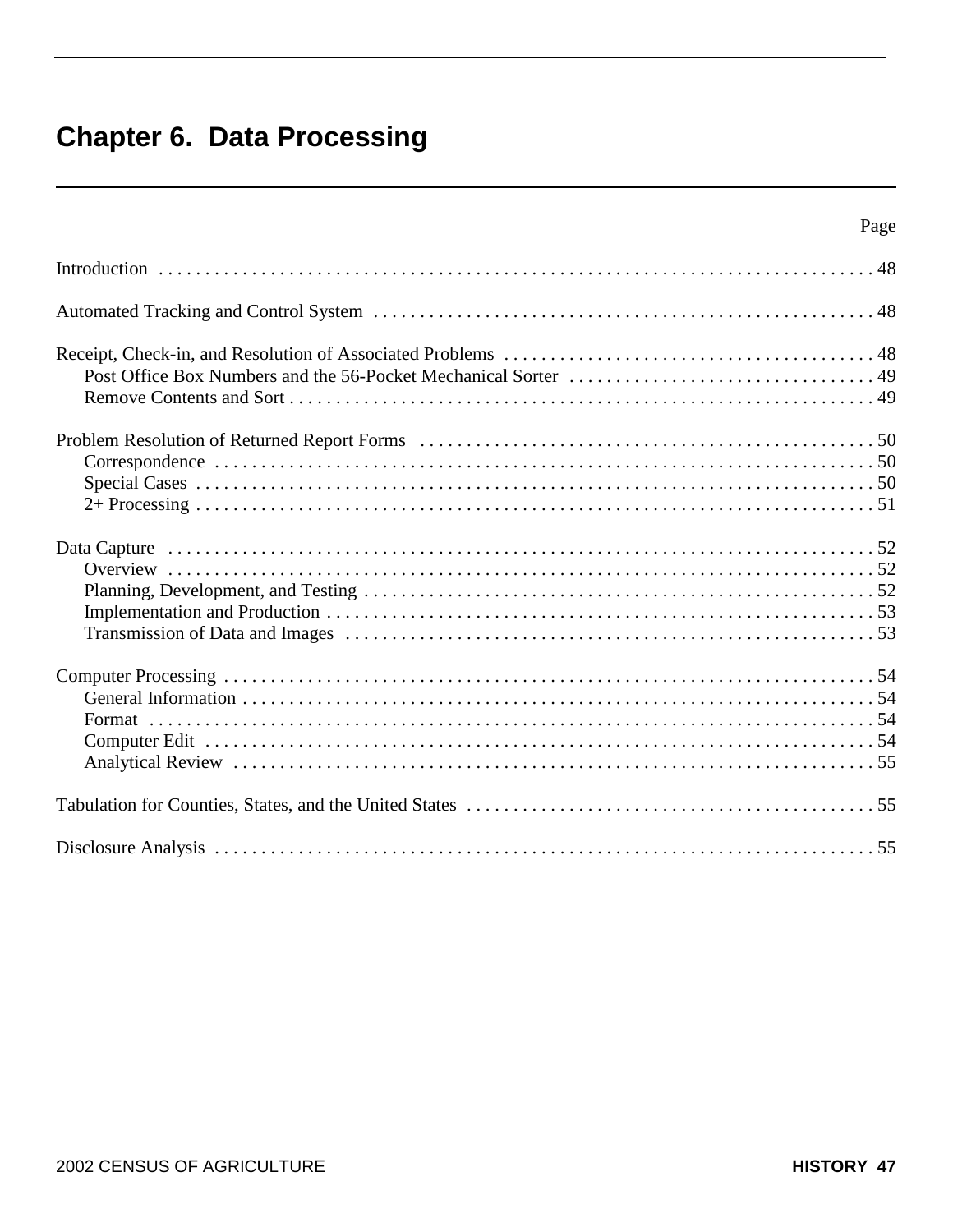## **INTRODUCTION**

Census data processing is a series of steps that enable reported data to be captured electronically, reviewed for reasonableness and consistency, and tabulated. The 2002 census data processing system was designed to handle a large volume of paper report forms and a large number of report form images resulting from the use of automated data capture. Components of the census data processing system included: 1) Receipt and check-in of respondent reported data, 2) resolution of problems associated with returned report forms (e.g. correspondence included or 2 or more report forms (2+) returned for a single operation, 3) data capture, 4) editing of information on the report forms, and 4) data tabulation and application of nondisclosure requirements. Receipt and digitizing of data, review and resolution of data errors and inconsistencies, and data tabulation for the 2002 census were split between three locations.

Receiving respondent report forms and capturing the reported data of approximately 2 million report forms was the responsibility of the National Processing Center (NPC) in Jeffersonville, IN. A significant portion of data review and resolution of data errors and inconsistencies was completed by NASS Field Offices. A portion of the data review and analysis effort was completed at NASS headquarters in Washington, D.C. Data tabulation and application of the disclosure analysis was completed by headquarters staff and reviewed by the Field Offices.

# **AUTOMATED TRACKING AND CONTROL SYSTEM**

A system was developed to track each report form throughout each step of processing so NPC could control document handling during processing. This system was called the Automated Tracking and Control System (ATAC). ATAC served multiple purposes including the following:

- Identified the location of each report form during processing;
- Provided daily status updates to NASS headquarters;
- Produced batches for scanning;
- Generated processing reports.

ATAC utilized an Oracle® database containing records for all cases on the census of agriculture mail list. This database was populated initially from mail files provided by NPC's Document Services Branch and updated continuously from NASS headquarters. ATAC database records included both a unit location and status field. The initial unit location for all records was set to Unit 00 and Status 00. As the report forms were received in the mail from the respondents and moved through the processing pipeline, both the unit location and the status field were updated to reflect each report form's location and status. ATAC also was used to produce real time progress reports. ATAC tracked work through all of the NPC processing steps up to Automated Data Capture.

## **RECEIPT, CHECK-IN, AND RESOLUTION OF ASSOCIATED PROBLEMS**

Activities conducted at the NPC included:

- Received and checked-in the report forms;
- Sorted the returned report forms and removed the contents from the envelopes;
- Evaluated and responded to census-related correspondence;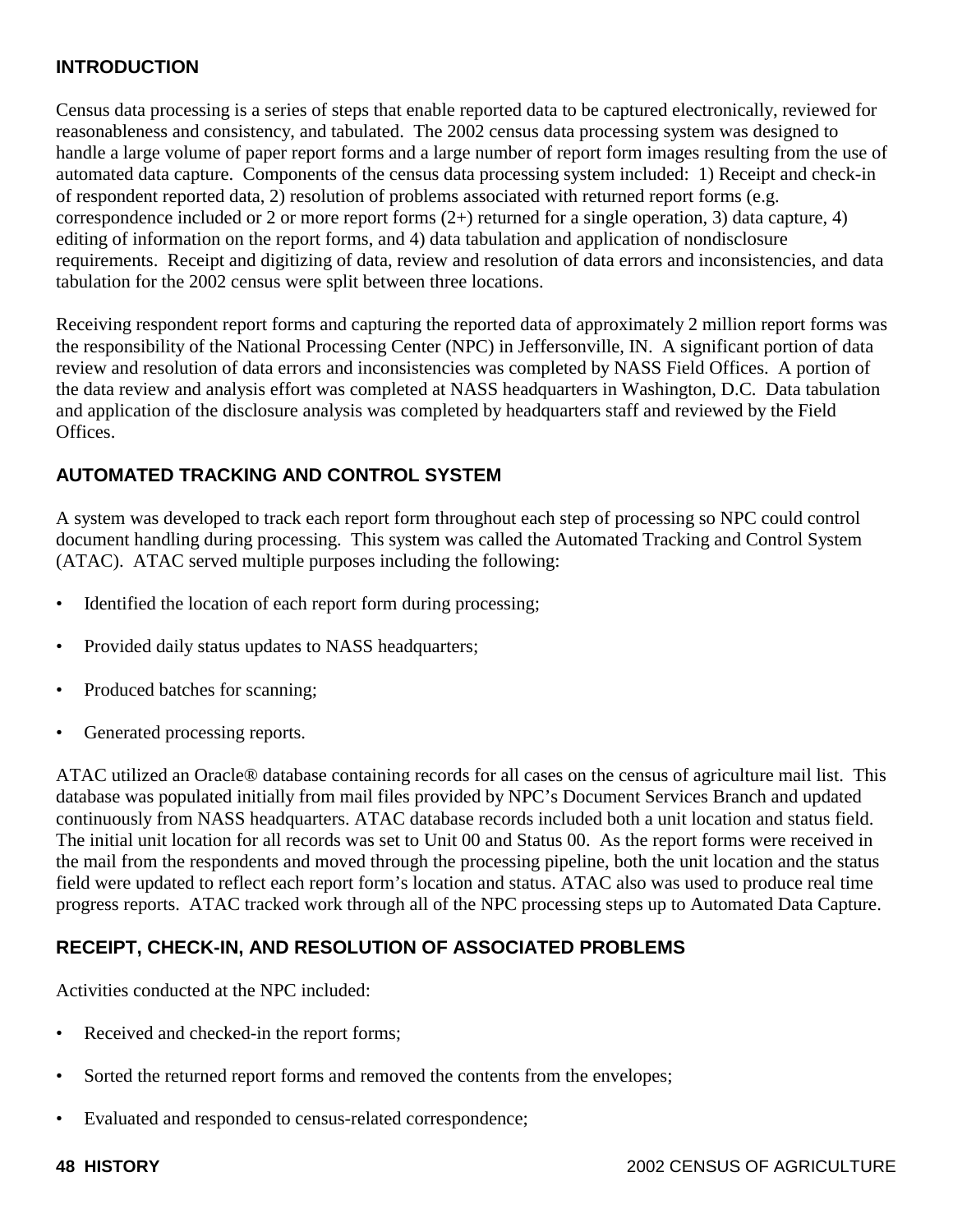- Reviewed nonagricultural reports and 2+ reports;
- Scanned the report forms and created images for data retrieval;
- Captured/retrieved reported data from scanned images using Intelligent Character Recognition (ICR);
- Transmitted data and image files to NASS headquarters;
- Maintained files that contained all the report forms received.

### **Post Office Box Numbers and the 56-Pocket Mechanical Sorter**

Two different types of report forms (sample and non-sample) were mailed out with return envelopes that had different post office box numbers printed on their postage-paid return envelopes. Separate PO boxes ensured the form types were separated by the Post Office before delivery to NPC. This allowed NPC to efficiently sort by type all census report forms. Upon receipt trays were visually scanned to ensure that each tray contained one type of report form. The trays were placed on rolling bins and moved to the 56-pocket mechanical sorter.

The sorter operator jogged the receipts to make certain they did not stick together and that the address barcodes were visible through the windows of the envelopes. The forms were then placed upside down facing the laser, and the sorter was started. The laser read the barcode showing through the address windows on the return envelopes which generated a check-in action and state sorted the forms into one of the pockets on the sorter.

The unit also received materials that were unable to be processed with automated check-in equipment (e.g. nonvisible barcodes, correspondence, etc.). Correspondence was scanned to determine whether it was a congressional, i.e., the return envelope or the letterhead was from a Senator or Member of the House of Representatives, or any representative of the legislative or executive branch of the Federal Government, or if the letter was from a respondent and indicated that a copy had been sent to a Senator or Member of the House of Representatives. Congressional cases were referred to the unit supervisor. All other cases required the clerical staff to transcribe the State Person Operator Identification (StPOID) of the case on the upper right hand corner of the letter and staple the correspondence to the back of the report form. Correspondence was referred to the Problem Solving Unit daily.

Agriculture census receipts (in envelope) and UAA (undeliverable as addressed) were checked in on the 56-pocket sorter. Check-in transmittal sheets were attached to each bin of work upon completion. The bins of mail receipts were then flowed in a "first in-first out" principle to the Remove Contents and Sort Unit.

Report forms that could not be checked in and sorted on the 56-pocket mechanical sorter because the barcode was not visible through the window of the envelope or because the barcode could not be read by the laser were wanded or keyed in order to check them in. After completing check-in, the report forms were sent on to the Remove Contents and Sort Unit for further processing.

## **Remove Contents and Sort**

Once report forms were checked in, the contents were processed in the order in which they were received. The contents of each envelope were removed, examined, and sorted into the categories shown in Table 6-1.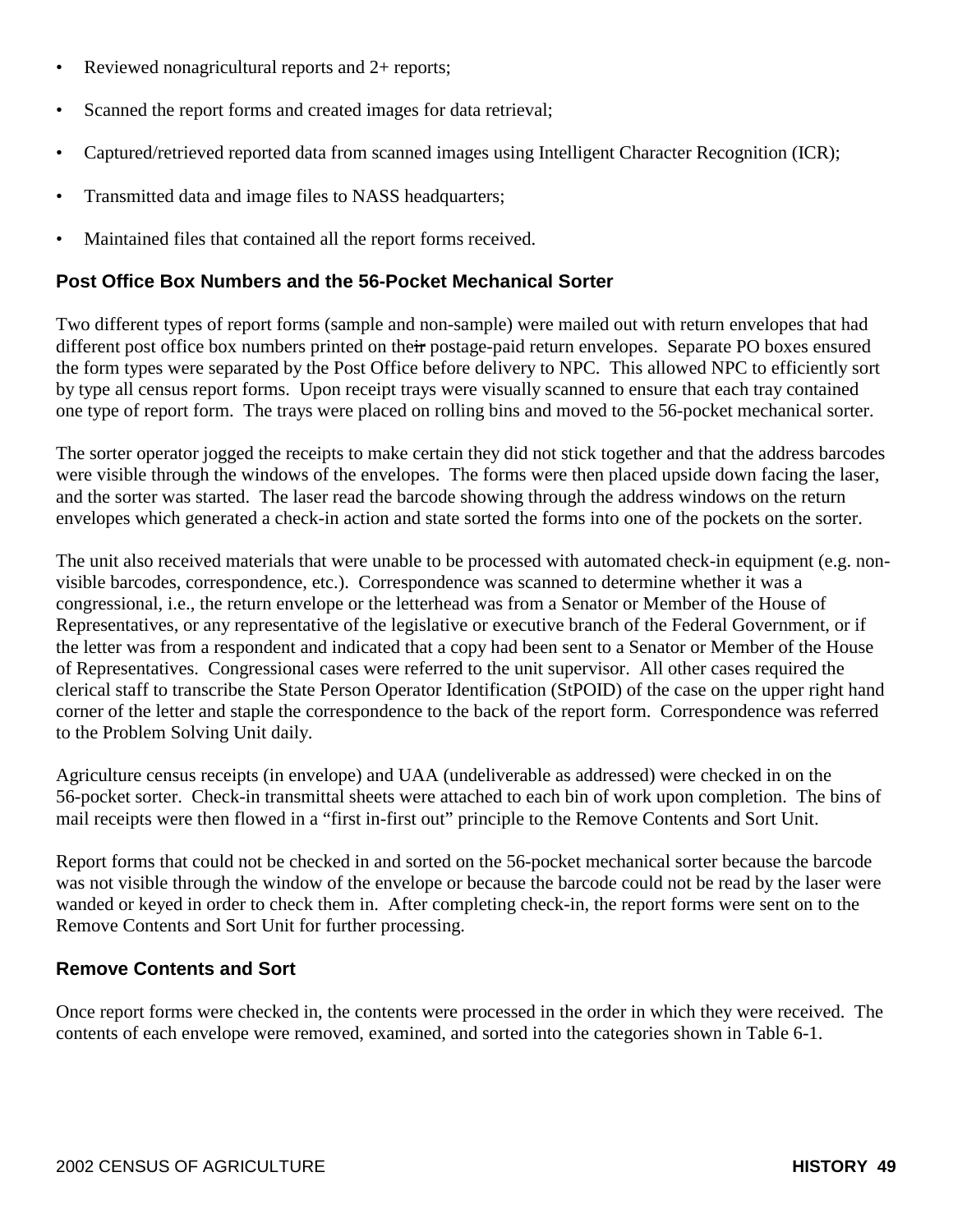#### Table 6-1. **Receipts Sort Categories: 2002**

| Category      | <b>Description</b>                                                                                                                                                                                              |
|---------------|-----------------------------------------------------------------------------------------------------------------------------------------------------------------------------------------------------------------|
| 2+ cases      | Two or more reports received in the same envelope or reports received<br>with additional identification (ID) numbers written in the 2+ boxes on the<br>front of the report form.                                |
| Special cases | Returns with attached correspondence, remarks on the front or back,<br>blank reports, and reports with acres in the place, but no crops or<br>livestock. Damage to the report form that prevents scanning, etc. |
| Good receipts | All cases not qualifying as a 2+ or special case.                                                                                                                                                               |

State sorted work was also maintained by state and was transmitted to the proper unit for further processing. The 2+ Cases were sent to the Problem Solving Unit, and the special cases to the Special Case Processing Unit. Good receipts were sent to the Batching Unit where they were wanded into scanning workunits and then sent to the Scanning Hold area awaiting scanning.

# **PROBLEM RESOLUTION OF RETURNED REPORT FORMS**

## **Correspondence**

Correspondence generated in processing the 2002 Census of Agriculture totaled approximately 20,000 pieces. The need for recontacting a respondent was determined by the staff in the NPC Problem Solving Unit where the correct form letter was assigned. The letters and forms needed for mailing the correspondence were printed and assembled in the mailout area.

## **Special Cases**

Special cases were report forms identified in the Remove Contents and Sort Unit that had attached correspondence, remarks on the front or back, were blank, had acres in the place reported but no crops or livestock, or reports that were determined to be unscanable. The special case processing staff reviewed the report forms and attached materials using a condition action table based procedure. The use of this procedure resulted in the clerks determining if the special case was in-scope of the census of agriculture and the form was ready for imaging and data capture or if the respondent did not meet the farm definition and was out of scope of the census. Of the approximately 742,000 special cases processed, 21 percent were in-scope, 58 percent were out-of-scope of the census, and 21 percent were referred for additional processing such as correspondence or telephoning the respondent.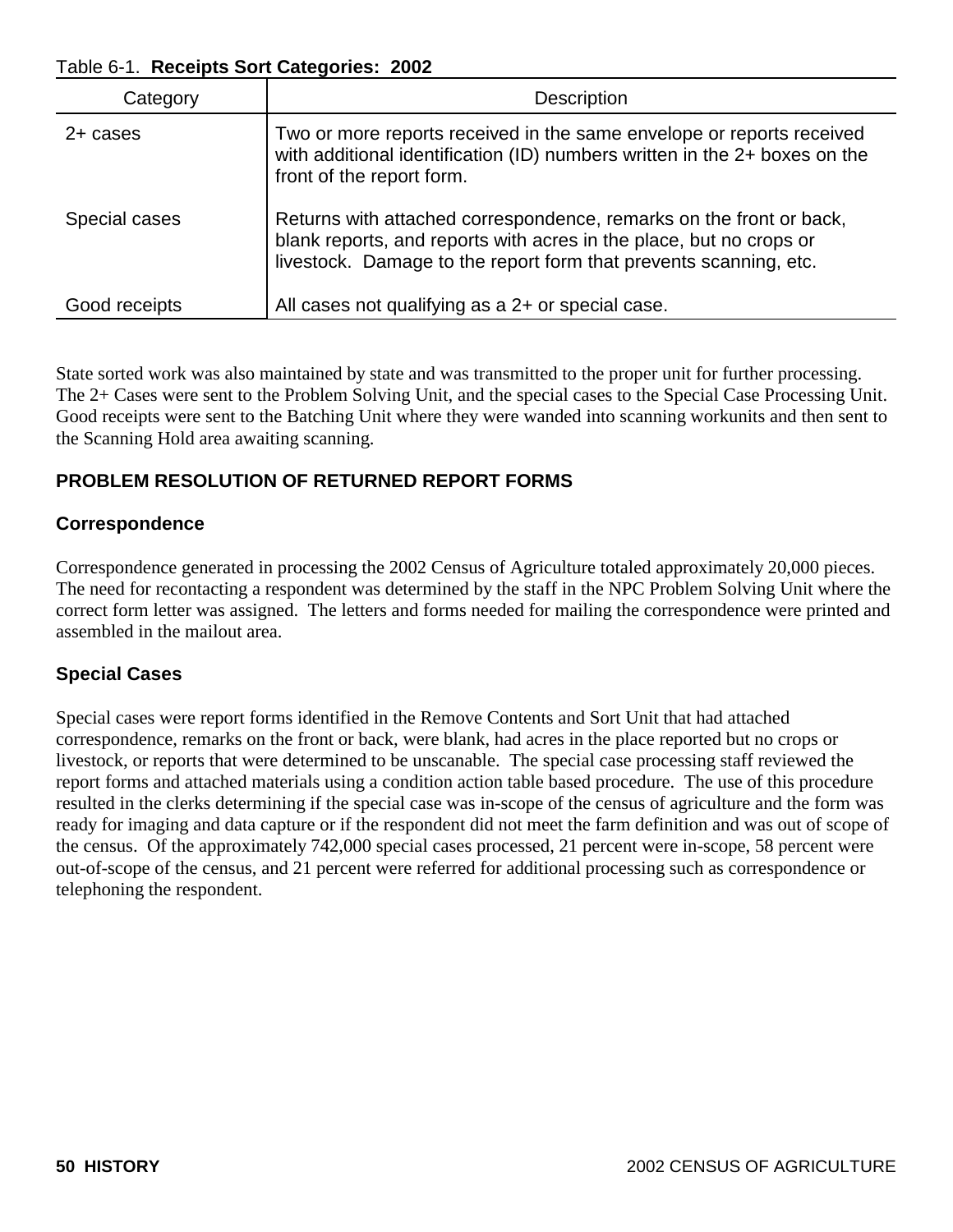## Table 6-2. **Special Cases Disposition: 2002**

| <b>Priority groups</b>                                                   | <b>Disposition</b>                                                 |
|--------------------------------------------------------------------------|--------------------------------------------------------------------|
| $In-Scope (I/S)$                                                         | Batched for keying                                                 |
| 2+ Cases                                                                 | 2+ processing unit                                                 |
| REM, R-AG, or $R$ -LL <sup>1</sup>                                       | Large farm coverage unit                                           |
| Form letter assigned                                                     | Correspondence reading                                             |
| Correspondence analyst                                                   | <b>NASS Agriculture Analyst</b>                                    |
| Successor, partnership, or claims filed                                  | Research clerk, special case unit                                  |
| Out-of-Scope (O/S)                                                       | O/S wanding within unit/ forward checked forms<br>to central files |
| Conservation Reserve Program (CRP) and<br>Wetlands Reserve Program (WRP) | Batch and hold in unit                                             |

 1 A case was coded REM when attached correspondence conflicted with data reported on the form; code R-AG indicated doubt about farm status, or that the place was a partnership, but the name of the senior partner was not provided; code R-LL indicated that some land was rented out, but that crops were reported. NPC processed approximately 742,000 special cases between January 6 and May 23, 2003.

## **2+ Processing**

2+ cases were identified in the Remove Contents and Sort Unit and occurred when:

- Two or more report forms were mailed to the same individual;
- Two or more report forms were mailed to different individuals involved in the same operation;
- Unrelated report forms were mailed to an accountant or a bank trust manager who returned multiple report forms together in the same envelope.

All 2+ cases were reviewed by the staff in the Problem Solving Unit to determine whether they involved a single or multiple farm operation, and to ensure that all related report forms were checked-in and the records and farms were properly linked within the census mail file.

The clerical staff performing 2+ processing had to determine whether all the report forms involved in a specific 2+ folder had to be linked to prevent duplication of data. That is, did all the forms received together represent the same operation. Clerks interactively assigned linkage codes to each report form ID that required linking. A primary-linkage code was assigned to the report form that had been completed by the respondent while a secondary linkage code was assigned to any duplicate reports returned by the respondent. 82,000 2+ cases were resolved during 2002 Census processing at the NPC.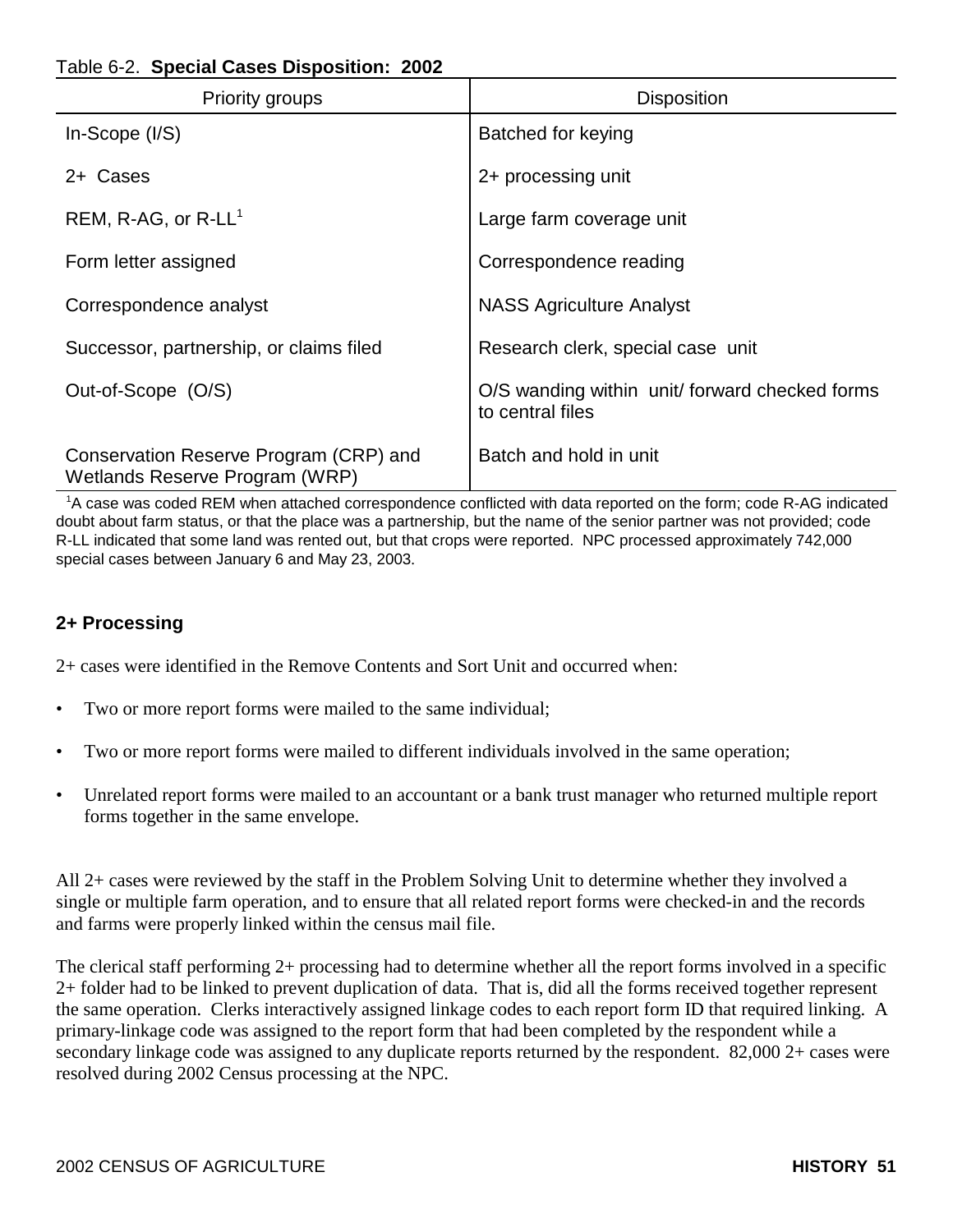# **DATA CAPTURE**

#### **Overview**

The 2002 Census of Agriculture data capture operation was the first agriculture census to use Automated Data Capture (ADC) technology. ADC uses computer software to recognize handwriting, handwritten marks, and computer-generated numbers or letters on a report form.

The goals of ADC were the following:

- Capture a higher volume of data faster and more efficiently than previous censuses;
- Maintain a level of data quality consistent with past censuses;
- Increase access to respondent reported data.

In addition the scanning process used for the ADC allowed retrieval of the images for review after ADC was completed. Image retrieval was cost efficient and provided a time-saving alternative to storing and retrieving paper documents.

During the preliminary phases of census planning, several tests were made to ensure that ADC and imaging would in fact be a better approach. Throughout the development process, several tests were undertaken to ensure that imaging would capture and transmit the volume of report forms necessary for the census and meet the goals of tracking and cost effectiveness.

#### **Planning, Development, and Testing**

NPC contracted with the Coronado Group of Bethesda, MD for the development, testing, and implementation of a turnkey ADC and imaging system. The development process involved using respondent reported data from NASS's 2000 Retail Seed Survey and the 2000 Census of Agriculture Content Test.

The ADC system, as designed by the Coronado Group, utilized three types of recognition engines: Optical Mark Recognition (OMR), used to automatically read check boxes; Optical Character Recognition (OCR), which read machine print (e.g, label information); and Intelligent Character Recognition (ICR), which interpreted hand-written characters. Those entries where the recognition engines were unable to interpret the characters were keyed from the image by a data entry operator.

In early 2000, development began with a field test of the 2000 Retail Seed Survey. An abbreviated report form (two pages, back-to-back) was developed with the goal of making the form respondent, ADC, and imaging friendly. A total of 489 report forms were captured and evaluated.

Development continued with the use of imaging and the ADC method of data capture in the 2000 Census of Agriculture Content Test, conducted in January of 2001. This involved a 24-page report form with 3 different panels. One panel, comprised of approximately 2,400 report forms, was processed using ADC. The remaining report forms were processed with a key from paper system for comparison.

In an effort to reduce the size of the Census mail file, a 2002 Farm Identification Survey (FIS) was conducted in the summer of 2002. The FIS report form was designed as a one-page report form with check boxes; no numerical data was reported by the respondent. The FIS was data captured with an ADC system developed by the NPC programming staff. This system was different from the system that would be used on the 2000 Census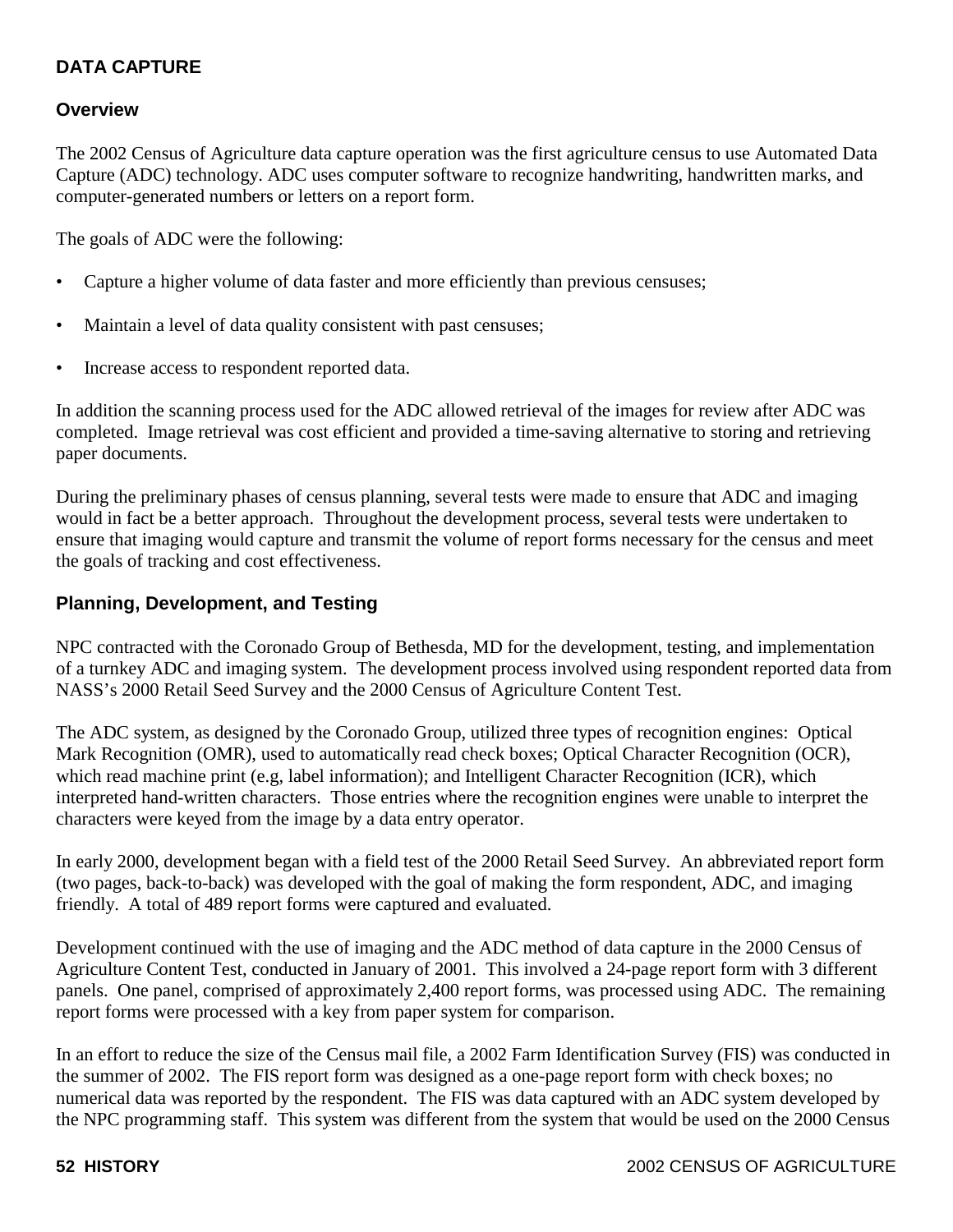of Agriculture Content Test and that would be used to capture the 2002 Census of Agriculture data. The FIS did provide NASS and NPC an opportunity for large-scale testing of scanning and image file delivery.

Prior to the 200 Census of Agriculture Content Test, test decks were designed and used for various elements of the application, including detection of handwritten entries/marks, contextual rules, behavior with associated zones, recognition accuracy, anomalies, and formulation of Correct From Image (CFI) operator instructions.

After pretesting problems were identified and corrected, a User Acceptance Test (UAT) was conducted in late November 2002 over a period of three days. The purpose of the UAT was to test all aspects of the data capture system (functionality, system performance, batch integrity, load and error rate) and confirm that all application and system requirements were met.

## **Implementation and Production**

Production was scheduled to begin early January of 2003. Planning for the clerical operations occurred during the summer of 2002. These preparations included, but were not limited to, developing the requirements for prescanning and post scanning operations.

Operational units to meet these needs were staffed mid-December 2002. To achieve a smooth flowing operation, the following clerical units were established:

- Check-in Receipt and sorting of report forms from the postal service;
- Open and Sort Sorted forms were forwarded to open and sort from check-in. Forms were removed from the envelopes and the contents were reviewed and sorted into good receipts or a special case category.
- Clerical Special Handling This operation involved both the Special Case Processing and Problem Solving Units. These units reviewed report forms identified in the Open and Sort Unit with a high probability of being out of scope  $(O/S)$  – not meeting the definition of a farm – of the census of agriculture. Scope determinations were made and only those cases determined to be in-scope (I/S) – meeting the definition of a farm – were sent to data capture. The Problem Solving Unit was also responsible for repairing report forms rejected from data capture because they were determined to be unscanable.
- Batch for Imaging Batching clerks batched in-scope forms into scanning batches of 30 forms. Bins of batched work were taken to the guillotine area, where the left spine was guillotined from the forms. After guillotining, batches were placed in pre-scan hold.
- Pre-scan Hold The pre-scan hold area had steel shelving for batches by state and form type. Batches from guillotining were removed from the bins and placed on the shelving.
- Post-scan Hold After scanning, batches were held for 3 days in post-scan hold, and then sent to be boxed, palletized, and stored until the census was completed.

#### **Transmission of Data and Images**

A computer program was designed to electronically transmit completed data and image files from NPC to a remote server at the USDA, National Information Technology Center (NITC). From NITC, the images were swept into the NASS image file cabinet and made available to the NASS Field Offices. Respondent entries captured by the ADC system were transmitted as ASCII files separate from the image files. Data file transmission was synchronized to occur with the image file transmission. There was a slight disconnect as the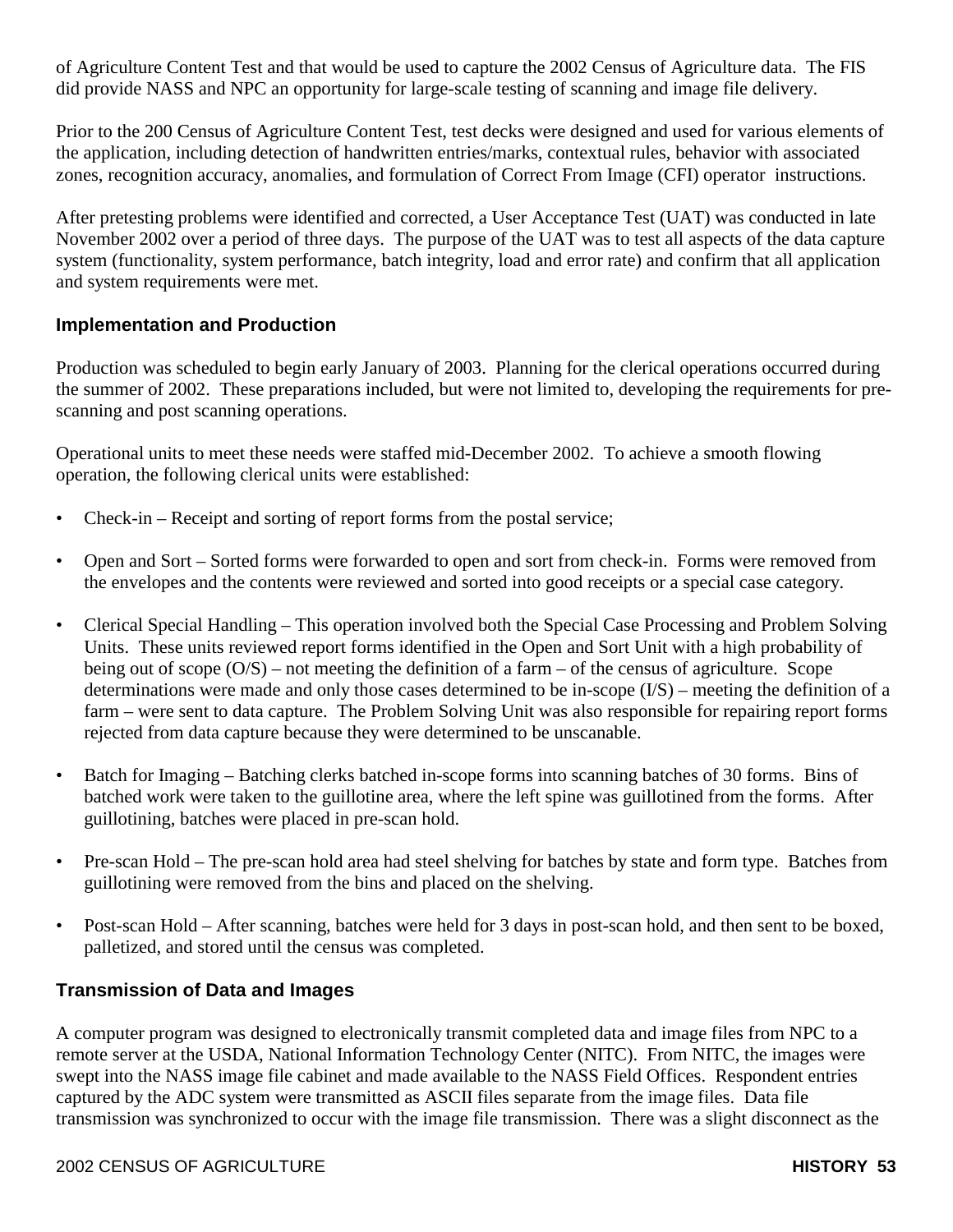data transmissions were programmed to take place four times each day and image files were transmitted, when available, every 20 minutes throughout the day.

### **COMPUTER PROCESSING**

#### **General Information**

After data were captured via the ADC system and delivered to NITC along with the corresponding images, the data were formatted and edited. The data from each report form were edited, item-by-item, in a comprehensive check for consistency and reasonableness. During the edit, the computer corrected erroneous or inconsistent items, supplied missing data based on similar farms in the same county, and assigned any classification codes required.

#### **Format**

Computer processing began with the format program. This program converted the data records into a series of fixed and variable portions. Historical data for individual items were added at this time and were compared to the reported data for completeness and reasonableness. The format program also carried the flags set during data entry to the formatted records and set new flags for any problems identified during the formatting cycle.

#### **Computer Edit**

Computer editing is the automated process of checking and reviewing reported data to make it consistent and reasonable within the report form. The complex edit and imputation programs were designed to carry out al hundreds of individual edit checks on each census record.

Prior to submission to the complex edit, formatted data files were sorted by state. The data from each record were subjected to a detailed, item-by item, computer edit. This edit:

- Determined whether each record represented an agricultural operation meeting the census farm definition and deleted out-of-scope operations from the file;
- Assigned farm classification codes needed for tabulating the data, including size of farm**,** tenure, product sales, type of organization, and North American Industry Classification System code;
- Identified nonsample farms representing farms that met the certainty criteria for each state, and converted these records to sample records;
- Checked consistency between and within sections of each record;
- Checked for reasonable relationships between and among data items, values for various sizes of farms, and combinations of commodities; and
- Checked that geographic, legal, and physical constraints were met.

The computer edit operation also imputed missing data for farms in the census files. Whenever possible, edit imputations, deletions, and changes were based on other data in the same record, or for some items on historical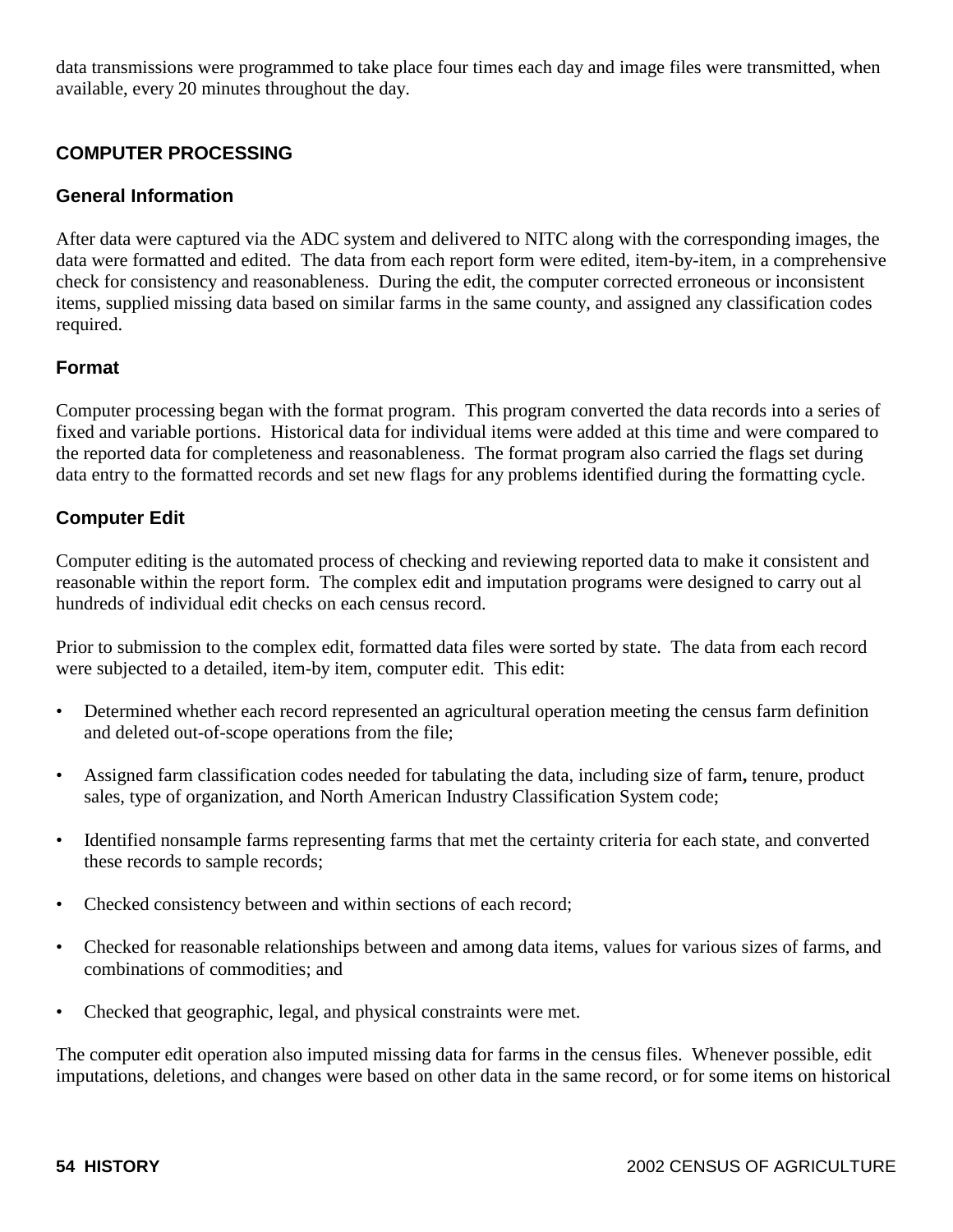information from the previous census. Other missing items were calculated based on reported quantities and average commodity prices in the same state. When these methods could not be employed, the imputation program used information reported by an other, similar farm operation in a nearby geographic area.

Data records that failed to meet the census farm definition, or that had undergone substantial computergenerated changes to the data were reviewed to ensure the data had been keyed correctly and/or that the changes were justified.

## **Analytical Review**

After the record was processed through the computerized edit, the data were reviewed through an interactive analytical review system. Analytical review is the review of all census of agriculture data items, data values, and a variety of data relationships for all states and counties. It allowed statisticians, using an interactive computer system, to detect and correct incomplete or erroneous data before they were tabulated for publication. The analytical tables included ratios, frequencies, measures of data imputation, and other calculations designed for data problem detection. Analytical review was a decentralized process involving NASS's 45 Field Offices and selected headquarters statisticians.

After Analytical Review, the data underwent final weighting which included both non-response and coverage weighting. A small, state-level table of selected variables was created for each state and reviewed to ensure that the final weighting had not caused significant shifts in the data. A Final Data Review and check-off was accomplished also using the Analysis System.

# **TABULATION FOR COUNTIES, STATES, AND THE UNITED STATES**

As data were keyed, edited, and reviewed, the format for the published tables was determined. For 2002 the summary was written in the SAS software language. The summary calculated the value of each published cell, for each state, the US, and New England. It also saved information that was needed for the disclosure system which determined if each cell would be published or suppressed, to protect individual data. The summary also retrieved data from the 1997 publication for cells that referred to the previous census. There were approximately 8 million 2002 cells published. The summary provided a file for each table to the publication system. This file contained the value of each 2002 cell, 1997 cell, and whether the cell was to be published or suppressed to avoid disclosing individual data.

## **DISCLOSURE ANALYSIS**

The law which authorizes the census of agriculture also prohibits publishing information that could be used to identify individual respondents. To ensure that confidentiality was maintained, all summarized data were checked prior to publication in a procedure called disclosure analysis. Disclosure analysis involved a review of each data table that had items suppressed that, if published, would: (1) result in direct disclosure of data reported by a respondent, or (2) reveal information about a respondent by derivation – that is, by a data user adding or subtracting a published subtotal from a published total to reveal individual data.

The disclosure guidelines set lower limits on the number of farms that were required to have reported an item before it was published. Since some tables included identical information arranged under several different classifications, the suppression of data in one table required the suppression of the same data in other tables. Publishing the number of farms in a particular size or other category was not considered a disclosure. Disclosure review was completed in Headquarters and the Field Offices.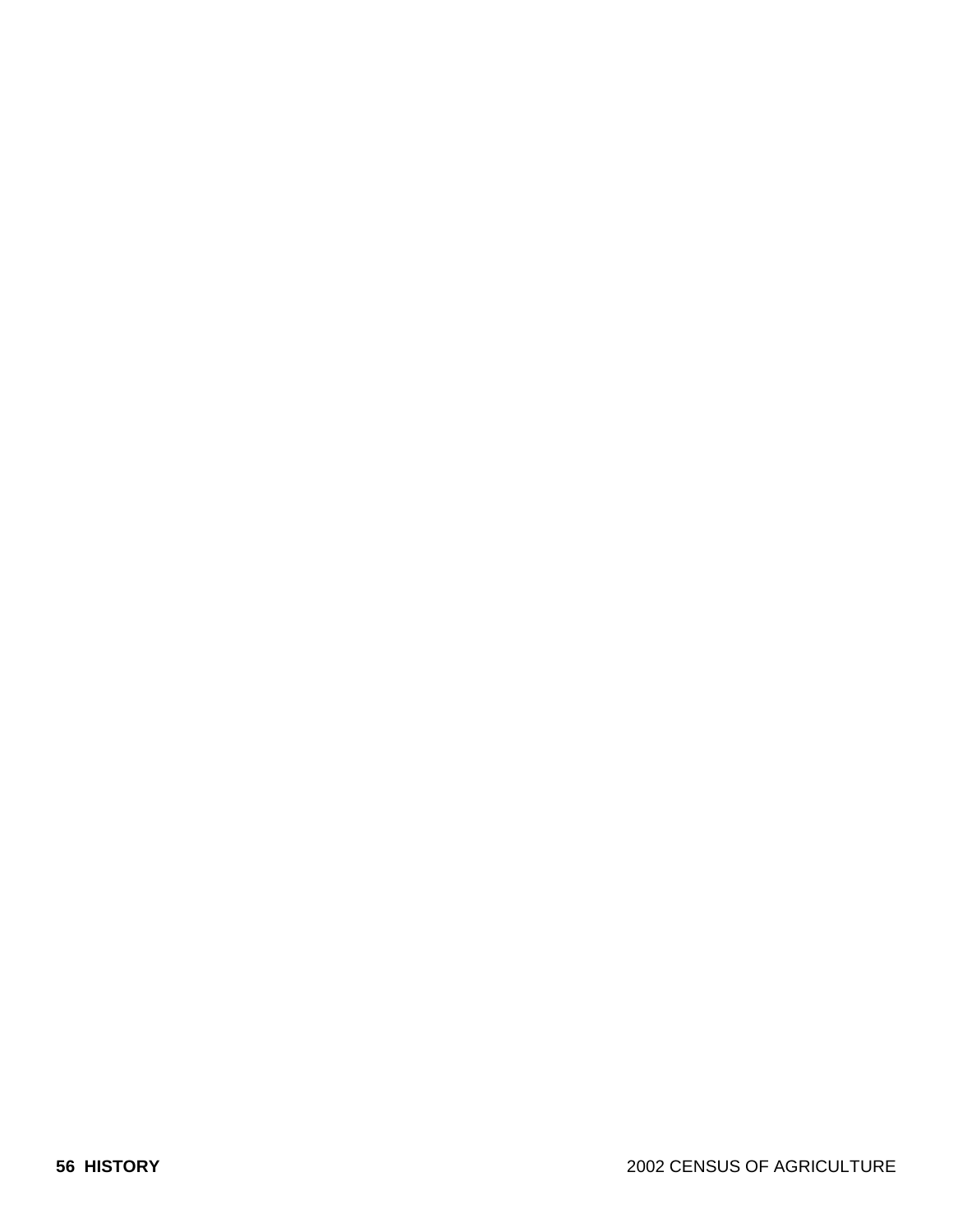# **Chapter 7. Data Quality and Coverage Evaluation**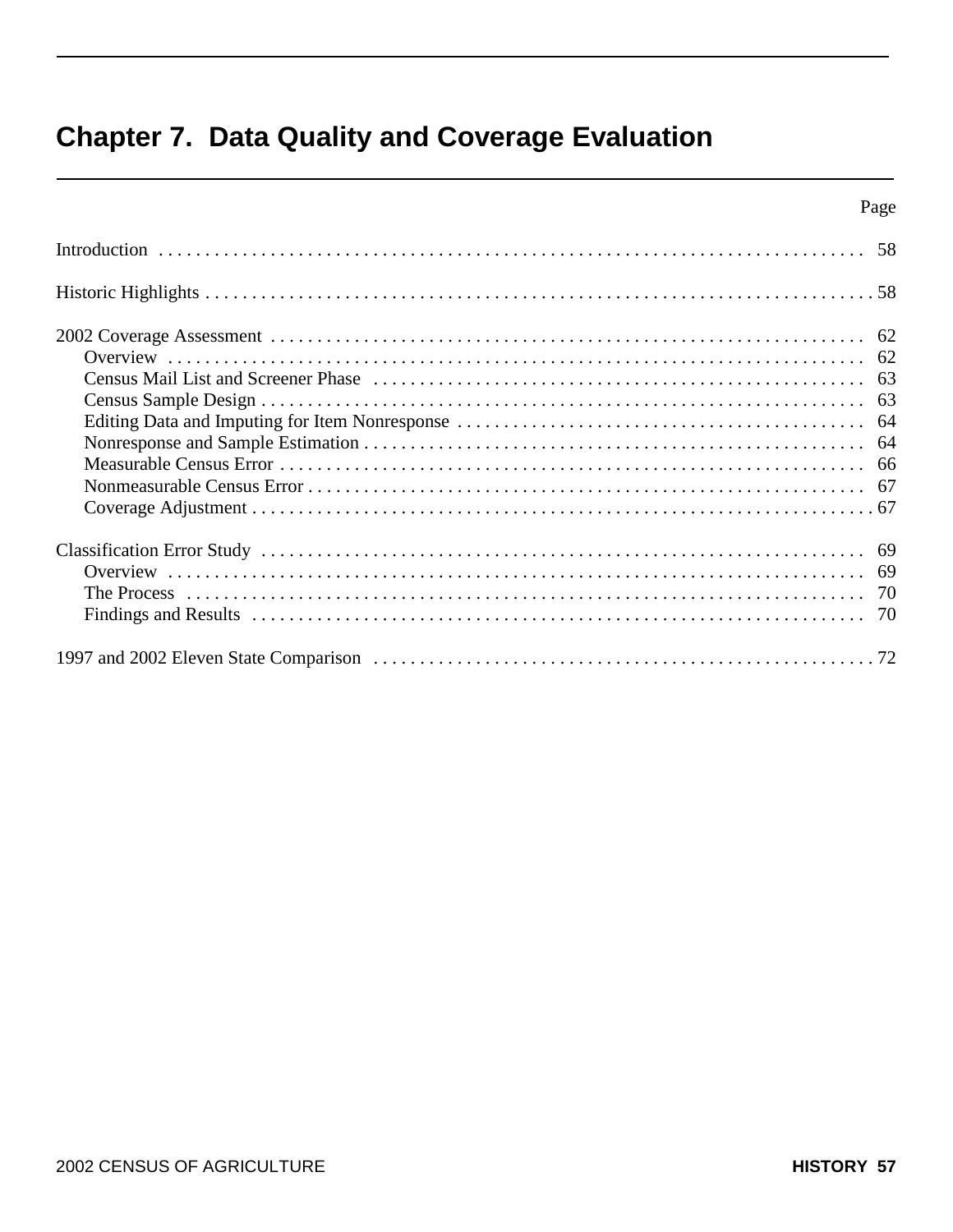## **INTRODUCTION**

Regular coverage evaluations of the agriculture census began with the 1945 program, and the first results of the evaluation study were released as part of the 1950 census publications. Since then, each agriculture census has been routinely evaluated for accuracy and completeness of the farm count and coverage of selected data items (e.g., land in farms, total value of agricultural products sold, and others). Prior to the 2002 Census, the methodology used was relatively unchanged – a mail list was enumerated and an area frame survey was used to estimate the number of farms not on the mail list. During these censuses, with the exception of 1978, the estimate of farms not on the mail list was not included in census totals. For the first time in 2002, the list and area frame totals were combined and the census totals included both the farms counted on the list as well as those not on the mail list.

# **HISTORIC HIGHLIGHTS**

Sometimes it is best to know where you have been before deciding where to go. A significant portion of the evaluation program was based on experience and lessons learned from prior census evaluations. The following offers a very brief census by census synopsis of how the issue of coverage error was addressed over the years.

**1950:** Coverage estimates for the 1950 Census of Agriculture were based on check data (e.g., cotton ginnings) and a re-interview of 6,000 farms selected from 1,000 area segments. The intent of the re-interviews was to measure not only coverage error, but also reporting error.

**1954:** Overall coverage for the 1954 census was evaluated by a re-interview process. There were 772 rural segments used (contained 2,800 farms) and 700 list farms selected from areas near the segments. Contacts were made in an effort to find duplication and to verify farm status. Additionally, there were 3,000 urban segments used; farm operations found in those were re-interviewed with some data verification taking place along with classification measurements. Contact was also made in cases when census data and coverage data varied appreciably.

**1959:** Coverage for the 1959 Census of Agriculture was evaluated by making comparisons with check data (e.g., processors' data) and several sample surveys. There were 1) 772 rural area segments, 2) a sample of some urban areas, and 3) a sample of census respondents. The first two surveys provided a Not-on-the-Mail List (NML) measure. To determine classification error, a sample of 2,500 farms (less than 5,000 acres in size) was selected from census respondents in the 772 segments. This sample was supplemented by 525 farms (more than 5,000 acres in size) selected from 200 separate segments located largely in the western states. Data were collected a few weeks prior to the census for half the 772 segments and after census enumeration for the others; names collected were then matched to the census list to determine the NML status. If the name was on the census list and data varied appreciably from the area and list frame data, a recontact was conducted to ascertain truth. On correctly identified farms, an attempt was made to rectify any disparate data.

**1964:** The coverage evaluation program for the 1964 Census of Agriculture involved 200 counties. Within these counties, 800 segments were constructed, each containing 3 to 4 Resident Farm Operators (RFOs). Selection of the segments was made so as to include ag-urban areas. These segments were supplemented by a pseudo-list sample. List records were selected, and then operations within the segment in which the sampled records were located were then re-interviewed. There was no attempt to measure reporting errors. A weighted estimator was used.

**1969:** As a part of the 1969 census evaluation program, the area frame used by the National Agricultural Statistics Service for its June Enumerative Survey was utilized. This was the first time the June area frame was used for coverage purposes. The Resident Farm Operator, or open estimator, was used for NML and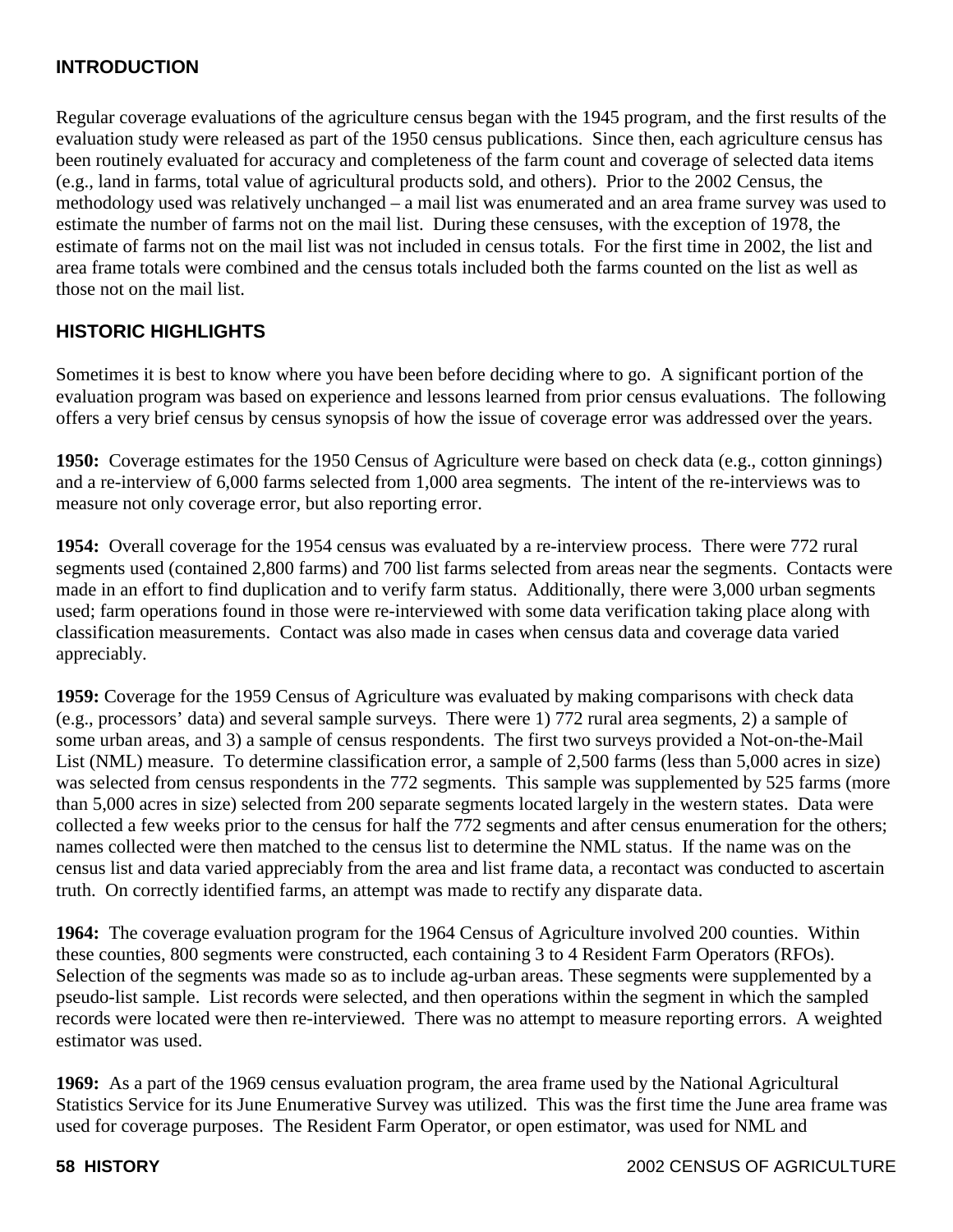Classification Error Survey (CES) estimates. A sample of 1,500 nonfarms was used along with 23,000 RFOs located within the segments. Matching was done against the census of agriculture mail list. Report forms were mailed to the approximately 4,200 non-matches and 3,000 possible matches. Once the data were collected, another attempt to match was undertaken. Problems associated with this evaluation included:

- Of the approximately 7,200 mailed forms, some remained nonrespondents through the entire process;
- Specifications for the matching process called for matching to stop as soon as the first match was found, even though multiple duplicates existed;
- The sample design for the June Survey did not adequately reflect farm numbers because of under representation of urban segments; and
- The enumeration dates for area sample data and census data were different.

**1974:** The evaluation program for the 1974 Census of Agriculture used NASS's June Enumerative Survey area frame. The Resident Farm Operator (RFO) estimator was used for both NML and CES estimates. A sample of 3,000 nonfarms was used along with 22,000 RFOs. Matching was done with census forms mailed after the process to the nonmatches and possible matches. Once data were collected, a second attempt to match respondents was undertaken. Tests were conducted using a weighted estimator in 5 states – value was determined to have an upward bias due to understatement of total farm acres – and further testing was recommended.

Problems associated with this evaluation approach included:

- Level of nonresponse was too high;
- Records found solely on the Agricultural Stabilization and Conservation Service (ASCS) lists were sampled so not all were added to the final census list. In turn, area records were matched to the non mail list ASCS records. When matches were found, adjustments had to be made in the estimator to reflect the fact that the ASCS list source was sampled;
- Difficulties in searching for matches (thought was that 5 percent of nonmatches were actually on the list somewhere);
- Thorough searches for matches stopped as soon as a first match was found although multiple duplicates may have existed. In some cases, multiple duplicates were identified just by chance;
- June Survey underestimated farms in urban areas;
- The enumeration dates for area frame data vs. census data were different; and
- Classification was not made on four percent of matched cases due to missing forms.

**1978:** The 1978 evaluation program did not use NASS's June Enumerative Survey area frame. Rather, the census list was supplemented with 6,400 area segments representing rural areas called Census of Agriculture Area Sample (CAAS). Data for nonmatches in these area segments were expanded to adjust state level numbers for Not-on-the-Mail List (NML). Two additional surveys were conducted to further evaluate coverage. The first survey used was based on a sample from the Census Bureau's Annual Housing Survey (AHS) which mainly targeted farmers living in urban areas not covered by CAAS. It also had a smaller sample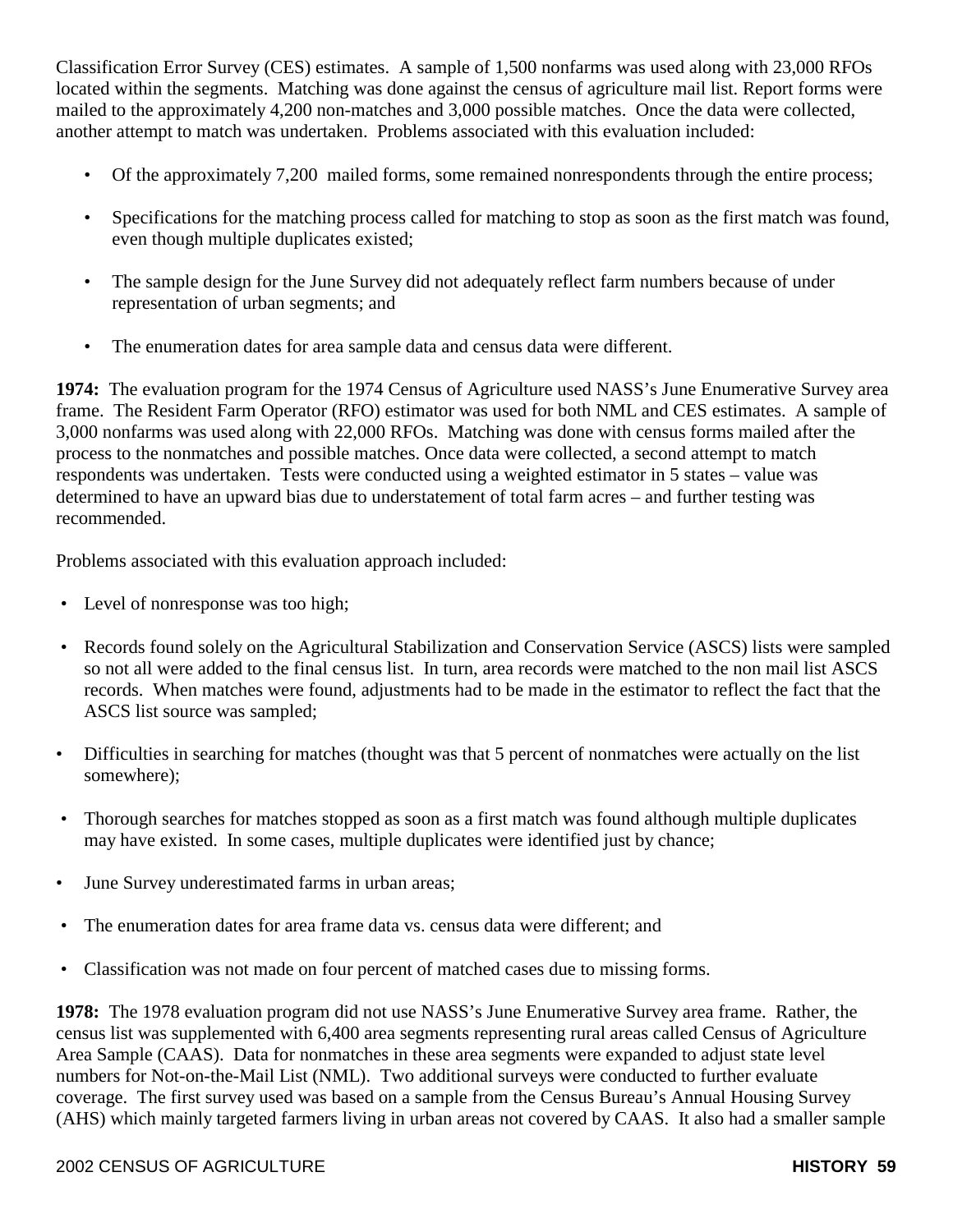targeting rural areas (sample size 72,000 units). Again, this provided an NML number. The second survey was the Post Enumeration Survey (PES). This was basically a re-interview of a sample of households found in the Census of Agriculture Area Sample. Data collected on the PES re-interviews were then used to further adjust the area numbers that were then used to adjust the census number. State level values were not adjusted to reflect results from the PES and AHS (only regional and national levels). In essence, the PES and AHS samples attempted to measure census list frame misclassification and undercount/overcounts from the CAAS. Problems associated with this approach were:

- Too many farm operators were missed in Census of Agriculture Area Sample (CAAS);
- Often CAAS data were based on observations or data provided by someone other than operator of the land;
- Misspelled CAAS names or census names resulted in CAAS overcounts based on PES; similar problems due to alternate addresses and alternate names for the same operation;
- Nonresponse was too high;
- Many cases could not be resolved as to whether they were a farm or nonfarm.

**1982:** For the 1982 Census of Agriculture evaluation program, the Census of Agriculture Area Sample (CAAS) was again conducted, but due to budget constraints it was not supplemented by the Annual Housing Survey (AHS). Also, the CAAS was reduced to 344 segments. A list sample of 4,700 census names was selected to further measure coverage error. This was the birth of the Classification Error Survey (CES). The nonfarms, Undeliverable As Addressed (UAAs), and one-half of the farms were matched back to the list in an effort to detect duplicate records. A sample of nonduplicates and all potential duplicates were re-interviewed (300 cases) to determine classification error. It is important to note that the dual system estimator was introduced to account for the fact that the area frame and the list were both incomplete although they both were attempting to measure the same thing (i.e., number of farms). Problems associated with this evaluation included:

- Sample sizes were too small (about 3,440 operators in the CAAS and only 300 CES interviews);
- Nonresponse was too high.

**1987:** The June Enumerative Survey area frame was reinstated as a tool to measure the NML only, with the Classification Error Survey (CES) again used to measure classification error and duplication. The area frame sample size was increased 20 percent with ag-urban areas being the principal target. Also, more intensive screening was dictated with additional questions added to the area report form itself. Only Resident Farm Operators (RFOs) with indicated agricultural activity were used. Names from the June Survey area frame were matched to the census list frame with all nonmatches mailed a census form. Once the census form was returned rematches were done as was a final scope determination. The CES sample was 18,500 records selected from the initial census list. Only census respondents were recontacted (approximately 15,300). There were 100 nonrespondents and about 900 cases where the true underlying classification could not be determined, so the effective sample size was further reduced. The dual system estimator was again used since it was believed that the area frame and the list frame both failed in their attempts to measure the total farm universe. Census farm number used in the calculation took into account the Classification Error Survey results. Significant problems with this evaluation included:

- CES sample sizes were too small to provide state level estimates;
- True underlying classification could not be determined on 619 area cases;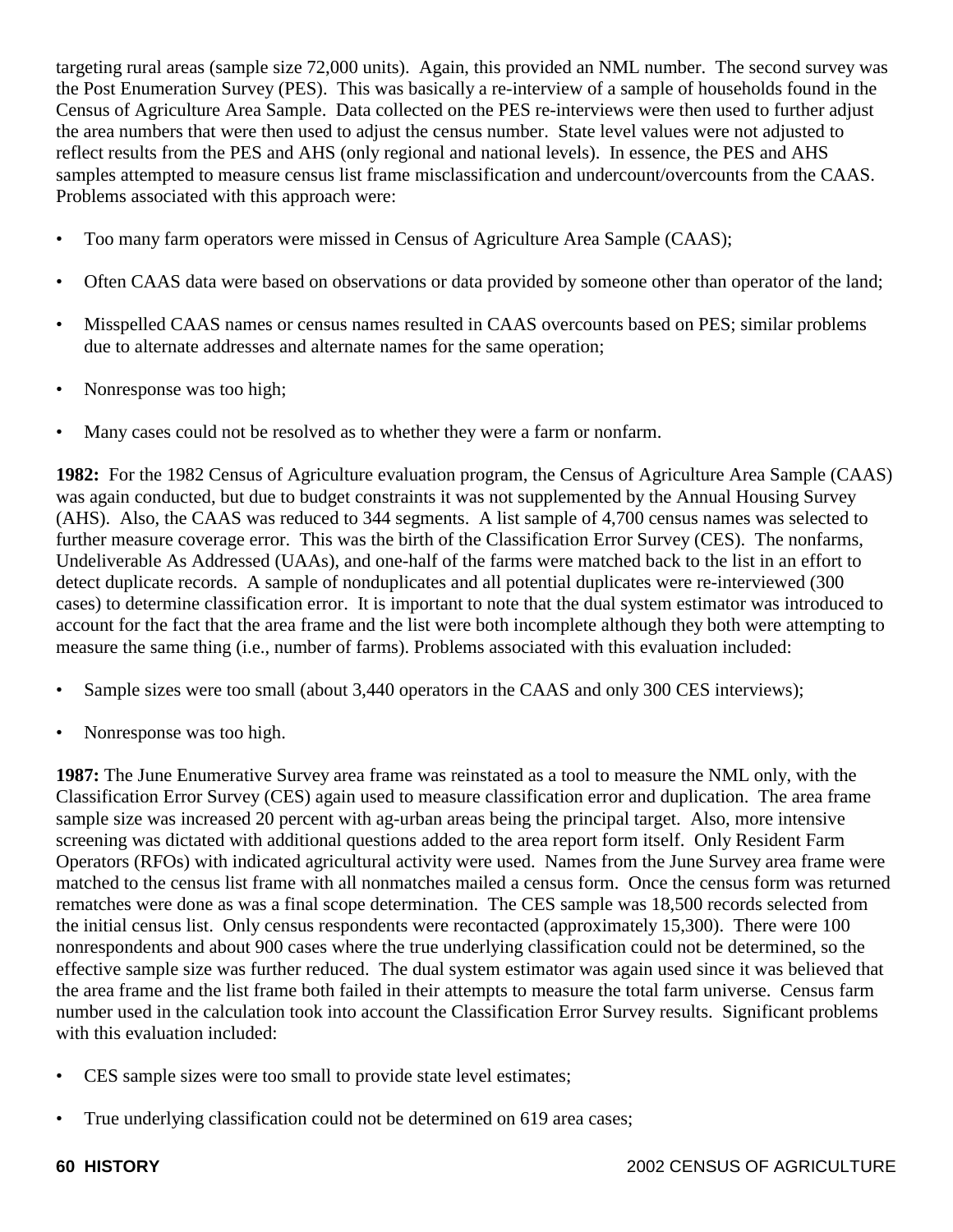- Variation in enumeration periods for the June survey and the census impacted the farm or non farm determination for some records;
- Duplication determination was often difficult when data for a specific farm were only partially duplicated across multiple report forms.

**1992:** The 1992 census evaluation process mimicked the 1987 program. One major difference was the adoption of the weighted estimator as opposed to the use of Resident Farm Operators (RFOs) only. This greatly increased the number of area frame names that the census received from NASS. An updated file reflecting any farm status changes discovered during the December Area Survey was incorporated. Area frame names were matched to the census list, with nonmatches being mailed a census form. Nonresponses were imputed. The initial CES sample consisted of 21,300 records, but only census respondents were in the final sample (approximately 16,800). Search routines were performed to locate duplicates. Possible misclassifications were determined by statisticians with cases in question being recontacted for final scope verification. The dual system estimator was again used since it was believed that the area frame and the list frame both fail in their attempts to measure the total farm universe. The census farm number used in the calculation of the dual system estimator took into account CES results. Problems associated with the evaluation included:

- Variation in enumeration periods for the June survey and the census impacted the farm or non farm determination for some records;
- Duplication determination was often difficult when data for a specific farm were only partially duplicated across multiple report forms;
- Classification Error Survey sample sizes were too small to provide state level estimates;
- True underlying classification could not be determined on 205 area cases.

It is important to note that for the weighted area estimator, census farm acres were used as opposed to those collected during the June Agricultural Survey. Information about the computation of the adjustment estimate and other details are included in the 1992 Census of Agriculture publication.

**1997:** The foundation of the 1997 Census of Agriculture coverage program was based on two surveys, Not-onthe-Mail List (NML) survey and Classification Error Survey (CES). The NML Survey was based on an area frame sample and the CES was based on samples drawn from the 1997 final census list.

Based on these two surveys, the 1997 coverage evaluation program was designed to measure four components of error in the census farm counts. These components were:

- Undercount due to farms Not-on-the-Mail List (NML);
- Overcount due to farms Duplicated or enumerated more than once (DUP);
- Undercount due to farms Incorrectly Classified as nonfarms (ICU);
- Overcount due to nonfarms Incorrectly Classified as farms (ICO).

Area frame surveys were used to measure list frame undercoverage. Names and addresses collected in the 1997 June Agricultural Survey (JAS) and 1997 Fall Area Survey were used to estimate the undercount due to farms not on the census list (NML). These names were matched to the census list frame, and those that did not match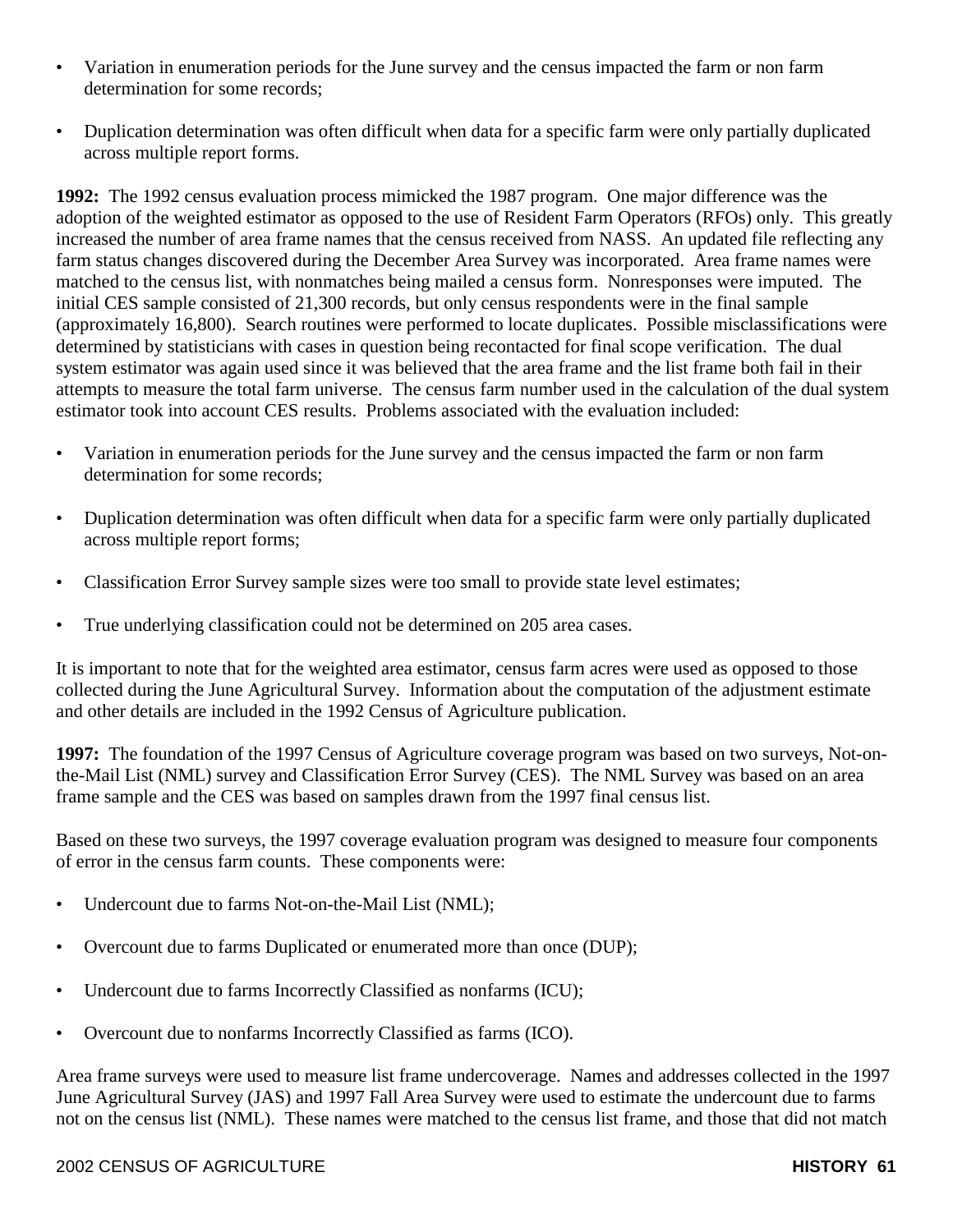were contacted by telephone or in person to verify whether the operation had reported in the census. Farm operations could be missed for various reasons, including the possibility that the operation started after the census list was developed, the operation was so small as not to appear in any agriculture-related source lists, or the operation was erroneously classified as a nonfarm prior to mailout.

The remaining three types of coverage error were measured by the Classification Error Survey. This survey was used to estimate the number of farms counted more than once (DUP), the number of farms misclassified as nonfarms (ICU), and the number of nonfarms misclassified as farms (ICO). A sample of census of agriculture respondents was selected for re-interview to determine their farm/nonfarm status and collect information to identify potential duplication.

Based on the coverage estimation, the adjusted census total, T, was estimated as the census farm count, C, plus undercount and minus overcount adjustments. Undercount includes 1) farms not on the census list (NML) and 2) farms incorrectly classified as nonfarms (ICU). Overcount includes 3) nonfarms incorrectly classified as farms (ICO) and 4) farms duplicated in the census (DUP). Altogether, the adjusted census total is:  $T = C +$  $(NML + ICU) - (ICO + DUP)$ . In some states, estimates of misclassification of farms owned by operators having rare demographic characteristics were based on particularly small sample sizes. Where such small sample sizes occurred, a form of small area estimation was used in which data from similar states contributed to that state's estimates. In these cases, the coverage totals are weighted totals of the direct state estimate and the direct estimate from the region. Direct estimates were used to the largest extent possible, based on the amount of survey cases available for the particular item being estimated.

Additional detail about the 1997 census nonresponse, reliability, and coverage are included in Appendix C of the 1997 Census of Agriculture, Volume 1 publication. Net coverage error, defined as the difference between undercounted and overcounted farms, is included in the Highlights Table of the 1997 Volume 1 publication.

# **2002 COVERAGE ASSESSMENT**

## **Overview**

The primary objectives of the census of agriculture were to provide county-level data on the number of farms, their economic and demographic characteristics, and their size, type, and structure. According to 2002 census coverage evaluation results, the census before coverage adjustment included 89.0 percent of U.S. farms and 95.8 percent of agriculture production (sales). Complete enumeration of agricultural operations satisfying the farm definition of \$1,000 or more in agricultural sales is a virtually impossible task made even more complicated by the variety of arrangements under which farms are operated, the multiplicity of names used for an operation, the number of operations in which an operator participates, and the difficulty in classifying those operations just around the \$1,000 sales range. Extensive efforts were made to compile as complete and accurate a list frame as possible, while reducing the duplication and number of non farm operations on the list.

Major components of the 2002 Census of Agriculture coverage program included, but were not limited to:

- Extensive efforts to build and update an accurate list of farms and ranches, including the screening of approximately 600,000 potential farms via a Farm Identification Survey (FIS) during the census year, checks to detect and remove duplication both within states and across states, and measures to improve name and address quality;
- Use of deterministic imputation;
- Statistical estimation procedures to account for whole farm nonresponse and sample data collection;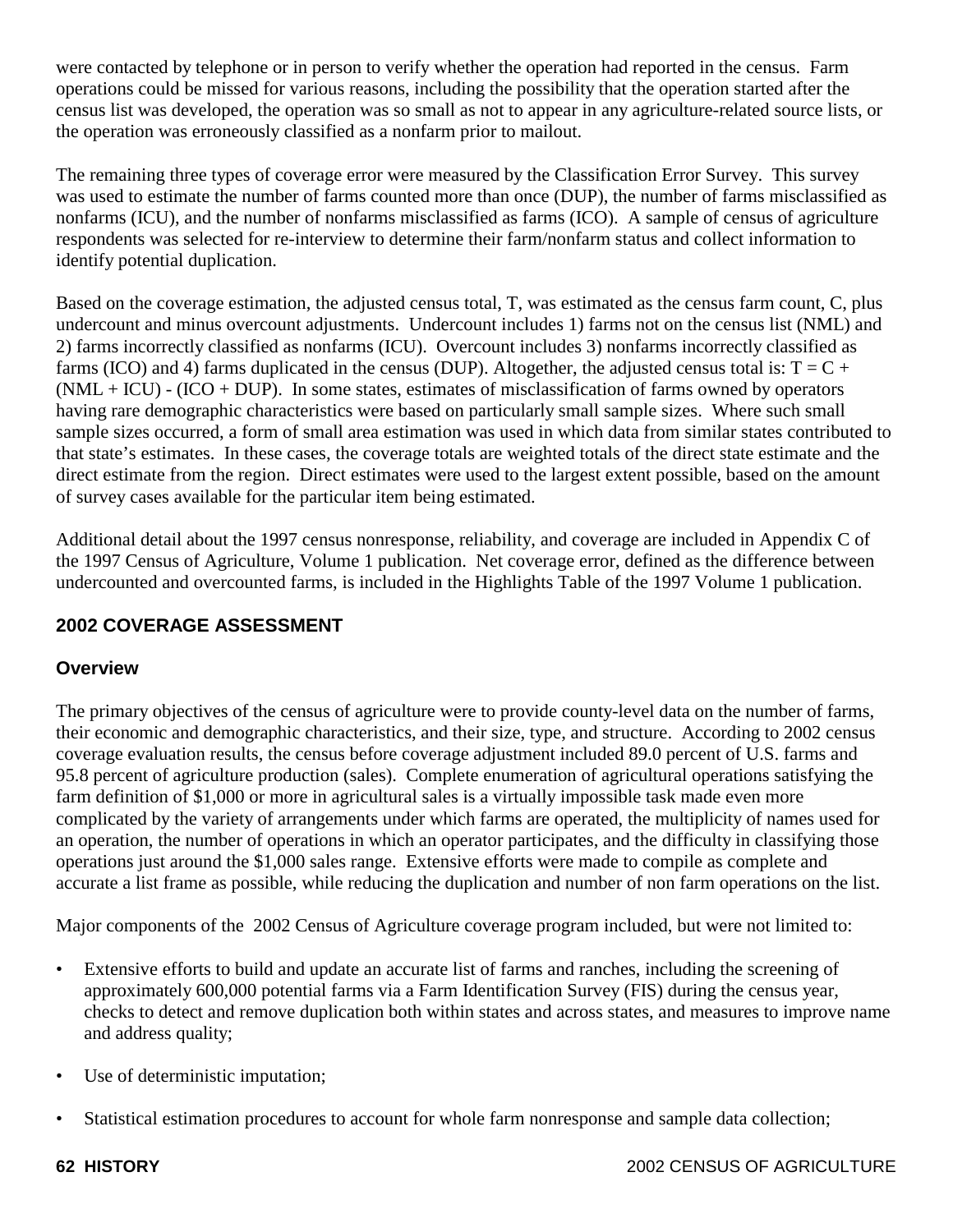- Efforts and procedures to minimize respondent, enumerator, and processing error;
- Measuring and adjusting for mail list undercoverage;
- Conducting a classification error study (CES).

## **Census Mail List and Screener Phase**

The National Agricultural Statistics Service (NASS) maintains a list of farmers and ranchers from which the Census Mail List (CML) was compiled. The goal was to build as complete a list as possible of agricultural places that produce and sell, or would normally sell, \$1,000 or more of agricultural products per year. This was the same list used to define sampling populations for NASS surveys conducted for the agricultural estimates program. Each record on the list includes name, address, and telephone number plus additional information used to efficiently sample and administer the NASS census of agriculture and its agricultural estimates programs.

NASS builds and improves the list on an ongoing basis by obtaining outside source lists. Sources include state and federal government lists, producer association lists, seed grower lists, pesticide applicator lists, veterinarian lists, marketing association lists, and a variety of other agriculture-related lists. NASS occasionally obtains special commodity lists to address specific list deficiencies. In 2000, NASS began an intensive push to increase list coverage in preparation for the census.

Beginning in April 2002, NASS conducted the 2002 Farm Identification Survey to screen approximately 600,000 potential farms before placing them on the CML. These records were mailed a one-page report form and a nonresponse followup mailing was made in May 2002. A second mailing to a group of about 570,000 additional potential farm records was conducted in mid-July 2002. There was no followup mailing. Places qualifying as farms [in-scope (I/S)] were added to the CML, and farms confirmed as out-of-scope (O/S) were dropped from the list. Names with addresses that were returned as Undeliverable-As-Addressed (UAA) were excluded from further census mailings. In addition, names that did not respond were mailed census report forms although they were not added to the CML as active farms.

During the spring and summer of 2002, measures were taken to improve name and address quality. Checks were made to detect and remove duplication both within states and across states. List addresses were processed through the National Change of Address registry and the Locatable Address Conversion System to ensure they were correct and complete. Records on the mail list with missing or invalid phone numbers were matched against a nationally available telephone database to obtain as many phone numbers as possible.

The official CML was established on September 1, 2002. The list contained approximately 2.84 million records; about 1.8 million records were thought to meet the census definition of a farm and just over 1.0 million were thought to be potential farms.

## **Census Sample Design**

All name and address records on the final CML received a 2002 Census of Agriculture report form. Two different types of census report forms, sample and nonsample, were used to collect data. Sections 1 through 16 and 22 through 25 of the sample form were identical to sections on the nonsample census form. Sections 17 through 21 of the sample form contained additional questions on usage of fertilizers and chemicals, farm production expenditures, value of machinery and equipment, value of land and buildings, and hired workers.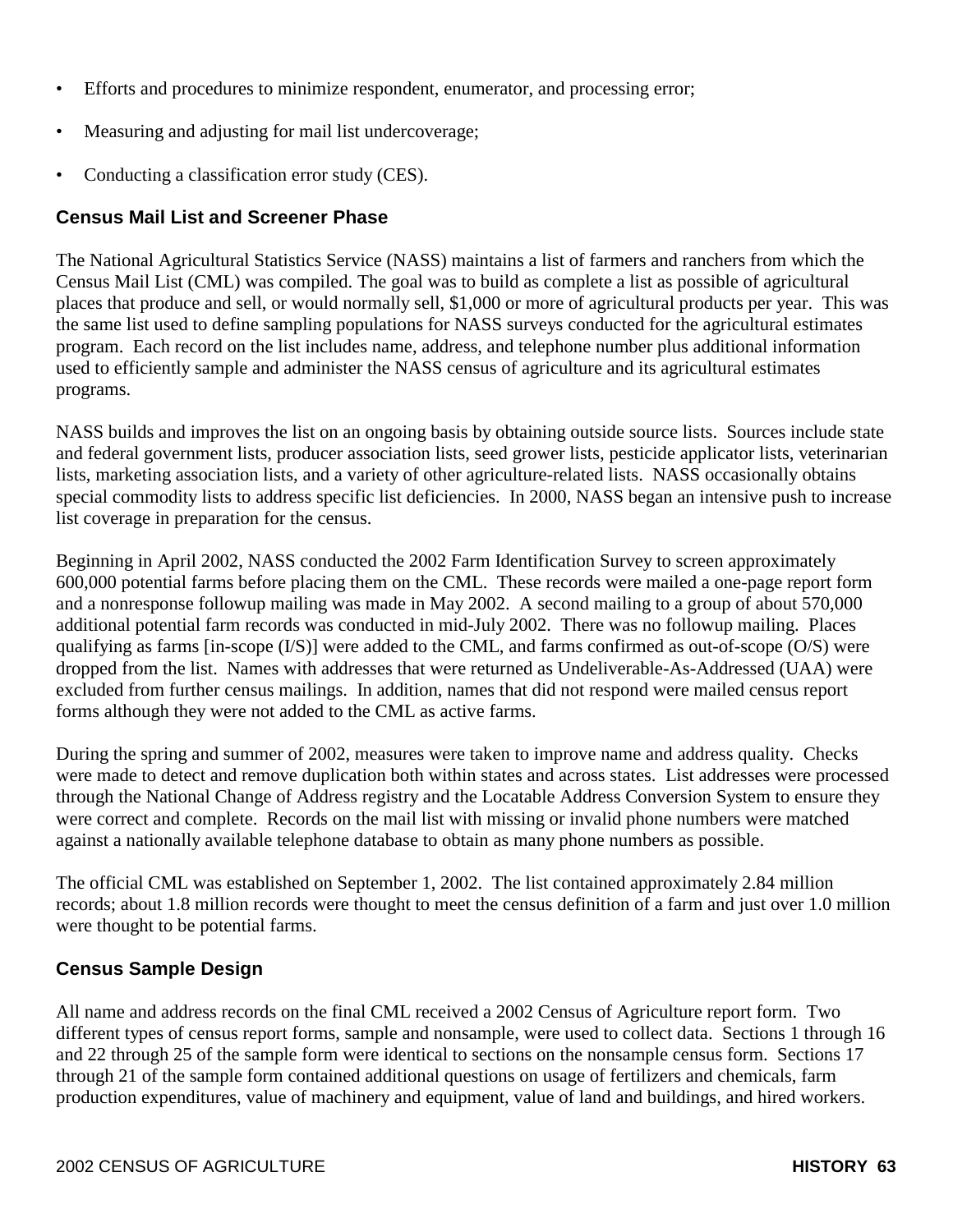The sample form was mailed to all mail list records in Alaska and Rhode Island and to a sample of records in other states. Mail list records were selected into the sample with certainty if they:

- Were expected to have large total value of agricultural products sold or large acreage;
- Were in a county with less than 100 farms in 1997;
- Had other special characteristics, (e.g., institutional farms, experimental and research farms, Indian reservations, etc.).

The regional report form versions and the sampling scheme were used to provide reliable data for a large number of items/commodities at the county level, while reducing response burden.

### **Editing Data and Imputing for Item Nonresponse**

The mailing label on all forms returned to the National Processing Center (NPC) were scanned using bar code readers to capture identifiers and for check-in purposes. Forms determined to represent qualifying, in-scope farms were submitted for imaging. A snapshot was taken of each page of every report form and Optical Mark Recognition (OMR) and Intelligent Character Recognition (ICR) techniques were used to capture reported data from the images. The ICR engine determined a confidence level for every cell read. Any cell with a confidence level below a prescribed value was referred to analysts to review and correct from the image, when necessary. The images and the captured data were transferred to NASS on a flow basis. Data collected by telephone were captured using computer-assisted telephone interview software.

Captured data were processed through a format program. This program verified that record identifiers were valid and checked the basic integrity of the data fields. Rejected records were referred to analysts for resolution.

All 2002 census data were passed through a complex computer edit. Data were batched by state for submission to the computer edit. The edit determined whether a reporting operation met the minimum criteria to be counted as a farm in the census. Operations failing to meet the minimum criteria were referred to analysts for verification. The edit examined each report for reasonableness and completeness and determined whether to accept, delete, impute (supply), or alter the reported value for each data item.

Whenever possible, imputations, deletions, and changes made by the editing system were based on related data on the respondent's report form. For some items, such as operator characteristics, available data for that farm from the previous census were used. Values reported on previous NASS surveys were also used where applicable.

When these and similar methods were not available and values had to be supplied, the imputation process used information reported for another farm operation with similar characteristics and in the same locality.

To maintain consistency with the complex edit, the imputed values in most sections of the report were tested to ensure they satisfied critical relationships among items within the section. All records with data changes were resubmitted to the edit to verify that acceptable corrections were made.

#### **Nonresponse and Sample Estimation**

Statistical estimation procedures were used to account for whole farm nonresponse and sample data collection. Statistical estimates for sample form-only data items had to be calculated since, by design, the data were not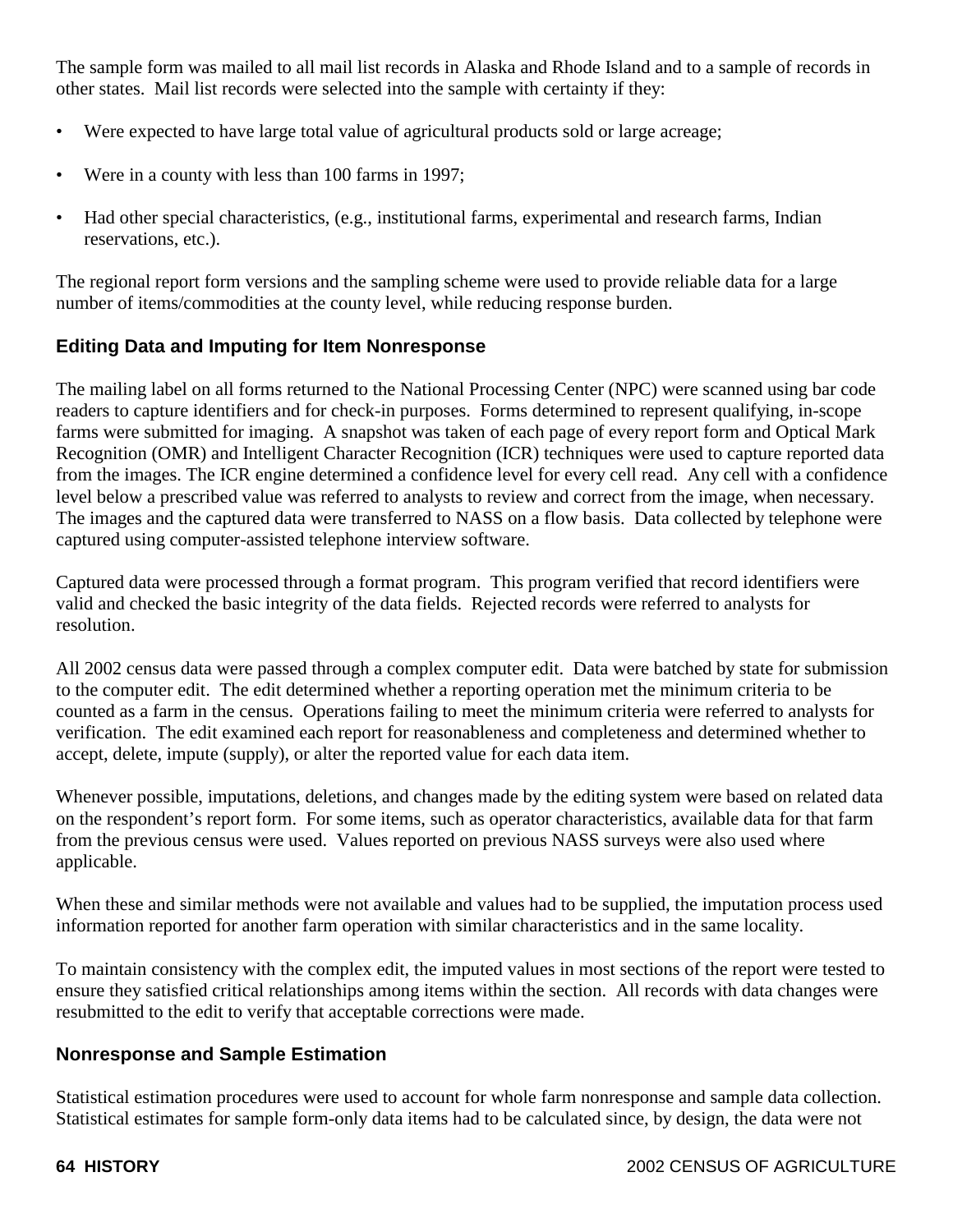collected from every farm. Nonresponse and sample estimation procedures were not applied in Alaska and Rhode Island because all farms received the sample form and data were collected from all farms.

**Treatment of Farms Selected for the Screener Phase.** The screener phase and followup strategies resulted in several possible outcomes depending on whether the screener name responded and was in or out of scope. Each of these outcomes was handled differently to adjust for nonresponse.

Names responding to the screener as out of scope (nonfarms) were excluded from the CML. If the respondent answered the screener as in scope, the respondent was added to the CML and received a census form. If this inscope screener respondent answered the census form, the operation's report was eligible to be used to help account for nonrespondents to the census. If the in-scope screener respondent failed to respond to the census form, that operation's data were accounted for by census respondents.

Records for operations that did not respond to any of the three screener mailings were not considered to be part of the CML, but they were sent a census form. Screener nonrespondents that responded as in-scope operations on the census were assigned a fixed nonresponse weight of 1 for census tabulations. Screener nonrespondents that failed to respond to the census form were treated in summarization as if they never existed on a mail list.

**Whole Farm Nonresponse Estimation.** Whole farm nonresponse to the census occurred when no data were received from an operation on the CML. Records deemed to represent either a large farm, as defined by the total value of production or acreage, or a unique type of farming operation received intensive telephone or personal followup during census processing to obtain a response. If these attempts failed, data were imputed for the record. These large and/or unique records were designated as "Must" records and were assigned a fixed nonresponse weight of 1, meaning their data were not used for nonresponse adjustment.

During mail list development, the field offices, in an effort to reduce respondent burden, identified operations that participated in multiple NASS surveys, and those that had special reporting relationships with an enumerator. These records also had a nonresponse weight of 1, and the reports were not used for nonresponse adjustments.

Whole farm nonresponse that occurred within the remaining universe of records, called non-Musts, was accounted for by a statistical weighting procedure. All responding non-Musts in a State were put into mutually exclusive weighting groups based on their size and county as recorded on the CML database. Statistical models were used to estimate the number of nonresponse farms that were in scope for each weighting group. The weights of the responding farms in each weighting group were increased to account for nonresponding farms in that group.

Throughout the data collection period, changes and additions were made to the CML. Records added after the initial CML was created on September 1, 2002 were designated as new adds, treated like screener nonrespondents – screener nonrespondents that responded to the census as I/S were subsequently subtracted from the measurement of undercoverage – and given a nonresponse weight of 1. New adds responding as inscope records to the census were subsequently subtracted from the measurement of undercoverage. New adds linked to operations originally on the CML were not considered new adds. New adds occurred any time after the CML creation and before final weighting.

Some operators were sent more than one census form. These operators were required to fill out a separate form for each operation. Also, an operator may have had an additional operation for which a census form was not received, but the existence of which was noted on the form of the known operation. That operator was sent a new census form or enumerated by telephone to obtain data for that previously unknown operation. The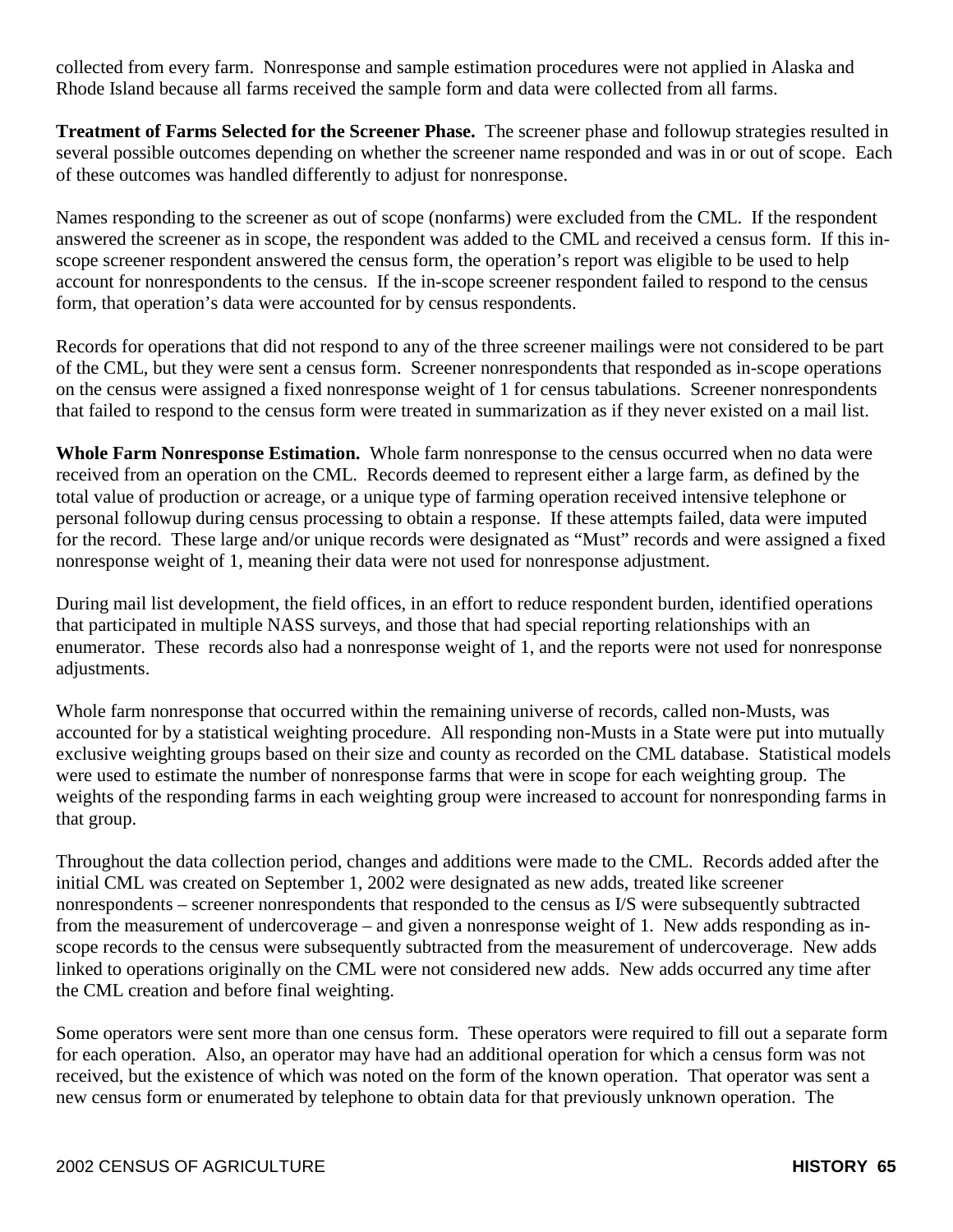nonresponse weight for the new record was set equal to the nonresponse weight for the original operation reporting its existence.

Some large farms operating in more than one county were treated as distinct county-specific operations to more accurately allocate data to counties. Similarly, large farms operating in more than one State were treated as distinct state-specific operations. "Split add" records were created for these operations – data was obtained and distributed appropriately – and they were assigned the same nonresponse weight as the original CML operation. Controls ensured the calculated and nonresponse weights never exceeded 2. The nonresponse weights were systematically rounded to integers and an integerized weight of either 1 or 2 was assigned to each record. The integerization process eliminated any impact rounding would have had on census farm counts and totals in each county and in cross tabulations.

**Sample Estimation.** All Must records were preselected to receive the census sample form. Non-Must records were sampled to determine which would receive the sample form and which the nonsample form. All records in some small counties automatically received the census sample form but these records were not necessarily Must records. Nonresponse adjustment was allowed for the non-Musts.

Weights applied to the sample items appearing on the sample form only (Sections 17 through 21) were calculated by multiplying the farm's coverage-adjusted weight, which is described later, by the sample factor (e.g, 6 for a farm sampled with a 1-in-6 rate, 1 for a Must). An additional adjustment was then made to ensure that the number of farms operating in a county as estimated from the sample matched the number estimated from the full census. Before computing published tabulations based on the sample, each record's sample weight was integerized to eliminate the impact rounding would have had on census farm counts and totals.

Operators with more than one operation were sampled as one record and received the same census form for each operation. Operations added after sampling were treated differently depending on whether or not the record was linked to a record on the original CML. Added operations that linked to a record on the original CML were mailed the same census form as the original CML operation. Added operations that were not linked to a record on the original CML were mailed the sample form.

#### **Measurable Census Error**

The root mean squared error of an estimated data item measures the variation in the value of that item based on all possible outcomes of the census collection, including variants as to who was on the census list, who returned a census form and who was selected to fill out the sample form.

Data items were classified as either complete count items or sample count items. Sample count items were collected only on the sample version of the census report form. Complete count items were collected from all respondents. Variability in the estimates of complete count items was due only to the nonresponse and coverage estimation adjustment procedures. Variability in the estimates of sample count items was due to both the adjustment procedures and the census sample selection and estimation procedure. Therefore, variability in the sample count item estimates tends to be larger than the variability in the complete count item estimates.

Nonsampling error due to mail list incompleteness and duplication as well as misclassification of records on the mail list was referred to as coverage error. The section titled "Classification Error Study" addresses attempts to assess, at least qualitatively, the impact of classification error on the census results.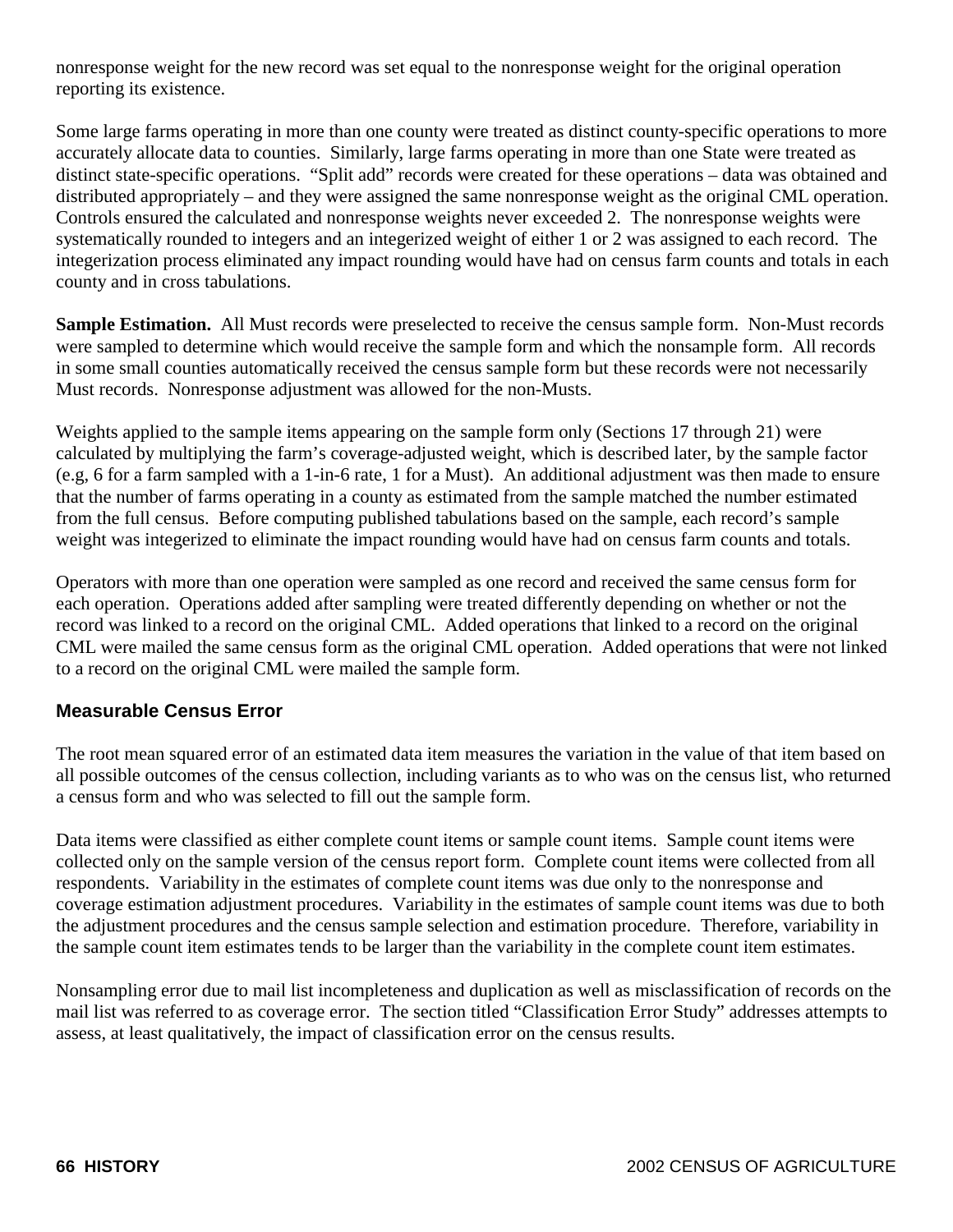#### **Nonmeasurable Census Error**

The accuracy of the census counts is affected jointly by measurable errors and by nonmeasurable errors. Extensive efforts were made to compile a complete and accurate mail list for the census, to design an understandable report form with instructions, and to minimize processing errors through the use of quality control measures. Despite these efforts, nonmeasurable errors are inevitable and arise from many sources, including respondent or enumerator error, incorrect data capture, editing, and imputing for missing data. These errors are discussed in this section.

**Respondent and Enumerator Error.** Incorrect or incomplete responses to the census report form or to the questions posed by an enumerator can introduce error into the census data. To reduce reporting error, detailed instructions for completing the report form were provided to each respondent. Questions were phrased as clearly as possible based on previous tests of the report form. Computer-assisted telephone interviewing software included immediate integrity checks of recorded responses so suspect data could be verified or corrected. In addition, each respondent's answers were checked for completeness and consistency by the complex edit and imputation system.

**Item Nonresponse.** As information flowed from data collection to tabulation, various types of item nonresponses were identified on the census report forms. Nonresponse to particular questions on the form that logically should have been present created a type of nonsampling error in both complete count and sample count data. In this case, information from a similar farm was used to impute for these missing data items. The resulting data may have been biased if the characteristics of the nonreporting farms were different from those of reporting farms for those items.

**Processing Error.** All phases of processing for each census report form were potential sources of nonsampling error. An automated check-in procedure recorded that the report had been returned and excluded it from further followup mailings. Approximately one-third of the mail returns were reviewed to resolve questions dealing with multiple reports, respondent remarks, or no reported data. The remaining mail returns (about two-thirds), along with some of the reviewed cases containing farm data, were sent directly to imaging and data capture. Data were transmitted, formatted, and run through the complex edit and imputation system to ensure within record consistency. About 700,000 report forms were clerically reviewed for inconsistencies, omissions, or questionable values.

While reviewing these forms, staff determined if the action taken by the computer edit and imputation system was correct. Additional analysis tools were used to examine data across records for distributional irregularities and extreme values. Edited records were tabulated to the county level. Each county was reviewed and, when necessary, individual records were corrected prior to publication. During data collection and processing of the census, all operations underwent a number of quality control checks to ensure results were as accurate as possible.

## **Coverage Adjustment**

Although much effort was expended making the CML as complete as possible, the coverage of farms was not complete. NASS's goal was to produce agricultural census totals for publication that were fully adjusted for list undercoverage at the county level. Estimates of the undercoverage for a specified set of farm characteristics, called calibration variables, were computed using an area-frame sample. Initial weights were assigned to census respondents to account for nonresponse. These weights were further adjusted to compensate for estimated State-level undercoverage for each of the calibration variables based on the area frame sample. Every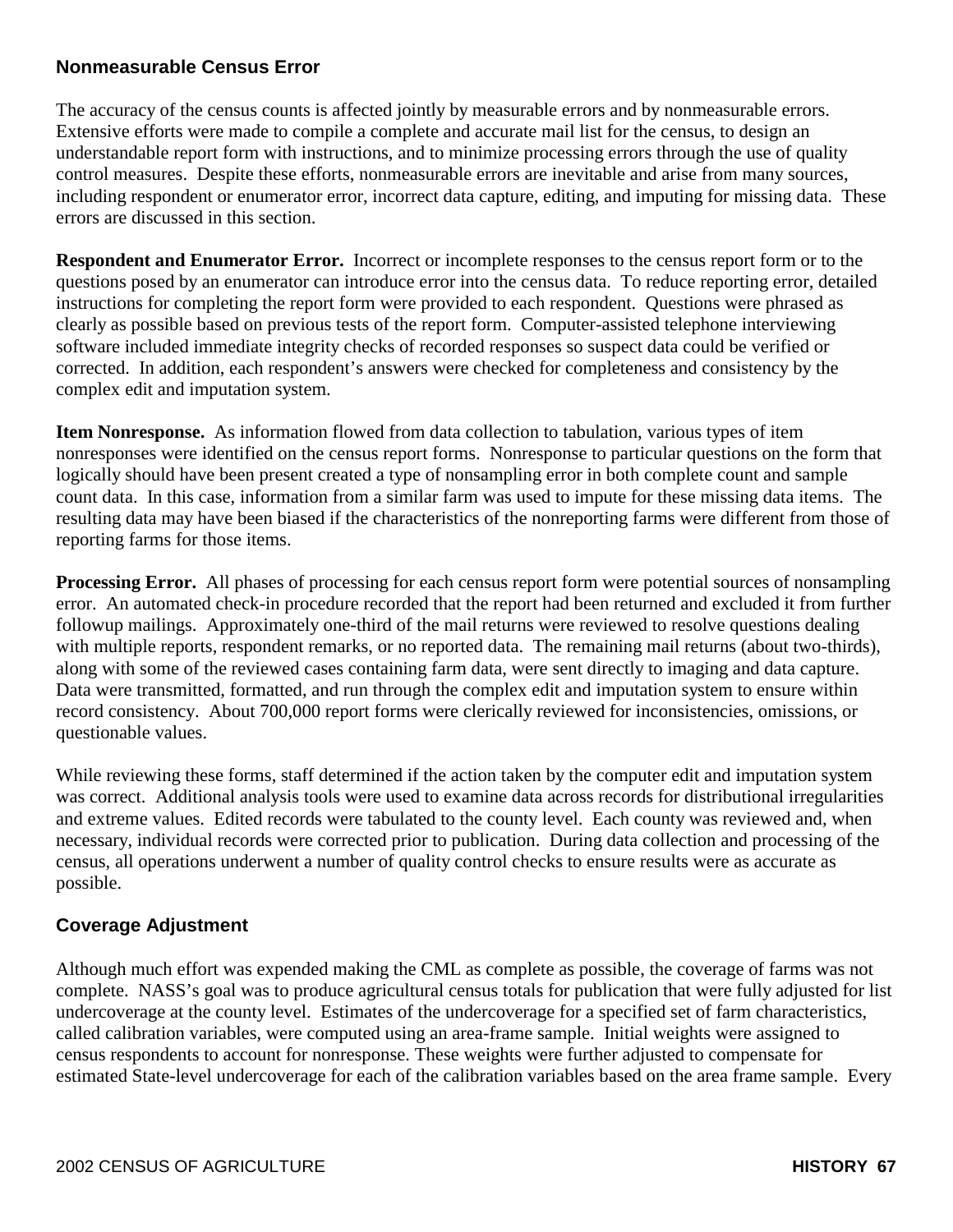farm with census data was assigned a fully-adjusted weight by this process. This allowed county-level totals that were generated for every census variable, not just the calibration variables. The section titled "Calibration Algorithm" provides a list of the area frame based calibration variables.

To further improve coverage adjustment, a second set of targets and ranges were added to the calibration effort. These were well established commodity totals for which excellent check data were available for validation. The introduction of these commodity targets strengthened the overall coverage adjustment process, limiting the possible adjustments produced by the area frame based targets by ensuring major commodity totals remained within reasonable bounds of established benchmarks.

Most targets were determined at the state level. The one exception was the New England states – Connecticut, Maine, Massachusetts, New Hampshire, Rhode Island, and Vermont – which were combined into one "calibration region." In what follows, "state" refers to the calibration region for New England. Coverage adjustments were not made in Alaska and Hawaii.

**Measuring Mail List Undercoverage.** Census mail list undercoverage was measured using an independent survey of land segments selected from the NASS area frame. The NASS area frame covers all land in the U.S. and includes all farms.

Each June, NASS conducts a survey that enumerates area frame segments for agricultural activity. The sampled segments are allocated to provide accurate measures of acres planted to widely grown crops and inventories of hogs and cattle. The 2002 June Agricultural Survey (JAS) was supplemented with the 2002 Agricultural Coverage Evaluation Survey (ACES) to better estimate CML incompleteness. The ACES used a sample of segments allocated in a way that, when pooled with the JAS, ensured accurate measures of number of farms and land utilization could be obtained. Enumerators visited all segments, identified all farms operating land in each segment, and obtained basic data about those farms. The June Agricultural survey consisted of approximately 11,000 segments and ACES 2,400 segments. Data collection occurred between May 30 and July 25, 2002.

The names and addresses collected in the 2002 JAS and 2002 ACES were matched to the census mail list. Farms that did not match were re-contacted after the census mailout to confirm that they did not receive a census form. Farms that had not received a census form represented the farms not on the mail list (NML). Those who received a census form had been erroneously classified as NML and were removed.

The percentage of farms missed in the census varied considerably by state. In general, farms not on the mail list tended to be small in acreage, production, and sales of agricultural products. Farm operations were missed for various reasons, including the possibility that the operation started after the mail list was developed, the operation was so small as not to appear in any agriculture-related source lists, or the operation was falsely classified as a nonfarm prior to mailout.

The national NML estimate for the number of farms was used in determining calibration targets (CML  $+$ NML). State-level farm-count estimates based on the NML sometimes had unacceptably high standard errors, as well as apparent systematic biases. These estimates were smoothed across states based on separate NASS surveys and previous analysis.

**Calibration Algorithm.** Coverage adjusted weights were obtained by an algorithm based on the restricted regression algorithm referred to by Singh and Mohl (1996) as the Linear Truncated Method. Coverage adjustments began with the nonresponse weights before integerization. The final coverage-adjusted weights were restricted to the interval [1,6].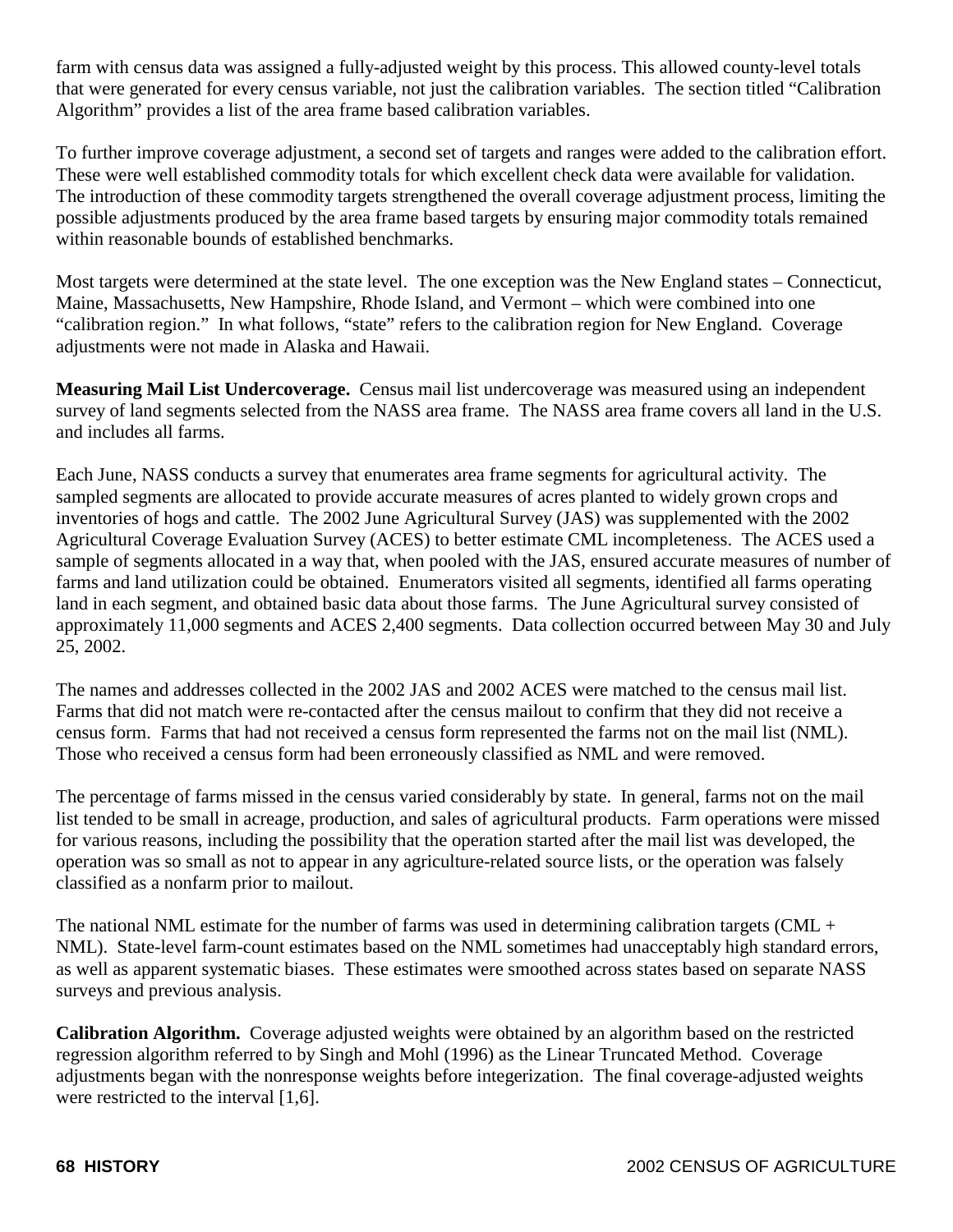Calibration variables were based on:

- Total market value of agricultural products sold and government payment;
- Age of principal operator;
- Sex of principal operator;
- Race of principal operator (selected categories);
- Principal operators of Spanish, Hispanic, or Latino origin;
- Number of farms and land in farms;
- Number of extreme operations (very large or unusual farms);
- Selected types of farms by commodity produced;
- Various commodity acreage and production statistics (varies by state).

**Integerization and Sample Weights.** Coverage-adjusted weights were integerized to eliminate the need for rounding estimated counts computed with coverage-adjusted weights. The integerization process minimized county-level impact on the nonresponse and coverage adjustment of number of farms and total land in farms.

Sample weights were computed by multiplying coverage-adjusted weights before integerization with the appropriate sampling factors and adjusting the results to add up to matched census counts as described previously. Sample weights were then integerized.

# **CLASSIFICATION ERROR STUDY**

#### **Overview**

The 2002 Classification Error Study (CES) was conducted for the conterminous U.S. to study the potential impact of classification error on the census results. The study used data from the 2002 June Agricultural Survey (JAS) and the 2002 Agricultural Coverage Evaluation Survey to examine farms:

- Incorrectly classified as nonfarms (undercount);
- Nonfarms incorrectly classified as farms (overcount);
- Duplication of farms (overcount).

The CES was not intended to adjust census farm counts, but rather, to evaluate procedures and to identify potential improvements in list building, data collection, and other activities in preparation for future censuses.

For the evaluation, additional name, address, and telephone information were collected on both the JAS and ACES by adding the following three questions:

(1) During the past two years, has the operator received mail for this operation at any address other than the one shown on the face page?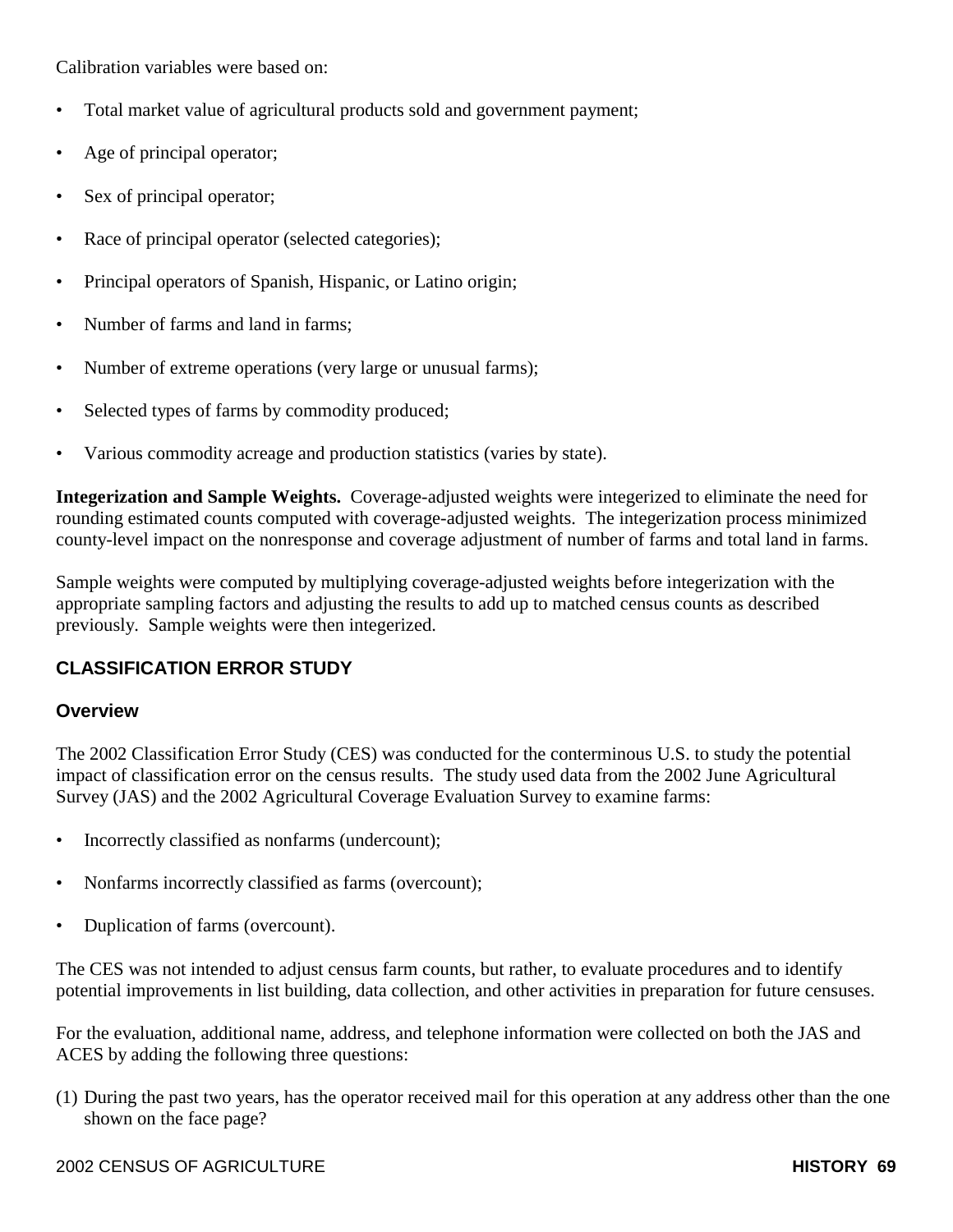- (2) Excluding partners and landlords, were any other names associated with this operation in the past two years? (For example, other business names, spouses names, etc).
- (3) Is any of the land inside the blue tract boundary rented from others? (Include land for which you paid cash rent, land used rent free, or land rented on shares).

# **The Process**

The CES consisted of a two phase review process. The initial phase, Review of Possible Matches, used Probabilistic Record Linkage (PRL) to match the additional information collected on the area surveys to the name and addresses on the 2002 Census Mail List (CML) including late adds. PRL is a technique used to identify records that are believed to correspond to a CML record. Records were brought together into link groups, with each link group consisting of all records that possibly represented the same operation. Each link group was classified into one of three distinct types: matches, possible matches and nonmatches. The nonmatches were represented in estimation as part of the undercoverage measure. The CES was primarily concerned with the matches and possible matches. Each field office reviewed the possible matches and determined match or nonmatch status.

Upon completion of the PRL review, the field offices conducted a Farm Classification Resolution review of two additional sets of records. The first of these was comprised of area records matching two or more census records. Reviewing these records helped identify duplication on the CML. The second set consisted of groups of records (area and census) within which the reported acreage differed by more than 25 percent. Analysts reviewed the cases in the second phase. Upon completion of both phases, data were compiled to estimate undercount, overcount and duplication.

## **Findings and Results**

**Characteristics of Undercounted farms.** Undercounted tracts are those where they are out-of-scope on the census, while the area frame shows these as having some valid data reported for them (agricultural tracts). There were 2,063 undercounted tracts which expanded to 157,183 farms, an average of 76 farms per tract. More than 90 percent these farms consisted of one-to-one matches during the review process. This indicates that there was a high level of agreement between the fields (name, address, SSN, EIN, etc) put through for matching.

The distribution of farms by current status code shows that 50 percent of the farms undercounted were from the 'Other' type of out-of-scope records. Another 25 percent of the records were either computer or data review out-of-scoped. It is important to note that if these records had not changed status they would have been matched correctly to their respective area records. Additionally, 10 percent of the farms were landlord only operations.

Undercount of farms occurred mostly for cattle and calves (27.0 percent), grains/hay (28.9 percent), and horses and ponies (29.3 percent).

The percentage of undercounted farms decreases with increasing TVP. Records with no TVP and point farms (\$1-\$999) comprised roughly over 50 percent of the undercounted farms. Large farm operations (\$250,000 or more) comprised only 2 percent of the undercount. It is important to keep in mind that smaller operations are more likely to go out of business in a shorter period of time than are larger farm arrangements.

Close to 70 percent of the farms undercounted were operations other than a farm or ranch and 92 percent were individual or family type arrangements.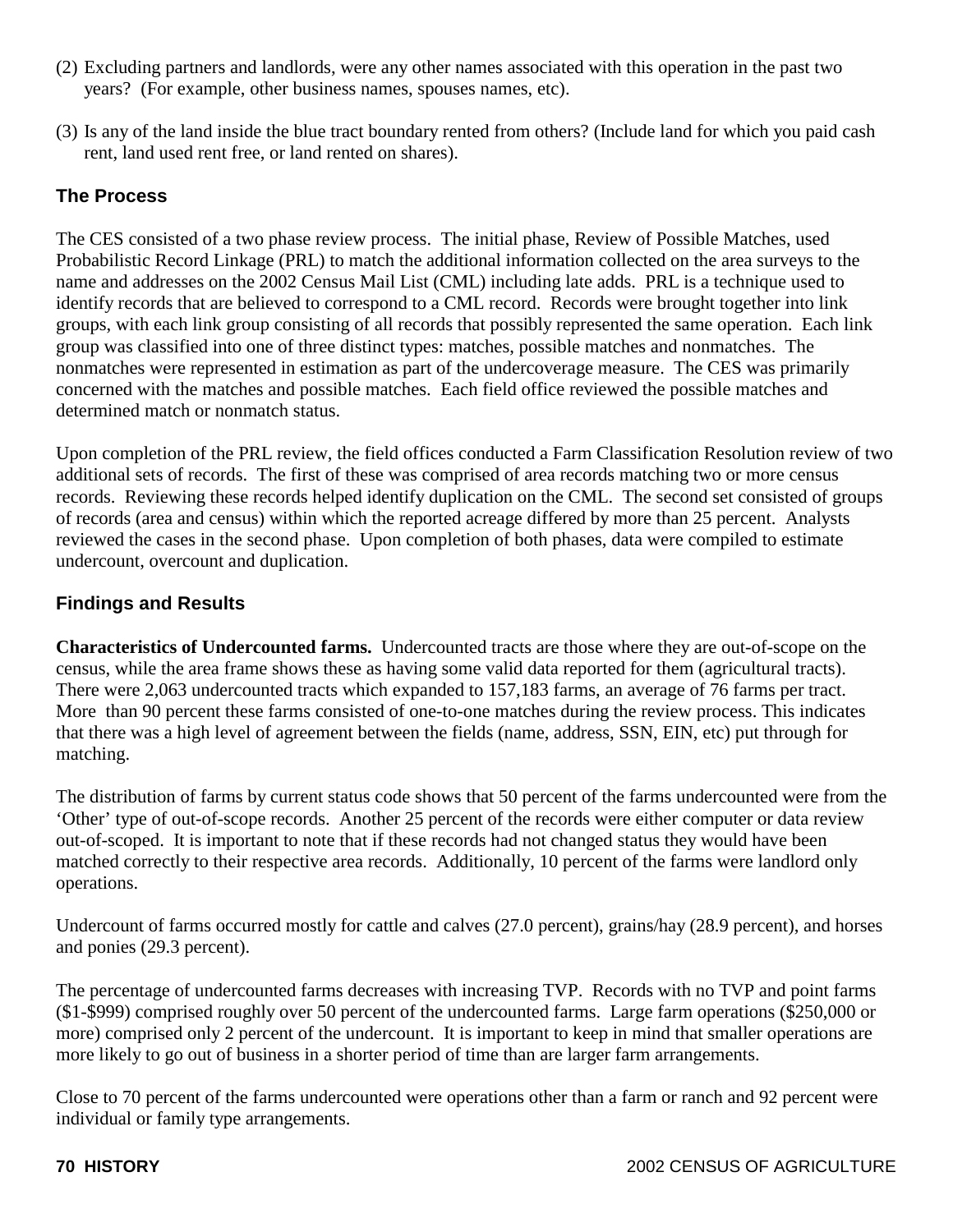**Characteristics of Overcounted Farms.** Overcounted tracts consisted of a non-agricultural tract matching a census in-scope. There were 1842 tracts overcounted. The expanded number of overcounted farms was 97,375, an average of 33.7 farms per tract. It is important to note that non-agricultural tracts did not have any data reported for them. In hindsight, the only data available were those collected for the in-scope census records the on-agricultural tracts matched. Thus, these were the data used for the summaries provided in this report. Of the total overcount estimate, 74.9 percent came from matching to a census in-scope record. The remaining 25.1 percent were non-ag tracts matching to census non-respondents. These matches were considered valid matches since we account for non-respondents through the non-response adjustment. The only available acreage data for the non-respondents was control data for 2001 or earlier. Data were not always reported for all items on the census, thus in some instances the percentages provided are based on valid reports.

For the type of farm category, there were 59.5 percent of data reported. From this total, 37.6 percent of the farms overcounted were cattle and calves and 25.2 percent were other crops and hay. The remaining types of farms comprised 37.2 percent of the reported fields for this item. This indicates that we missed specialty farms in small percentages.

For the total of value of production category, the results are based on 50.1 percent of valid reports. Operations where TVP was less than \$5,000 made up over 59 percent of the valid reports for misclassification overcount. Large arrangements ( $TVP \geq $100,000$ ) comprised 3.9 percent of all farms overcounted. Of the valid reports for misclassification overcount, 32.9 percent of the operations missed for this type of error were farm or ranch type operations.

**Characteristics of Duplicated Farms.** Duplicated tracts consisted of an agricultural tract matching two or more census in-scope records or a non-agricultural tract matching two or more out-of-scope records. There were 620 duplicated tracts which expanded to 17,827 duplicated farms. This was an average of 29 farms per tract. The vast majority of the duplication was attributed to an agricultural tract matching several census in-scope records–98.5 percent. The remaining 1.5 percent duplication was due to a non-agricultural tract matching to several non-respondent census records.

As was expected, the majority of the misclassification duplication occurred for cattle and calves (26.8), grain and oilseeds 25.5 percent), and other crops and hay (11.0 percent).

Only 4 percent of the farms duplicated had no TVP or TVP was less than \$1,000. On the other hand, 36 percent of the farms duplicated were large arrangements with TVP >=\$100,000.

On all farms duplicated, 72.6 percent were a farm or ranch type operations. And, 42.6 percent were partnerships. The findings go along with expectations that partnerships are more likely to be duplicated since they have higher chances to mail in multiple reports.

**National Level Results.** The CES looked at three types of errors: undercount (area tracts considered out-of-scope n the census); overcount (non-ag tracts considered in-scope on the census); and duplication (ag tracts matching two or more census records). There were 4,525 tracts in the scope of the CES. Of these, 2,063 were undercounted tracts, 1,842 overcounted, and 620 duplicated.

The U.S. net misclassification error was calculated as:

Undercounted farms - Overcounted farms - Duplicated farms

The results show that there was a net misclassification undercount of 41,980 farms and an undercount of small farm operations (TVP less than \$2,499). Results also indicated there was an overcount of large farms (TVP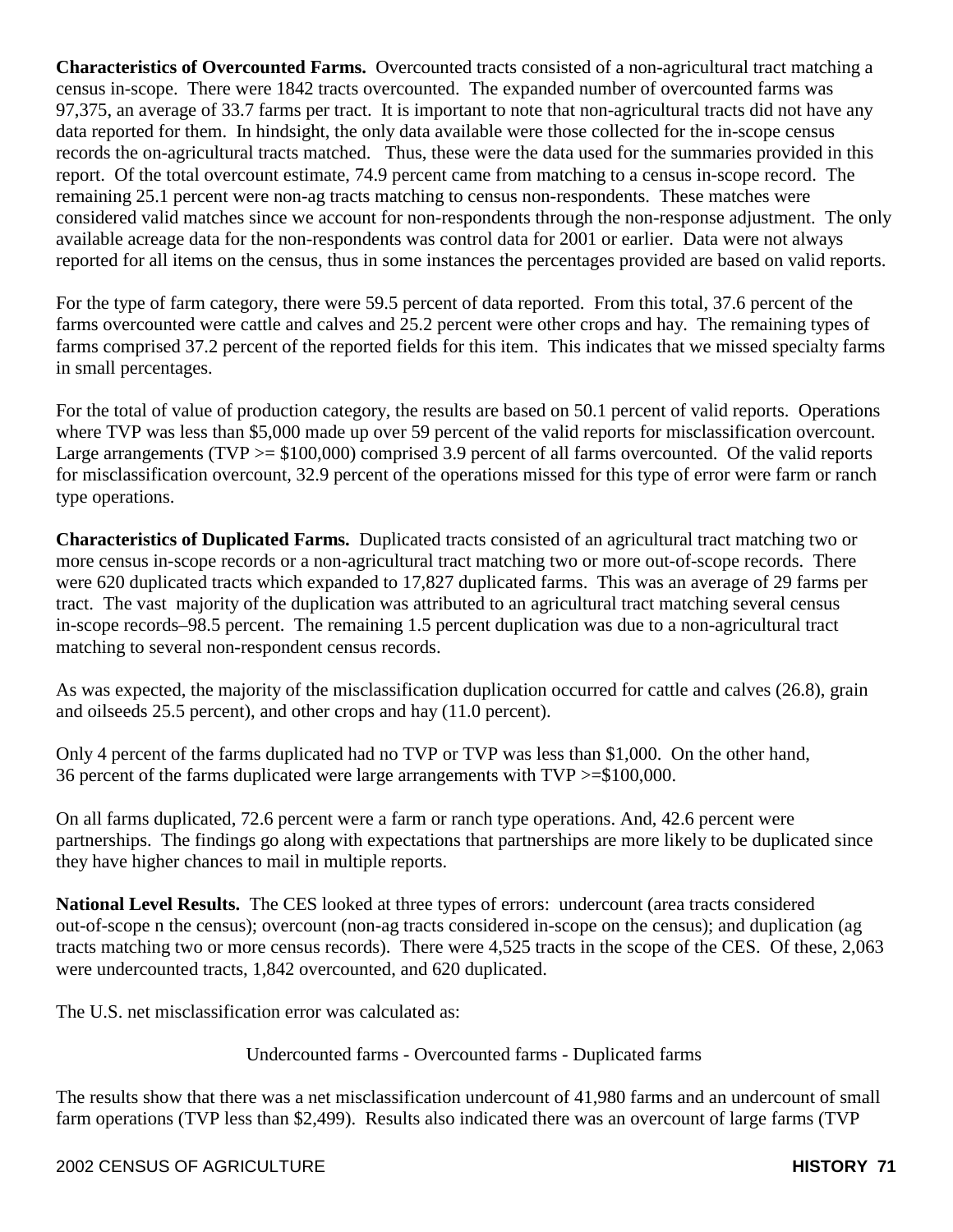greater than \$100,000). One reason to explain this is that larger operations are more likely to be either managed or in a partnership, thus increasing the likelihood that multiple reports were mailed back. Additionally, it is expected that the misclassification undercount occurred for small operations since these are more likely to go in and out of business. Small operations are also very difficult and expensive to locate during list building activities. Thus, these operations were in business at the time of the area frame data collection, but became out of scope during the time of the Census data collection (a year later). It is important to note that the results shown for the overcount were obtained directly from the Census in-scope records since there was minimal information for the non-ag tracts. For overcounted and undercounted farms, the total number of operations decreased as TVP increased

Of the 48 states participating in this study, 32 showed non-significant misclassification net error whether undercount, overcount, or duplication misclassification had occurred. Alabama, Arkansas, Colorado, Idaho, Michigan, Nevada, New Hampshire, New Jersey, North Carolina, Ohio, Oregon, Pennsylvania, Tennessee, Texas, Vermont, and Virginia showed statistically significant misclassification net error. Alabama and Arkansas showed an overall overcount of farms, while the remaining 14 states showed a net misclassification undercount of farm operations.

# **1997 AND 2002 ELEVEN STATE COMPARISON**

In 1997, the CES was conducted for the 11 Western states which comprise the West Census Region. The states participating in the 1997 study were Arizona, California, Colorado, Idaho, Montana, Nevada, New Mexico, Oregon, Utah, Washington, and Wyoming. The 2002 CES found a net misclassification undercount estimate of 16,891 farms as aggregated for these eleven states (after taking into account the duplication and overcount portions). This estimate was lower than the net 27,971 misclassified undercounted farms as reported for the 1997 study. There were 22,121 farms misclassified undercounted in 1997 and 32,599 in 2002. A correctable positive bias existed in the area frame estimators due to the lack of data for the non-ag tracts for which only the available census reported data were used.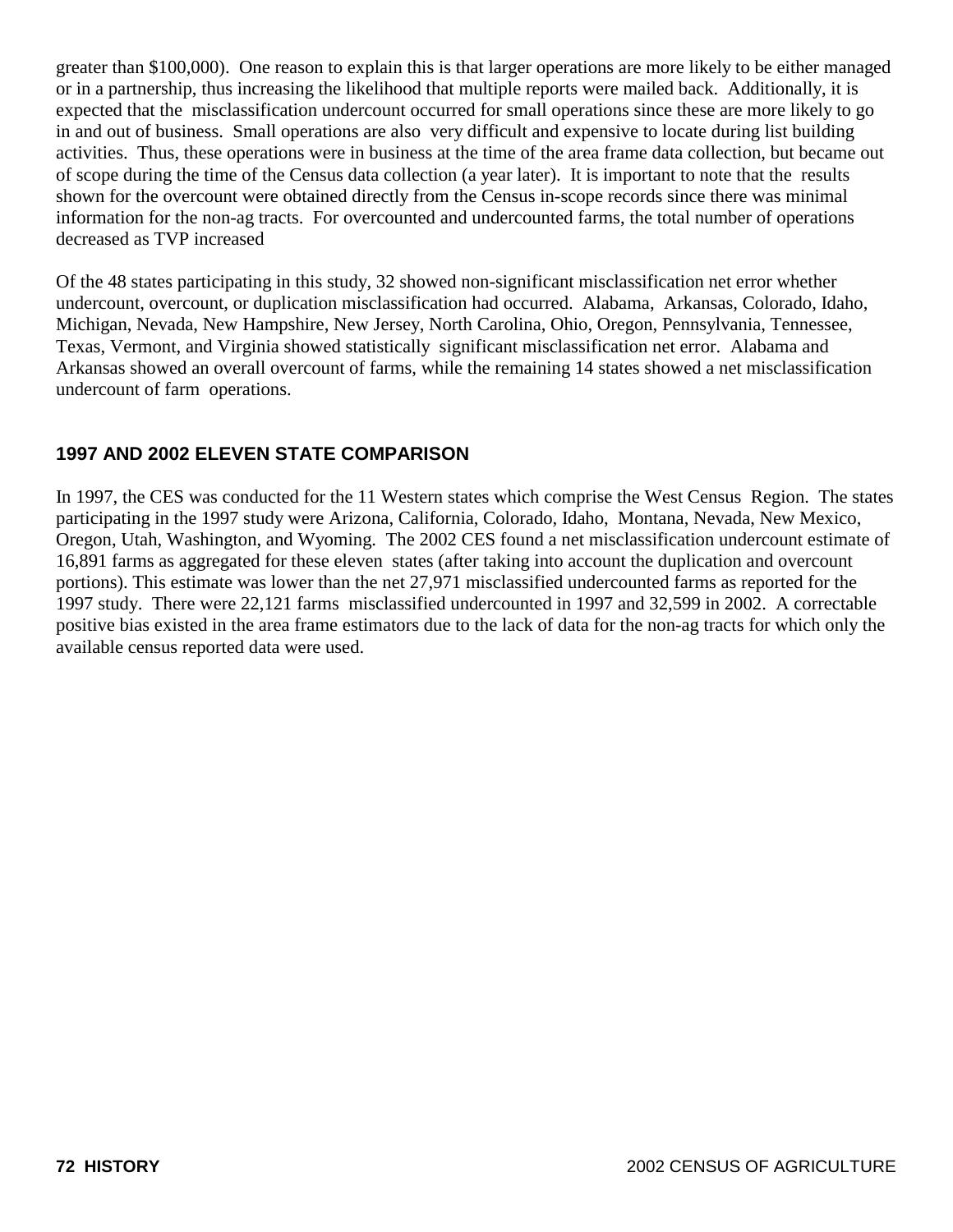# **Chapter 8. 2002 Puerto Rico Census of Agriculture**

| 80<br>81         |
|------------------|
|                  |
|                  |
|                  |
|                  |
| -84<br>84<br>-84 |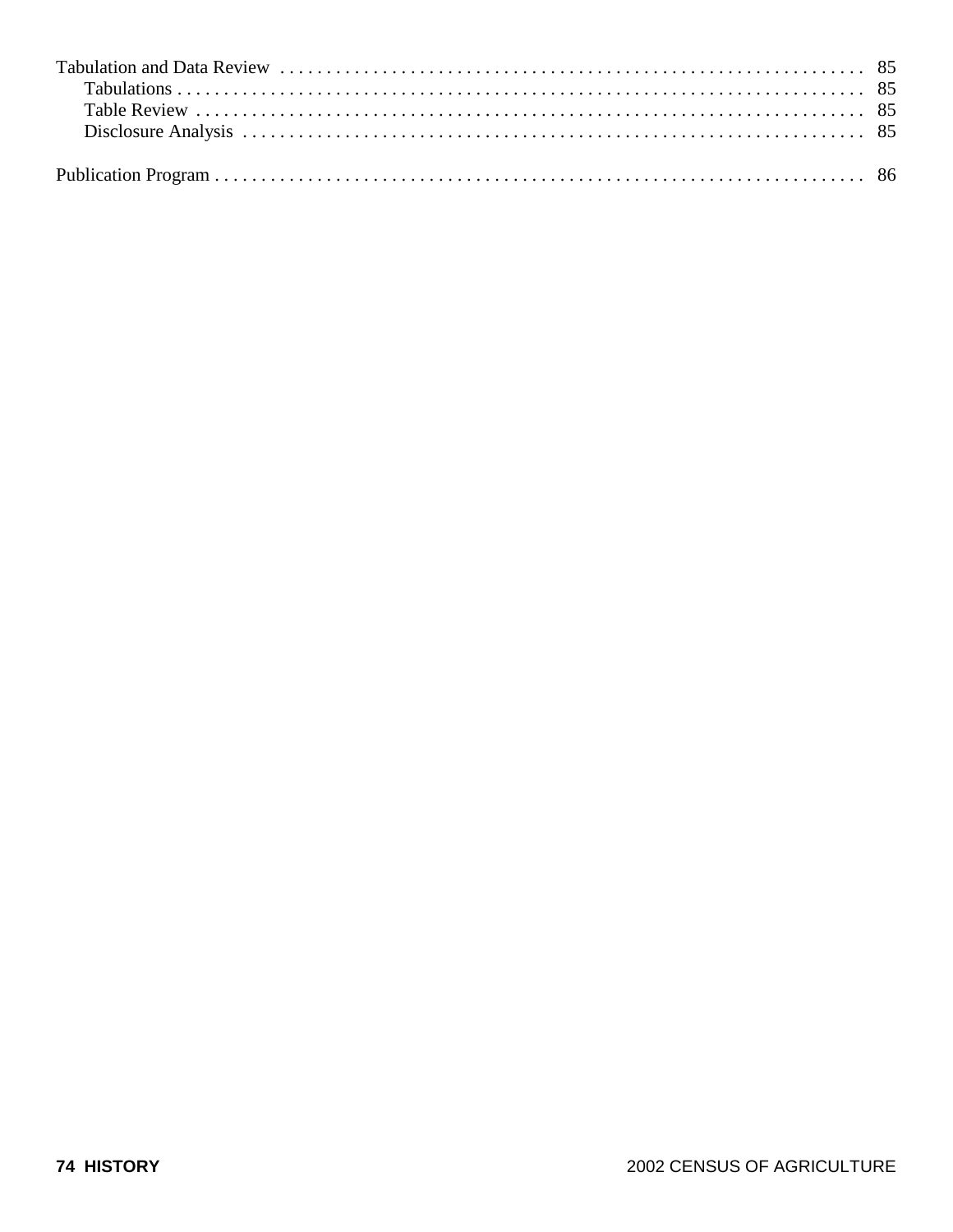# **INTRODUCTION**

## **Historical Background**

The U.S. Department of Commerce, Census Bureau carried out the first agricultural census of Puerto Rico as part of the 1910 decennial census program, and the Commonwealth continued to be covered in the decennial agriculture censuses from 1910 through 1950. The Puerto Rico Reconstruction Administration conducted a special census of agriculture in the Commonwealth in 1935, but this was a local effort. Congress modified the schedule of the agriculture censuses in 1952, requiring that they be conducted every 5 years for years ending in "4" and "9." The legislation changing the dates of the censuses did not include Puerto Rico in the program, but the 1959 agriculture census in the Commonwealth collected data for the 1958-1959 crop year, and the data were published as part of the 1959 census publication program. Thereafter, Puerto Rico remained part of the regular quinquennial agricultural enumeration.

In 1972 Congress changed the census schedule once again, directing that the agriculture and economic censuses be conducted for the same reference periods, and authorizing the Census Bureau to shorten the intercensal intervals between the 1974 and the two subsequent agricultural censuses by 1 year so that the census schedules converged by 1982 with a minimum disruption of census work. Following the 1977 Economic Censuses, however, the Census Bureau advanced the date of the agricultural enumeration in Puerto Rico by a full year to take advantage of the offices and office staff organized for the economic program. The agency repeated this arrangement for the following agricultural census, although the alteration of the schedule for the census in the 50 states meant that the Puerto Rico enumeration began just as the stateside census completed data collection.

For the 1987 and 1992 censuses, the Census Bureau assigned the Agriculture Division responsibility for both the agricultural and the economic censuses in Puerto Rico. This enabled the agency to take advantage of some economies of scope created by combining control of the censuses in one area. The field office supervised census operations within the Commonwealth, including the field enumeration of area sample farms, and field and telephone follow-up of nonresponse cases. However, this practice changed for the 1998 census. By virtue of the 1997 Appropriations Act, the responsibility for conducting the census of agriculture was transferred from the Commerce Department, Bureau of the Census, to the U.S. Department of Agriculture (USDA), National Agricultural Statistics Service (NASS). Thus, the 1998 Census of Agriculture for Puerto Rico was the first census conducted by NASS.

The 2002 Census of Agriculture for Puerto Rico was taken at the same time the Nation's census was conducted. Therefore, another change was necessary, collecting the census data for Puerto Rico on a calendar year, rather than on a crop year, as in past censuses.

#### **Legal Authority and Special Agreement**

The census of agriculture is required by law under the "Census of Agriculture Act of 1997," Public Law 105- 113 (Title 7, United States Code, Section 2204g). The law directs the Secretary of Agriculture to conduct a census of agriculture in 1997 and in every fifth year thereafter, covering the prior year. The census of agriculture includes each state, Puerto Rico, Guam, the U.S. Virgin Islands, and the Commonwealth of Northern Mariana Islands.

The census data for Puerto Rico were collected in accordance with a Memorandum of Understanding signed by NASS's Administrator and the Puerto Rico Planning Board's President. In addition, two cooperative agreements were signed with the Puerto Rico Department of Agriculture and the University of Puerto Rico who shouldered the bulk of the field enumeration.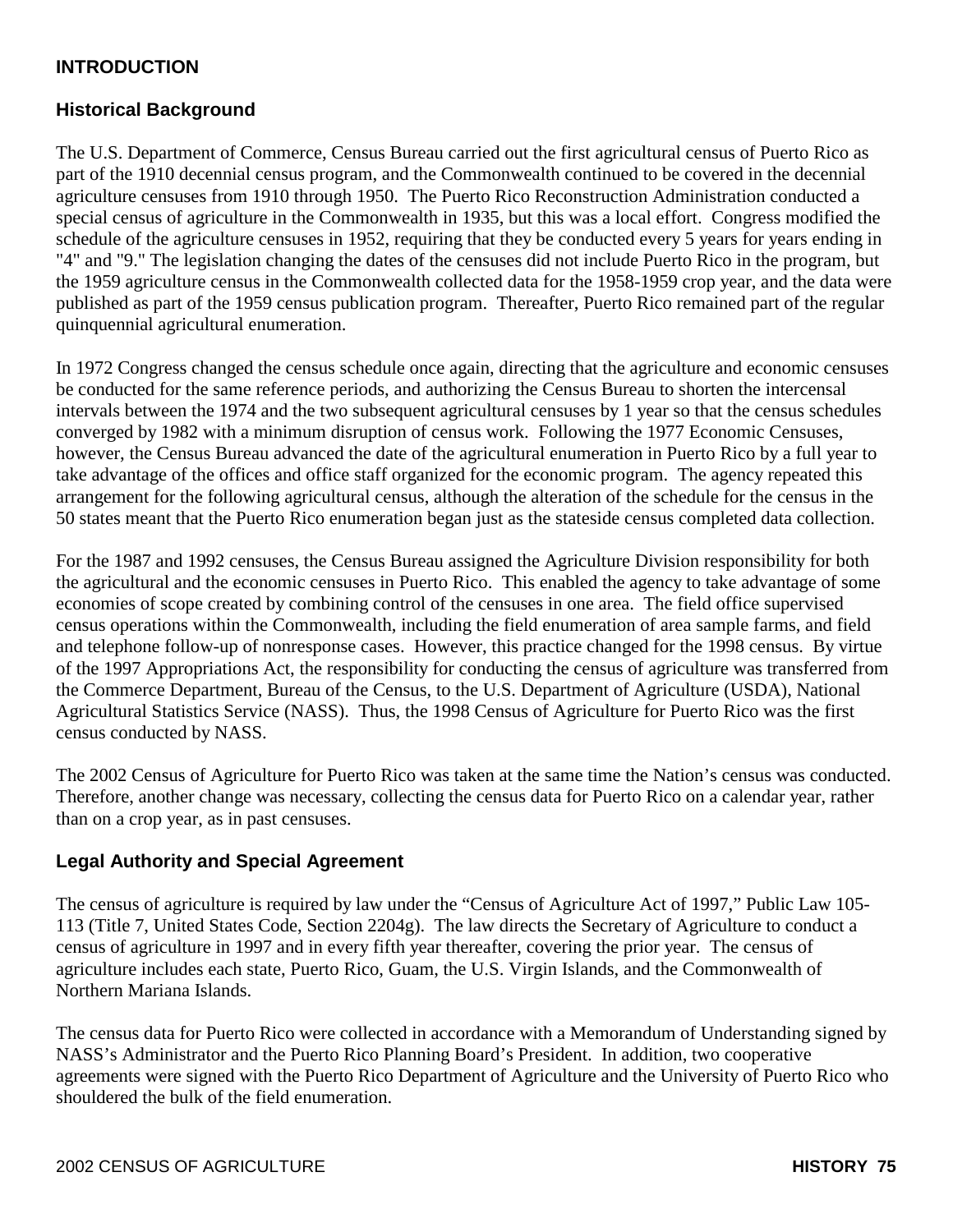# **Farm Definition**

The farm definition for the 2002 Census of Agriculture for Puerto Rico was based on value of sales of agricultural products during the reference period. A place qualified as a farm, for census purposes, if it had, or normally could be expected to have, \$500 or more in sales of agricultural products in the 12 months preceding January 1, 2003.

# **Census Methodology**

The 2002 Census of Agriculture for Puerto Rico was conducted using a multiple frame approach, consisting of a list frame and an area frame. The list frame was comprised of a list of all known operators. The list was compiled prior to the census, using the list of active farms from the 1998 Census of Agriculture, lists of farmers from the Puerto Rico Department of Agriculture, plus names and addresses of farm operations identified through a screening of the area frame. Duplicate records, where an operation was included on more than one list, were identified and removed and a final list was developed with the goal of having every active farm operation included. Every address on the list, except for some special records which were enumerated person to person, was mailed a census report form. Those that did not respond to this first report form received a second report form through the mail. Enumerators from the Department of Agriculture and the Extension Service visited operations that did not respond by the mail.

# **Scope and Content**

The basis of the agriculture census was the individual operating unit, usually the individual farm. The census requested data on land, cuerdas<sup>1</sup>, and land use; crops, cuerdas harvested, and production; irrigation, cuerdas irrigated, type of equipment used, and major source of water; livestock, poultry, aquaculture, and other animal specialties; total value of sales (crops, livestock, and aquaculture); farm-related income; type of organization; operator characteristics; fertilizers and agricultural chemicals used; production expenses; machinery and equipment; and hired workers, agregados, and sharecroppers.

# **Reference Periods and Dates**

The census requested land, land use, production, expenditure, farm labor, and sales data for the 12 months between January 1, 2002 and December 31, 2002. Data on inventory (livestock, poultry, and hogs), machinery and equipment, buildings and facilities, and number of sharecropper and agregado families were requested as of December 31, 2002.

# **Data Collection**

The bulk of the data for the 2002 Census of Agriculture for Puerto Rico was collected by mail. NASS assembled a mailing list from farms that had reported in the 1998 census, as well as lists of farm operations provided by the Government and the private sector in Puerto Rico and names and addresses identified by an area frame screening. Report forms were mailed to approximately 20,000 addresses in December 2002. The initial mailout was followed by a reminder postcard sent to all addresses on the initial list, and by a mail followup to the nonrespondents. Staff from the USDA's Cooperative State Research, Education, and Extension Service and from the Office of Statistics at the Puerto Rico Department of Agriculture telephoned or visited those operations that did not respond by mail.

<sup>&</sup>lt;sup>1</sup> A cuerda equals approximately 0.97 acres.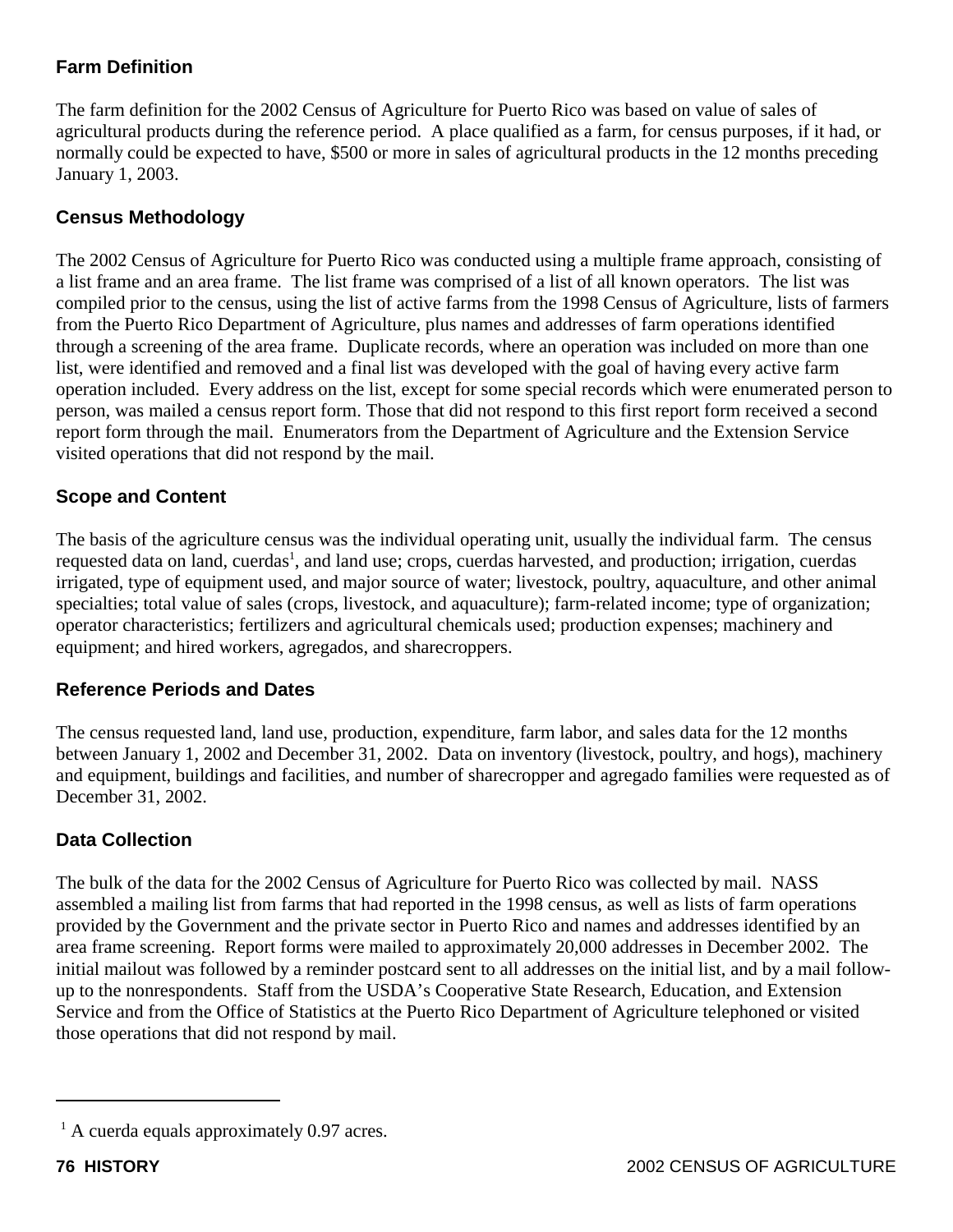# **PLANNING**

# **General Plans**

Planning for the 2002 Census of Agriculture for Puerto Rico began in 2000, when all name and address records generated from the 1998 census were converted to Enhanced List Maintenance Operation software, the NASS software for list frame development. In the same year, the Field Office began operating in Santurce, Puerto Rico through an agreement signed between the Puerto Rico Department of Agriculture and NASS. Memorandums of Understanding, previously signed by NASS, the Puerto Rico Planning Board, the University of Puerto Rico, and the Puerto Rico Department of Agriculture were revised prior to the enumeration. The Puerto Rico Government activated the interagency planning committee to consult with NASS. By December 2001, NASS had proposed the final content for the Puerto Rico report form and developed plans for using a combination of list and area frame enumeration.

#### **Interagency Working Group**

The Government of Puerto Rico organized an informal committee composed of representatives of various agencies concerned with the 2002 Census of Agriculture for Puerto Rico. Offices and agencies represented on the committee were:

Puerto Rico Planning Board Puerto Rico Department of Agriculture Puerto Rico, Asociacion De Agricultores (Farm Bureau) University of Puerto Rico Cooperative State, Research, Education, and Extension Service University of Puerto Rico College of Agricultural Sciences Puerto Rico Rural Development Corporation Puerto Rico Farm Service Agency Puerto Rico Department of Education Puerto Rico Farm Credit National Agricultural Statistics Service

Beginning in February 2001, NASS officials met with member agency and office representatives periodically and communicated with them on a continuing basis to discuss plans for report form content and enumeration methodology.

#### **PREPARATORY OPERATIONS**

#### **Report Form Design**

The Census Program Administration Section of the Census and Surveys Division, with the cooperation of the Puerto Rico Planning Board, designed a single report form for the agriculture census in Puerto Rico. The report form was an 8-1/2" x 11" 16-page booklet printed on white stock with green shading and black text. The standard version was in the Spanish language; an English-language reference version also was prepared for office use.

Based on feedback from data users in Puerto Rico, the following changes were made to the 2002 report form:

- Added hydroponic crops to vegetables and melons section;
- Added palm trees and poinsettias to the horticultural specialty section;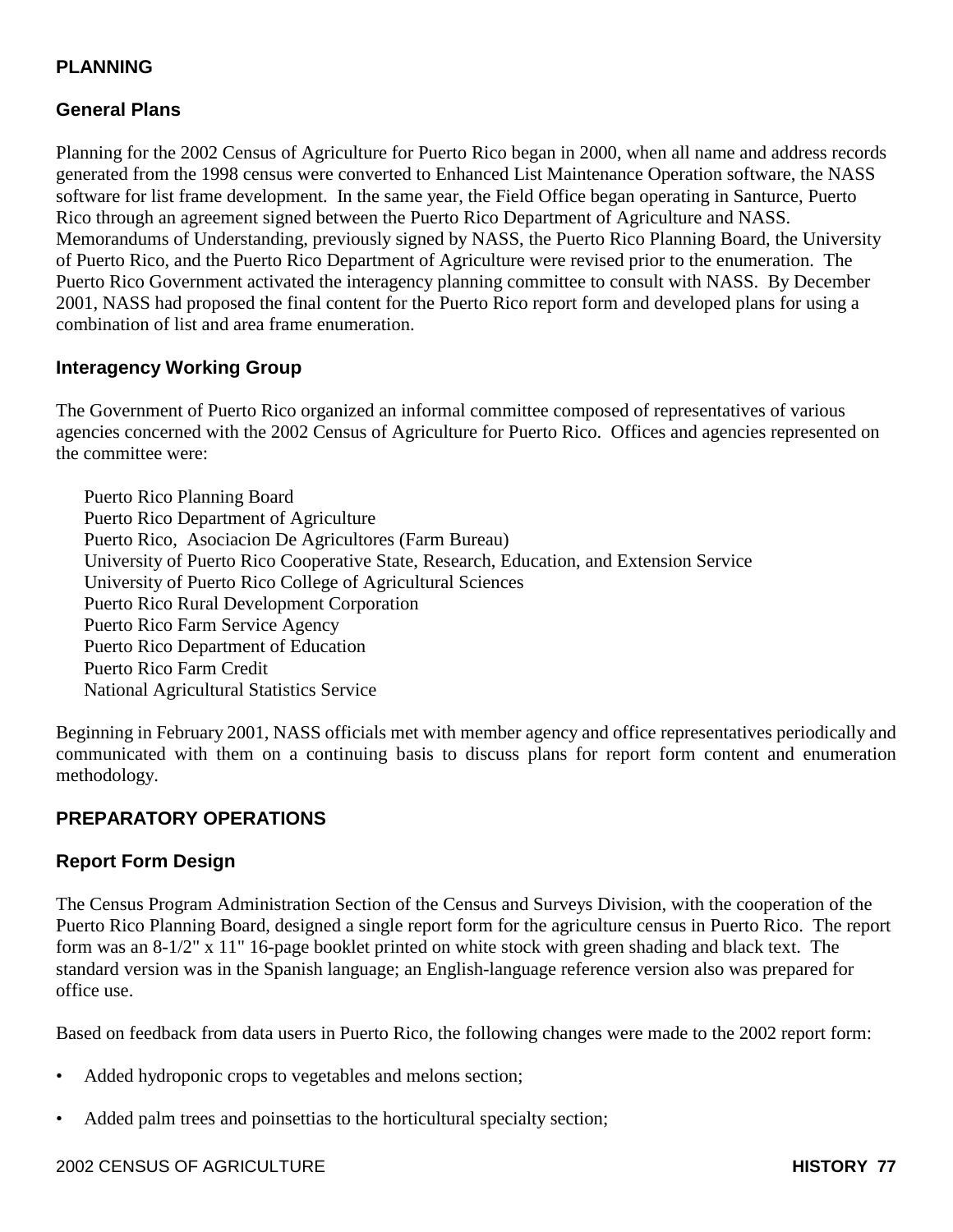- Added cost of machinery and building maintenance to the production expenses section; and
- Added greenhouses to the machinery, equipment, and buildings section.

The final report form version consisted of twenty-six sections and asked for data on:

- Cuerdas owned, rented, or used in 2002;
- Agricultural products (including sugarcane, coffee, fruits, grains, root crops or tubers, vegetables or melons, lawn grass or ornamental plants, and grasses) harvested and products sold;
- Farm related income:
- Hired farm workers:
- Value of land and buildings;
- Irrigation;
- Land use:
- Aquaculture products for sale;
- Livestock and poultry inventory and sales;
- Farm related income:
- Farm organization;
- Characteristics and occupation of operator;
- Agricultural chemicals used;
- Production expenses;
- Machinery, equipment, buildings, and facilities on farms;
- Number of agregado and sharecropper families on farms.

#### **List Frame Development**

The mailing list for the 2002 Census of Agriculture for Puerto Rico was compiled prior to the census using the list of active farms from the 1998 census, the list of farmers from the Puerto Rico Department of Agriculture, and names and addresses of farm operations identified through a screening of the area frame. Duplicate records were identified and removed from the list.

#### **Sample Design and Selection**

In addition to mailing report forms to all farm operations on the census list, the agriculture census in Puerto Rico used an area frame sample to collect data and develop statistical estimates of agricultural operations at the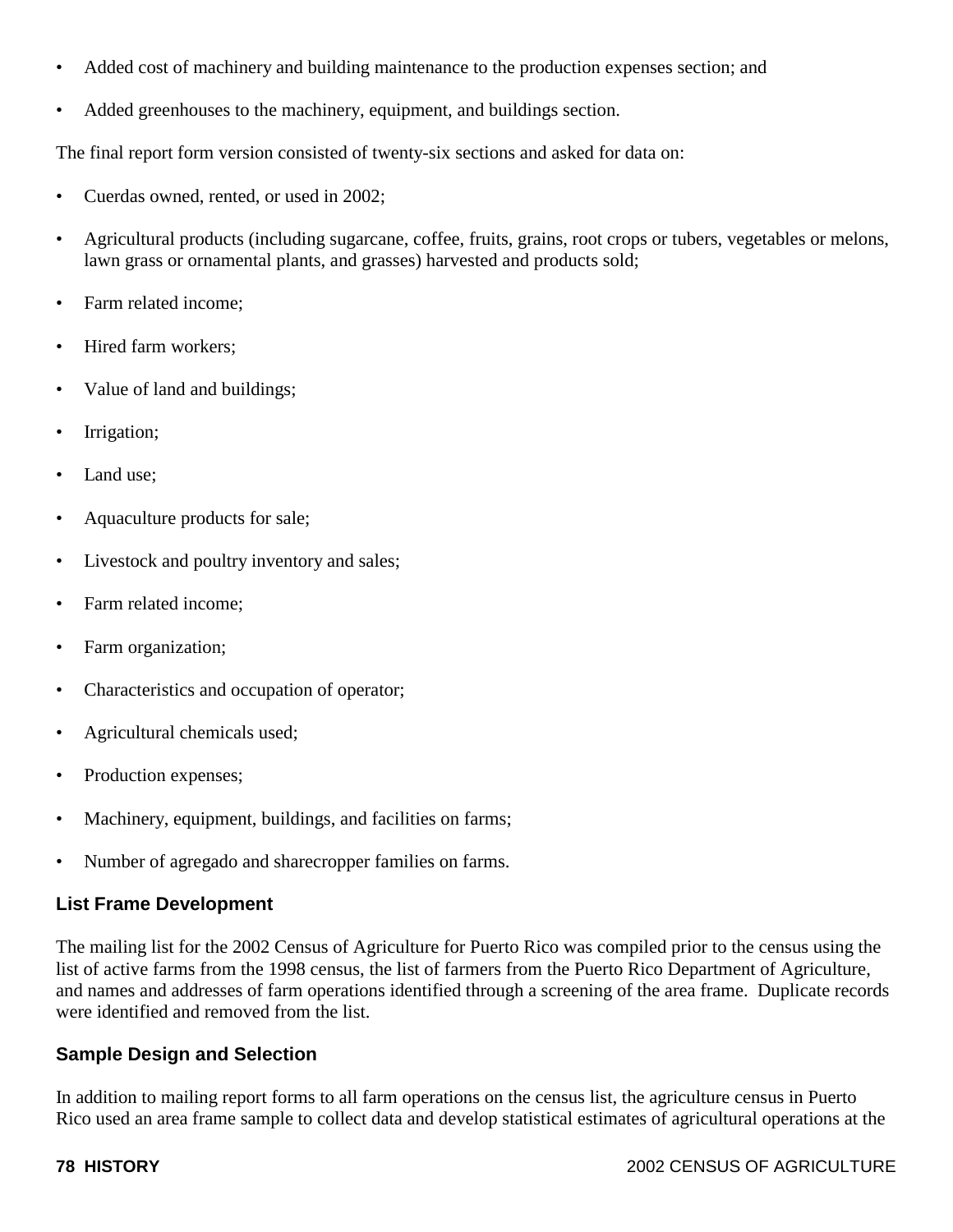municipio and Island levels. The purpose of the area sample was to account for farms not on the census list and farms not responding to the initial census data collection efforts.

Within each municipio, land was classified into five different strata based on land use or the amount of agricultural activity present. The strata were defined as:

- Land areas with dense agriculture;
- Sparse agriculture with few houses;
- Sparse agriculture with many houses;
- Cities with no agricultural activity;
- Areas with no agriculture (such as parks and military installations).

Within each stratum, land was subdivided into Primary Sampling Units (PSU). PSU boundaries were set on permanent physical features like roads and rivers whenever possible. These PSUs were the basic sampling unit for the area frame sample.

Municipios were grouped together to form clusters based on agricultural similarity. Municipios with a large number of cuerdas of coffee in the previous census formed a cluster, as did municipios with large numbers of cattle and areas of pasture. A stratified random sample of PSUs was chosen within each cluster. The selected PSUs were then broken down into the final sampling unit, called segments. One segment was chosen at random from each sampled PSU. Segment boundaries were also set on physical features to aid in locating boundaries by the field enumerators. The segment sizes varied across the different strata, ranging from 0.10 square miles in city areas to 0.50 square miles in the highly agricultural areas. Sampling rates varied across strata within each cluster with more samples being allocated to areas with agricultural activity. Sampling for the nonagricultural stratum was carried out at the Island level. A total of 300 segments were selected for enumeration. Prior to the census, the area frame was screened by enumerators from the Department of Agriculture who identified all farm operators within each assigned area segment. They recorded the name, address, and cuerdas operated within the segment. Farm operations were then checked against the census mail list to avoid duplication. A total of 558 farm operators were found in the 300 sampled area segments which were not on the mail list and became the size of the sample for the 2002 census.

# **Printing and Addressing Report Forms**

Private contractors printed the report forms, envelopes, instruction sheet, and transmittal letters and assembled the mailing packages before delivering them to the National Processing Center (NPC) in Jeffersonville, IN. The quantities of report forms and associated materials printed are shown in table 8-1.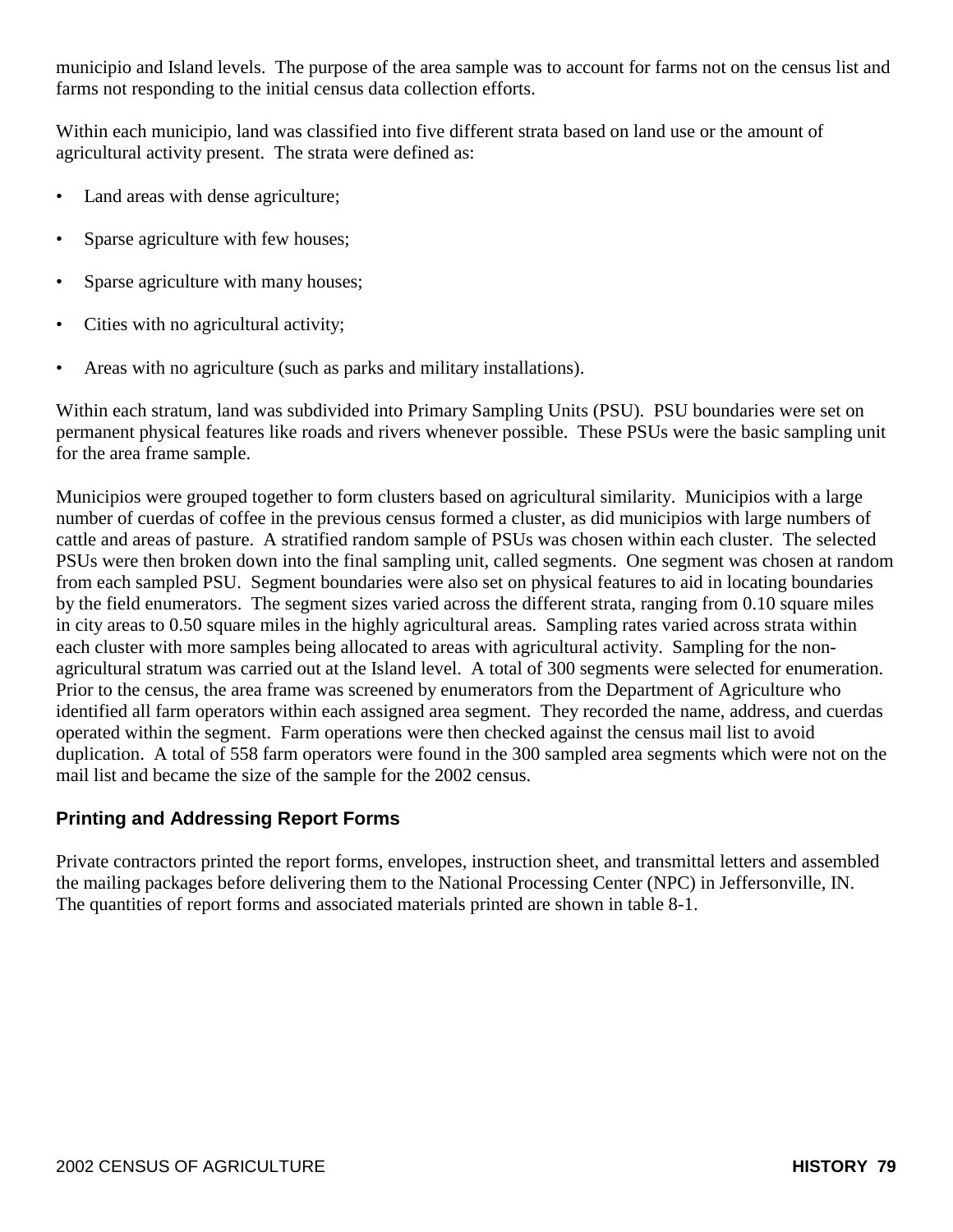| Table 8-1. Report Forms, Envelopes, Letters, and Other Printed Enumeration Materials |                              |          |  |
|--------------------------------------------------------------------------------------|------------------------------|----------|--|
| Form                                                                                 | <b>Description</b>           | Quantity |  |
| 02-A1(PR)SP                                                                          | Report form (Spanish)        | 40,000   |  |
| 02-A1(PR)L1                                                                          | Transmittal letter (Sp\Eng)  | 20,000   |  |
| 02-A1(PR)SP(I)                                                                       | Information sheet (Spanish)  | 40,000   |  |
| 02-A1(PR)L2                                                                          | Follow-up postcard (Spanish) | 22,300   |  |
| 02-A1(PR)L3                                                                          | Follow-up letter (Sp/Eng)    | 17,300   |  |
| 02-A7.1(SP)                                                                          | Initial mailout envelope     | 22,300   |  |
| 02-A7.2(SP)                                                                          | Followup mailout envelope    | 17,300   |  |
| 02-A8A(SP)                                                                           | Return envelope              | 40,000   |  |
|                                                                                      |                              |          |  |

NASS prepared an address label for each address on the list. Each label contained the printed address and a machine-readable barcode containing the address as well as size and farm-type codes for the addressee. The Puerto Rico Field Office provided the mail-address file to the NPC in the second week of November 2002. NPC used high-speed Printronix printers to print the address labels directly onto the report forms through the open window of the envelopes. Labeled mailing packages were packed in cartons (each containing approximately 125 mail packages) according to postal requirements for presorted mailings and sent for mailout.

# **Field Office Organization**

The NASS Field Office in Santurce, in coordination with Headquarters staff, worked together with the local Extension Service and the Puerto Rico Department of Agriculture.

#### **Areas of Responsibility**

A toll-free telephone number was printed on the first page of the report form. The Puerto Rico Field Office and the Extension Service provided assistance to farmers requesting information or asking for help completing the census form.

The Field Office and the field enumeration staff conducted the enumeration of must records (operations that had to be enumerated because of their large size and value of production) which were not part of the mailout procedure. They also conducted the field follow-up, in coordination with the Extension Service, contacting and enumerating those who did not respond to the mail enumeration effort. The mail portion of the census began December 10, 2002. Field follow-up procedures continued through mid-May 2003.

Respondents to the mail census returned their completed report forms to NPC. The report forms were processed by the staff at NPC and an electronic file containing the captured data was transmitted to headquarters in Washington, DC. All census forms and the electronic data were then sent to the Field Office in Santurce for further analysis and storage.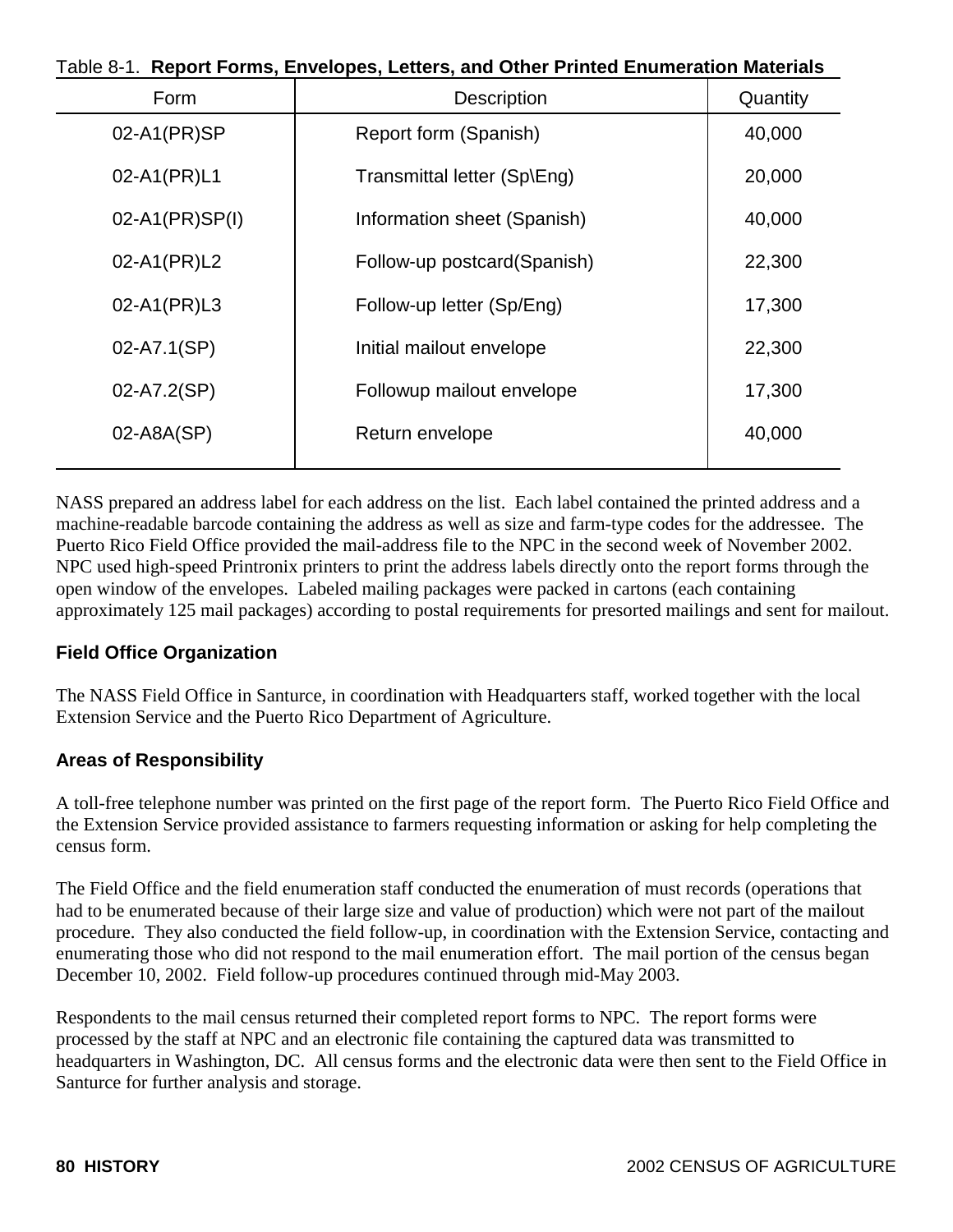# **Recruiting and Training**

The agriculture census field staff was provided by the Puerto Rico Department of Agriculture and the University of Puerto Rico's Extension Service through a joint cooperative agreement with NASS. In June 2001, NASS conducted a training session for enumerators assigned to work on the pre-census area frame screening. The staff was provided municipio maps and aerial photographs to help them identify possible farm operations within the area frame. The field staff underwent further training during the week of December 1, 2002. NASS conducted three different training sessions covering enumeration procedures, coverage and quality control procedures, and administrative requirements.

# **Reference Materials**

Headquarters staff prepared training and reference guides for use in the agriculture census in Puerto Rico. The principal reference materials used in the Field Office were the Enumerator's Manual and the Telephone Followup Guidelines. These documents covered basic administrative procedures for the area office, including local telephone follow-up operations and processing activities. Headquarters staff were responsible for training all personnel assigned to work on the census.

Members of the Puerto Rico Department of Agriculture, Office of Statistics, assigned to work on the census received a copy of the Enumerator's Manual as the primary reference for the field enumeration. They also were provided with the Telephone Follow-up Guidelines and a publicity package (see Publicity below). During the census, enumerators and office staff provided assistance to farmers who requested help through the use of the toll-free telephone number made available to them by NASS. During follow-up work, enumerators were provided a list of farms in the assigned municipios. The list included the names and addresses of farm operators who had been mailed a report form in the December mailout, but had not returned a report form. Enumerators visited the nonrespondents and completed a report form by personal interview.

# **AGRICULTURAL EXTENSION OFFICE SUPPORT**

#### **General Activities**

The participation of the University of Puerto Rico's Extension Service (UPR-ES) in the 2002 Census of Agriculture was part of a cooperative agreement signed between NASS and the University of Puerto Rico. The UPR-ES functions in the same fashion as the U.S. Department of Agriculture's Extension Service, i.e., local offices assist farmers with information and advice on agricultural programs, problems, legal questions, and the like. The local offices have considerable knowledge of farming and farmers within their areas. They assisted NASS by:

- Providing its own list of farms for the census list frame compilation;
- Distributing publicity materials provided by NASS and promoting the enumeration among farmers in personal contacts;
- Providing help to farmers in completing the census report forms.

In addition, Extension Service (ES) agents were given a list of farms in their respective municipios that were mailed a report form in the December mailout, but no report form had been received. The agents visited the nonrespondents and completed a report form by personal interview or resolved the case in a consistent matter.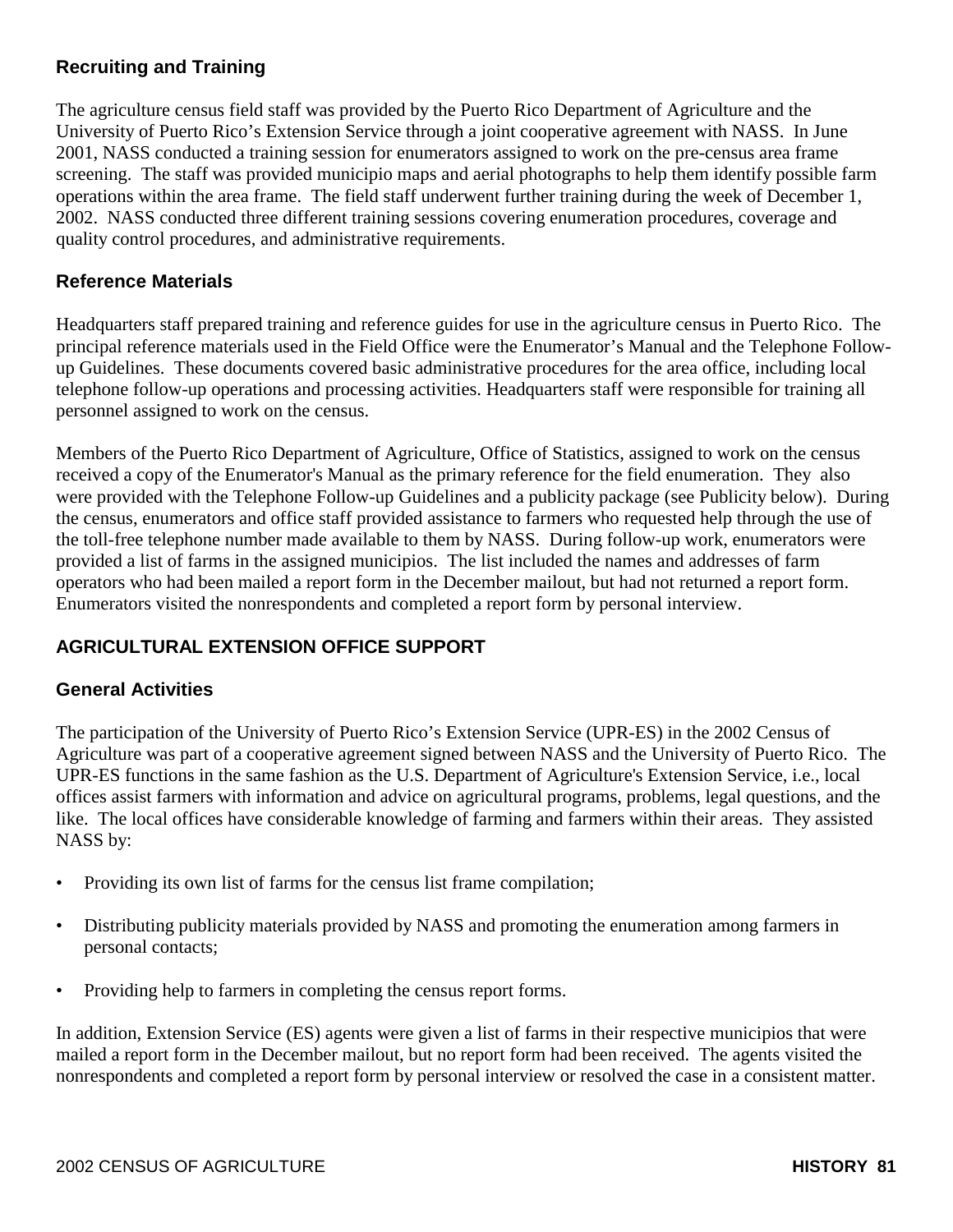NASS conducted two 3-hour training sessions for ES agents during the first week of December 2002. Training was held at the Extension Service regional offices in Rio Piedras and Lajas. The training goal was to familiarize the agents with the census program and to prepare them to answer questions from farmers. Approximately 100 ES agents received training. Enumerator's Manuals and publicity packages were distributed to all trainees. Topics covered during the training included:

- An overview of the census;
- Data collection methodology;
- Role of the extension service agent in the census;
- Report form content.

#### **Publicity**

Census Planning Branch (CPB), Marketing and Information Services Office (MISO), and Puerto Rico Field Office staff cooperated in developing the publicity plan for the 2002 Puerto Rico Census of Agriculture. Major objectives of the publicity program were to:

- Encourage cooperation and prompt response by farmers to the census enumeration;
- Provide information to the public about the release of census data products.

Several items were developed specifically for the publicity effort in Puerto Rico. Printed materials included a poster, an agriculture census information packet, a newsletter article with general information about the census (including timing, data collected, uses of the data, and so on), and a series of press releases. The poster came in a large size (11" x 14") and announced the census. On December 1, 2002, 1,000 copies of the poster were distributed through local government offices and businesses for display in windows and on bulletin boards. The information packet contained:

- Mailout package transmittal letter;
- Frequently asked questions about the census, with answers;
- Puerto Rico report form and instruction sheet;
- Telephone contacts list;
- Newsletter article.

NASS assembled and shipped the information kits to the Puerto Rico Field Office for distribution to (and through) the Puerto Rico Planning Board, Department of Agriculture; local newspapers; the UPR-ES; and local colleges and agriculture-oriented organizations.

In addition, NASS asked the Governor of Puerto Rico to issue an official proclamation about the census. On November 20, 2002, the Governor signed a proclamation designating December 2002 "Agriculture Census Month" in the Commonwealth.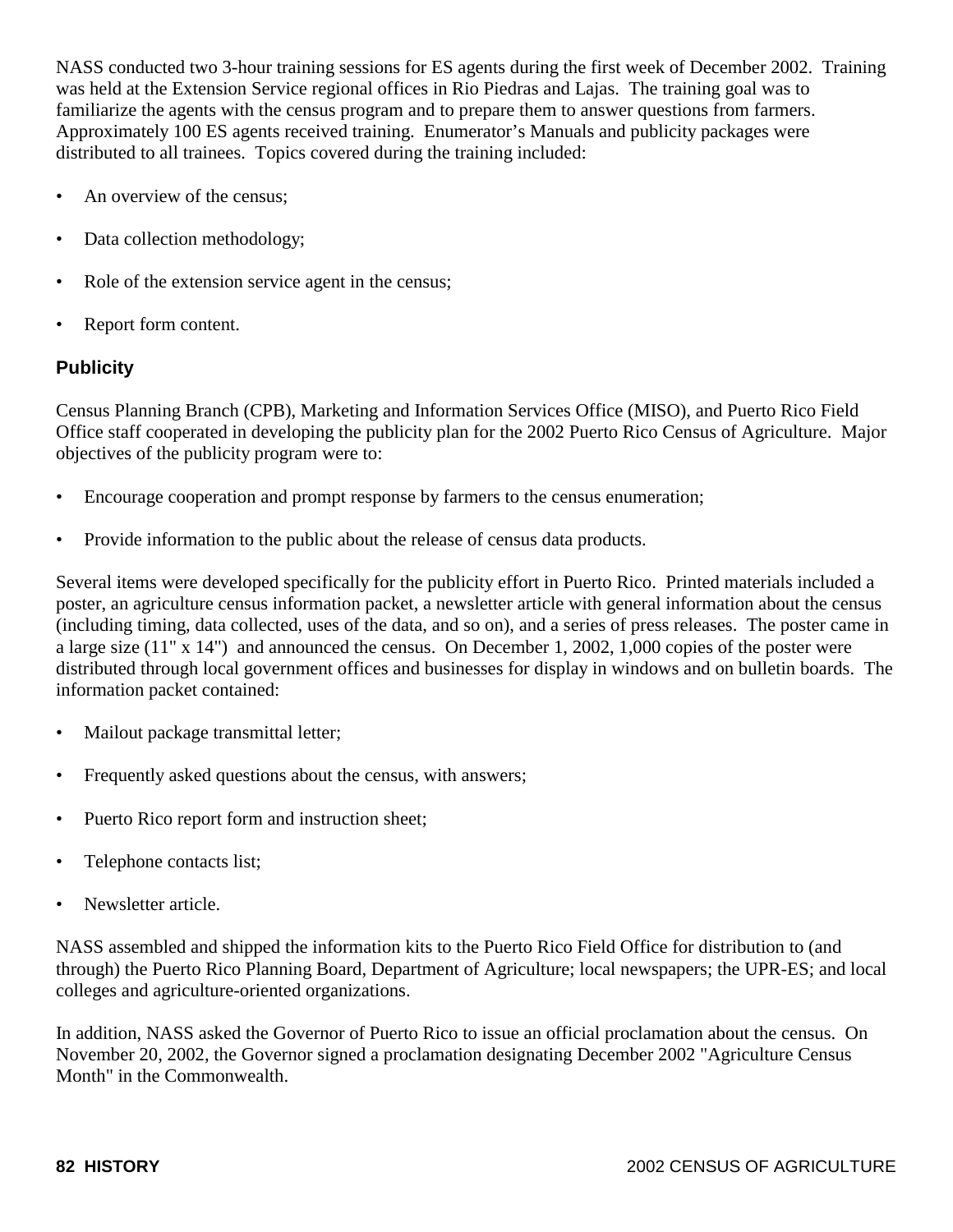On December 5, 2002, the Puerto Rico Under Secretary of State, the Secretary of the Puerto Rico Department of Agriculture, the Vice-President of the Planning Board, the Chancellor of the University - Mayaguez Campus, and the Administrator of NASS participated in an official ceremony to read the signed proclamation and to kick off the 2002 Census of Agriculture.

# **DATA COLLECTION**

On December 10, 2002, NASS mailed report forms to the approximately 22,000 addresses on its census list, asking operators to complete and return the forms within 21 days. The agency mailed a friendly reminder/thank you card to all addresses on the census list on December 30. Non-respondents received a second report form through the mail. Field staff telephoned or visited operations on the list that did not respond by mail. The overall enumeration achieved a 71 percent final response rate. An area frame was used to sample for coverage improvement. A total of 17,659 farms were counted for 2002.

# **DATA PROCESSING OVERVIEW**

Data processing encompasses those activities associated with precomputer processing, computer processing including edit resolution, and data tabulation and review. The Census Bureau's National Processing Center (NPC) in Jeffersonville, IN, processed the report forms from the 2002 Puerto Rico Census of Agriculture. Field Office staff and staff from the Puerto Rico Department of Agriculture (PRDA) resolved edit problems.

During precomputer processing, completed forms were checked-in and problem cases or forms with attached correspondence reviewed. The NPC staff keyed the data from the report forms. In addition, data from several forms returned to the Puerto Rico Field Office were keyed by NASS staff using the Blaise System. The resulting computerized records were subjected to a detailed computer edit for consistency and reasonableness during computer processing. The edit identified erroneous or inconsistent data. In addition, written or extraneous marks on the report form were flagged for further analyst review.

Keyed data, all census report forms, and related correspondence were forwarded to headquarters in Washington, DC and later to Santurce, Puerto Rico, where NASS staff, with the assistance of personnel from the PRDA Office of Statistics, resolved problem records.

Before publication, NASS and PRDA statisticians reviewed the tabulations for inconsistencies and potential coverage problems. The 2002 totals were compared to previous census data, as well as other available information, and any problems were analyzed. When necessary, staff made corrections to the data records and retabulated the affected totals.

# **PRECOMPUTER PROCESSING**

# **Receipt and Check-in**

Returned mail cases were checked-in by optical scanning equipment that identified each report form by the bar code on the mailing label, while report forms completed by personal interview were checked in using assigned identification numbers keyed directly to the database. The first receipts arrived at the NPC office in January 2003 and continued on a flow basis until the last week of May 2003.

After check-in, report forms were routed to the batching control unit where control clerks batched the report forms into work units of up to 95 report forms using the Automated Tracking and Control System (ATAC). ATAC printed a Data Entry Batch Cover Sheet for each batch. At the same time the system accepted the batch,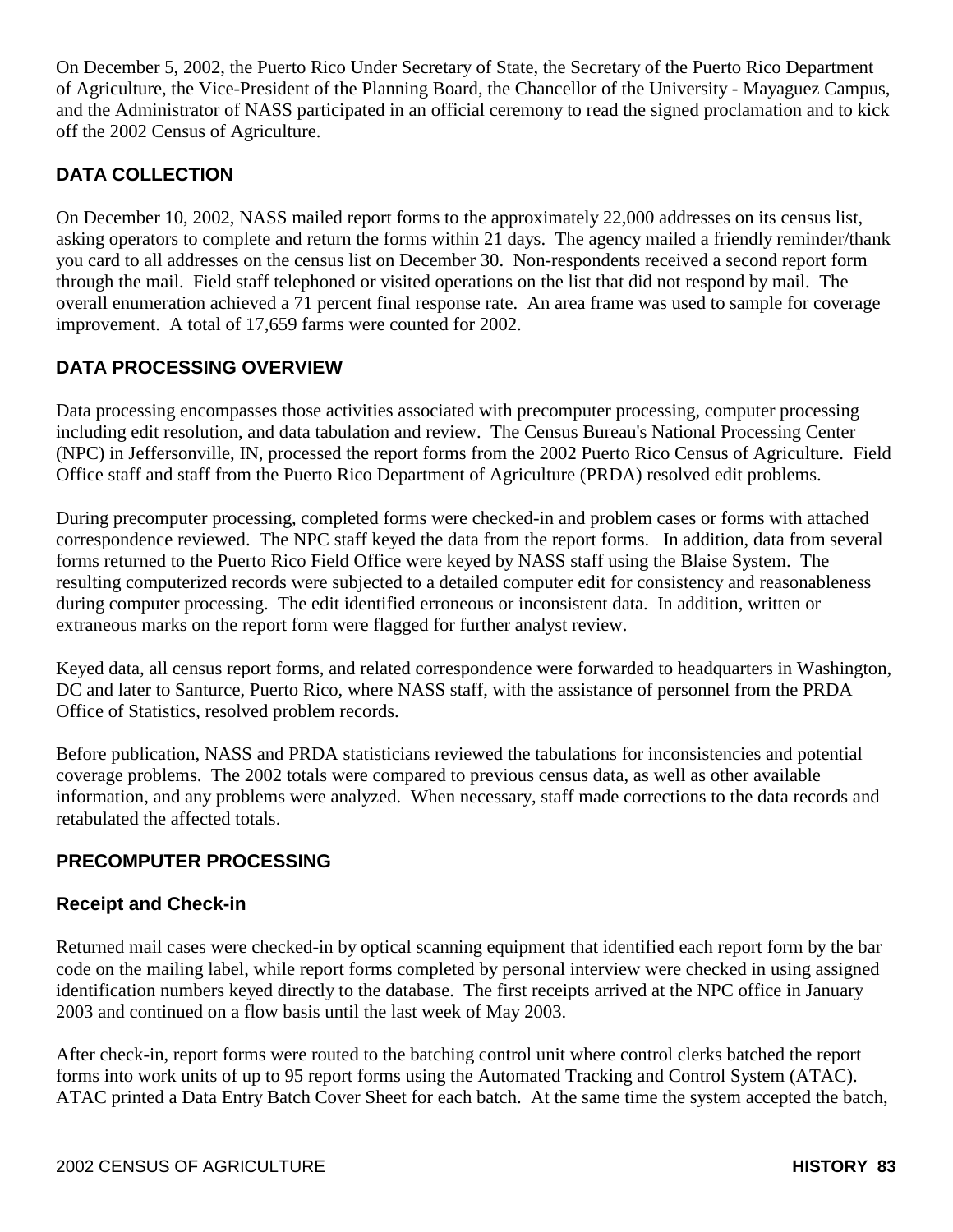it automatically updated the Person Operator Identification (POID) number tracking record to show that the report forms in the batch were now going to data entry.

#### **Consistency and Coverage Review**

Historical data from the 1998 census for Puerto Rico were made available to NASS for use in processing the census for the Commonwealth. Large cases preselected for review were identified by a specific processing sort code and were automatically sorted for review by analysts. During their review, analysts checked each form for internal inconsistencies, and matched the 2002 data for a specific record against the historical record to evaluate the reasonableness of any changes.

#### **Data Entry**

Data entry (or keying) involved capturing data from the census report forms to a machine-readable data file for edit and tabulation. The NPC's Data Services Branch used a key-to-disc interactive system that combined the clerical review of individual census report forms with the data entry operation. Quality control procedures included reviewing samples of each keyer's work and, when necessary, correcting keyer errors and retraining keyers.

## **COMPUTER PROCESSING**

#### **General Information**

After data keying, data for each report form were subjected to a computerized edit. Analysts reviewed and verified any substantial changes generated by the computer edits to the data file prior to tabulation. The data were tabulated by municipio and for the Commonwealth, and NASS statisticians reviewed all tabulated totals to identify inconsistencies and potential coverage problems. The statisticians made corrections to the individual data records and the specific totals involved were retabulated. After disclosure analysis was completed (a process that ensures that data for an individual is not revealed or derivable), tabulated summaries were published.

#### **Computer Edit and Imputation**

The data from each farm record were subjected to a detailed, item-by-item, computer edit. This complex edit:

- Determined whether each record represented an agricultural operation meeting the census farm definition and deleted out-of-scope operations from the file;
- Assigned farm classification codes needed for tabulating the data, including acreage, tenure, product sales, and industry classification code;
- Checked for consistency between and within sections of each record and identified problem data;
- Checked for reasonable relationships between and among data items, values for various sizes of farms, and combinations of commodities, and identified unreasonable relationships;
- Imputed missing or replaced obviously erroneous data for farms based on other information in the record, or on responses of similar farms in the same geographic area.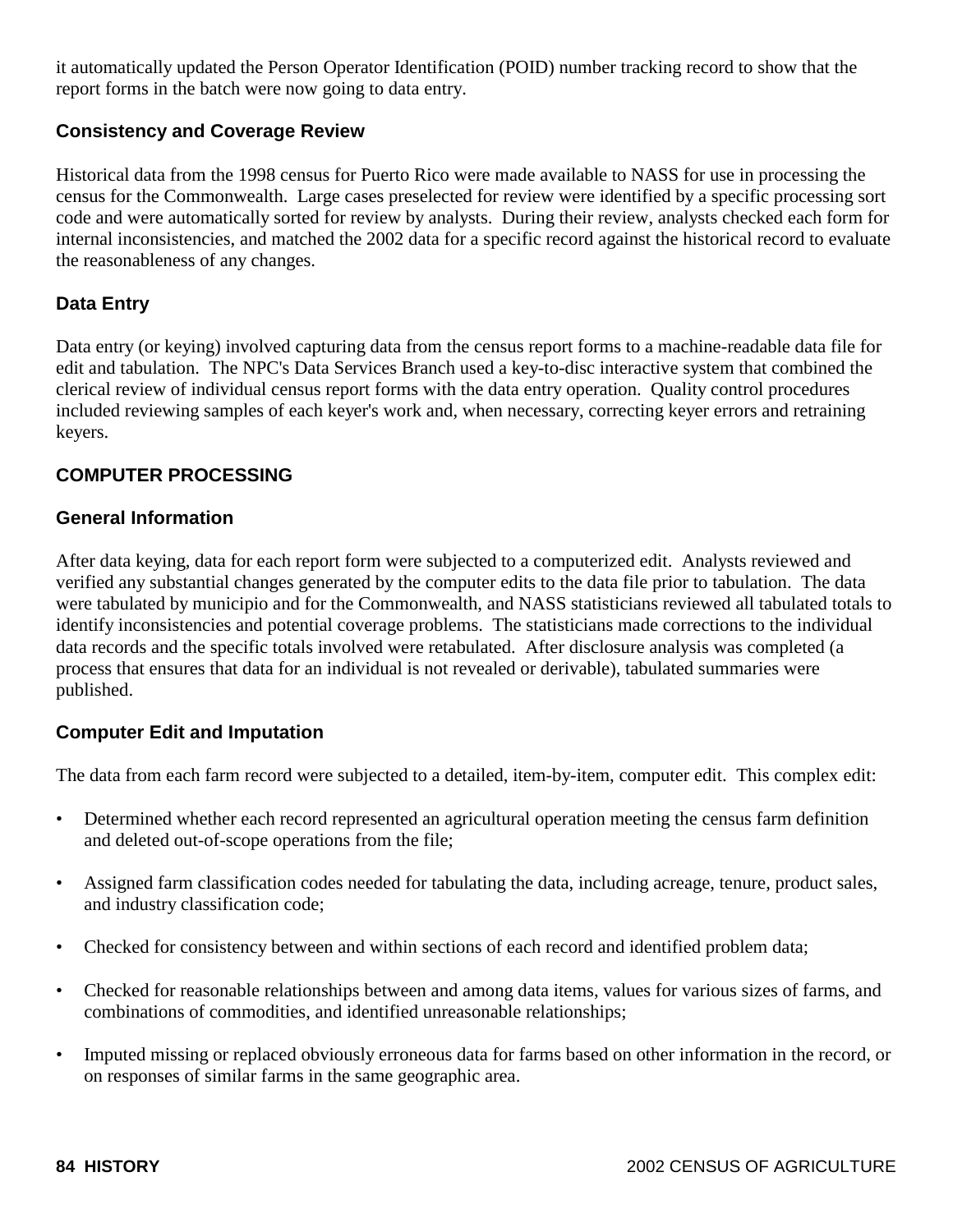Data records that failed to meet the census farm definition, or that had undergone substantial computer-generated changes to the data, were reviewed to ensure that the data had been keyed correctly and/or that the changes were justified. Edit referral cases (i.e., cases that failed edit and were flagged by the computer for review) were reviewed for keying accuracy to ensure that the edit results were correct. Any cases for which the computer edit results were found to be unacceptable were corrected as required and re-edited.

Whenever possible, edit imputations, deletions, or other changes were based on related data contained in the respondent's report form. For some items, such as operator characteristics, data from previous censuses could be used. Values for missing or unacceptable reported data were calculated based on reported quantities and known prices, or by using information from other, generally similar operations.

## **Estimation**

Estimates were produced from two components, a list frame component and an area sample component. With regard to the list component, all farm operations on the census list were mailed report forms.

Since the area component involved sampling, on average, each operation found in the area component represented about 20 other farms that would not have been found in the original list. As a result, the data from the farming operations found in the area component were increased or expanded by 20. Only 350 previously unknown farming operations were found in the area component representing 22 percent of the total number of farms.

Although the sample size for the area component insured acceptable precision at the Island level, the sample size was not designed to adequately estimate municipio-level data. Increasing the sample size of the area component to an acceptable degree of precision at the municipio level was financially unfeasible. Therefore, a method was devised to redistribute the area component data back to municipio-level estimates by utilizing the area component sample design and farm type designation.

To reduce variation in the area component sample, municipios were assigned to one of nine clusters (See Preparatory Operations). In addition, every record in the agriculture census (both from the list and the area component) was classified based on one of thirteen farm types. Expanded data across municipios for each farm type within a cluster were redistributed with weights derived from list and unexpanded area counts at the municipio level for each farm type within a cluster. Cluster level by farm type and, subsequently, island-level estimates for the area component remained static with only the municipio- level data changing.

# **TABULATION AND DATA REVIEW**

# **Tabulations**

NASS prepared and published data tables for all farms. Tables showed data for the Commonwealth and for all 78 municipios.

# **Table Review**

Table review was done using a spreadsheet program. Analysts could make changes to the data, and on supervisory approval, the changes were written to the appropriate file. The master data file from which tabulated data were obtained was then updated.

After all the tables had been reviewed, and data and suppression patterns verified, they were created and transmitted to NASS staff in Census and Surveys Division and the Puerto Rico Field Office for review.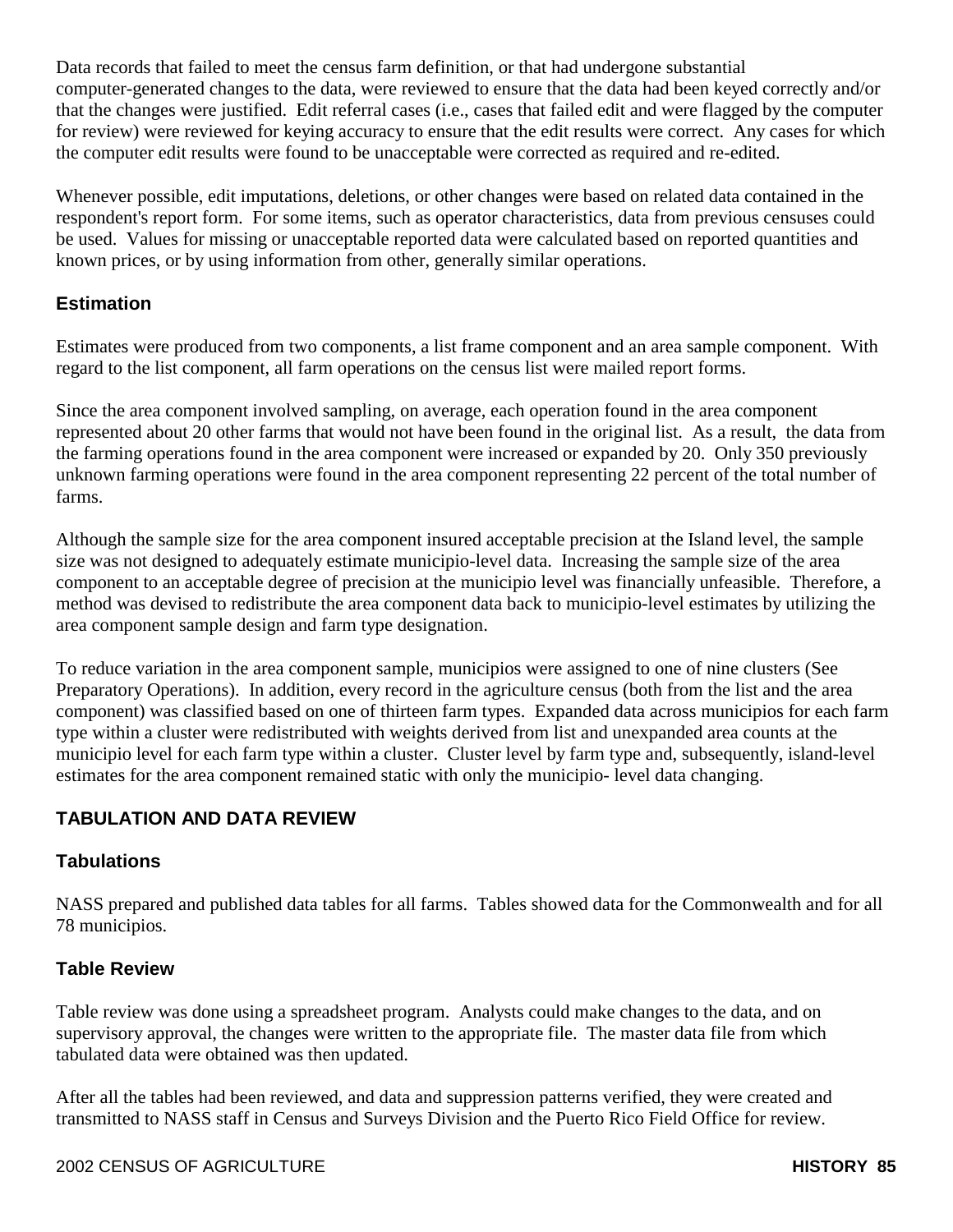# **Disclosure Analysis**

The law which authorizes the census of agriculture also prohibits publishing information that could be used to identify individual respondents. To ensure that confidentiality was maintained, all summarized data were checked prior to publication in a procedure called disclosure analysis. Disclosure analysis involved a review of each data table that had items suppressed that, if published, would: (1) result in direct disclosure of data reported by a respondent, or (2) reveal information about a respondent by derivation – that is, by a data user adding or subtracting a published subtotal from a published total to reveal individual data.

The disclosure guidelines set lower limits on the number of farms that were required to have reported an item before it was published. Since some tables included identical information arranged under several different classifications, the suppression of data in one table required the suppression of the same data in other tables. Publishing the number of farms in a particular size or other category was not considered a disclosure. Disclosure review was completed in Headquarters and the Field Office.

# **PUBLICATION PROGRAM**

The 2002 Puerto Rico Census of Agriculture was published in Volume 1, Geographic Area Series, Part 52, Puerto Rico. It was created using the computer software Pub-Tool at the NASS headquarters in Washington, D.C. The report showed estimates for all farms in the Commonwealth, and the 78 individual municipios. Tables 1-15 contained data for all agricultural operations in Puerto Rico; tables 16-69 showed municipio-level data; and tables 70-75 presented more detailed tabulations for major data items.

The basic data shown for all farms included number of farms; land in farms and land use; tenure, characteristics, and main occupation of operator; hired workers (agregados and sharecroppers); selected data on machinery, equipment, and buildings; use of agriculture chemicals and fertilizers; irrigation; selected farm production expenses; market value of agricultural products sold; farm-related income; livestock and poultry inventory and sales (including sales of livestock and poultry products); crops harvested, including horticultural specialties; and fish and other aquaculture.

Tables 1-69 showed 2002 and comparable 1998 data for each item. Tables 70-75 showed 2002 summary statistics at the Commonwealth level for farms classified by tenure of operator and type of organization, main occupation and age of operator, size of farm (cuerdas), market value of products sold, and type of farm. NASS released the Puerto Rico census data through the Internet, printed reports, and CD-ROM.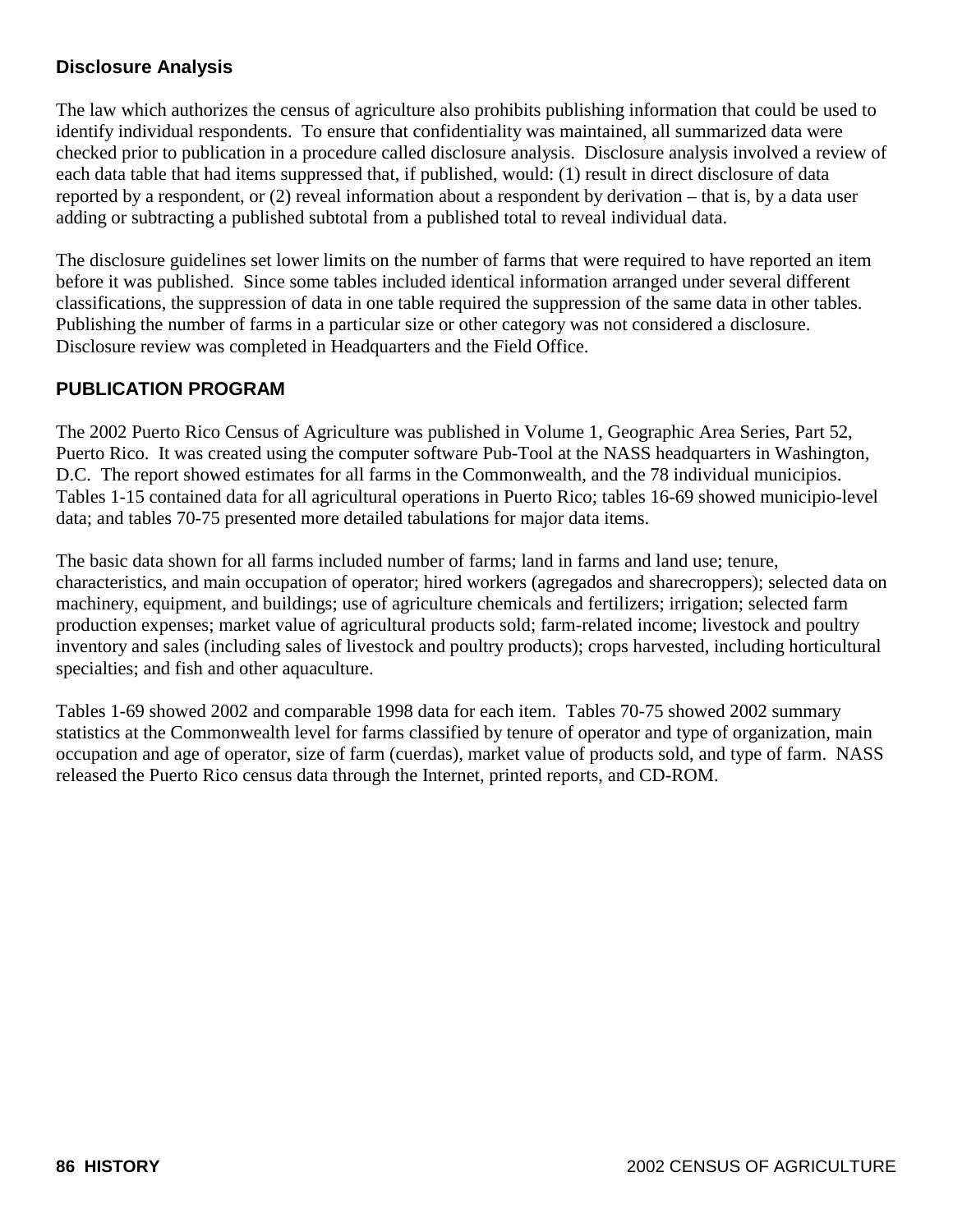# **Chapter 9. Censuses of Agriculture for American Samoa,** the Commonwealth of Northern Mariana Islands, Guam, and the U.S. Virgin Islands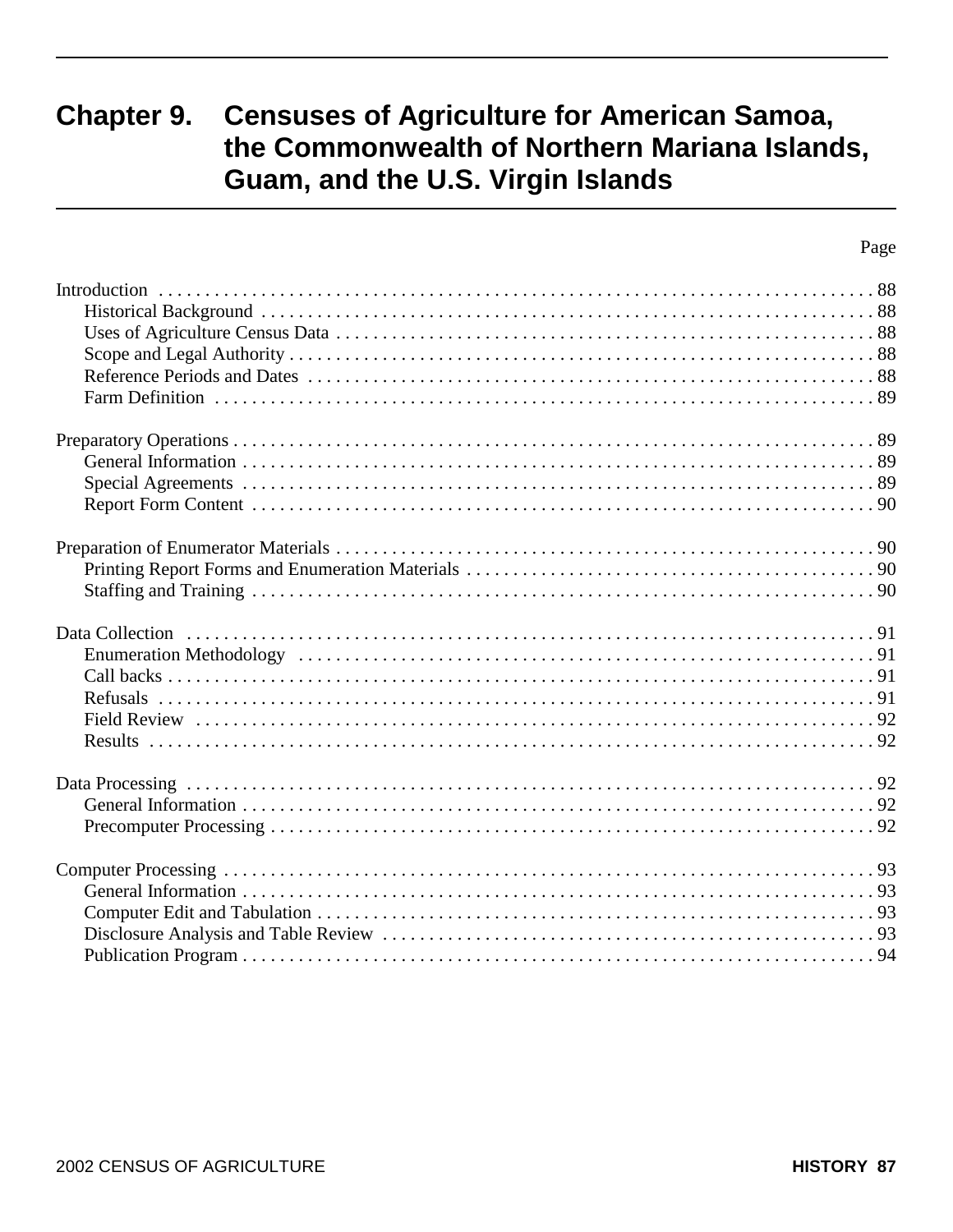# **INTRODUCTION**

### **Historical Background**

The agricultural censuses for the U. S. territories and protectorates have been conducted since 1917, with varying degrees of regularity. In 1917, after purchasing the Virgin Islands from Denmark, a special census that included an agricultural enumeration was conducted. The next agriculture census in the U. S. Virgin Islands was not conducted until 1930, when the Federal Government incorporated an enumeration of the islands into the decennial census program. The 1959 Census of Agriculture was the first agriculture census of the U.S. Virgin Islands not taken as a part of a decennial census.

The first agriculture census on Guam was carried out in 1920, as part of the decennial census of that year. From 1930 through 1960, agriculture censuses continued to be done in conjunction with the decennial census program for both Guam and the U. S. Virgin Islands. Beginning in 1964, censuses on Guam as well as the U.S. Virgin Islands were conducted as part of the quinquennial censuses of agriculture, and have been enumerated on a five-year cycle since that time.

The agriculture censuses for American Samoa and the Commonwealth of Northern Mariana Islands (CNMI) also began as part of the decennial census operation. The 2003 census of American Samoa is the tenth census of agriculture of American Samoa, and the second to be conducted strictly as a census of agriculture. The first eight agriculture censuses in American Samoa, beginning in 1920, were taken in conjunction with the decennial census, and agriculture information was collected only for those households that answered affirmatively to a question about agricultural activities asked at the end of the decennial questionnaire. The 2002 census of CNMI is the fifth census of agriculture of CNMI. The first agriculture census was taken in 1970 in conjunction with the decennial census and the practice continued in 1980 and 1990. This is the second agriculture census taken in the Commonwealth of Northern Mariana Islands that was not done as part of the decennial census.

#### **Uses of Agriculture Census Data**

The census of agriculture is the principal source of agricultural production data for American Samoa, the CNMI, Guam, and the U.S. Virgin Islands, and is the only source of consistent, comparable data at the detailed geographic level. Census data are used by the local governments to develop and change farm programs, measure the effects of these programs, design and evaluate their own data collection activities, and administer a variety of other programs. Private industry uses census statistics to plan production and distribution of its products, and to design and implement marketing programs aimed at the agricultural community.

#### **Scope and Legal Authority**

The census of agriculture is required by law under the "Census of Agriculture Act of 1997," Public Law 105- 113 (Title 7, United States Code, Section 2204g). The law directs the Secretary of Agriculture to conduct a census of agriculture in 1998 and in every fifth year thereafter, covering the prior year. The census of agriculture includes each state, Puerto Rico, Guam, the U.S. Virgin Islands, and the CNMI, and states that the Secretary may include other territories or protectorates in the census program.

#### **Reference Periods and Dates**

Reference periods and dates in the CNMI, Guam, and the U.S. Virgin Islands were the same. The enumerations began in January 2003, and collected inventory data (i.e., acreage, numbers of livestock and poultry, etc.) as of the day of enumeration, while crop and livestock production, sales, and expense data were requested for the calendar year 2002.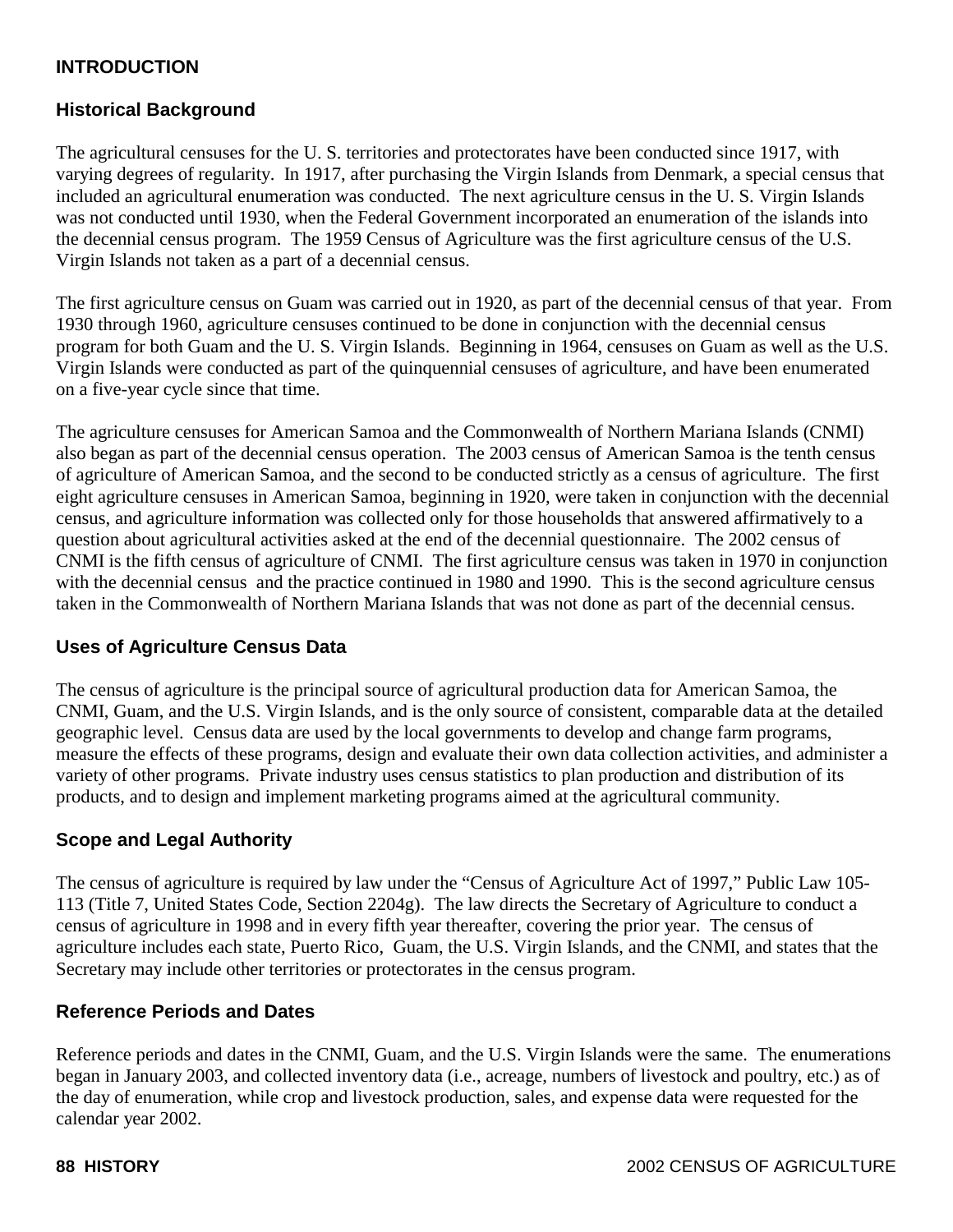The agriculture census for American Samoa was conducted one year after the rest of the country. This was because American Samoa was not included in the quinquennial program until 1997, which did not allow time to develop and conduct the census for that year. To maintain consistency in the data, and for reasons of availability of enumerator resources in American Samoa, this one year lag in conducting the census was maintained for the 2002 Census of Agriculture for American Samoa. Crop and livestock sales, production, and expense data were for calendar year 2003, and inventory data were for the day of enumeration.

# **Farm Definition**

The farm definition used in Guam and the CNMI is any place that had sales of agricultural products of \$1,000 or more. This is the same farm definition used in the main U.S. census.

For the U.S. Virgin Islands, the farm definition is any place that had sales of agricultural products of \$500 or more; the same as in previous censuses.

In American Samoa, because of the economic and social importance of noncommercial agriculture, the farm definition was much broader and did not include a minimum value of sales. A farm was defined as any place that produced agricultural products for sale or for consumption by family members.

## **PREPARATORY OPERATIONS**

#### **General Information**

The conduct of the 2002 agriculture censuses was a cooperative effort of NASS and the respective territorial governments. Special agreements governing the conduct of the census in each area and general plans for the enumeration were agreed to the year prior to the census. NASS prepared the procedures, edit programs, and tabulation programs for handling the information.

Overall designs for the censuses varied slightly among the areas. In Guam and the U.S. Virgin Islands, lists of farmers were compiled by the local departments of agriculture based on information available to them through their own efforts at collecting information on agriculture activity in their areas. In the CNMI, the U.S. Department of Commerce was able to provide a listing of all agricultural producers through their business licensing records. In all three areas, this use of list-based enumeration resulted in the most efficient method of data collection. In American Samoa, because of the broad farm definition and the high percentage of households that have agricultural activities, a combination of a list of commercial farms provided by the American Samoa Department of Agriculture, and a sample of all remaining households were enumerated. General plans for the censuses were formalized in special agreements negotiated by NASS and the respective area governments.

#### **Special Agreements**

Prior to conducting the agriculture censuses, the responsible officials of the local government agencies signed memoranda of agreement with the NASS for carrying out agriculture censuses in their jurisdictions. Under the terms of these agreements, the governments of the respective territories assumed responsibility for appointing a census coordinator (this can be either a person or an agency) and for conducting the field enumeration. The coordinating agency was responsible for:

- Recruiting qualified personnel for census jobs;
- Training persons hired for the census to follow procedures established by NASS;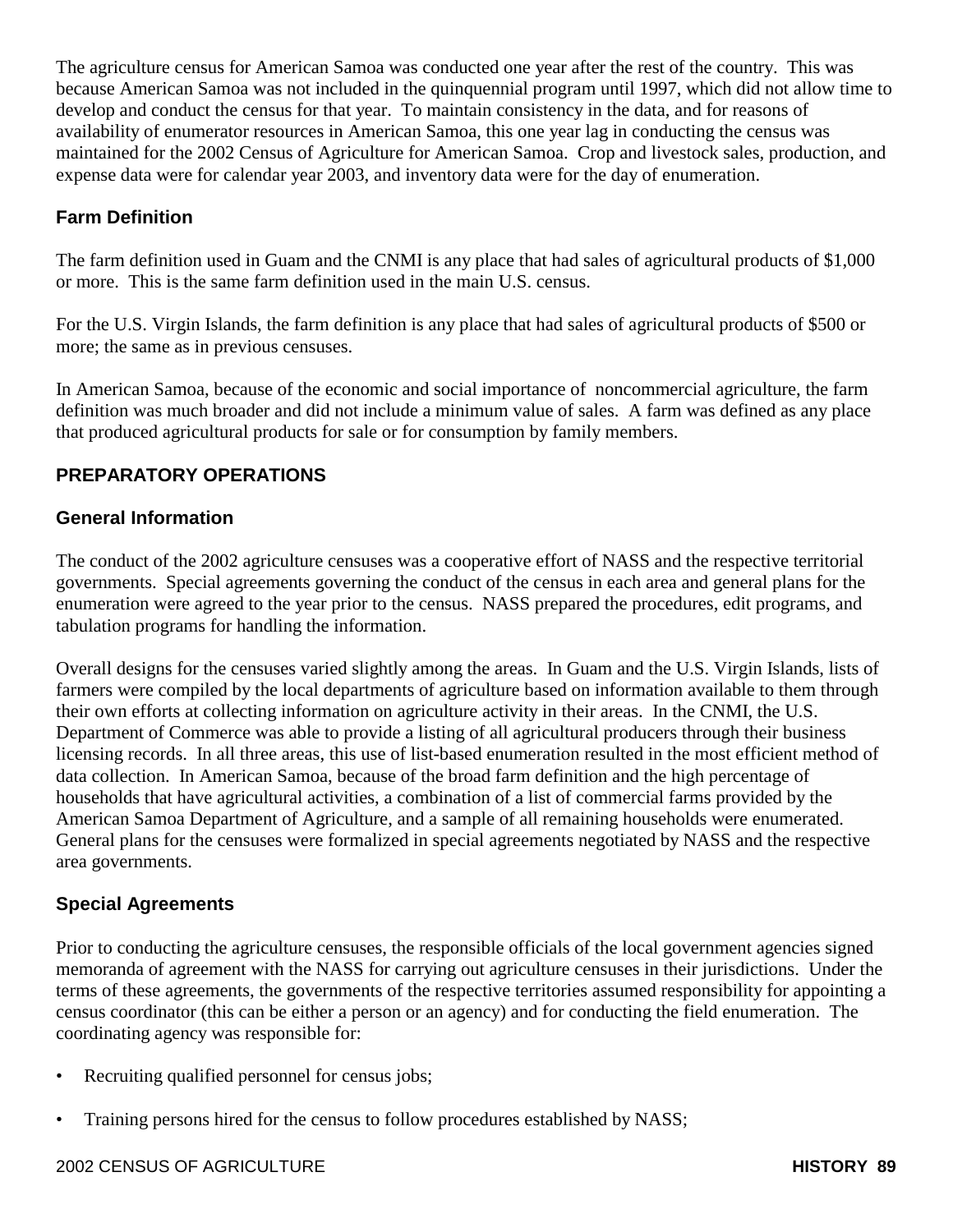- Determining local pay rates, subject to review by NASS for consistency and available funding;
- Arranging office space, equipment, and supplies required by the census operation within each jurisdiction;
- Maintaining administrative and financial records for the census and providing this information to NASS; and
- Publicizing the census locally (NASS provided promotional materials).

NASS was responsible for procuring and distributing manuals, supplies, and for the development of any special procedures that might be required for the enumeration within each territory, together with designing (in consultation with the respective local governments) and printing the report forms, instruction manuals, training materials, and related forms. In addition, the agency provided training for the enumerators and crew leaders, established a calendar of operations, and provided technical advice, as needed, to clarify concepts and procedures. NASS also bore the total cost of the agriculture censuses in each area, with the exception of American Samoa, where the cost was split between NASS and the U.S. Department of Interior's Office of Insular Affairs.

#### **Report Form Content**

NASS designed the report forms for all the areas in cooperation with the respective governments. The report forms for Guam, the U.S. Virgin Islands, and the CNMI were similar in design and layout. Each form was a single sheet measuring 17" x 14" folded to 8-1/2" x 14", with four numbered pages. Each form requested information on land in farms and land use, farm labor, organization, crops harvested (acres and pounds) for sale, vegetables or melons (acres and pounds harvested for sale), fruits, nuts, and nursery crops (inventory and pounds harvested for sale), livestock and poultry (inventory and sales), fish and other aquaculture (number and acres of ponds, quantity (pounds), and value of sales), total value of agricultural products sold, expenditures, operator characteristics, and irrigation.

The report form for American Samoa was similar to the other report forms. It collected additional data on home consumption, sources of financing, fishing, and demographic data on members of the household.

#### **PREPARATION OF ENUMERATOR MATERIALS**

#### **Printing Report Forms and Enumeration Materials**

Report forms, materials for the enumerator record books, and administrative forms used in the 2002 agriculture censuses for Guam, the U.S. Virgin Islands, and the CNMI, and the 2003 agriculture census of American Samoa were printed by private contractors supervised by the U. S. Government Printing Office. NASS forwarded the materials to the respective census managers for distribution to the field staff.

#### **Staffing and Training**

The area governments appointed census coordinators who were responsible to NASS for the conduct of the enumeration in their areas, i.e. Guam, the U.S. Virgin Islands, American Samoa, and the CNMI. The coordinating agency in the Virgin Islands and Guam was the respective Department of Agriculture. In the Commonwealth of Northern Mariana Islands and Samoa, the coordinating agency was the respective Department of Commerce. Their responsibilities were broad and included precensus preparatory activities such as securing office space, recruiting, testing, and selecting personnel, and publicizing the census. They also had general supervisory responsibility for the enumeration and for keeping NASS headquarters informed about the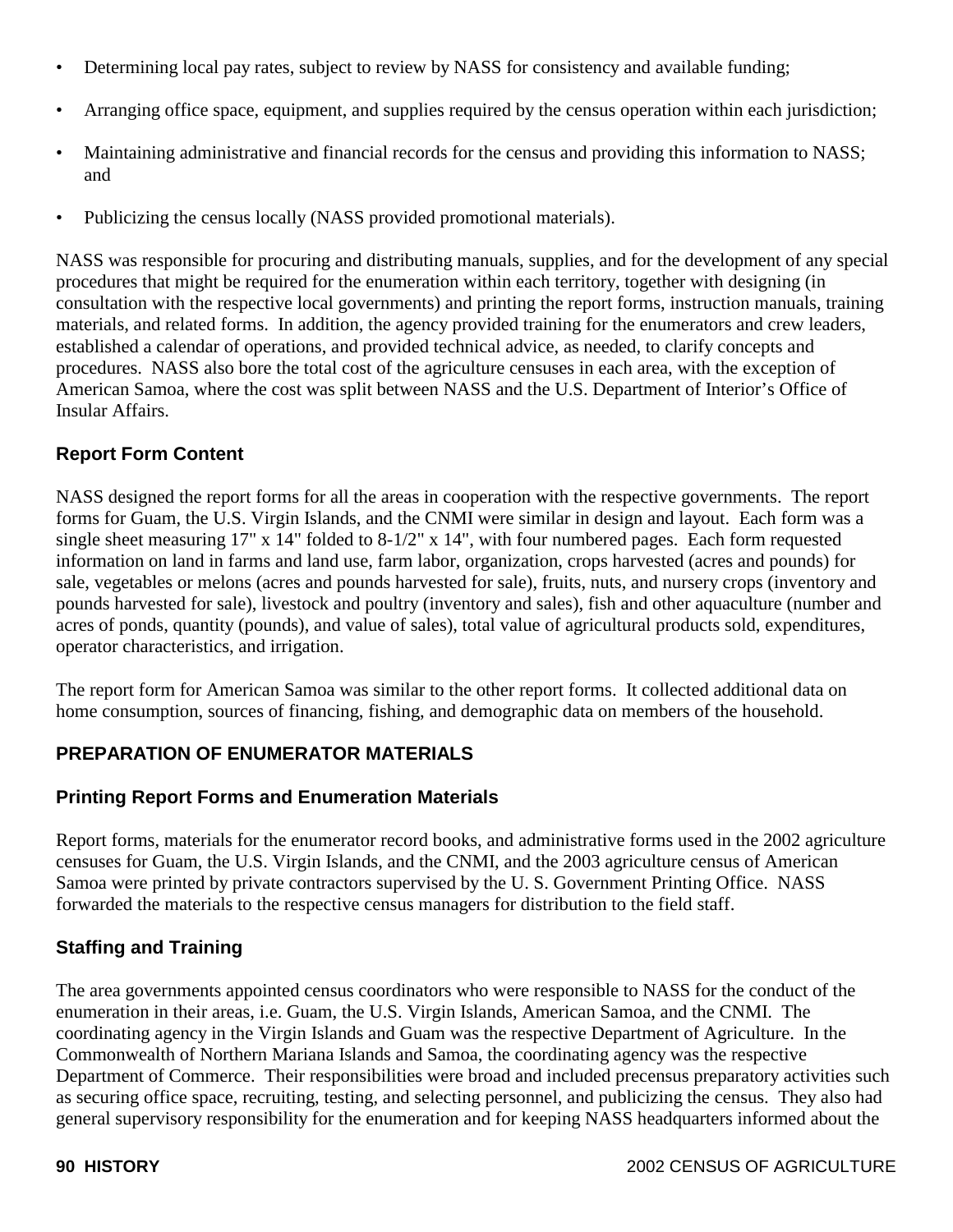progress of the enumeration. Under the direction of the coordinating agency, the existing organization and staff were used to conducted the census.

Census staffs in all areas except Guam received salaries as temporary employees of the local governments. In Guam, the enumeration was done by permanent employees of the Guam Department of Agriculture on a reimbursable arrangement.

In Guam and the U.S. Virgin Islands, relatively little clerical work was done at the area offices. The census coordinators were responsible for ensuring that once the enumeration was complete all required materials were secured and forwarded to NASS headquarters for processing and tabulation.

In American Samoa, manual editing and keying of data were done in the local office. In CNMI, manual editing, keying, and computer editing and analysis were performed by the local personnel.

NASS staff visited the CNMI, Guam, and the U.S. Virgin Islands in December 2002 and January 2003, to train the census coordinators, crew leaders, and enumerators. Some enumerators left the census operation prior to completing the census; replacements were hired and trained in enumeration procedures by the census coordinators.

# **DATA COLLECTION**

#### **Enumeration Methodology**

The census employed personal interviewing by a field enumerator for the agriculture censuses for all the areas. When visiting a place for field enumeration, enumerators identified the "operator" as the person with day-to-day management of the farm and interviewed that person to obtain the necessary information. For partnerships, the partner in charge of the actual farm operations, or the senior partner, was listed as the operator.

For places with two or more tracts of land, the enumerator completed a single report form covering all the land operated by one person, regardless of location. The enumerator identified the location of each tract of land included on the form to avoid duplication of the data. Operators with land and agricultural activities in more than one geographical area were enumerated in the geographical area in which the primary agriculture activity was located. Once the enumerator identified the person who operated the farm, and could supply the requested information, he or she assigned the place a 10-digit farm serial number as a unique identification and wrote it into the appropriate space on the report form, then went ahead with the interview.

# **Call Backs**

For a variety of reasons, other than an operator's outright refusal to respond, enumerators sometimes were unable to complete report forms during the first visit to a household. In these cases, the enumerator made arrangements for a return visit, a call back at a time convenient to the operator. Call backs were made as soon as possible after the initial visit, but enumerators were not to conduct more than two personal visit call backs to the same respondent unless the crew leader decided special circumstances warranted additional attempts.

#### **Refusals**

When an operator refused to respond to the census, enumerators were instructed to first try to persuade the operator to provide the data needed and to explain the legal requirement for response. When individuals continued to refuse to cooperate, the enumerator identified the case either as a partial or complete refusal (some refusals did provide partial information) in the record book and reported the case to the crew leader or to the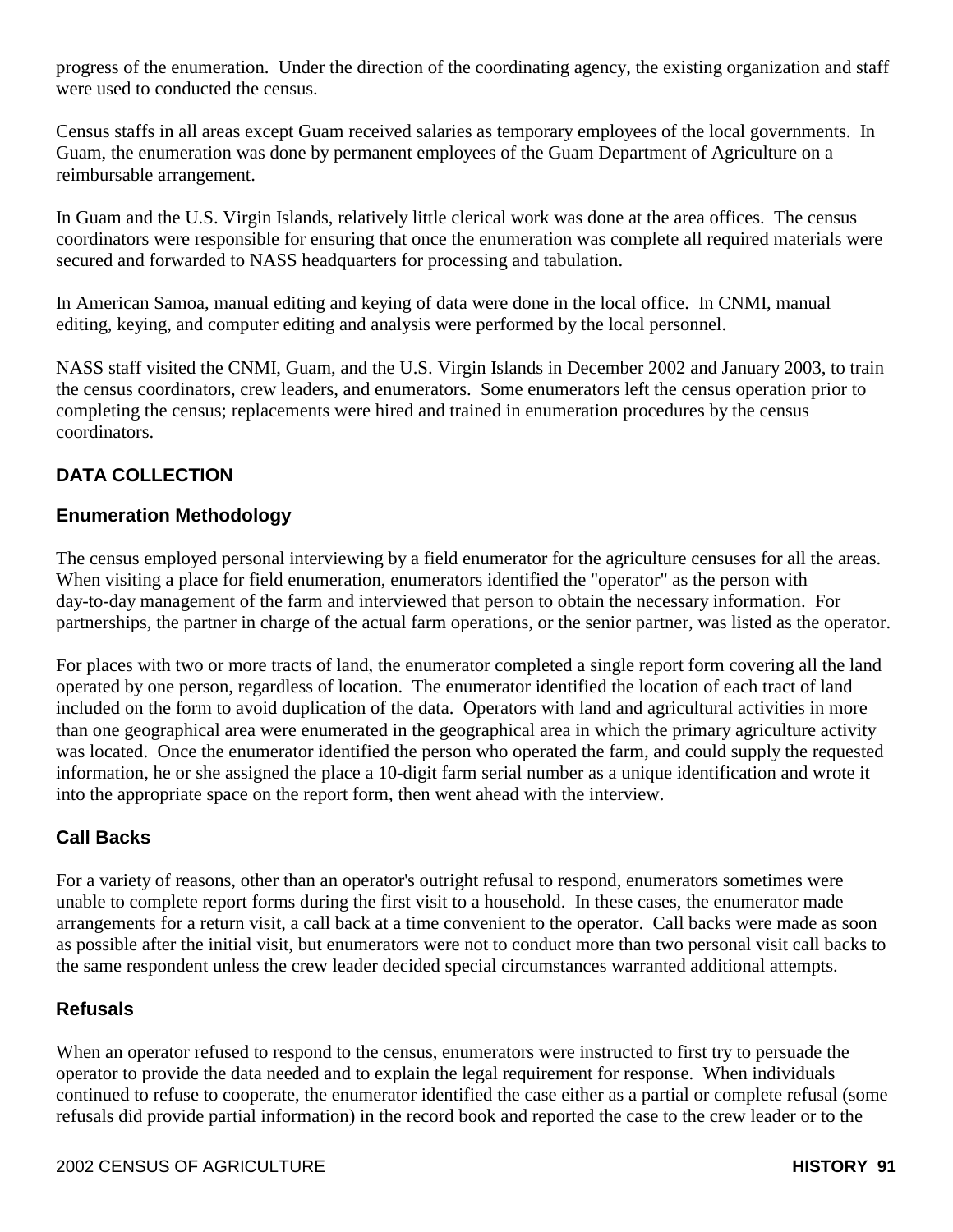office supervisor. The crew leader was then responsible for determining the correct course of action for obtaining the data.

### **Field Review**

Crew leaders were responsible to the census coordinator for the actual conduct of the enumeration. They supervised and reviewed the work of their enumerators, and made periodic progress reports. In addition, crew leaders verified the cumulative figures reported by each enumerator.

#### **Results**

In CNMI, the agriculture census counted 214 farms with 2,353 acres, of which 882 were in cropland. Guam's agriculture census enumerated 153 farms with 1,648 acres, of which 1,230 acres were in cropland. In the U.S. Virgin Islands, the census counted 191 farms, with 9,168 acres, of which 911 acres were cropland. The average farm size in the four areas ranged from 3.0 acres in American Samoa to 54.5 acres in the U.S. Virgin Islands.

# **DATA PROCESSING**

## **General Information**

Data processing for all four censuses was done in the same manner. After check-in and review of any problem cases, the information was keyed from the report form to a computer data file. The resulting computerized records were subjected to a detailed computer edit for consistency and reasonableness. In addition, the edit corrected obviously erroneous or inconsistent data, supplied missing data based on imputation using characteristics from similar farms to impute information, and assigned farm classification codes needed in tabulating the data. Any significant change by the edit to respondent data was reviewed and verified by agricultural analysts.

Before publication, NASS statisticians reviewed the tabulations for inconsistencies and potential coverage problems. Totals were compared to previous census data, as well as other available information, and potential problems were examined. When necessary, the staff made corrections to the data records and retabulated the affected totals. In CNMI, the entire process of precomputer processing, keying, editing, and analysis was done by the census coordinator with only the final analytical review and tabulation being done by NASS staff in Washington. In American Samoa, precomputer processing and data keying were done on-site before shipping files and materials back to NASS headquarters in Washington, D.C. In Guam and the U.S. Virgin Islands, only the precomputer processing was done in the field; the census coordinator then boxed and shipped the report forms directly to NASS for data preparation and processing.

#### **Precomputer Processing**

After the field enumeration was complete, individual report forms were reviewed to ensure that the form contained a valid farm serial number and enumeration district number, correct geographic area code, complete name and address of the operator, positive entry under land in agriculture, and values for either crop production or livestock/poultry inventory.

The edit identified operations that did not meet the farm definition; each case was verified by the census coordinator. Data for the remaining operations were reviewed for accuracy, consistency, and completeness. Errors in computations, units of measures, data inconsistencies, misplaced entries, and so on, were corrected. Missing information was derived from valid reported data for similar type and size farms in nearby areas.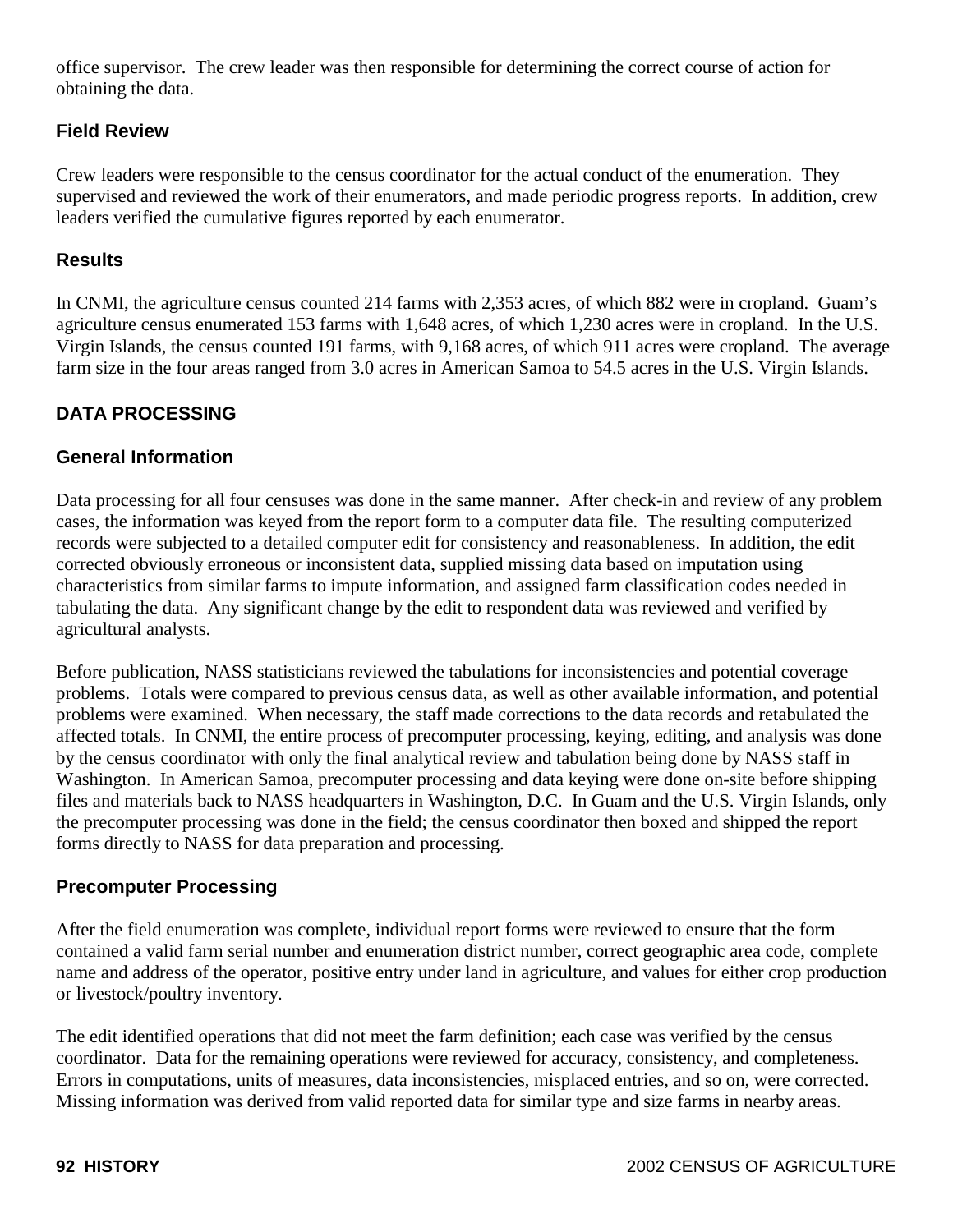After the precomputer processing review, data from each operation were keyed into a database on microcomputer equipment using an Integrated Microcomputer Processing System. The processing system was designed by the U.S. Department of Commerce, Bureau of the Census to key, edit, analyze, and tabulate data from censuses and surveys.

# **COMPUTER PROCESSING**

#### **General Information**

After keying the data from each report form, an item-by-item computerized edit was conducted for each record. Analysts reviewed and verified any substantial changes generated by the computer edits to the data file prior to tabulation. The data were tabulated by geographic level and for each area as a whole, and NASS statisticians reviewed all tabulated totals to identify inconsistencies and potential coverage problems. The statisticians carried any required corrections to the individual data records and the specific totals involved were retabulated. After disclosure analysis, the data file was ready to be released for publication.

#### **Computer Edit and Tabulation**

The data were edited by computer for completeness and consistency. Inconsistent entries or suspicious data were identified by the edit program and were reviewed by analysts. These data were then compared to previous census data, as well as to other available information, to determine if a problem existed with the data. The interactive computer system enabled analysts to review up-to-date tallies of selected data items for various criteria or sets of criteria which could include geographic levels, farm types, sales levels, or other specific characteristics. Errors or problems were reviewed and researched by reexamining individual data records. Corrections were keyed to the records and corrected data files re-edited.

Whenever possible, edit imputations, deletions, or other changes were based on related data from the respondent's report form. For some items, such as operator characteristics, data from previous censuses could be used. Values for missing or unacceptable reported data were calculated based on reported quantities and known prices, or by using information from other, generally similar farm operations. The data from the individual records then were tabulated to produce the statistical table files that would be used for publication.

#### **Disclosure Analysis and Table Review**

NASS is prohibited by law from publishing any information that could be used to identify individual respondents to any of its censuses or surveys. To ensure that confidentiality is maintained, all data tabulations were checked prior to publication in a procedure called disclosure analysis. This involved a review of data tables that identified and suppressed specific items that, if published, would:

- Result in direct disclosure of data reported by a particular respondent; or
- Reveal information about an individual by derivation, i.e. by a user adding or subtracting a published subtotal from a published total.

After disclosure analysis was completed, appropriate suppressions were applied to the data. Final tables were then reviewed by NASS analysts for accuracy, consistency, and completeness of disclosure protection.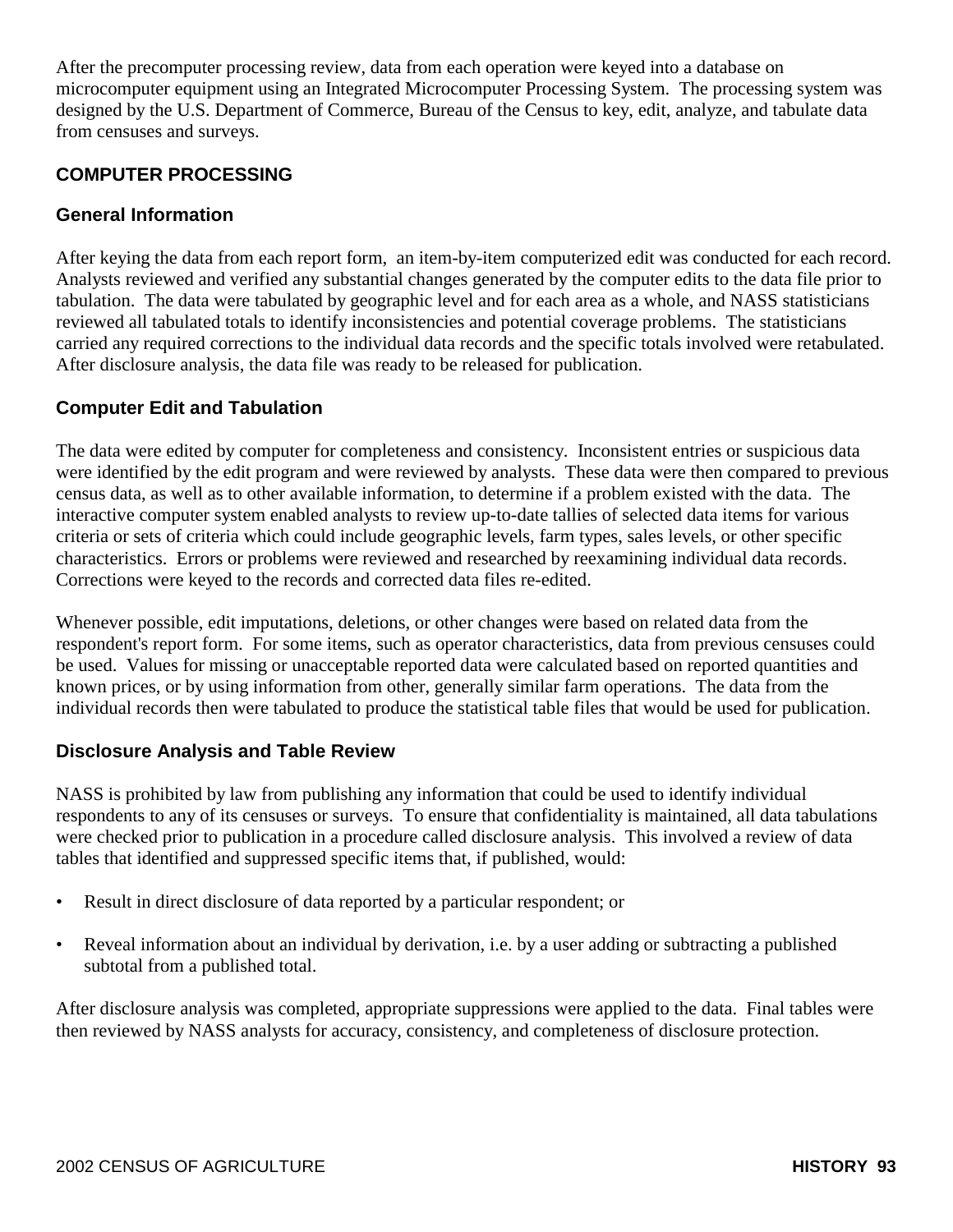# **Publication Program**

NASS released the summarized data in two steps to provide data users with the information as soon as possible. The first step was to release the tables, along with a condensed version of text material on the NASS Internet homepage. This was done at the time of final approval of the tables, but before the entire publication package had been sent to the printer. Hence, delays in releasing the data, while waiting for minor wording changes or the contractual agreements with printing companies to be worked out, were avoided. Once the text material was completed and reviewed, the publication package was contracted out to a printer to produce copies. Census results for CNMI and Guam were available to the public in July and September 2004 respectively. Results of the census for the U.S. Virgin Islands and American Samoa were released January and October 2005, respectively.

The census report for American Samoa showed statistics for the territory, districts, and counties. For CNMI, data were shown for the Commonwealth, the Island of Rota, the Island of Saipan, the Island of Tinian, and for the Northern Islands. The report for Guam showed data for the island, and for 19 election districts. The report for the U.S. Virgin Islands showed statistics for the territory, for Saint Croix, and for Saint John and Saint Thomas (combined). The statistical tables included data on number of farms, farm characteristics, land in farms and land use, operator characteristics, selected farm expenses, acres planted, amount harvested, sales value of fruits, nuts, vegetables, and field crops, selected machinery and equipment, and inventory and sales of livestock and poultry and their products.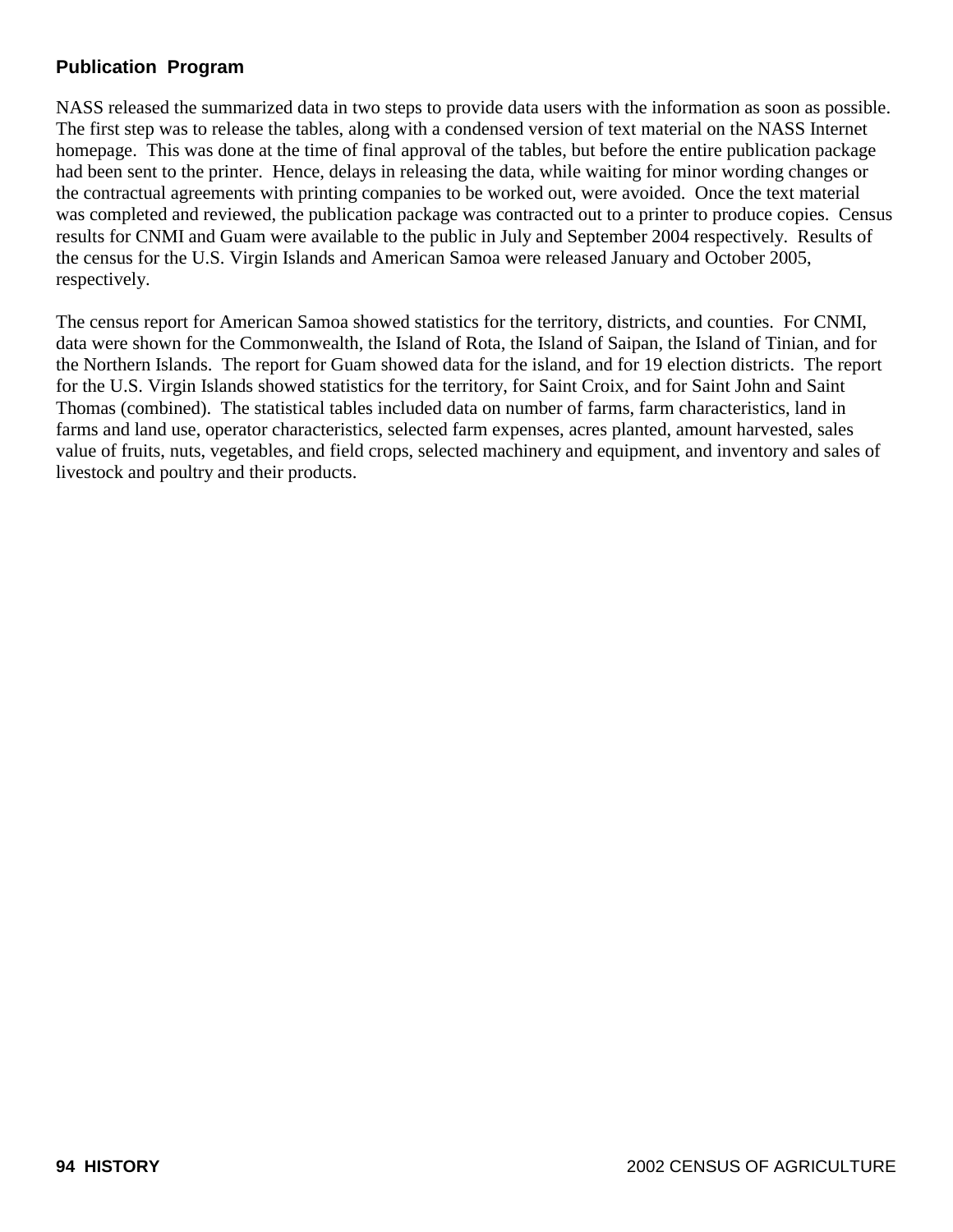# Chapter 10. 2003 Farm and Ranch Irrigation Survey

| 98         |
|------------|
| 99         |
| 100<br>101 |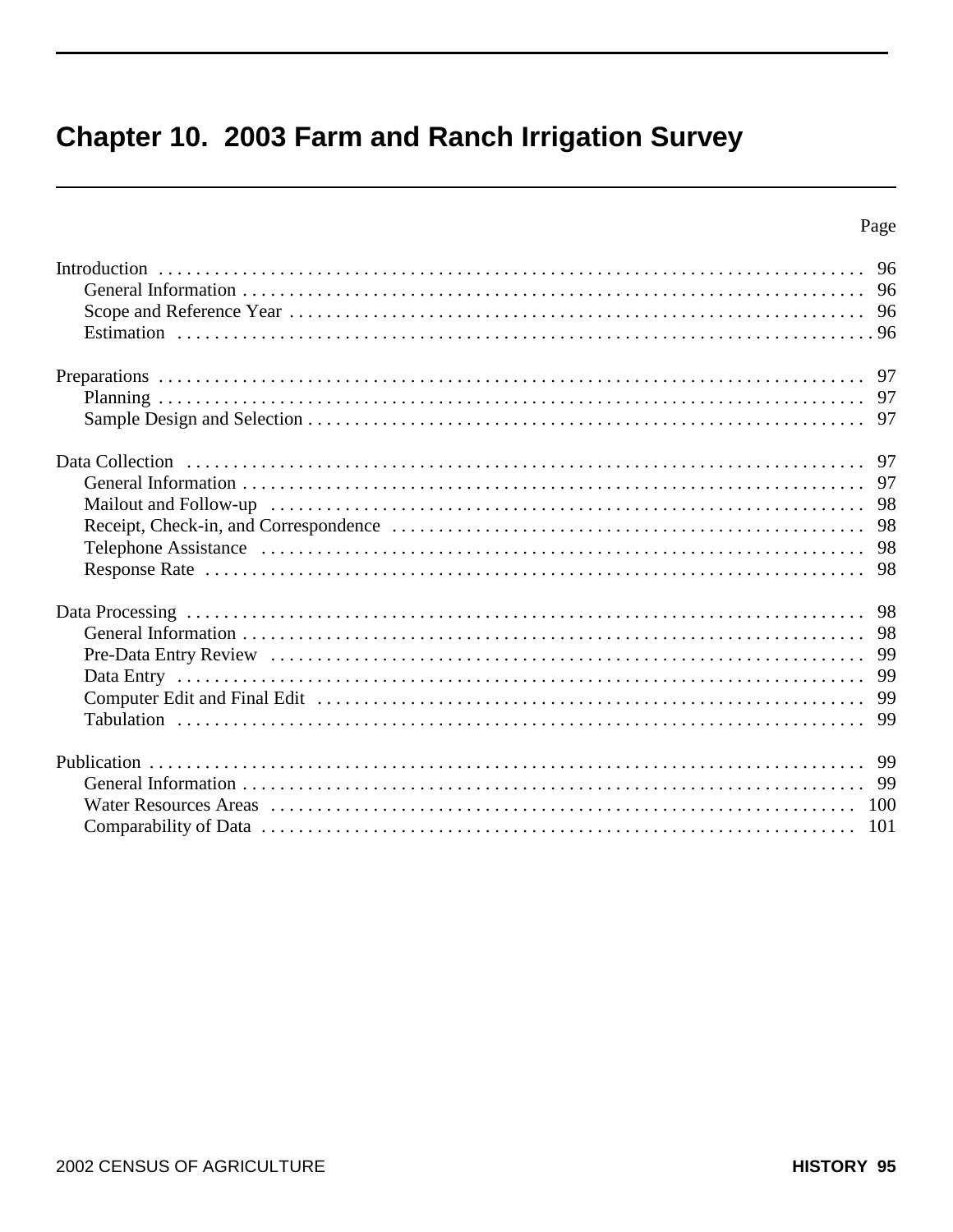# **INTRODUCTION**

#### **General Information**

The agriculture census began collecting selected data about on-farm irrigation in 1890. In 1900, Congress authorized a census of farms using irrigation. The U.S. Department of Commerce, Bureau of the Census conducted censuses of irrigation as part of the decennial censuses through 1950. A survey of on-farm irrigation in selected states was added to the 1954 and 1959 Censuses of Agriculture. Since 1959, on-farm irrigation surveys have been conducted using samples drawn from the agriculture census list frame. In February 1997, Congress transferred responsibility for the census of agriculture from the U.S. Department of Commerce to the U.S. Department of Agriculture, National Agricultural Statistics Service (NASS). This authority included subsequent farm and ranch irrigation surveys.

The 2003 Farm and Ranch Irrigation Survey (FRIS) is the sixth survey devoted entirely to collecting on-farm irrigation data for the United States. The 2003 and 1998 surveys published data for all 50 states. Surveys prior to 1998 published data for the leading states along with a U. S. total, excluding Alaska and Hawaii.

Agricultural production is a major user of fresh water in the United States. Based on the 2002 Census of Agriculture, 14.1 percent of all farms in the United States were irrigated. Those farms accounted for approximately 17 percent of total cropland. Information on agricultural irrigation is crucial to legislators and policymakers, economists, farmers, planners, and hydrologists concerned about the Nation's supply of both food and fresh water.

NASS conducted the 2003 FRIS under the provisions of Title 7. The survey supplemented basic irrigation data collected from all farm and ranch operators in the 2002 Census of Agriculture. A sample of 2002 census respondents who reported using irrigation provided detailed information about their irrigation practices.

#### **Scope and Reference Year**

The farm and ranch irrigation survey is typically conducted for the year immediately following the agriculture census reference year. Therefore, following the 2002 Census of Agriculture, the 2003 FRIS was undertaken. Data collection was completed during the first five months of 2004. The survey sample was drawn from respondents reporting on-farm irrigation on their census report forms in the 2002 Census of Agriculture.

The survey requested detailed data from about 1 in every 12 respondents reporting on-farm irrigation in the 2002 census. Sampling was designed to provide reliable estimates of irrigation practices for the United States, 20 Water Resources Areas, and all 50 States. The survey asked respondents to supply data on land use, irrigation, maintenance expenditures, and irrigation practices for calendar year 2003. Data on irrigated and nonirrigated crops were requested for the 2003 growing season.

#### **Estimation**

Estimates were produced for the Nation as a whole, for each of the 50 States, and for the geographic domains known as Water Resources Areas (WRA). The estimation methodology accounted for both selection of the survey sample and survey nonresponse. The estimator for the state totals was a direct expansion reweighted estimator. The assumption underlying this weighting approach to survey nonresponse was that survey respondents and nonrespondents within a stratum constitute a homogeneous population, thus allowing respondents to represent nonrespondents. National estimates were obtained by summing across all states. The WRA estimates were obtained by summing the expanded data values for the portion of the sample in the WRA.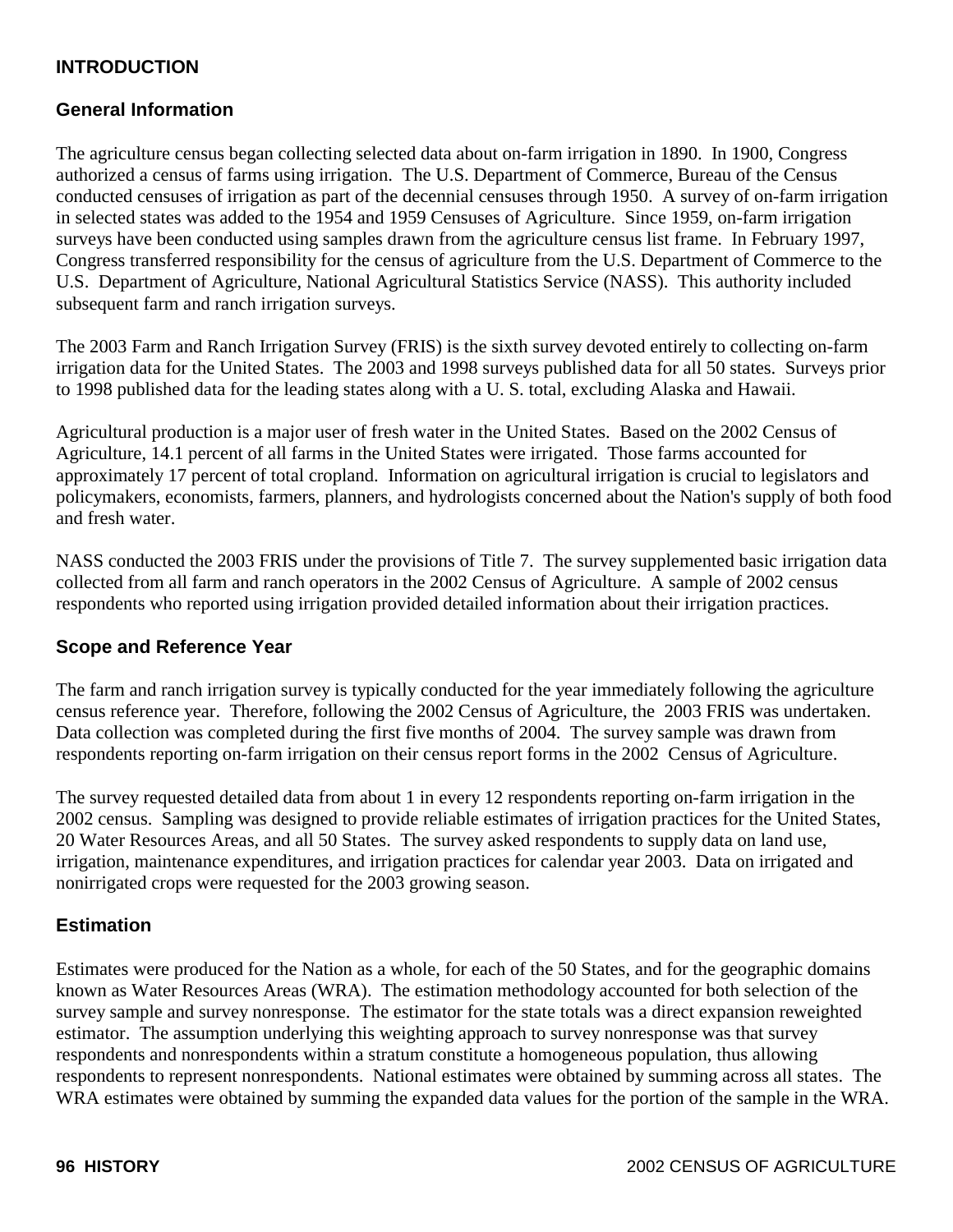# **PREPARATIONS**

## **Planning**

Planning for the 2003 FRIS began in 1999 when an integration team was developed and chartered to investigate a proposal to merge FRIS and Agricultural Resource Management Survey (ARMS) data collection. The primary reason for the merger was to minimize asking the same questions on both surveys. Several issues prevented the merger from developing as planned. ARMS data are collected on a voluntary basis like most NASS core program surveys, whereas FRIS data are collected on a mandatory basis like the census of agriculture. Secondly, FRIS collects detailed irrigation practices data, whereas ARMS collects primarily cost of production data.

To help facilitate report form development, NASS mailed letters to selected persons in water-related government organizations, the irrigation and agriculture industries, and colleges and universities asking for comments and suggestions on content to include or exclude in FRIS. NASS staff reviewed the responses from these data users to evaluate data needs.

#### **Sample Design and Selection**

NASS designed the sample for the 2003 FRIS to produce a relative standard error not to exceed 5 percent on estimated irrigated acreage for the United States and at the state level. NASS calculated that these requirements could be met with a sample of 25,014 irrigation operations. The universe from which the sample was selected included all farms or ranches – excluding institutional, research, experimental, and horticultural specialty operations – with over \$10,000 in sales that reported using irrigation in the 2002 Census of Agriculture.

All farm operations eligible for the survey were stratified into stratum groups on the basis of total irrigated acres reported in the 2002 census. Stratum assignment within each stratum group was based on the 2002 reported irrigated acreage, and varied from stratum group to stratum group. The sample design consisted of a stratified systematic sample selected independently from each of the 50 state frames.

The sample included all farms that reported a minimum number of irrigated acres in the 2002 Census of Agriculture. State sample sizes, necessary to obtain the desired level of precision, were determined by analyzing the variation of the total acres irrigated variable in each state's sampling frame. These sample sizes were adjusted using historical nonresponse data to account for expected nonresponse to the survey. The total national sample size was 25,014 farms; 1,823 of these farms were selected from the certainty strata and the remaining 23,191 farms were systematically selected from the noncertainty strata. The 2003 sample size of 25,014 farms was six percent larger than the1998 FRIS sample.

# **DATA COLLECTION**

#### **General Information**

Methods used in conducting the 2003 FRIS were very similar to those used during the 1998 FRIS. Data collection for the 2003 FRIS was conducted primarily by mail and was supplemented by telephone calls and personal enumeration by NASS Field Office staff and National Association of State Departments of Agriculture (NASDA) enumerators under contract with NASS. Data collection was completed in May 2004, and the publication results were released November 15, 2004.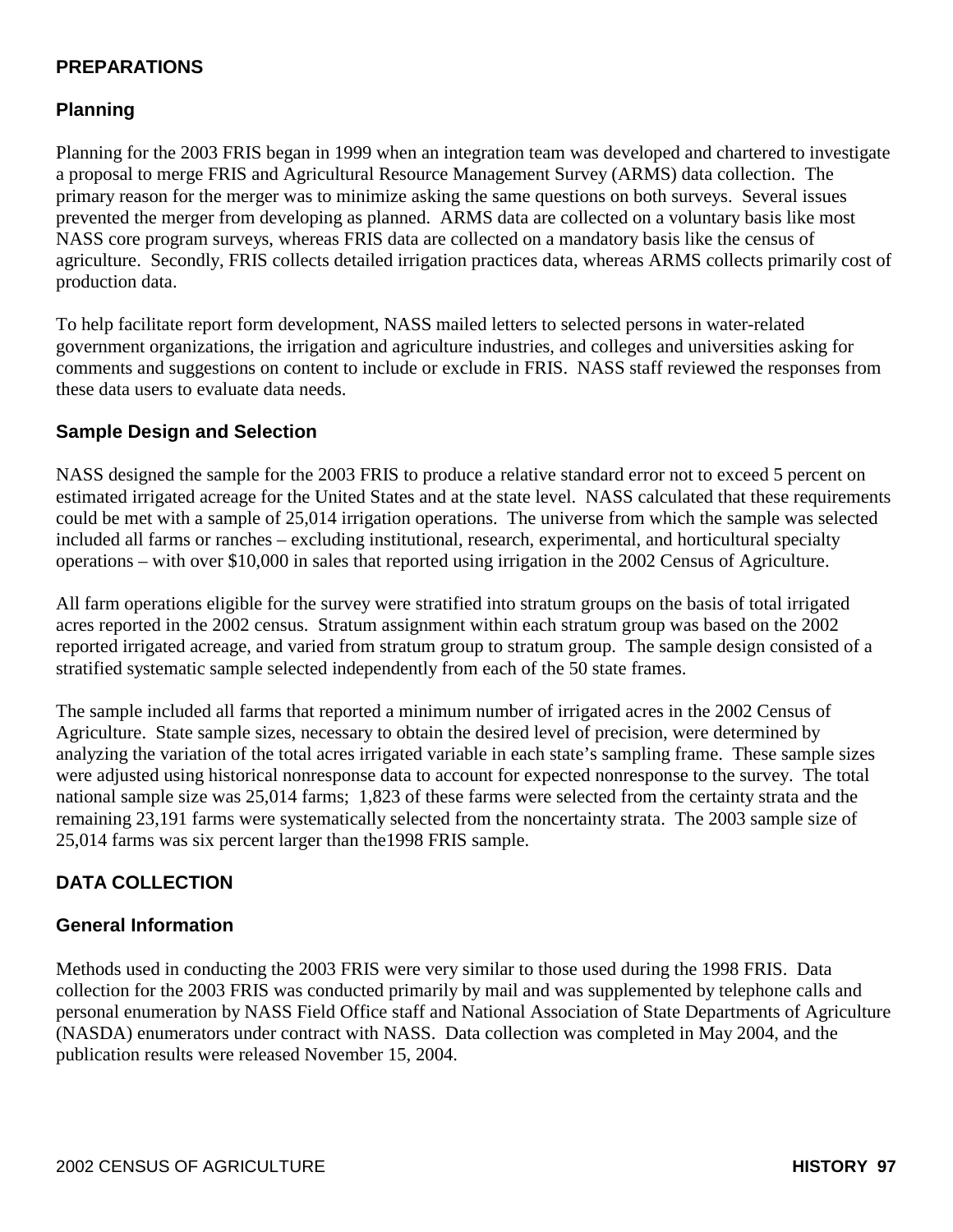### **Mailout and Follow-up**

The U.S. Census Bureau, National Processing Center (NPC) in Jeffersonville, IN printed and labeled the report forms. The mail label file was a computerized format compiled by NASS. NPC also handled the mailing of the report form packets. A total of 25,014 report forms were mailed in January 2004. The initial mail packet included a report form and a letter requesting a prompt response. The operators were asked to complete and return the report form to NPC. Undeliverable As Addressed (UAA) mail returned to NPC with updated addresses were remailed. UAA mail that did not have an updated address on the envelope was reviewed by NPC staff and remailed if a better address was found. Those UAAs for which a better address could not be found were sent to the appropriate Field Office. The initial mailing was followed by one follow-up mailing to everyone who had not responded in the first four weeks. Follow-up packets included a reminder letter and a report form.

Six weeks after the initial mailing, the Field Offices were provided nonresponse lists. Given the limited size of the survey sample, data from large scale irrigators were considered critical to developing reliable statistical estimates, and these cases were subjected to intensive follow-up. The Field Offices made telephone calls and personal visits to the nonrespondents to maximize response and obtain as much data as possible, especially basic acreage, crop, and irrigation data.

## **Receipt, Check-in, and Correspondence**

Completed report forms, as well as undeliverable as addressed mail, were returned to NPC for check-in and data processing. Report forms with attached correspondence, including congressional correspondence – notes indicating a respondent intended to contact a congressional office – were pulled from the processing operation and reviewed by NASS staff at NPC. NASS staff resolved the concerns raised by the correspondence and subsequently processed the data.

#### **Telephone Assistance**

The initial mailing packets and the follow-up packets included a toll-free telephone number for respondents to use if they had questions about the survey or needed assistance in completing their report form. These calls were routed to various Field Offices where staff provided assistance to any respondents who needed help. The Field Offices also answered any questions callers had about requirements to respond and whether or not their farm qualified as an irrigation operation for the purposes of the survey.

#### **Response Rate**

The 2003 Farm and Ranch Irrigation Survey attained a final overall response rate of 79 percent. This was about 9 percent greater than the final response rate obtained for the 1998 survey.

#### **DATA PROCESSING**

#### **General Information**

The 2003 FRIS report forms were returned to NPC for data processing. All the forms were reviewed upon receipt and check-in to identify significant inconsistencies and to ensure that the data entries could be keyed to the data file. Remarks by respondents were reviewed for possible response by the agency or to make certain accurate information was added to the data file. Any inconsistencies or obvious errors were corrected before keying. After the data were entered into the data file, the file was subjected to a detailed computerized review. Records needing resolution were edited by NASS staff. Before publication, the tabulations from the 2003 FRIS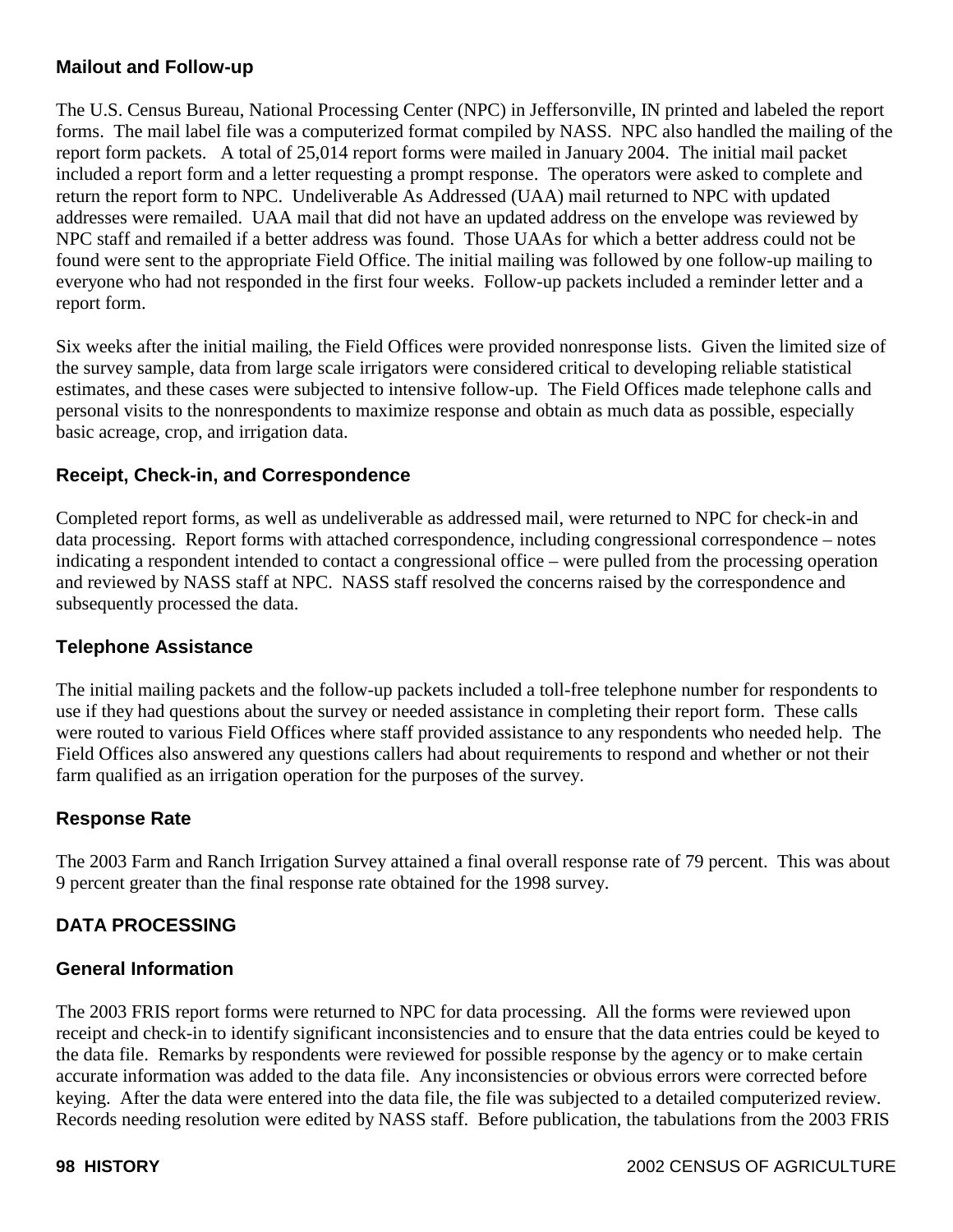data file were reviewed by headquarters staff, NASS staff at NPC, and staff from the Field Offices using data from the 2002 census to identify inconsistencies and potential coverage problems.

# **Pre-Data Entry Review**

NASS staff received report forms on a flow basis and reviewed them prior to data entry. This process involved reviewing the forms to ensure that the operation was in-scope, i.e. met the criteria to be included in the tabulations, and make sure they met key from image and scanning requirements. If the operation did not meet the criteria for an in-scope irrigation operation, then the report form was marked out-of-scope and excluded from the tabulations. However, report forms from large farms that reported irrigation in the 2002 census but none in the 2003 FRIS were followed up by telephone to clarify the discrepancy. After determining that a report form was in-scope, staff conducted an item-by-item review of the form, using written edit guidelines. NASS headquarters staff also provided assistance with prekey editing of the report forms. The review checked for the completeness, consistency, and accuracy.

# **Data Entry**

Report forms were scanned prior to data entry. Report form data were keyed from the scanned computer images. Quality control procedures for the 2003 FRIS data keying operation involved rekeying approximately 20 percent of the keyed records to validate the data and ensure quality.

## **Computer Edit and Final Edit**

The individual data from all the report forms were passed through a computerized edit review. An initial review identified missing entries, entries outside acceptable ranges, and inconsistencies between predefined items. Based on the number and types of problems identified during the initial review, analysts either accepted computer edit procedures to correct individual data items, or initiated corrections of data items on a record-byrecord basis.

#### **Tabulation**

Survey data were tabulated using Statistical Analysis System (SAS) software. The tabulation program compiled 42 tables containing detailed irrigation data from farm operators reporting irrigated land in the 2002 census and the 2003 FRIS. Tabulated data were reviewed by statisticians, both at headquarters and in the respective Field Offices, for inconsistencies and potential coverage problems and compared to the 2002 Census of Agriculture data. Corrections, if necessary, were made to the data file before running the final tabulations and releasing the statistics for publication. Final results were reviewed by a board of NASS statisticians to ensure that published results were consistent with known changes in farm irrigation.

# **PUBLICATION**

#### **General Information**

Data from the 2003 Farm and Ranch Irrigation Survey were published in Volume 3, Special Studies, Part 1. Published data were also accessible on the Internet at www.nass.usda.gov. The published data presented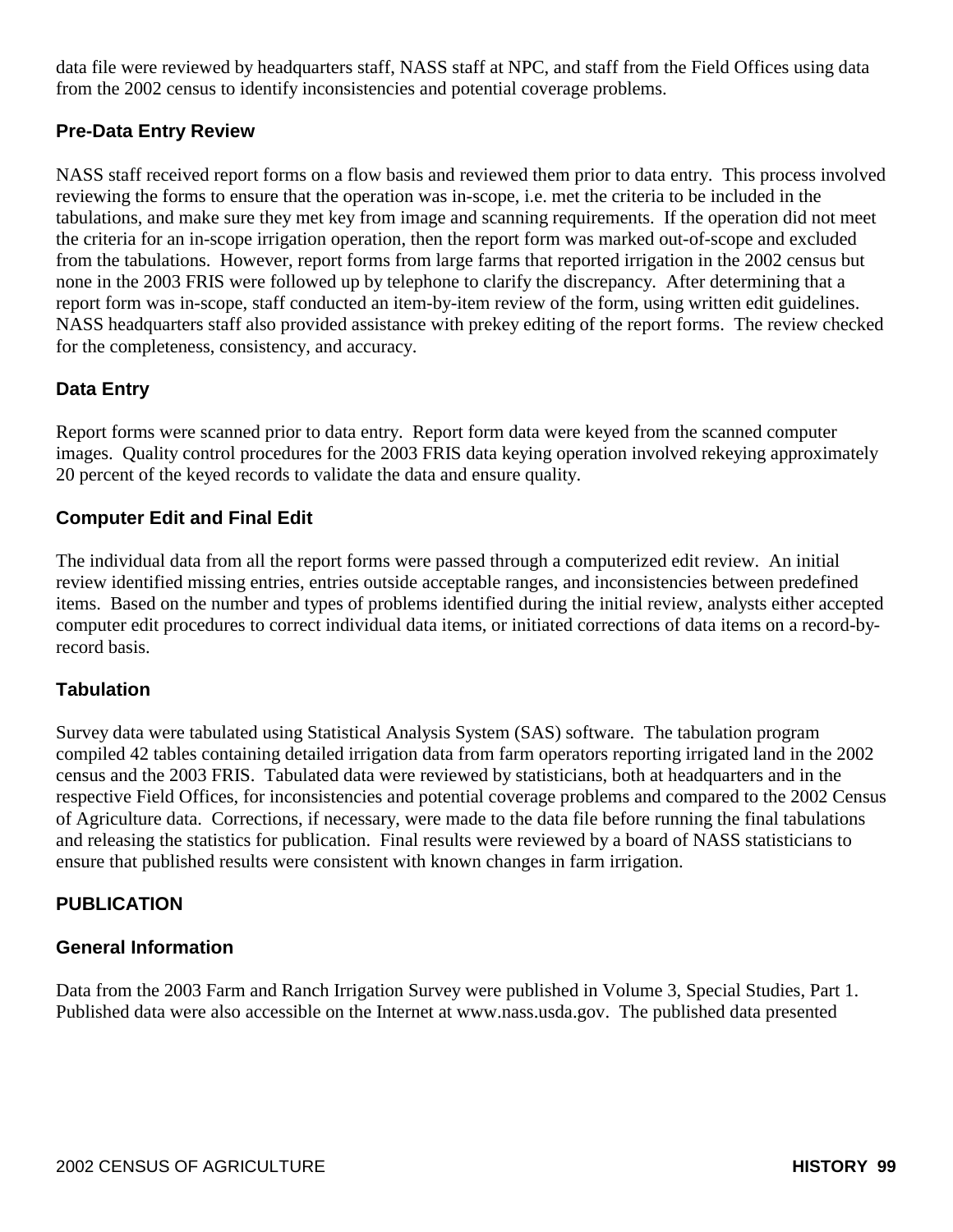summary irrigation data for all states, with more detailed tabulations for individual states and the 20 Water Resources Areas. Most tables included 1998 FRIS historical data for comparison. The tables showed data for calendar year 2003 on farms irrigated by:

- Land use:
- Quantity of water applied;
- Land irrigated and method of water distribution;
- Estimated quantity of water applied by source: wells and pumps on farms;
- Selected expenditures for energy, equipment, and maintenance;
- Selected crops harvested;
- Application of chemicals;
- Other uses of irrigation water;
- North American Industry Classification System;
- Market value of crops sold;
- Water management systems used;
- Participation in government programs;
- Energy and water conservation improvements;
- Sources of irrigation information used to reduce costs;
- Farms with diminished crop yields resulting from irrigation interruption by cause;
- Discontinuance of all irrigation by reason.

Within the 2003 FRIS publication, there is a map that shows 2003 precipitation as a percent of normal precipitation for the United States. This map was included for reference purposes only.

## **Water Resources Areas**

The 2003 FRIS data were tabulated by Water Resources Areas (WRA). These boundaries are essentially the same as the Water Resources Regions (WRR) as delineated and defined in the past by the U.S. Water Resources Council. The areas differ somewhat from the regions because of the method used for boundary delineation. Region boundaries are delineated on the basis of topographic drainage characteristics, whereas areas are delineated on the basis of county boundaries approximated to actual drainage-basin boundaries.

| Region<br>number | Region name                               | Region<br>number        | Region name                                |
|------------------|-------------------------------------------|-------------------------|--------------------------------------------|
| 01<br>02         | New England<br><b>Mid Atlantic</b>        | 11<br>$12 \overline{ }$ | Arkansas-White Red Region<br>Texas-Gulf    |
| 03<br>04         | South Atlantic-Gulf<br><b>Great Lakes</b> | 13<br>14                | <b>Rio Grande</b><br><b>Upper Colorado</b> |
| 05               | Ohio                                      | 15                      | Lower Colorado                             |
| 06               | Tennessee                                 | 16                      | <b>Great Basin</b>                         |
| 07               | Upper Mississippi                         | 17                      | <b>Pacific-Northwest</b>                   |
| 08               | Lower Mississippi                         | 18                      | California                                 |
| 09               | Souris-Red-Rainy                          | 19                      | Alaska                                     |
| 10               | <b>Missouri</b>                           | 20                      | Hawaii                                     |

#### Table 10-1. **Water Resource Regions for the 2003 Farm and Ranch Irrigation Survey**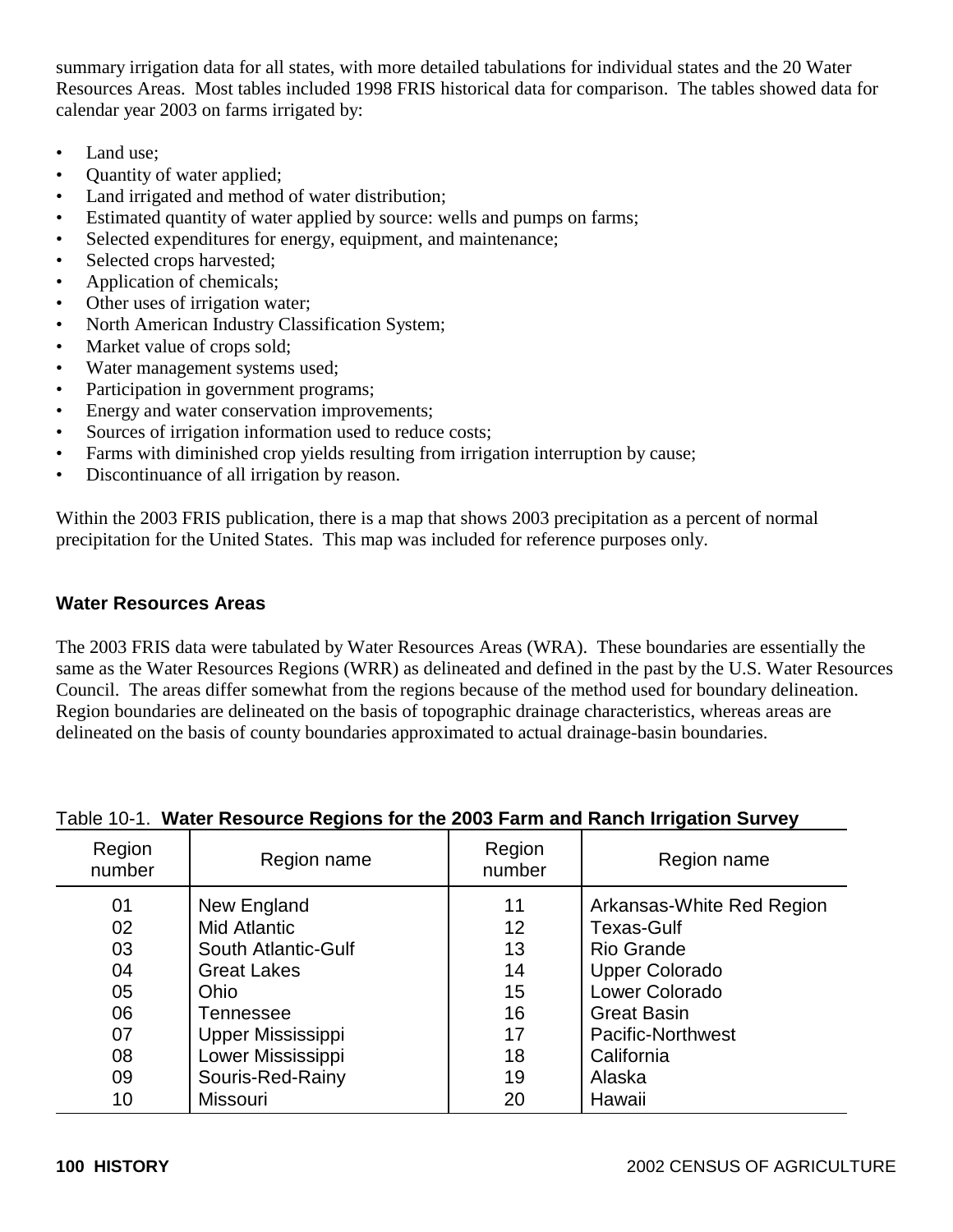# **Comparability of Data**

Differences existed between the expanded results of the 2003 FRIS data and published data in the 2002 Census of Agriculture. Significant differences included:

- FRIS data excluded horticultural specialty operations with more than \$10,000 in sales and institutional farms;
- FRIS excluded operators who were misclassified as irrigators in the 2002 census and who did not irrigate in either 2002 or 2003.

Otherwise, 2003 survey data were collected, processed, weighted including adjustment for incompleteness, and tabulated in a manner similar to 2002 census data.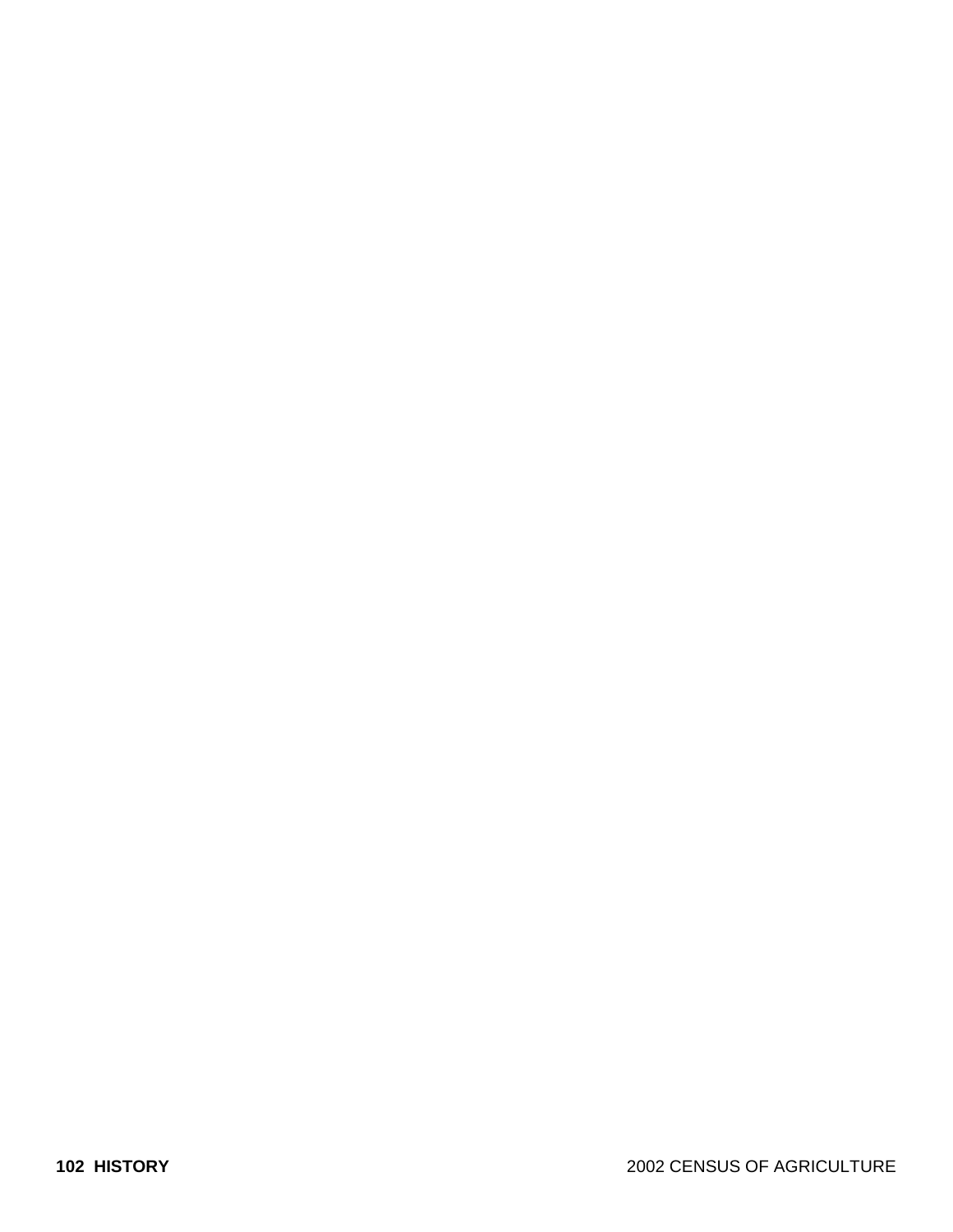# **Chapter 11. 2005 Census of Aquaculture**

# Page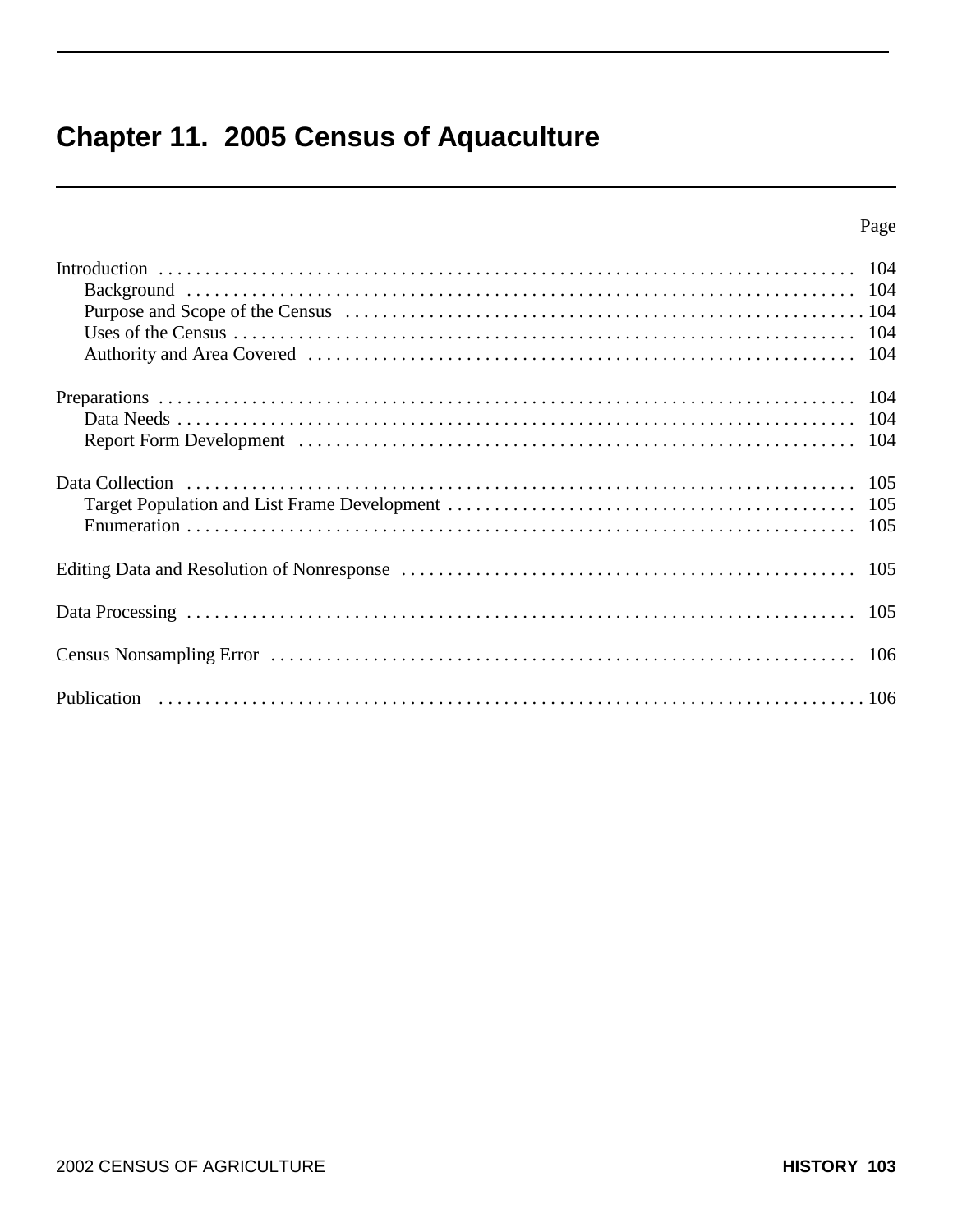# **INTRODUCTION**

#### **Background**

The 2005 Census of Aquaculture is the second national census conducted by the U.S. Department of Agriculture (USDA), National Agricultural Statistics Service (NASS), to collect data about the industry. The first aquaculture census was conducted in 1998 in response to the intense need for an accurate measure of the aquaculture sector. Limited aquaculture data have been collected by the census of agriculture since 1974.

#### **Purpose and Scope of the Census**

The 2005 Census of Aquaculture expanded the aquaculture data collected in the 2002 Census of Agriculture and provides a current and comprehensive picture of the aquaculture sector. The aquaculture census collects detailed information relating to production methods, surface water acres and sources, production, sales, point of first sale outlets, aquaculture distributed for restoration or conservation purposes, and farm labor.

#### **Uses of the Census**

The census of aquaculture provides statistics at the national and state levels. Aquaculture census statistics are used by Congress to develop, evaluate, and change farm programs. Many national and state programs use the data for rural development planning, land use management, and water resource management. Private industry uses the census statistics to provide more effective production and distribution systems for the aquaculture community.

#### **Authority and Area Covered**

The census of aquaculture is covered by Public Law 105-113, the Census of Agriculture Act of 1997 (Title 7, United States Code). The census of aquaculture is a follow-on census to the 2002 Census of Agriculture and provides detailed statistics on aquaculture.

#### **PREPARATIONS**

#### **Data Needs**

The content of the aquaculture census report form was developed through consultation with various aquaculture industry advisors and several USDA agencies. The National Aquaculture Association, the Advisory Committee on Agriculture Statistics, and the USDA Cooperative, State, Research, Education, and Extension Service provided NASS initial insight on the content of the report form. They also helped coordinate efforts with advisors across all sectors of the aquaculture industry to provide valuable input for the content of the report form.

#### **Report Form Development**

Several changes were made to the 2005 report form based on lessons learned from the first aquaculture census conducted in 1998. The primary focus was on improving the quality of sales data collected. More than 50 specific aquaculture species were pre-listed to avoid confusion. This compared to less than 25 specific species that were prelisted on the 1998 report form. Additional sections were added with questions tailored to specific sectors of the aquaculture industry. Questions were designed so that all reported sales information could be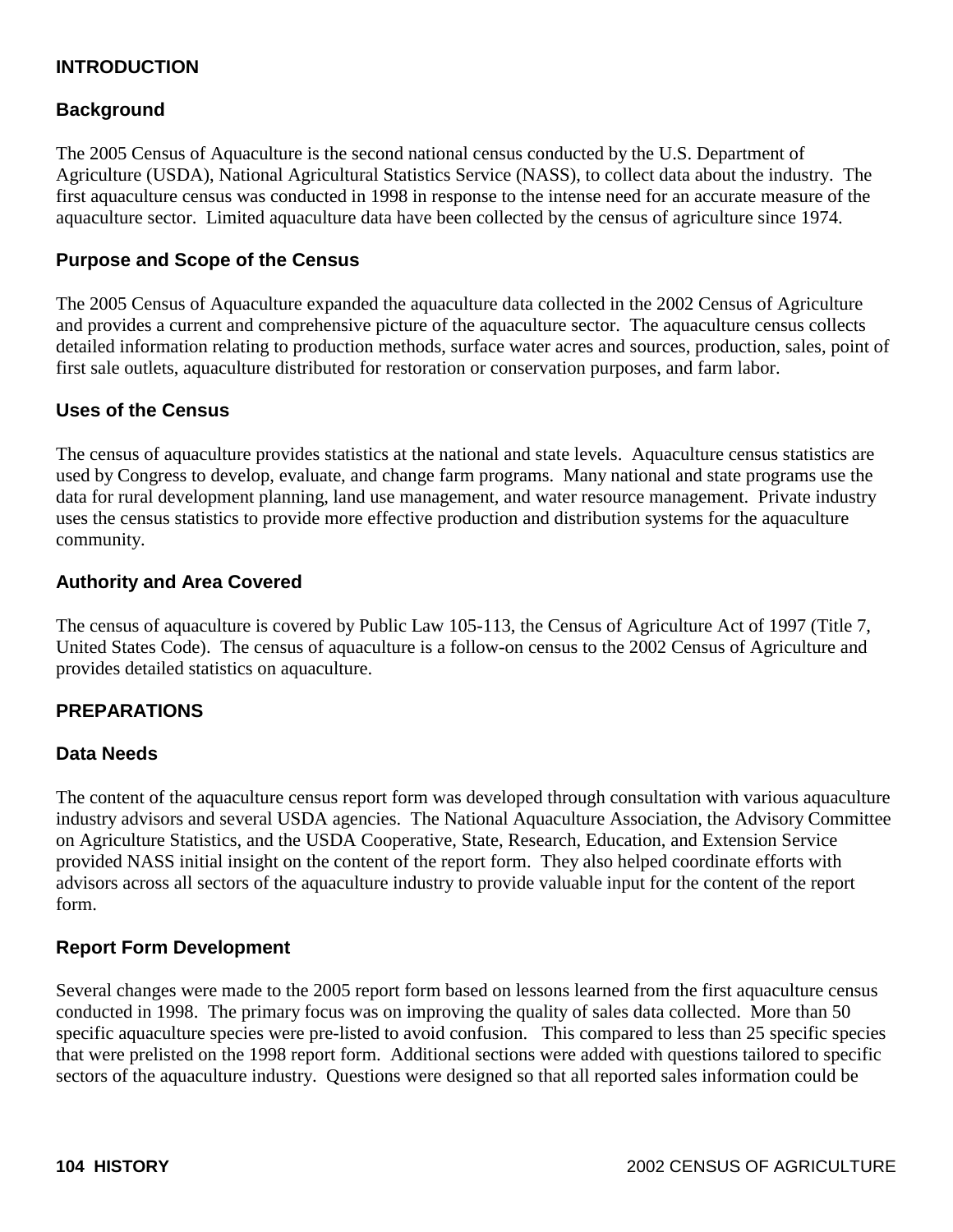converted and published in one standard unit, regardless of how the data were originally reported. For most of the species listed in the 2005 publication, the number sold, pounds sold, and total dollars received were published.

Other changes included: additional versions of the report form were created to correspond with aquaculture production in specific states, the production methods list was expanded, an organically raised aquaculture question and a farm employment section were added, and the cooperative agreements and contracts section and the estimated value of products distributed question were removed.

# **DATA COLLECTION**

## **Target Population and List Frame Development**

The target population for the census of aquaculture was all commercial or noncommercial places from which \$1,000 or more of aquaculture products were produced and either sold or distributed during the census year. Commercial operations qualified with sales greater than or equal to \$1,000. Noncommercial operations included operations that produced an estimated value of \$1,000 or more of aquaculture products, but released or distributed their production for purposes of restoration or conservation. Examples of noncommercial operations included Federal, state, or tribal hatcheries.

The list of farms was created from operations on the NASS list frame that were identified as having aquaculture. The majority of these operations were identified as the result of the 2002 Census of Agriculture and the annual catfish and trout surveys conducted by NASS. The list of names was supplemented from various list sources obtained by NASS.

## **Enumeration**

The 2005 Census of Aquaculture used a combination of mail, telephone, and personal interviews. Respondents also had the opportunity to complete their form over the internet. The report forms were mailed in mid-December 2005 to all identified aquaculture producers on the census mail list. Different versions of the report form were used. Catfish and trout farmers located in states participating in the NASS annual catfish or trout program received a report form asking for information required of the annual NASS programs. The remaining operations on the census mail list received the other report form. All mailings included a cover letter and a postage-paid return envelope. Follow-up telephone calls and personal interviews were used to collect data from non-respondents.

# **EDITING DATA AND RESOLUTION OF NONRESPONSE**

All report forms were reviewed for legibility and data entry irregularities prior to keying. All data were passed through a computer edit to check for data integrity. Data entries of large magnitude were reviewed by statisticians and verified or corrected. Every effort was made to correct all inconsistencies, errors, or omissions in reported data. Editing of catfish and trout data utilized historical comparisons to previously reported NASS survey data for water usage, inventory, production, and sales. Data from the 2002 Census of Agriculture were also available for review. Non-response to particular questions on the reports was resolved.

# **DATA PROCESSING**

An Interactive Data Analysis System was developed to identify and correct keying errors, missing data, and erroneous data entries. Analysis included a review of the distribution of items in the data set, and outliers were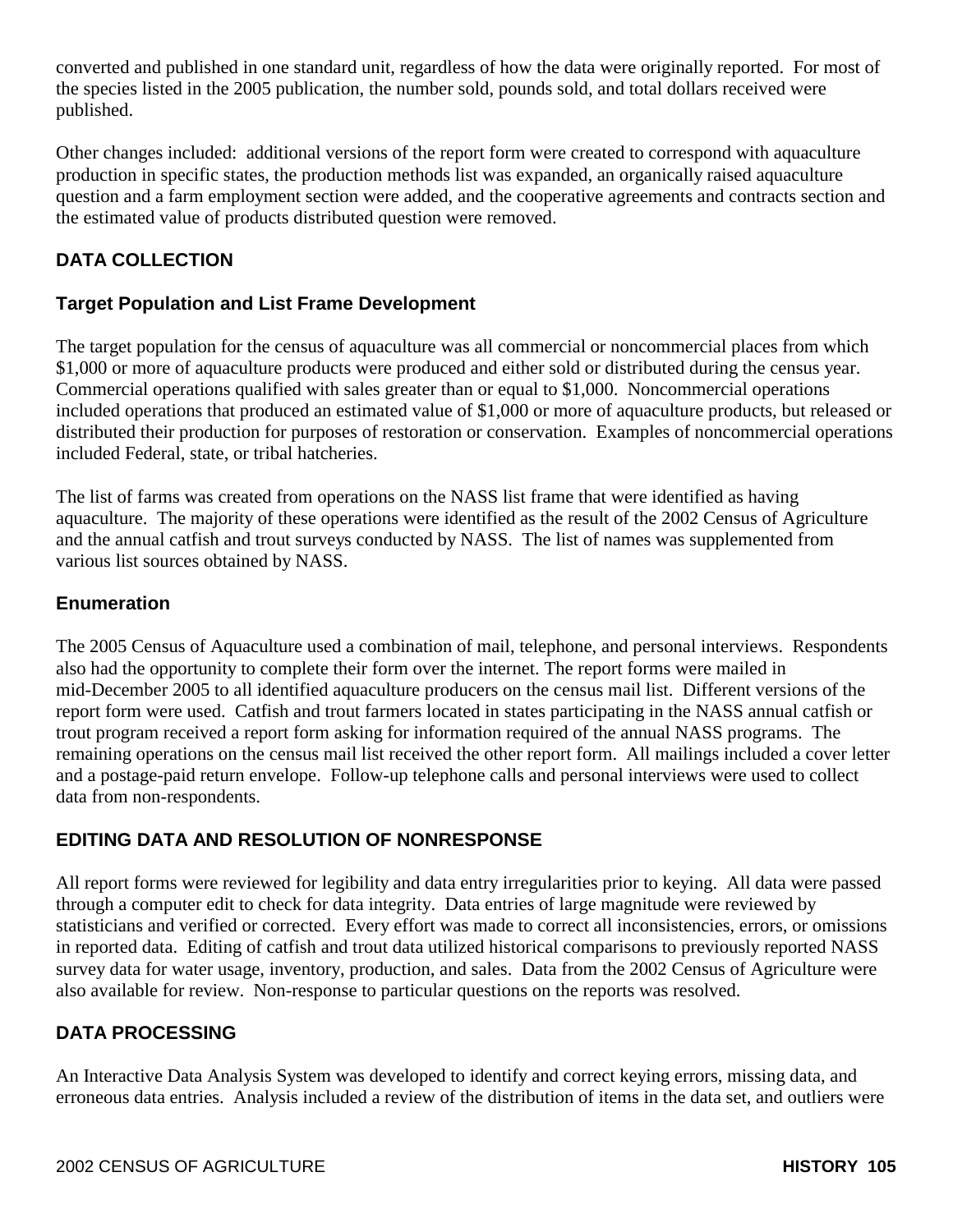investigated and verified or corrected. Prior to publication, tabulated totals were reviewed to identify any remaining inconsistencies.

# **CENSUS NONSAMPLING ERROR**

Incorrect or incomplete responses to the census report form or to questions posed by an enumerator could introduce error into the census data. To reduce reporting error, each respondent's answers were checked for completeness and consistency by the edit. The accuracy of the census could also be affected by other nonsampling error sources, including incorrect data keying, editing, and imputing for missing data. Every effort was made to minimize these errors.

## **PUBLICATION**

Data from the 2005 Census of Aquaculture were published in Volume 3, Special Studies, Part 2. Published data were also accessible on the Internet at www.nass.usda.gov. The publication provided information on the number of farms and the market value of aquaculture products sold for each state and the United States. In addition, selected data items for each state and the United States were presented.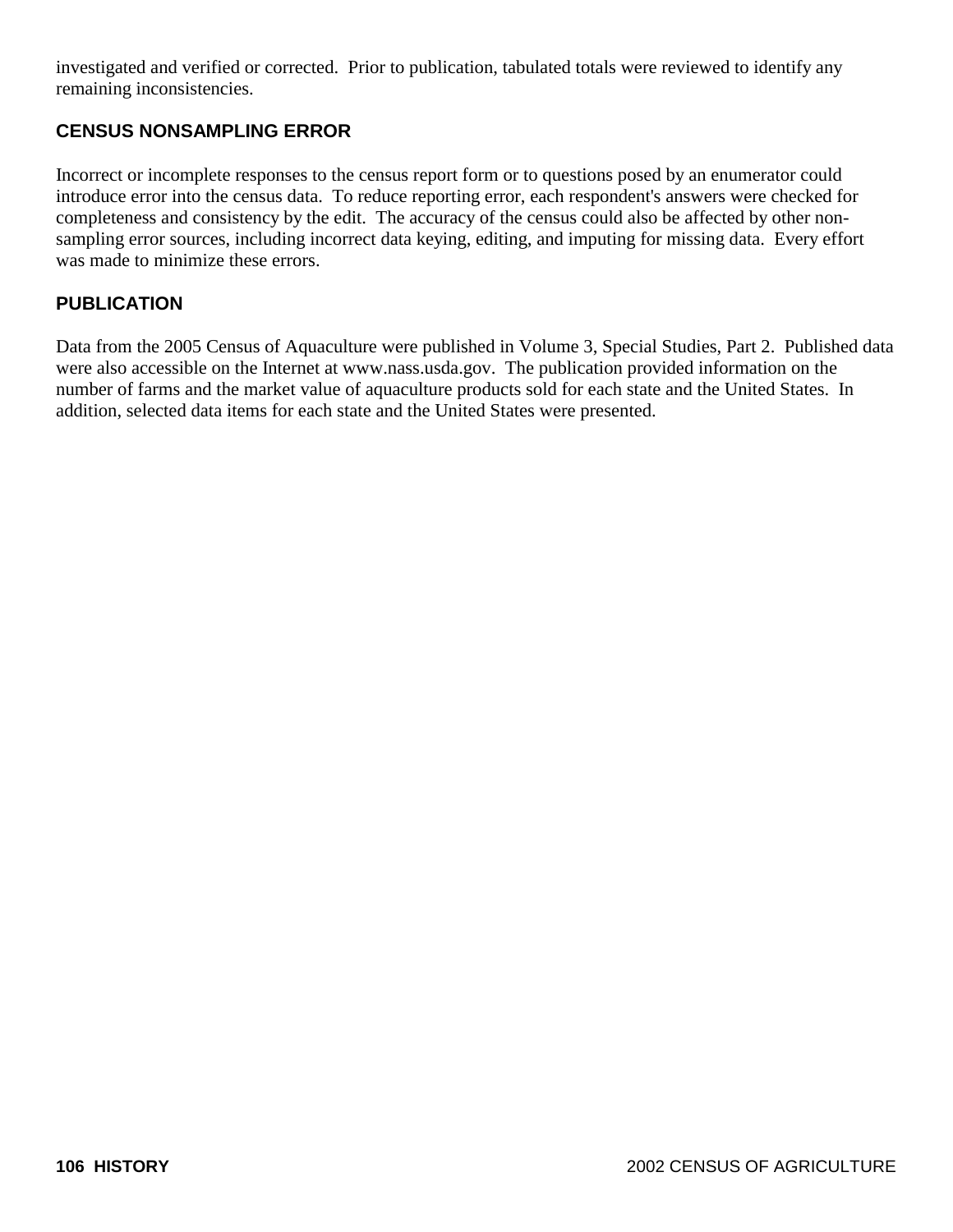# **Chapter 12. Publication Program**

| Page |  |
|------|--|
|      |  |
|      |  |
|      |  |
|      |  |
|      |  |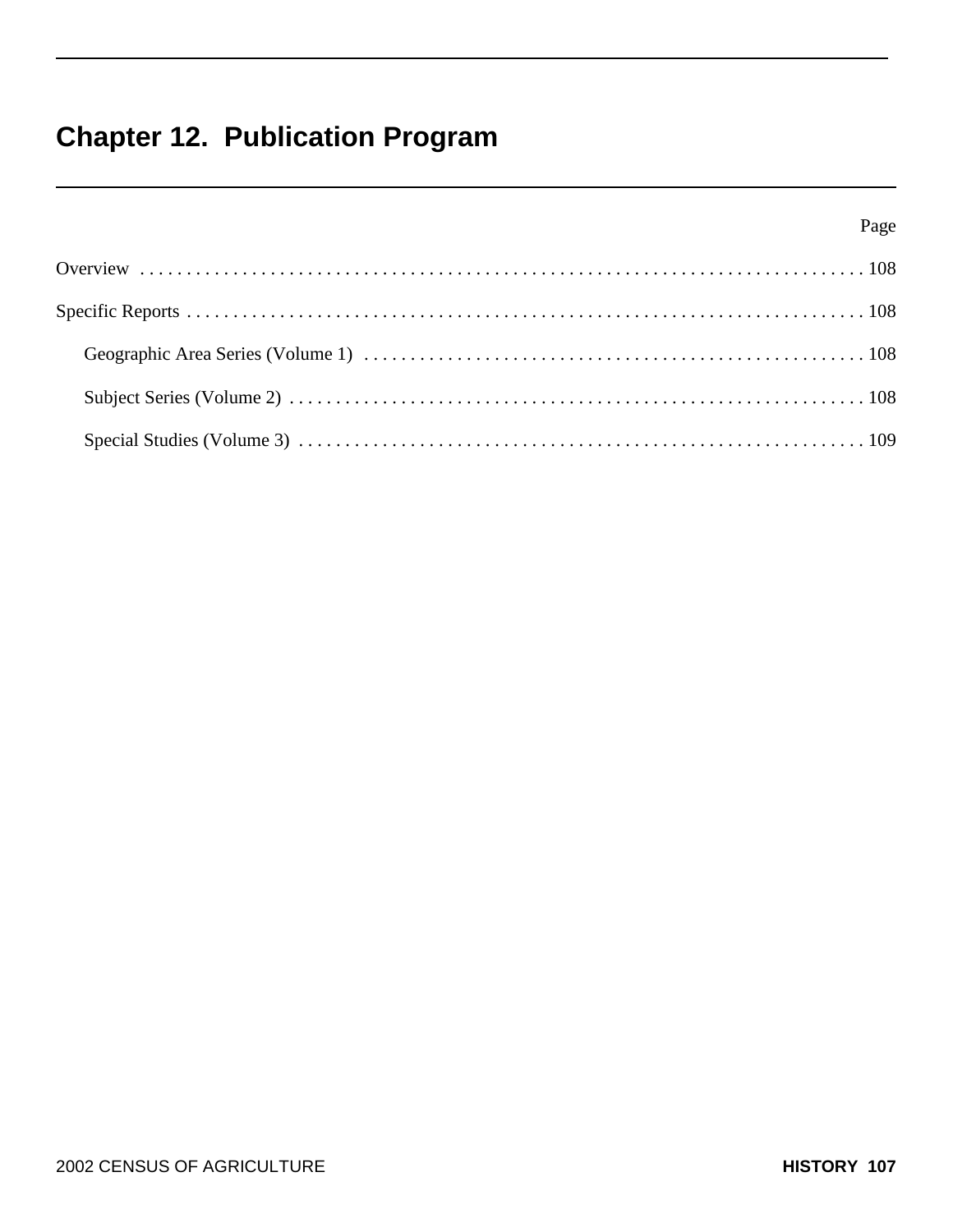# **OVERVIEW**

The purpose of the census of agriculture collects and disseminates comprehensive, complete statistics on agriculture in the United States to the general public, government offices, farm organizations, agribusiness, and Congress. Consequently, the publication program was designed to make census data available to users as economically and in as many formats as possible. Data were released in a variety of media formats including print, CD-ROM, and on the NASS website in text, PDF, and CSV manipulable files. Census data were released in three volumes: Volume 1, Geographic Area Series; Volume 2, Subject Series; and Volume 3, Special Studies.

## **SPECIFIC REPORTS**

## **Geographic Area Series (Volume 1)**

The 56-part Volume 1 Geographic Area Series, State and County Data (AC-02-A-1 to 56), included final state and county (or equivalent) detailed data for the 50 states, United States Summary, Puerto Rico, Guam, the U. S. Virgin Islands, Commonwealth of Northern Mariana Islands, and American Samoa. The U.S., states, and Puerto Rico reports were released in print, on CD-ROM, and on the Internet in text, PDF, and CSV formats. The Guam, U.S. Virgin Islands, Commonwealth of Northern Mariana Islands, and American Samoa reports were released in print and on the Internet in text and PDF formats.

In addition, several specialty products were developed using volume 1 data. These included a summary of the New England region, summaries of selected demographics of U.S. farm operators and operators by race, State and County Profiles, an American Indian Reservations report, the Ranking of Market Value Agricultural Products Sold report , and the Top Commodities report. Data for these products were extracted from Volume 1 information and were released on the Internet in several different product formats.

## **Subject Series (Volume 2)**

This 2002 census series included five reports: Agricultural Atlas, Ranking of Congressional Districts, ZIP Code Tabulations of Selected Items, Congressional District Tabulations, and History of the Census of Agriculture.

**Agricultural Atlas (AC-02-S-1)**. The Agricultural Atlas of the United States provides maps illustrating national agricultural statistics. It features a series of maps highlighting agricultural activities and characteristics such as farm number and size, selected crops harvested, livestock and poultry inventories and sales, agricultural sales, production expenses, land use, irrigation patterns, fertilizer and chemical use, and machinery and equipment inventories. Data display some changes from 1997-2002 and cover the United States, states, and counties. Data were released in print, on CD-ROM, and on the Internet.

**Ranking of Congressional Districts (AC-02-S-2)**. The Congressional Districts Ranking report presents selected 2002 Census of Agriculture statistics ranked by the congressional district of the 108<sup>th</sup> Congress. Data were released on CD-ROM and on the internet in text, PDF, and CSV formats.

**ZIP Code Tabulations of Selected Items (AC-02-S-3)**. The ZIP Code Tabulations of Selected Items shows selected agricultural statistics by five-digit postal ZIP Code. Data were released on the Internet in CSV format.

**Congressional District Tabulations (AC-02-S-4)**. The Congressional District Tabulations report presents selected 2002 Census of Agriculture statistics ranked by congressional districts of the 108<sup>th</sup> Congress. Data are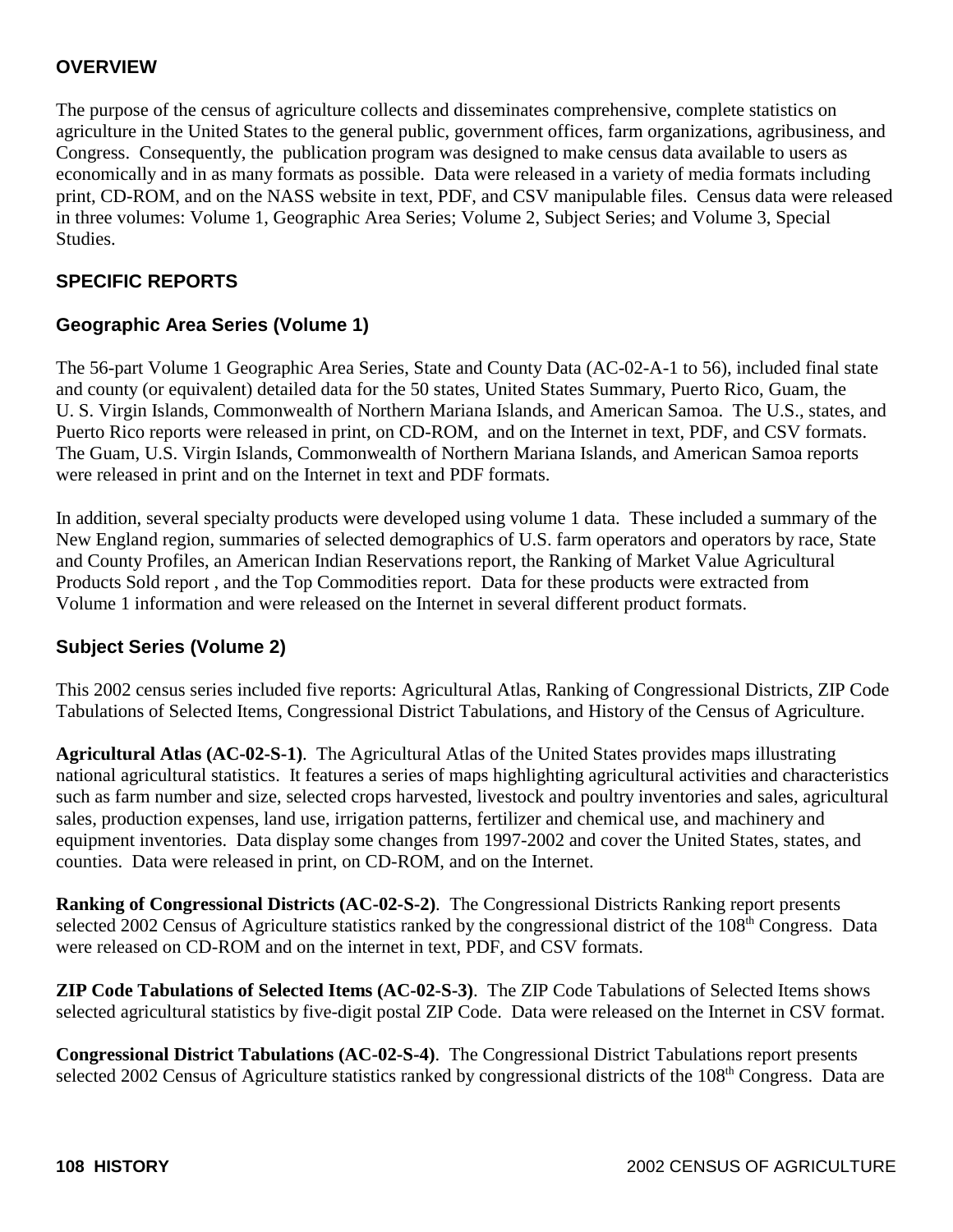presented by congressional district for all states, except Alaska, Delaware, Montana, North Dakota, South Dakota, Vermont, and Wyoming, which are considered "at large" states. The state total is presented for these seven states. Data were released on the Internet in text, PDF, and CSV formats.

**History (AC-02-S-5)**. The History publication describes the major census operations for the 2002 Census of Agriculture, including the follow-on censuses and surveys and the censuses of outlying areas. It was released in print and on the Internet.

# **Special Studies (Volume 3)**

The Volume 3, Special Studies series consisted of the 2003 Farm and Ranch Irrigation Survey (FRIS) and the 2005 Census of Aquaculture. Both reports were released in print and on the Internet.

**2003 Farm and Ranch Irrigation Survey, AC-02-SP-1**. The 2003 Farm and Ranch Irrigation Survey contains irrigation data for the United States, for individual states, and for the 20 Water Resources Areas. It represents the results from a sample survey of farm and ranch operators who reported using irrigation in the 2002 census. Data include acres irrigated, yields of specified crops, method of distribution, quantity and source of water used, number and depth of wells, pumps used in moving water, energy use, and expenditures for maintenance and investment. In addition, the report includes some comparative data from the 1998 FRIS. It was released in print and on the Internet in text, PDF, and CSV files.

**2005 Census of Aquaculture, AC-02-SP-2.** The 2005 Census of Aquaculture provides data on size of operation, methodology, sales by category, losses, irrigation, and other topics. This was the Nation's second census of aquaculture. The first was conducted in 1998. The report is available in print and on the Internet.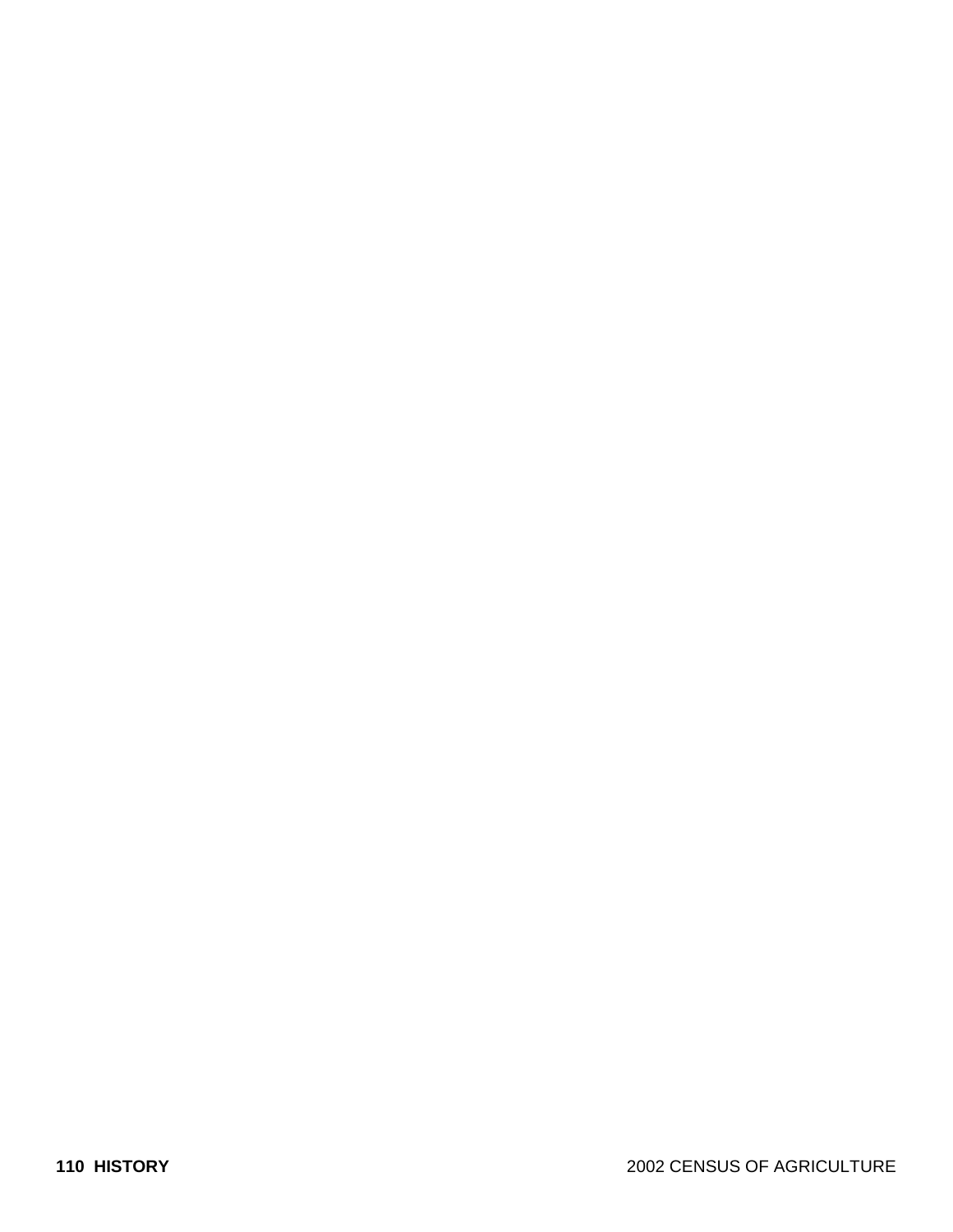# **Appendix A: Provisions of Title 7 Relating to the 2002 Census of Agriculture**

### **OVERVIEW**

The 2002 Census of Agriculture and follow-on censuses and surveys are conducted under the provisions of Title 7 U.S.C. Previously, the census program was conducted under the provisions of Title 13 U.S.C. This change in legal authority resulted from the transfer of the census of agriculture from the U.S. Department of Commerce to the U.S. Department of Agriculture.

Essentially, the provisions to conduct censuses and its components are the same under Title 7 as they were under Title 13 U.S.C.

Applicable sections of Title 7 U.S.C. as they relate to the 2002 Census of Agriculture follow.

#### **PROVISIONS OF TITLE 7, U.S.C.**

#### **CHAPTER 55 – Department of Agriculture**

#### **Sec. 2204g. Authority of Secretary of Agriculture to conduct census of agriculture**

#### **(a) Census of agriculture required**

In 1998 and every fifth year thereafter, the Secretary of Agriculture shall take a census of agriculture.

#### **(b) Methods**

In connection with the census, the Secretary may conduct any survey or other information collection, and employ any sampling or other statistical method, that the Secretary determines is appropriate.

#### **(c) Year of information**

The information collected in each census taken under this section shall relate to the year immediately preceding the year in which the census is taken.

#### **(d) Enforcement**

#### **(1) Fraud**

A person over 18 years of age who willfully gives an answer that is false to a question, which is authorized by the Secretary to be submitted to the person in connection with a census under this section, shall be fined not more than \$500.

#### **(2) Refusal or neglect to answer questions**

A person over 18 years of age who refuses or willfully neglects to answer a question, which is authorized by the Secretary to be submitted to the person in connection with a census under this section, shall be fined not more than \$100.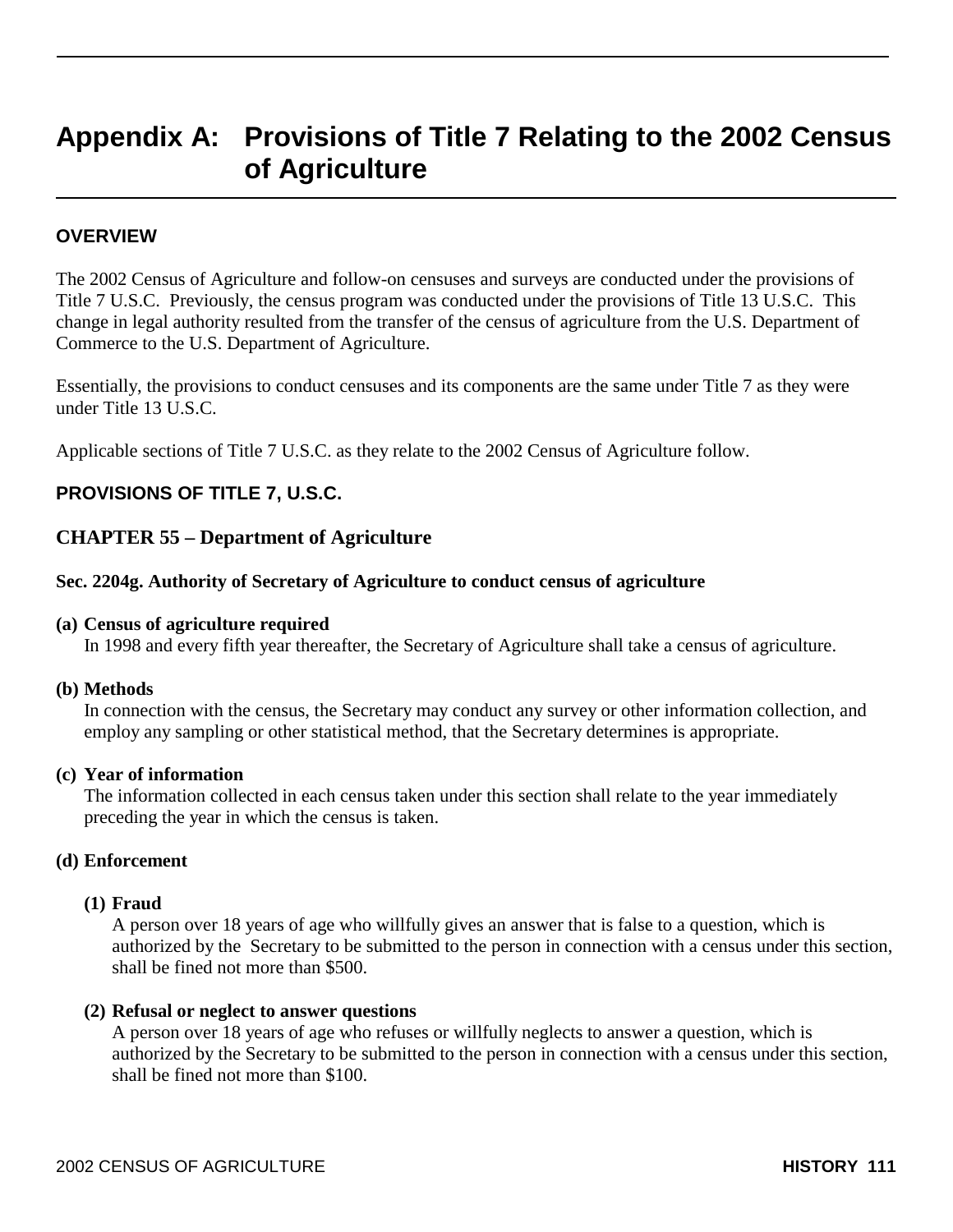### **(3) Social Security number**

The failure or refusal of a person to disclose the person's Social Security number in response to a request made in connection with any census or other activity under this section shall not be a violation under this subsection.

#### **(4) Religious information**

 Notwithstanding any other provision of this section, no person shall be compelled to disclose information relative to the religious beliefs of the person or to membership of the person in a religious body.

### **(e) Geographic coverage**

A census under this section shall include –

- (1) each of the several states of the United States;
- (2) as determined appropriate by the Secretary, the District of Columbia, the Commonwealth of Puerto Rico, the Commonwealth of the Northern Mariana Islands, the United States Virgin Islands, and Guam; and
- (3) with the concurrence of the Secretary and the Secretary of State, any other possession or area over which the United States exercises jurisdiction, control, or sovereignty.

### **Sec. 2276. Confidentiality of information**

#### **(a) Authorized disclosure**

In the case of information furnished under a provision of law referred to in subsection (d) of this section, neither the Secretary of Agriculture, any other officer or employee of the Department of Agriculture or agency thereof, nor any other person may –

- (1) use such information for a purpose other than the development or reporting of aggregate data in a manner such that the identity of the person who supplied such information is not discernible and is not material to the intended uses of such information; or
- (2) disclose such information to the public, unless such information has been transformed into a statistical or aggregate form that does not allow the identification of the person who supplied particular information.

#### **(b) Violations; penalties**

Any person who shall publish, cause to be published, or otherwise publicly release information collected pursuant to a provision of law referred to in subsection (d) of this section, in any manner or for any purpose prohibited in section<sup>1</sup> (a) of this section, shall be fined not more than \$10,000 or imprisoned for not more than 1 year, or both.

#### **(c) Information provided to Secretary of Commerce**

This section shall not prohibit the release of information under section  $2204g(f)(2)$  of this title.

\_\_\_\_\_\_\_\_\_\_\_\_\_\_\_\_\_\_\_\_\_\_\_\_\_\_\_  $<sup>1</sup>$  So in original. Probably should be "subsection."</sup>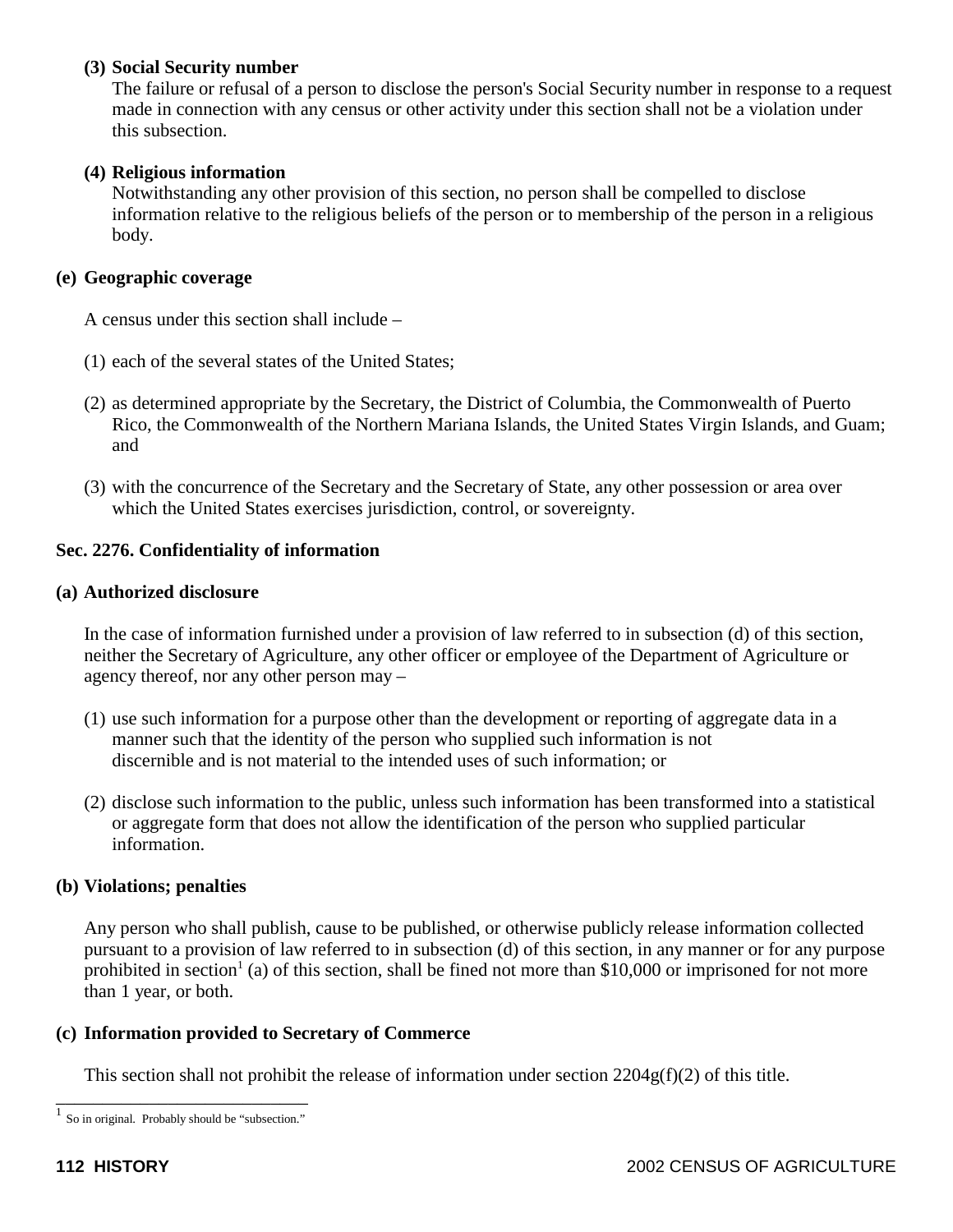# **Appendix B: Historical Notes**

## **ORIGINS OF THE CENSUS**

### **The First Censuses: 1790-1840**

The Constitutional Convention in 1787 set many precedents, among which was the incorporation in the governing instrument of the new Nation of a requirement for a periodic count of the population of that Nation for purposes of the equitable distribution to each state of taxes and representation in the House of Representatives. Article I, Section 2, of the United States Constitution required an enumeration of the "whole Number of free Persons, including those bound to Service for a Term of Years, and excluding Indians not taxed, three-fifths of all other Persons...within three Years after the first Meeting of the Congress of the United States, and within every subsequent Term of ten years..."

The first census was carried out by the new Government in 1790, but even some members of the Constitutional Convention had recognized that a periodic and universal enumeration of the country could be used to gather much useful information on more than the population. James Madison, when a member for Virginia of the first House of Representatives, introduced a bill to use the census to collect information on occupations and other economic subjects, as well as basic data on the age, sex, and race of the population. The House approved the idea, but the Senate rejected it, and Madison had to content himself with a census collecting information only on the number of inhabitants, their age, sex, and whether slave or free. Nevertheless, the rapid growth of the new Nation soon caused the Federal Government and others to look for some means of measuring that growth, and in 1810--during the first administration of President James Madison--items on the kind, quantity, and value of goods manufactured were included in the third national enumeration.<sup>1</sup> From its founding until well into the 19th Century, the United States was primarily an agricultural nation--95 percent of the population counted in the first census lived on the land. The 1820 Census was the first to include any question on agriculture, and it asked only how many persons in each household were engaged in agriculture. (Approximately 70 percent of the total population at the time were so engaged.)

The 1840 Census introduced separate schedules of questions relating to mining, agriculture, commerce, manufactures and trades, and navigation. The agriculture schedule included questions on cereals and other crops, and on livestock, and the results were published with the rest of the census data. Even this expanded information was considered unreliable and lacking in detail, and there were demands that the census collect more detailed information, and that the Government pay more attention to ensuring the accuracy of the data collected and published.

## **The Agriculture Census**

The dissatisfaction with the 1840 Census prompted Congress to give particular attention to the organization and data content of the 1850 Census. A select committee of the House of Representatives recommended that the Federal Government establish a permanent census office. The Senate shared many of the concerns expressed by the House, but declined to support the measure, so a permanent census office had to wait another

<sup>&</sup>lt;sup>1</sup> The Federal government published a separate report covering the non-demographic data collected in the third census: A statement of the Arts and Manufactures of the United States of America, for the Year 1810. This document may be considered the forerunner of the Census Bureau's enormous economic statistics publishing program.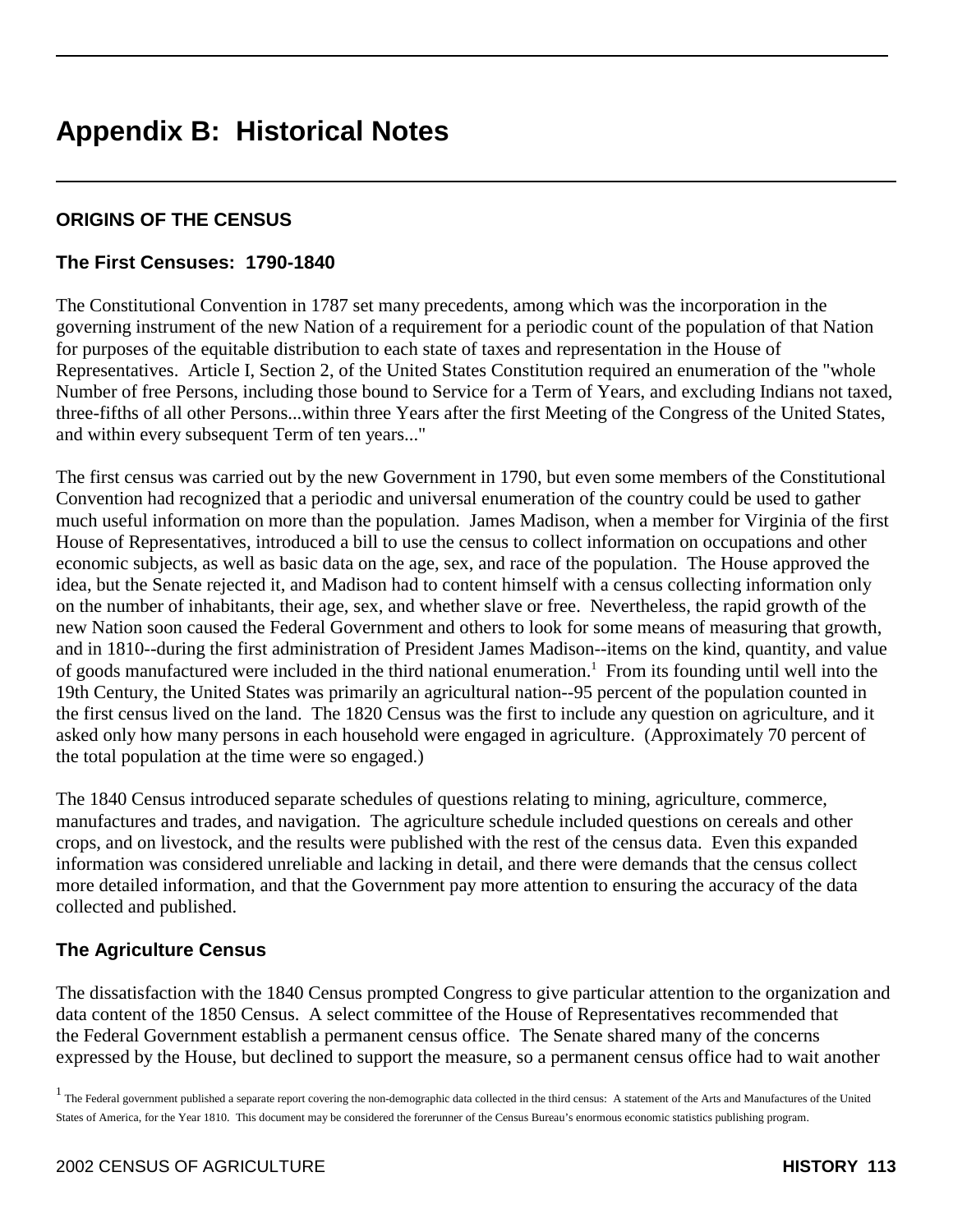half-century. Nevertheless, the 1850 Census assumed much of the specialized organization that has since characterized the censuses, and is often considered the first "modern" enumeration.

The increased specialization began at the top, where the Congress transferred the responsibility for supervising the census from the Department of State to the newly formed Department of the Interior. The census was organized into six subject areas for data collection, including agriculture, each with a separate list of questions. The agriculture report form, or "schedule," asked for the name of the person(s) in each household who operated a farm, and made relatively detailed inquiries on acreage and agricultural activities, including quantities produced of selected products; the value of farm implements and machinery, livestock, animals slaughtered, and homemade manufactures; and the cash value of the farm. The 1850 Census publications included the total number of farms for the United States (1.4 million) and each state; acreage (294 million acres under cultivation); and total value of farms, buildings, livestock, machinery, and equipment (nearly \$4 billion).

The censuses became more detailed as the century progressed. The census law of 1879 provided for the appointment by the President (with Senate confirmation) of up to 150 local supervisors for the 1880 Census (at least 1 for each state or territory) as well as for employing specialists to collect data on certain census subject matter areas, such as manufactures and mining. The local supervisors were responsible for the actual data collection, as well as for hiring suitable enumerators. This enlarged staff permitted closer supervision of the enumeration and thus, it was hoped, greater accuracy. The 1880 Census of Agriculture form included new items on tenure, weeks of hired labor, costs for building and maintaining fences, and cost of fertilizer purchased, and used specialized report forms to collect detailed production information on selected crops and livestock.

The agriculture census expanded further for 1890, when the agriculture schedule doubled in length--including new inquiries on agricultural organizations, floriculture, and irrigation--and again used special report forms for selected operations. The population census also collected agricultural data, asking for information on farm mortgages.

The 1900 Agricultural Census introduced a question on the race of the farm operator, but was otherwise similar to the previous enumeration. The 1900 Census saw the agriculture census enter the age of automated data processing when the census staff used punchcards and electric tabulating machines to process and tabulate the statistics (the punchcard tabulating equipment had first been used for processing in the 1890 population census). This equipment tabulated the results of the 1890 population census, and was adapted for the agriculture enumeration by the development and addition of an automatic sorter (required because of the large number of crop cards used in processing the agriculture data) and the use of a new keypunch machine.

# **REPORT FORM CONTENT AND FORMAT**

## **Content**

During the 19th century, the agriculture census schedules asked for simple production quantities and total sales values for selected products, with relatively few items on such things as machinery and equipment, or fertilizers used. Changes to these schedules generally were restricted to changes in the kinds of crops and livestock for which data were requested. The 1900 Census introduced questions on the race and tenure of farm operators, and from then until today, the agriculture census collected a considerable amount of social and economic information, along with the crop and livestock data. During the period between the World Wars, questions were added on such things as the availability of electricity, telephone service, and paved roads, as well as the degree of mechanization of farm operations, and nonfarm employment and income. The race, sex, and ethnic background of farm operators became important objects of the census questionnaire after World War II, and the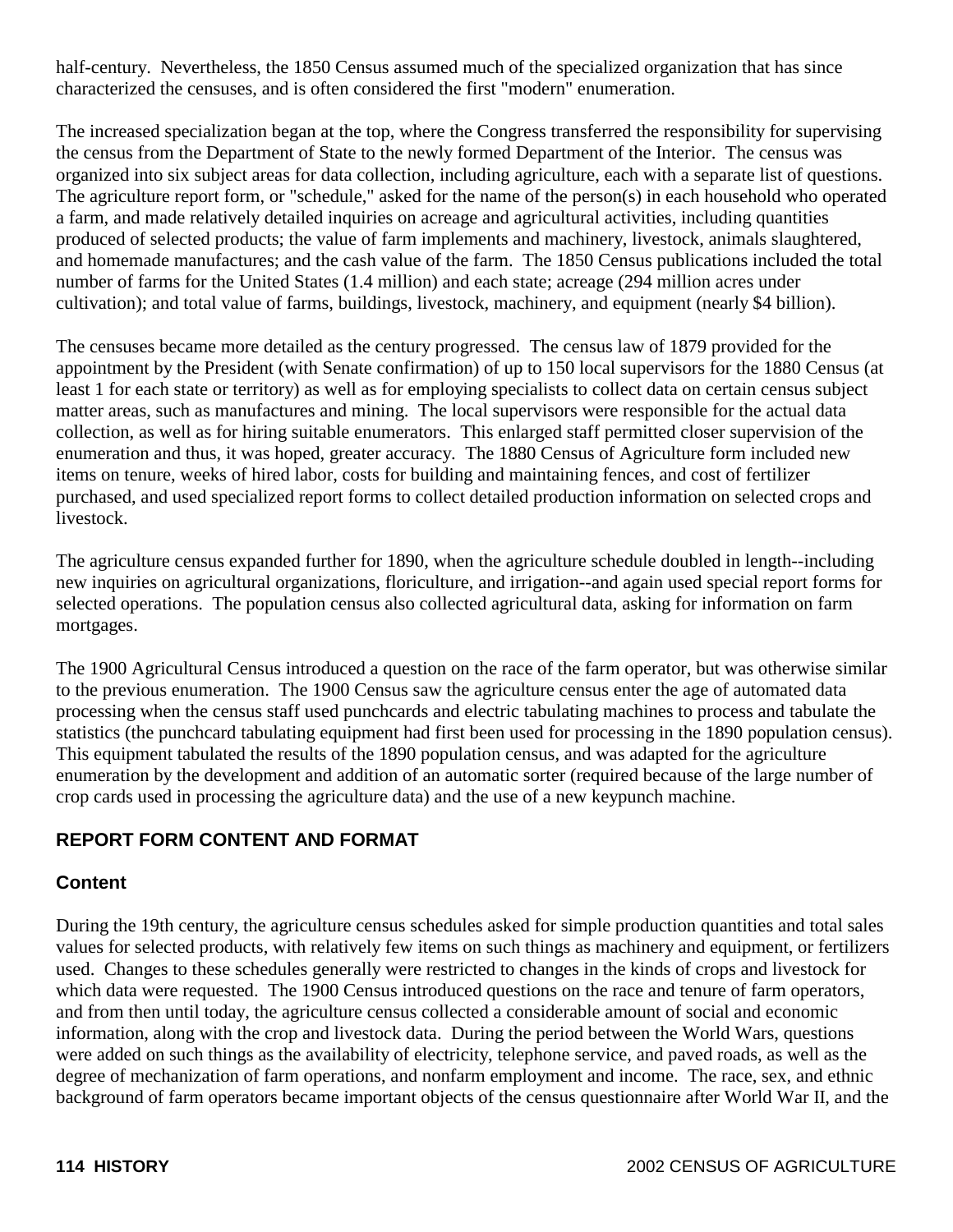1978 and later agriculture census report forms asked for the respondent's sex, and whether he or she was of Spanish/Hispanic origin.

Business organization, off-farm income, and participation in a variety of Federal Government agricultural programs became increasingly important to data users as well. Some information on organization and income had been requested since the 1920's, and following World War II, items were added on participation in various Federal loan and land conservation programs. For 1974, the census questionnaire introduced an item on farm credit and debt, and for the 1987 Census, additional inquiries on production expenses. The 1992 Census added questions on hired farm labor by number of days worked, landlords, sales of products to individuals, injuries and deaths occurring on the farm, and additional detailed crop breakdowns (e.g., wheat by type). Content of the 1997 Census of Agriculture was essentially the same as the 1992 Census. However, because farms were classified according to the new North American Industry Classification System (NAICS), two new commodities – cut Christmas trees, and acres of maple trees and number of maple trees tapped – were added to the census questionnaire. Additional detail on plantain and tanier production was added. Items removed form the 1997 Census included land diverted under annual commodity adjustment programs, and Commodity Credit Corporation loans for honey and rye.

The use of non-sample and sample report form versions continued in 2002. The nonsample report forms contained the items asked of all respondents, while the sample versions included additional questions asked only of the sample of farmers. Unlike 1997, in 2002, the Farm Related Income Section was asked of all respondents.

Two significant data items were collected for the first time in 2002; multiple operator characteristic data on the second and third operators, and production contract data. In 1997 and previous censuses, only data on the principal operator were collected. In 2002, the total count of all operators and the number of those that were female was collected from all farms. Detailed operator characteristic data were collected from a maximum of three operators per farm. Prior to 2002, race data were always collected under the presumption that an operator could be of only one race. The 2002 census allowed respondents to enter more than one race. Consequently, published data for 2002 has a category for operators of more than one race.

The second major change in data content involved production contracts. In addition to the amount of commodities delivered under a production contract, the amount the contract grower received from the integrator or contractor was collected for the first time in 2002. Otherwise, most data items are comparable between the 2002 and 1997 Censuses.

The weighting methodology used for the 2002 census is significantly different than that used for the 1997 census. To ensure comparability of 2002 and 1997 census values, data shown in the 1997 publication were reweighted using the 2002 weighting methodology. Both the reweighted and the originally published 1997 values are displayed in the U.S. Volume 1, Table 1. Historical Highlights: 2002 and Earlier Census Years.

## **Format**

Agriculture censuses employed a field canvass of farm operators until the 1969 Census. During the 19th century, enumerators used pages in large ledger type binders for collecting the agriculture data, but the Census Bureau began using separate agricultural questionnaires in the 1900 Census, and has continued to do so since. (The 1945 enumeration reverted to the binder format as a wartime measure.)

The growing demand for more detailed data, and the opposing demand to reduce respondent burden, led to compromises in every census, and to experiments during the 1940 and later Censuses in tailoring report forms to reflect the special characteristics of agriculture in various parts of the country. Tailored forms typically had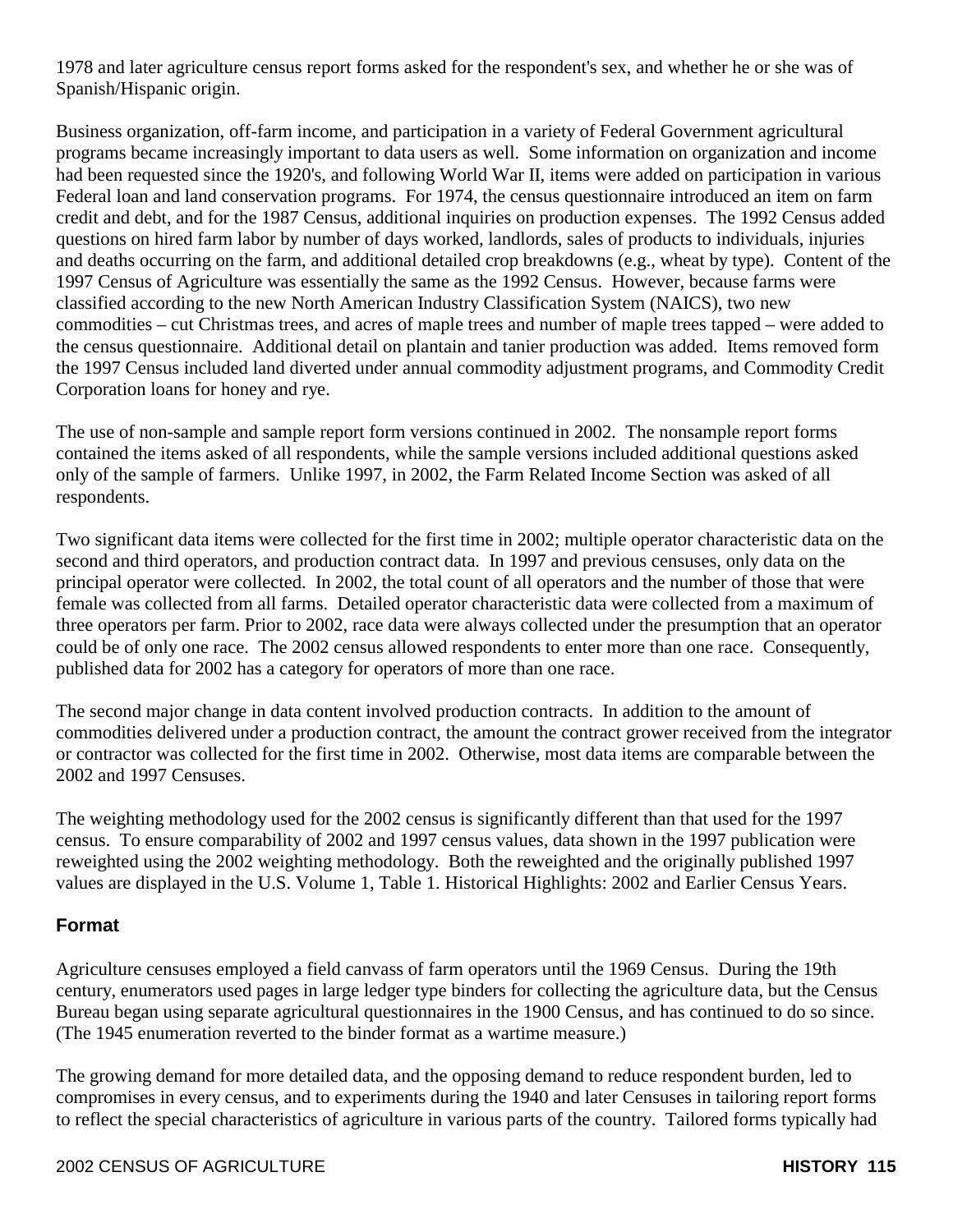two sets of questions, one asking for basic information of all farm operations, and a second, varying from area to area, covering the crops and livestock produced there. This specialization of report forms reached its peak in the 1964 census, when there was a separate questionnaire for each state, Puerto Rico, Guam, and the U.S. Virgin Islands.

The Bureau of the Census eliminated specialized forms for the 1969 census, when it designed two questionnaires–a short form asking for basic information, and a standard form that included additional items. Tailored report forms<sup>2</sup> were used only for Hawaii, Puerto Rico, and the outlying areas.

The census used the standard form, for farms in the 50 states which were expected to have \$2,500 or more in agricultural products sold during the census year. The short form went to smaller farms. A similar format was used for the 1974 Census, while the Census Bureau employed a variation of the system in the 1978 Census, with a somewhat longer basic questionnaire used for all farms, but with a "sample" questionnaire that included all the basic items plus six additional sections of inquiries for a sample of about 20 percent of all farms. Larger page size and other format changes enabled the Census Bureau to collect the data needed while reducing overall response burden by over 30 percent.

Standardization simplified the Census Bureau's job in terms of designing, printing, mailing, and processing the questionnaire, but respondents still were unhappy about questions irrelevant to their own operations. For the 1982 Census, the Census Bureau reintroduced regionalized questionnaires for 12 geographic regions of the country, plus separate questionnaires for the outlying areas, and with sample and nonsample<sup>3</sup> forms for each region. The agriculture census "regions" did not coincide either with the Census Bureau's census geographic regions or with the USDA's regions, but were simply groupings of states in which the Census Bureau expected to find similar types of crops and livestock operations. The nonsample report form contained all the items requested of all farmers, while the sample version contained both the "core" items requested on the nonsample form and additional questions. The longer form was used for a sample of about 20 percent of all farms. The Census continued to use this system of regionalized sample and nonsample report forms for the 1987, 1992, and 1997 Censuses, although the number of regions was raised to 13. In the 1982 Census, there were 10 multi-state regions, while Florida and Hawaii each made up a region of their own. For 1987 and 1992, Alaska was designated a separate region as well. In 1997 Alaska, Florida, Hawaii, and Texas were separate regions.

Use of regionalized report forms continued in the 2002 census. The 2002 regional report forms used the same basic format and layout as the 1997 report forms. States that comprised each region for the 2002 census are listed in Chapter 5, Data Collection, Table 5-2. For 2002, Alaska, Florida, and Hawaii continued to be separate regions. Texas was combined with New Mexico in 2002.

\_\_\_\_\_\_\_\_\_\_\_\_\_\_\_\_\_

 $2$  The Census Bureau also produced separate report forms for the agricultural services census and the decennial censuses of irrigation, drainage, and horticultural specialties that were carried out as part of the 1969 program.

<sup>&</sup>lt;sup>3</sup> The sample forms were further specialized by the use of "must" report forms. Must forms were used for very large or special operations, and were identical to the other sample forms in content. The Census Bureau used a different shading color for must forms to facilitate identification of these cases during clerical processing.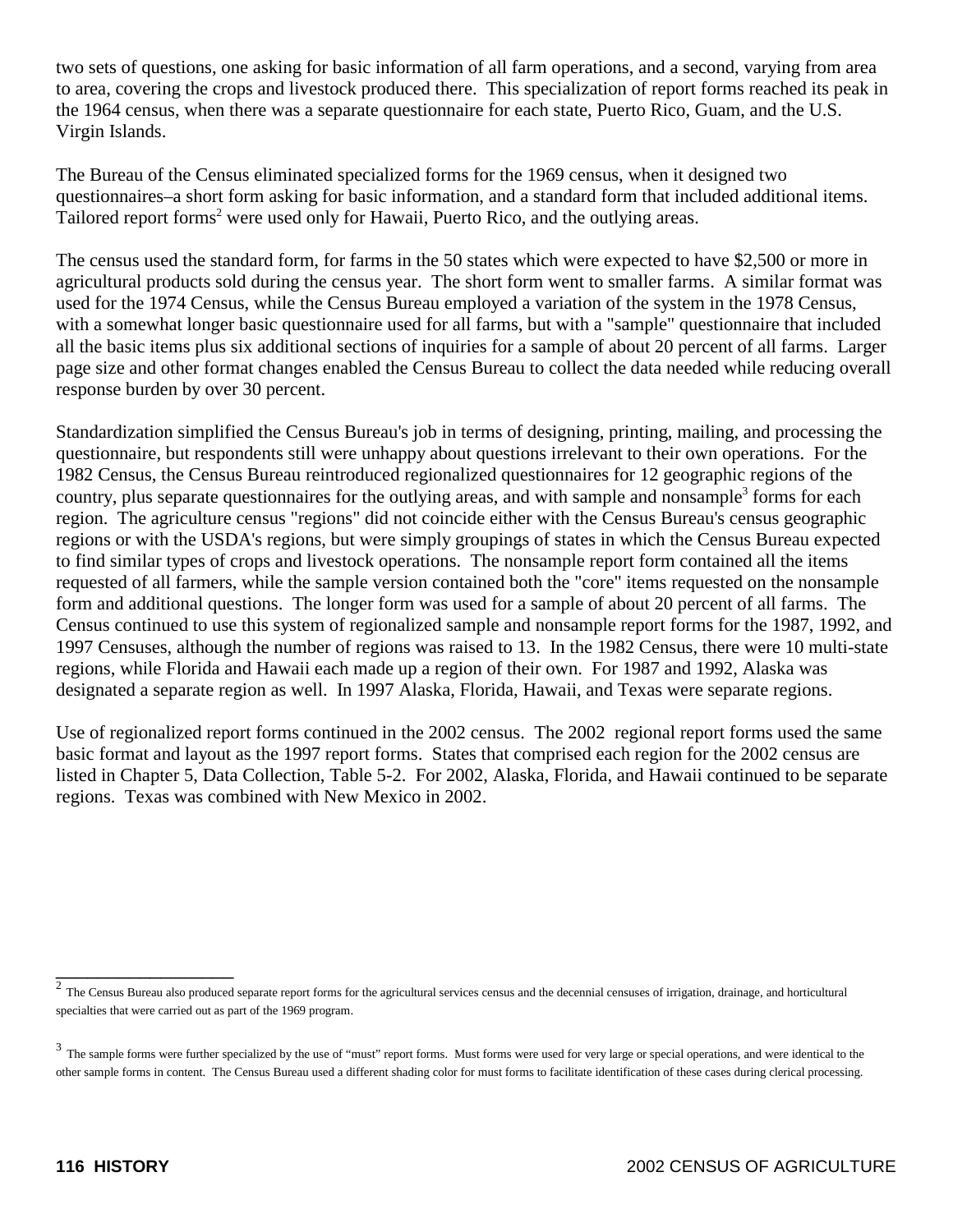## **PROCESSING AND PUBLISHING THE DATA**

## **Processing**

Processing the census data during most of the 19th century was a fairly straightforward operation; the enumeration staff returned completed schedules to the census office and the clerical staff tabulated and compiled the data by hand. The introduction of mechanical punchcard and electric tabulating equipment (first used in the 1890 population census, and for the 1900 Census of Agriculture) was a major methodological and technological change, so much so that a comparable transformation in processing waited until the advent of the electronic computer and automated data processing systems half a century later. Technical improvements to the equipment continued throughout the intervening decades, (e.g., the 1940 Census of Agriculture introduced automated editing of the census punchcards) however, the basic systems introduced for processing at the turn of the century remained in place until after World War II.

The Census Bureau played a major role in the development of modern computer technology. Its staff drew up the specifications and cooperated in the design of the "Universal Automatic Computer," better known as UNIVAC, the first general purpose electronic computer system, which was installed at the Census Bureau's Philadelphia Field Office in 1951 for use in processing the 1950 population census. The system was moved to the Suitland headquarters in time for the 1954 Census of Agriculture. Even with the new system, a large clerical staff was required to manually edit the individual report forms before the data were keyed to punchcards for computer processing. The 1964 Census introduced "string" punching, which saved time in key punching and computer processing. This technology reduced the total number of punchcards needed to transfer the data to magnetic tape, and used computerized programs to perform much of the editing and tabulating work. For the 1969 Census, the Census Bureau's Data Preparation Division (DPD) in Jeffersonville, IN, began keying the agriculture data directly to small magnetic tape reels, "pooling" (i.e., consolidating) the data on standard computer tape reels, and shipping the tapes to the main computer facility at Suitland, MD, for processing. High-speed printers produced copies of tables for review and correction, and even for photo-offset reproduction for publication. For the 1974 Census, computer disks replaced the small tape reels, and the Jeffersonville office transmitted the data to Suitland electronically via telephone datalink. For the 1978 Census, individual bar code address labels and laser "reading" equipment facilitated automated check-in, while in the 1982 Census the data were keyed directly to computer disk once again, but there was no clerical edit before keying, since the edit programs developed by the Census Bureau made manual editing unnecessary. The 1982 Census also saw the first use of the interactive data base system, which allowed analysts access to the entire data file to resolve problems. This system was expanded further for 1987, using minicomputer systems to edit the tabulations and to prepare the actual tables, making it possible to dispense with the paper printouts required in the earlier systems.

As a result of the transfer of the agriculture census from the Bureau of the Census to the Department of Agriculture, National Agricultural Statistics Service (NASS) in 1997, census activities were conducted by NASS's Field Offices. Specifically, collection of data on tagged records and telephone follow-ups were conducted by the respective Field Offices. In addition, each Field Office reviewed the preliminary data tabulations and the final tabulations before being published. Appropriate follow-up and corrections were made by the Field Offices. This approach allowed NASS to utilize its knowledge of local agriculture and incorporate known information into the state tabulations.

The basic structure of the data collection and processing activities for the 2002 Census of Agriculture were the same as was used for the 1997 census. NASS used the Census Bureau's data processing facility (NPC) in Jeffersonville to handle the mailout/mailback and data capture activities. However, instead of the traditional data keying entry approach for capturing census data, electronic scanning of the report forms and Optical Character Recognition (OCR) of the data was used. Scanning and OCR allowed Field Office staff and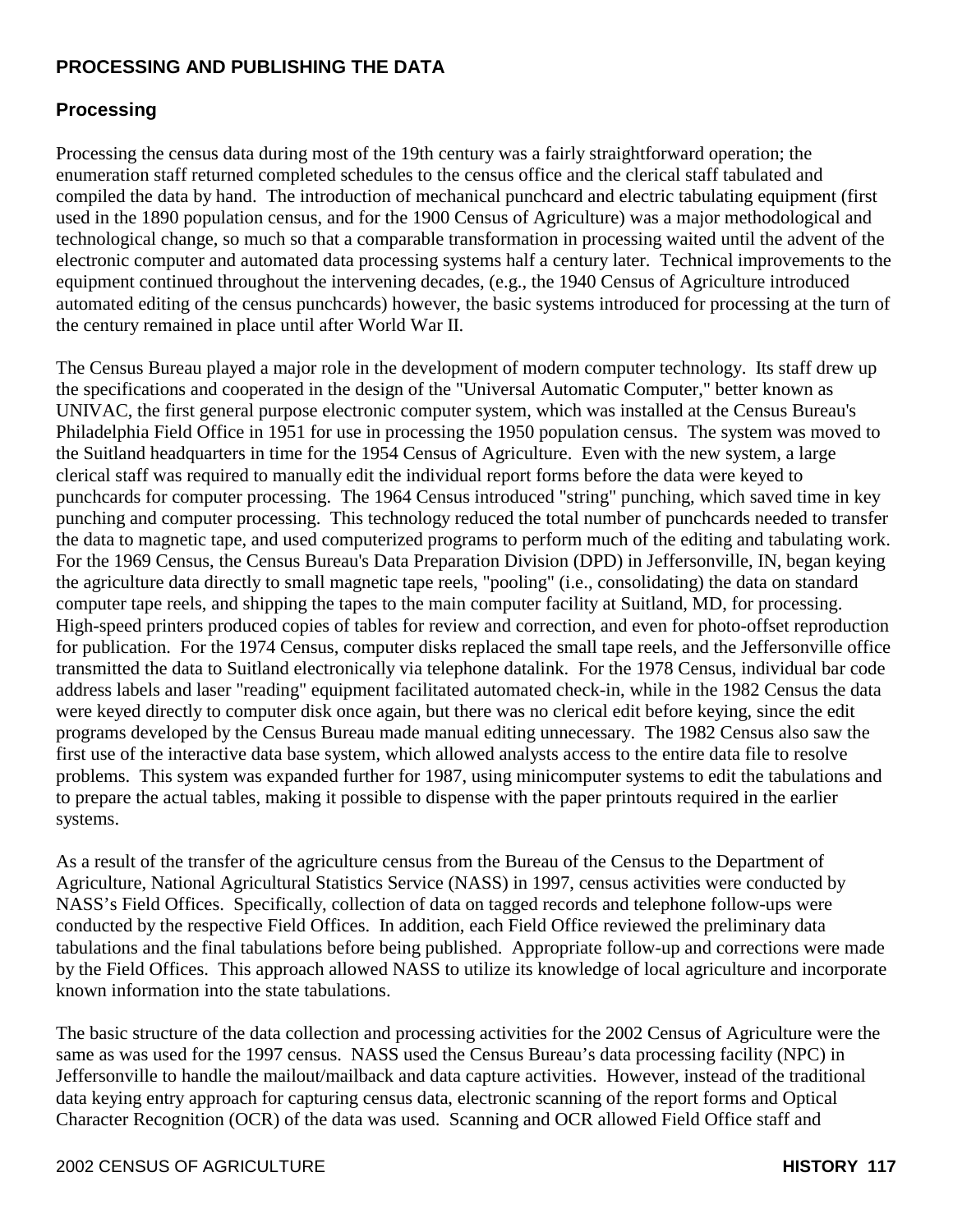headquarter's personnel more rapid access and ability to review reported data. Electronic access to the report forms was a significant improvement over distribution and review of the paper report forms.

Data processing, review, and resolution of data errors and inconsistencies was done by NASS's Field Offices and headquarters staffs, not NPC as was done during previous censuses. In addition, a new data analysis system was developed and used.

## **Publication**

Census of Agriculture data were traditionally published in printed reports, containing tabulations at the national, state, or even county level (as appropriate for each report series), with occasional use of illustrations and graphics. Since the turn of the century, this conventional system was modified successively to include individual reports for each state and county, special reports on selected subjects, greatly increased use of graphics and the development of a graphics report, and the adoption of electronic and other publishing media.

The Census Bureau employed relatively simple geography for publishing census data. Until the 1987 census reports were issued, the standard area reports covered the country as a whole, census geographic regions (and occasionally census divisions), states, and counties. For the 1987 enumeration, the Census Bureau produced selected statistics at the five-digit ZIP Code level as well; this was the first time agriculture census data were published for a level below the county since the first farm enumeration. In the 1992 Census, the Census Bureau continued to publish ZIP Code level data, and also produced tabulations of selected data for congressional districts.

The early census reports sometimes included selected maps and an occasional chart, but these were very limited in scope. The Census Bureau produced the first Graphic Summary, showing farm tenure and land use, as part of the 1945 Census of Agriculture publication program, and for 1969, introduced computer generated maps as well as additional charts and graphs. Renamed the Agricultural Atlas of the United States for 1987, the graphics report became a regular and popular part of the census publication program.

The Census Bureau issued agriculture census data on computer tape – in two standard computer languages – for the first time as part of the 1964 publication program, although only tapes of the preliminary data were offered. For the 1969 and following Censuses, the Bureau of the Census provided final census data on computer tape, while preliminary data were available only on tape for the 1978 enumeration. As computer use became more widespread, data users indicated that they needed both the preliminary and final agriculture census data on computer tape, and urged the agency to expand its data publication in machine-readable format to include new media. For the 1982 Census, the Census Bureau issued preliminary and final data files on computer tape and the preliminary data on flexible diskettes as well. Conventional computer tape files were those for which the user had to have access to a mainframe computer and the necessary programming and service staffs. Flexible diskettes could be used on the rapidly proliferating mini- and microcomputer systems, although they had limited data capacity (e.g., the 1982 agriculture preliminary data file required over 100 diskettes).

For the 1987 census, the Census Bureau dropped flexible diskettes in favor of developing data files for sale on compact disc-read only memory (CD-ROM). The CD-ROM format employed rigid plastic discs virtually identical to those introduced for audio recordings, and a single read only memory disc had a data capacity comparable to four high-density computer tapes. Moreover, while special "readers" were required to use the new product, the equipment could be added to a standard mini- or even microcomputer system at minimal expense, while giving the user access to an enormous amount of data. The entire 1987 Census of Agriculture data file could be contained on a single CD-ROM disc with room to spare. The Census Bureau, after producing two test discs to evaluate the capabilities of the new medium, adopted it for future censuses and issued the final 1987 Census of Agriculture data file on a single CD-ROM. The basic state and county data for the 1992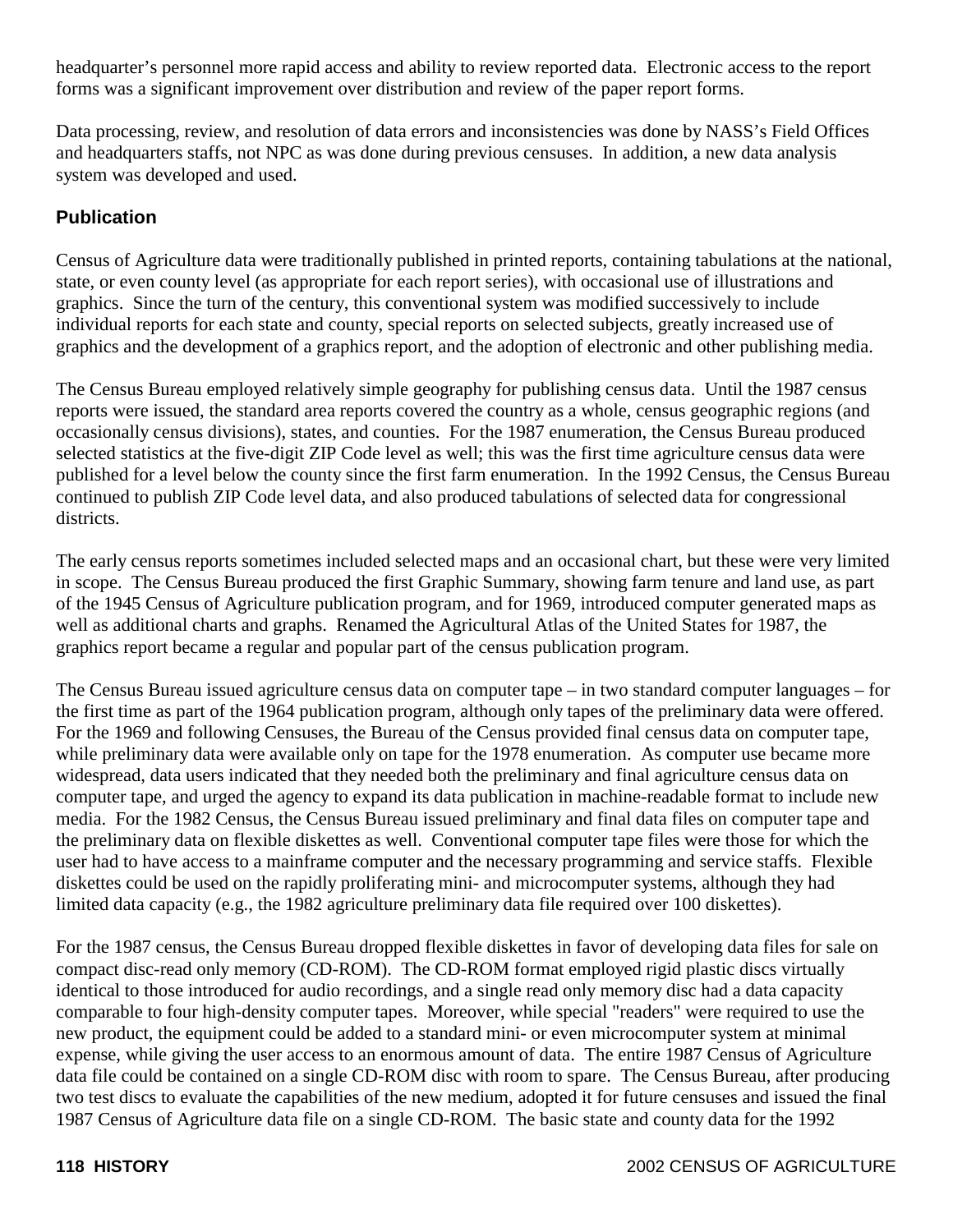Census of Agriculture were released on three CD-ROM's, the first containing selected data for the first 27 states processed, and the second and third, issued as a set, containing data for all states, plus the national summary data, and detailed cross-tabulations.

As was done in 1997, the 2002 Census of Agriculture publication program published data in a variety of formats – Internet, printed reports, and compact-disc read only memory (CD-ROM). The 56-part Volume 1, Geographic Area Series, state and County Data, series AC-02-A-1 to -56, included final state and county (or equivalent) detailed data for the 50 states, United States Summary, Puerto Rico, Guam, the U. S. Virgin Islands, Commonwealth of Northern Mariana Islands, and American Samoa. In addition, numerous specialty products were published.

# **THE FARM DEFINITION**

The first official definition of what constituted a farm for census purposes was used for the 1850 census, when any place that had \$100 or more in total value of sales of agricultural products qualified. Since 1850, acreage and dollar value limits were added, altered, or removed, while a requirement evolved that the land on the place be:

- Involved in, or connected with, agricultural operations, and
- Under the day-to-day control of a single management (either by an individual, partnership, corporation, or other organization).

The important point was, of course, the involvement with agricultural operations, which--again for census purposes--were the production of livestock, poultry, and animal specialties, and their products, and/or crops, including fruit, and greenhouse and nursery products. The land did not need to be a single contiguous tract to comprise a single farm, but had to be operated as a single economic unit (although exceptions were allowed; see the section on the 1950-1954 definition following).

Changes in the various criteria used in the farm definition, by census, were:

- 1850-1860 No acreage requirement, but a minimum of \$100 in sales of agriculture products.
- 1870-1890 Any place of 3 or more acres, involved with agricultural production, qualified as a farm. Places with less than 3 acres were considered farms, if they had a minimum annual value of agricultural product sales of \$500.
- 1900 No acreage or minimum sales requirement, and cranberry marshes, greenhouses, and city dairies were included, if they required the full-time services of at least one person.
- 1910-1920 A minimum of 3 acres, with \$250 or more in total value of sales, unless the individual operation required the full-time services of at least one person.
- 1925-1945 The requirement of the full-time services of at least one person was deleted; otherwise the definition was unchanged.
- 1950-1954 Places of less than 3 acres qualified as farms if they had, or normally would have had, sales of \$150 or more in agricultural products during the census year. Places that began operating for the first time as farms in 1954 also were included. Parcels operated by sharecroppers, and tenant farms, counted as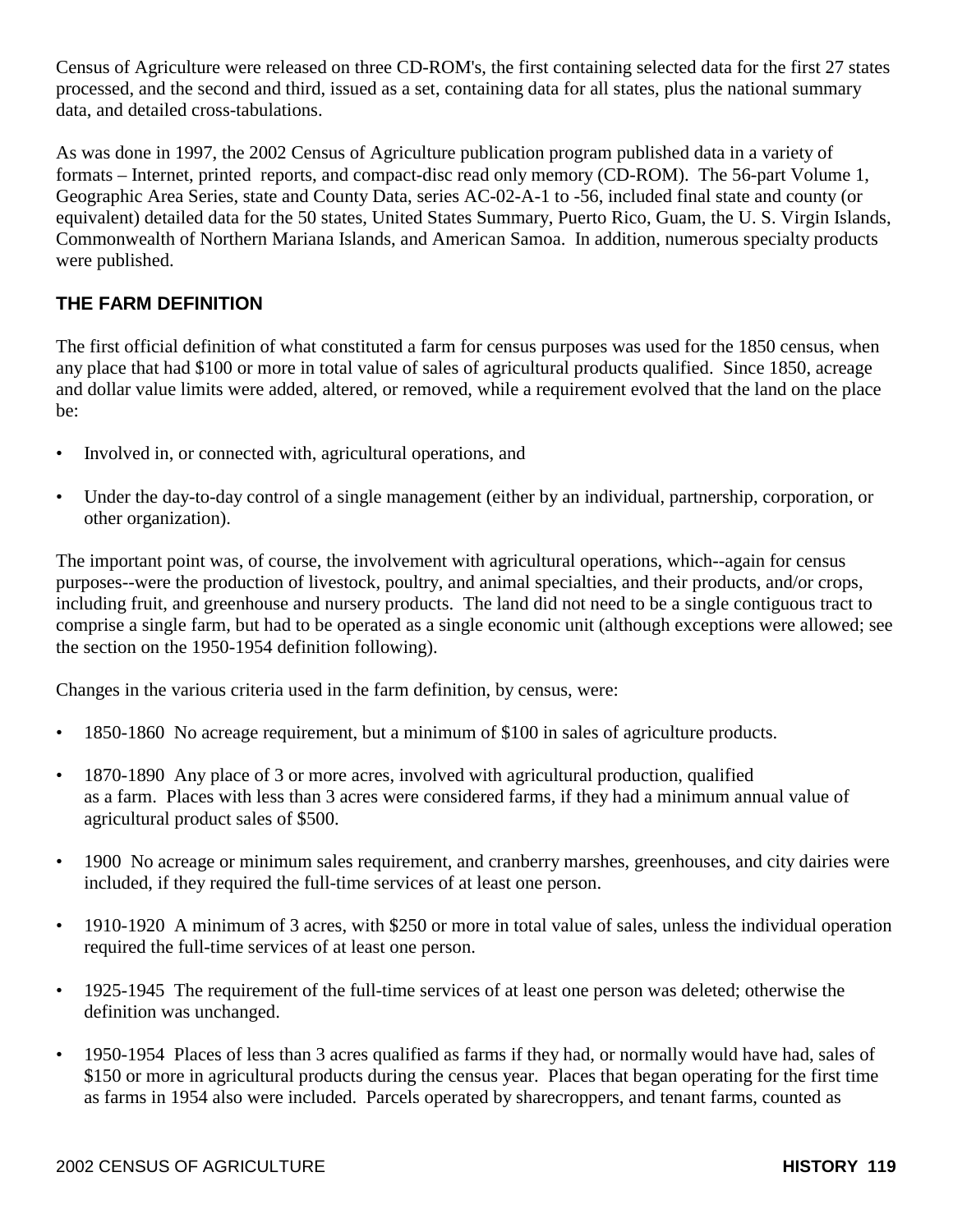separate farms, even though the landlord handled the entire holding as a single unit. Land retained and operated by the landlord also was counted as a separate unit.

- 1959-1974 The acreage requirement was raised to 10 acres or more, with at least \$50 or more in agricultural product sales. A place of less than 10 acres qualified as a farm if it had sales of \$250 or more during the census year.
- 1978-1992 The acreage requirement was dropped and any place that had, or normally would have had, \$1,000 or more in total agricultural product sales during the census year qualified as a farm.
- 1997 Agricultural operations with all acreage in the Conservation Reserve Program (CRP) or Wetlands Reserve Program (WRP) were included as farms in the 1997 Census tabulations. For the 1992 Census, farms that had all their acreage in the CRP or WRP were not included.
- 2002 The definition of a farm used in the 2002 Census of Agriculture was any place from which \$1,000 or more of agricultural products were produced and sold, or normally would have been sold, during the census year. As in the 1997 census, agricultural operations with all acreage in the Conservation Reserve Program (CRP) or Wetlands Reserve Program (WRP) were included as farms in the census tabulations.

Though the 2002 census collected data for multiple operators for a single farm, the concept of the principal operator or senior partner was maintained. The reporting unit for the agriculture census continued to be the individual agricultural operation, i.e., the farm or ranch.

# **U.S. Territory and Outlying Areas**

The farm definition used for censuses of U.S. territories following the 1997 Census of Agriculture differed from the definition employed in the 50 states and generally varied between territories.

In Puerto Rico, the farm definition used in the 1998 Puerto Rico Census of Agriculture generally required 3 or more cuerdas (a cuerda equals approximately .97 acres) and/or specified numbers of livestock, poultry, or fruit or nut trees. In the 2002 Puerto Rico Census of Agriculture, the definition was based on value of sales of agricultural products during the reference period. A place qualified as a farm, for census purposes, if it had, or normally could be expected to have, \$500 or more in sales of agricultural products in the 12 months preceding January 1, 2003.

In American Samoa, due to the importance of noncommercial agriculture both economically and socially, the farm definition was broad and did not include a minimum value of sales. A farm was defined as any place that produced agricultural products for sale or consumption by family members.

The farm definition used in Guam and the CNMI was any place that had sales of agricultural products of \$1,000 or more. This is the same farm definition used in the main U.S. census.

For the U.S. Virgin Islands, the farm definition remained the same as in previous censuses, \$500 or more in agricultural sales.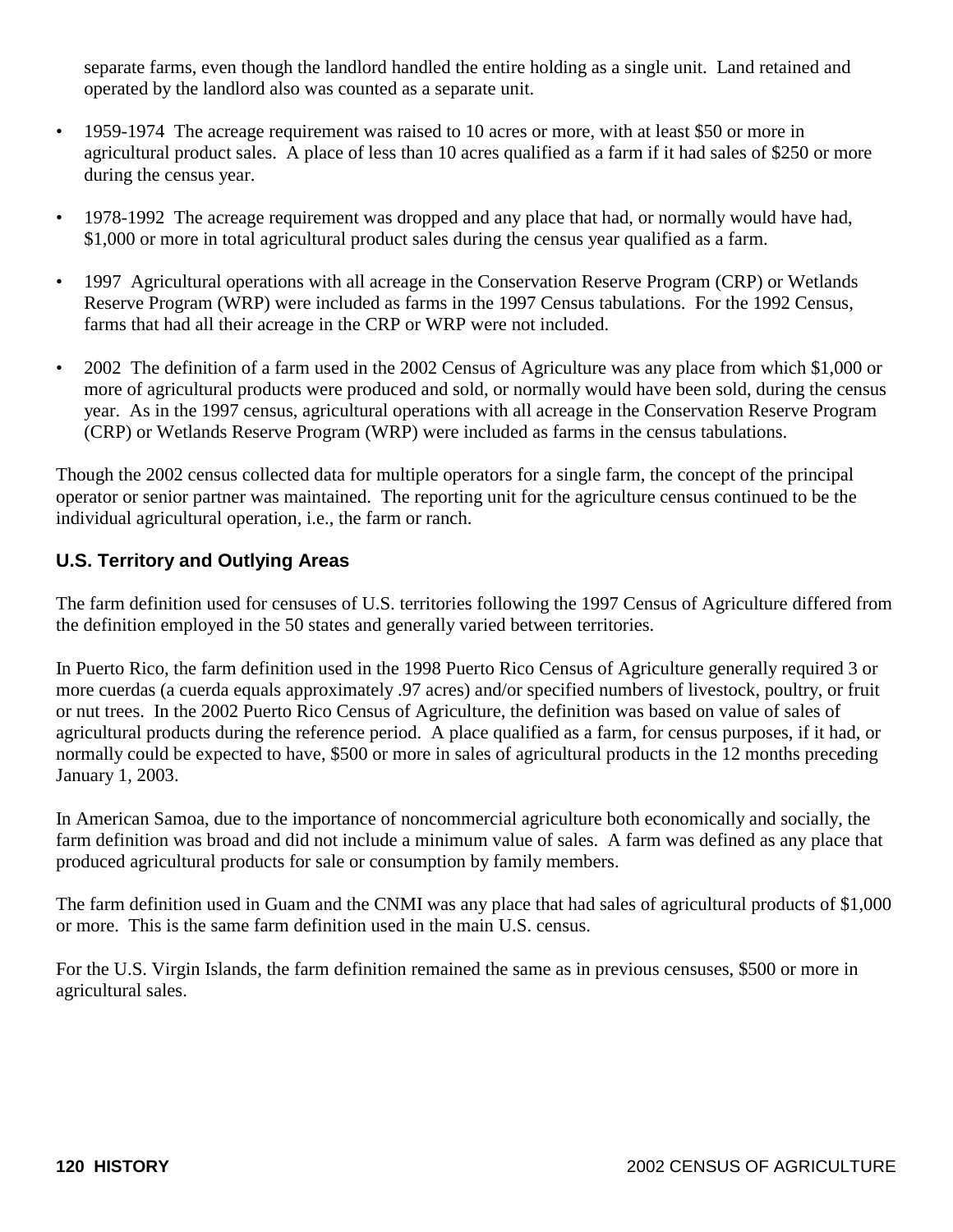# **Appendix C: Volume of 2002 Census of Agriculture Mailout**

| <b>Handled by Field Offices</b>                                             |           |
|-----------------------------------------------------------------------------|-----------|
| <b>Report Form Type</b>                                                     | Quantity  |
| Total report forms                                                          | 2,843,550 |
| Report forms mailed from National Processing Center <sup>1</sup> :          |           |
| Nonsample (forms 02-A0101 to 02-A0112)                                      | 2,140,421 |
| Sample non-must (forms 02-A0201 to 02-A0212)                                | 361,551   |
| Must cases (forms 02-A0201 to 02-A0212)                                     | 154,303   |
| Nonsample partnerships (forms 02-A101 to 02-A0112)                          | 84,920    |
| Sample partnerships (forms 02-A201 to 02-A0212)                             | 43,087    |
| Multi unit operations (forms 02-A201 to 02-A0212)                           | 29,342    |
| Sub-total                                                                   | 2,813,624 |
| Tagged report forms handled by Field Offices (forms 02-A201 to<br>02-A0212) | 30,261    |

## Table C-1. **Initial Mailout Report Forms Mailed From NPC and Tagged Report Forms Handled by Field Offices**

1 The Washington Field Office had responsibility for mailing the 2002 Alaska Census of Agriculture report forms and follow-up activities.

# Table C-2. **Receipts and Corrected Undeliverable As Addressed (UAA) Report Form Packets**

| UAAs                               | Mailout dates     | Forms   |
|------------------------------------|-------------------|---------|
| UAAs received                      | <b>NA</b>         | 190,428 |
| <b>Total corrected UAAs mailed</b> | <b>NA</b>         | 116,020 |
| First mailing of corrected UAAs    | January 27, 2003  | 71,512  |
| Second mailing of corrected UAAs   | February 27, 2003 | 44,508  |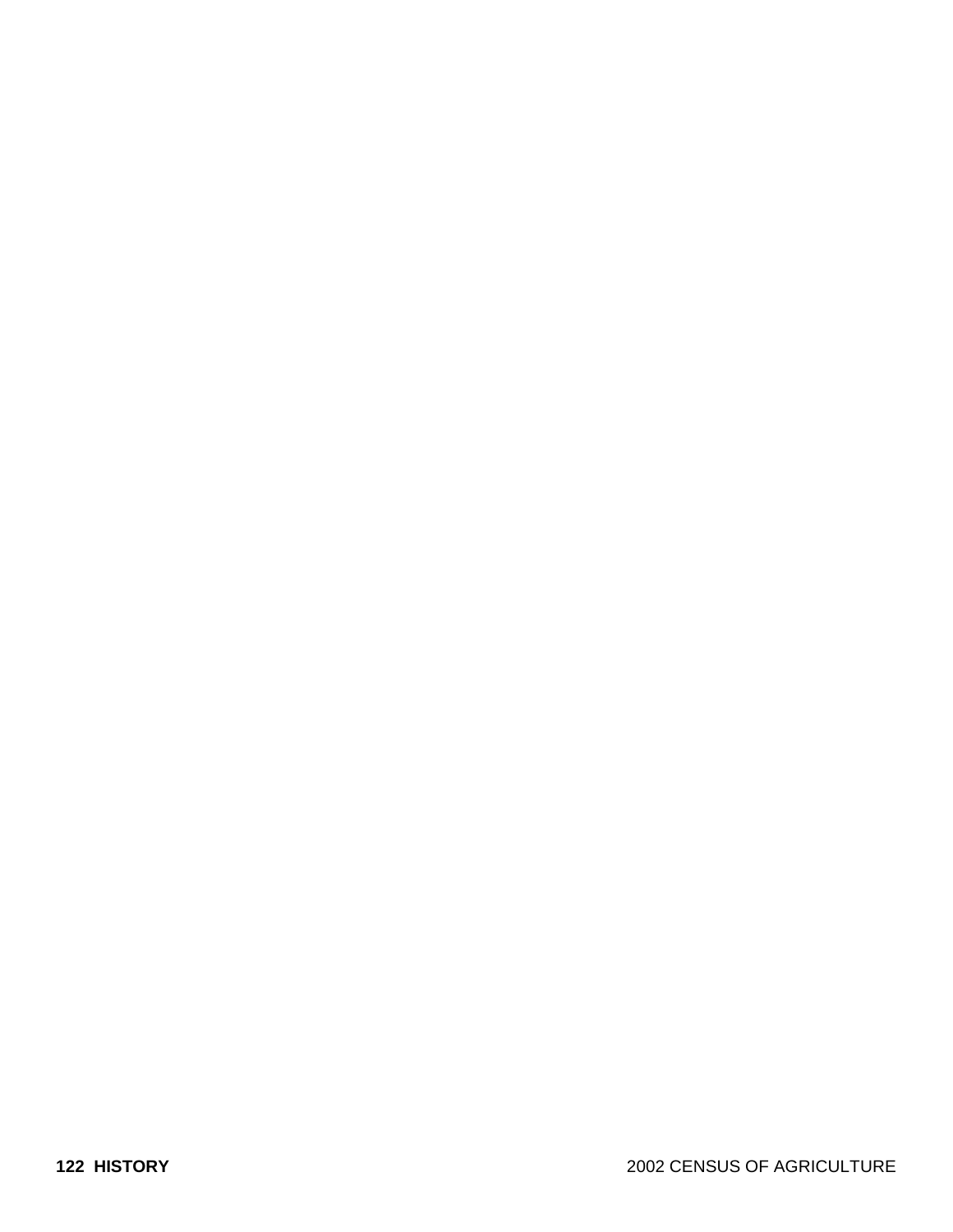# **Appendix D: Chronology of Major 2002 Census of Agriculture Program Activities**

| <b>Major Activities</b>                                            | <b>Began</b> | <b>Completed</b> |
|--------------------------------------------------------------------|--------------|------------------|
| 2002 Census of Agriculture (United States) –                       |              |                  |
| <b>Determination of Organization/Framework and Resources</b>       | 05/98        | 03/01            |
| <b>Report Form and Related Materials Preparation and Printing:</b> |              |                  |
| Forms content and design                                           | 12/99        | 12/01            |
| <b>OMB</b> clearance                                               | 04/01        | 10/01            |
| Form contract and printing                                         | 03/01        | 10/02            |
| <b>Census List Frame Development:</b>                              |              |                  |
| Procure source lists                                               | 01/98        | 09/02            |
| List production                                                    | 01/98        | 09/02            |
| Final list creation                                                | 09/02        | 09/02            |
| <b>Coverage Evaluation Data Collection</b>                         | 06/02        | 12/02            |
| <b>Mail Preparation and Mailouts:</b>                              |              |                  |
| Mail packet preparation (Initial and follow-ups)                   | 11/02        | 03/03            |
| Initial mailout                                                    | 12/02        | 12/02            |
| First follow-up mailout                                            | 02/03        | 02/03            |
| Second follow-up mailout                                           | 03/03        | 03/03            |
| <b>Computer Assisted Telephone Interview (CATI):</b>               |              |                  |
| Planning, development, and testing                                 | 10/00        | 04/03            |
| Data collection                                                    | 02/03        | 07/03            |
| <b>Precomputer Processing:</b>                                     |              |                  |
| Receipts (Open and Sort) and Check-in                              | 12/02        | 05/03            |
| Special case processing and "2+" processing                        | 01/03        | 05/03            |
| Problem Solving                                                    | 12/02        | 05/03            |
| Scanning and data capture                                          | 01/03        | 05/03            |
| <b>Computer Processing:</b>                                        |              |                  |
| Edit/item imputation                                               | 02/03        | 03/04            |
| Analytical review, including final data review                     | 03/03        | 05/04            |
| <b>Nonresponse and Coverage Evaluation</b>                         | 12/03        | 06/04            |
| <b>Tabulation/Publication</b>                                      | 01/03        | 02/05            |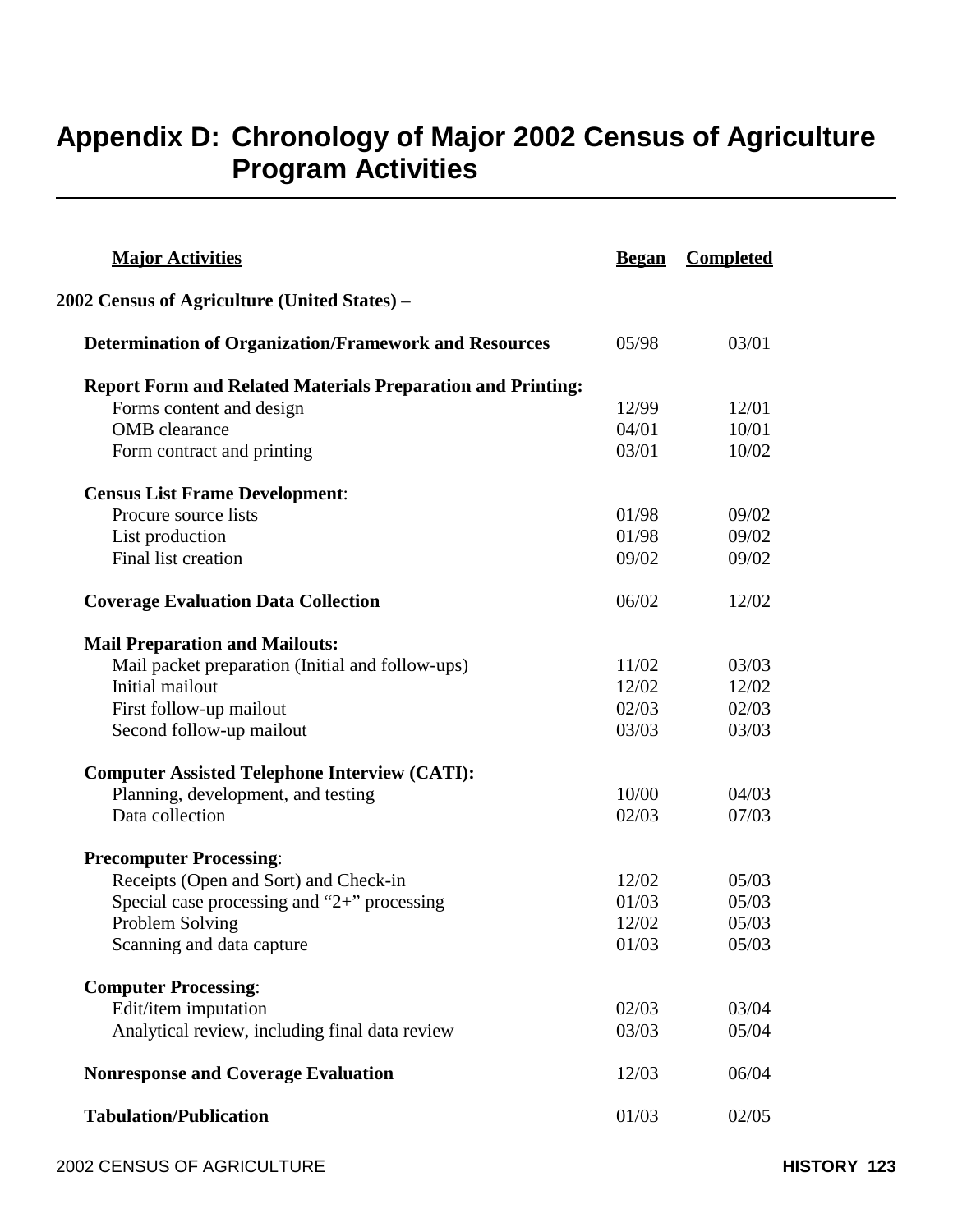| <b>Major Activities – con.</b>                         | <b>Began</b> | <b>Completed</b> |  |
|--------------------------------------------------------|--------------|------------------|--|
| Census of Agriculture (Outlying Areas) -               |              |                  |  |
| 2002 Census of Agriculture – Puerto Rico:              |              |                  |  |
| Negotiate special agreements                           | 02/01        | 06/01            |  |
| Planning and development                               | 03/00        | 12/02            |  |
| Data collection                                        | 12/02        | 05/03            |  |
| Editing, tabulation, and review of data                | 06/03        | 12/03            |  |
| Publication preparation                                | 01/04        | 02/04            |  |
| 2002 Census of Agriculture - Virgin Islands:           |              |                  |  |
| Negotiate special agreements                           | 05/02        | 10/02            |  |
| Planning and development                               | 04/00        | 12/02            |  |
| Data collection                                        | 01/03        | 05/03            |  |
| Editing, tabulation, and review of data                | 05/03        | 04/04            |  |
| Publication preparation                                | 04/00        | 01/05            |  |
| 2002 Census of Agriculture - Guam:                     |              |                  |  |
| Negotiate special agreements                           | 05/02        | 10/02            |  |
| Planning and development                               | 04/00        | 12/02            |  |
| Data collection                                        | 01/03        | 07/03            |  |
| Editing, tabulation, and review of data                | 07/03        | 03/04            |  |
| Publication preparation                                | 04/04        | 09/04            |  |
| 2002 Census of Agriculture - Northern Mariana Islands: |              |                  |  |
| Negotiate special agreements                           | 05/02        | 10/02            |  |
| Planning and development                               | 04/00        | 12/02            |  |
| Data collection                                        | 01/03        | 04/03            |  |
| Editing, tabulation, and review of data                | 04/03        | 01/04            |  |
| Publication preparation                                | 02/04        | 07/04            |  |
| <b>2002 Census of Agriculture – American Samoa:</b>    |              |                  |  |
| Negotiate special agreements                           | 03/03        | 11/03            |  |
| Planning and development                               | 03/01        | 12/03            |  |
| Data collection                                        | 03/04        | 06/04            |  |
| Editing, tabulation, and review of data                | 06/04        | 03/05            |  |
| Publication preparation                                | 03/05        | 10/05            |  |
| Follow-on Surveys and Special Studies –                |              |                  |  |
| <b>2003 Farm and Ranch Irrigation Survey:</b>          |              |                  |  |
| Planning and development                               | 01/02        | 12/03            |  |
| Data collection                                        | 01/04        | 05/04            |  |
| Editing, tabulation, and review of data                | 03/04        | 11/04            |  |
| Publication preparation                                | 11/04        | 11/04            |  |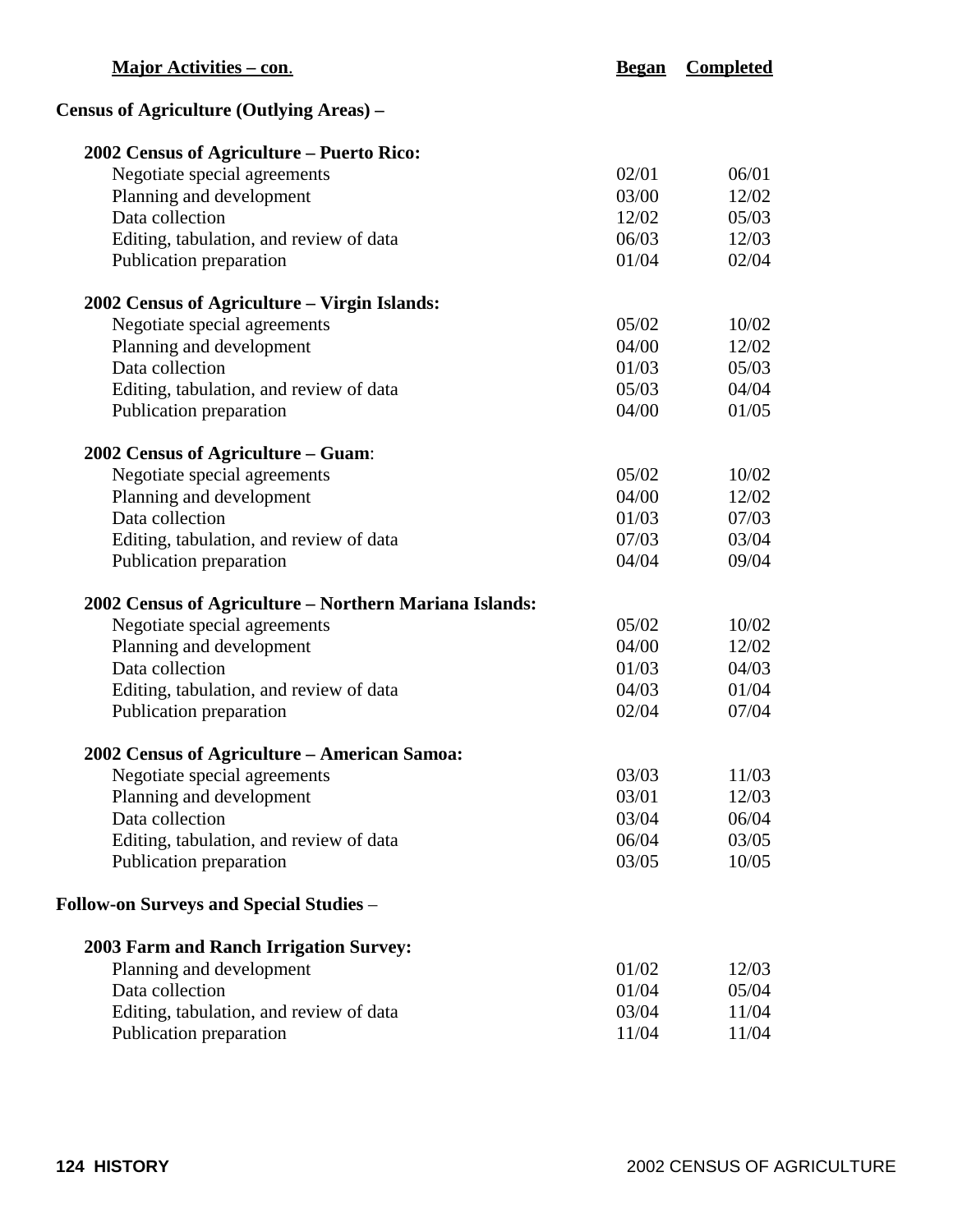# **Major Activities – con. Began Completed**

# **Follow-on Surveys and Special Studies – con**.

# **2005 Census of Aquaculture**:

| Planning and development                | 09/04 | 12/05 |
|-----------------------------------------|-------|-------|
| Data collection                         | 12/05 | 02/06 |
| Editing, tabulation, and review of data | 01/06 | 06/06 |
| Publication preparation                 | 05/06 | 10/06 |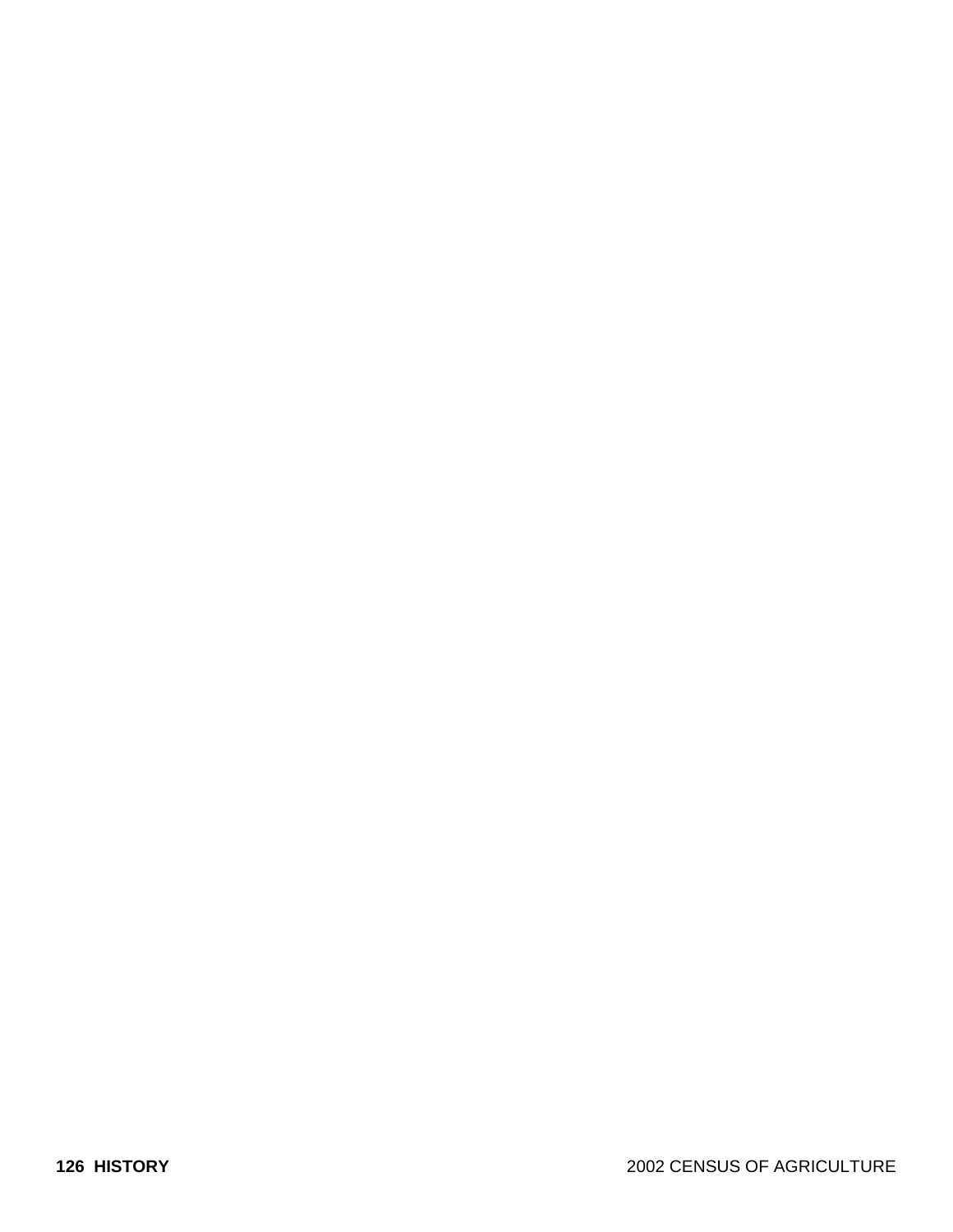# **Appendix E: General Methodology and Data Changes**

## **BACKGROUND INFORMATION**

The 2002 Census of Agriculture was the first census of agriculture planned, enumerated, and reviewed entirely by the National Agricultural Statistics Service (NASS) In preparation for the census, interested organizations and agencies, including other agencies of the U.S. Departments of Commerce and Agriculture, e.g. the Bureau of Economic Analysis and the Economic Research Service, and others were regularly consulted for comments and suggestions regarding data needs. The Advisory Committee on Agricultural Statistics reviewed the proposed report forms, made suggestions and comments, and assessed external data requests. They also made their own recommendations regarding final content of the report forms and published tables. All of these recommendations, regardless of their source, were then reviewed by the NASS Content Team – a group of employees assigned to coordinate report form design suggestions.

As in past censuses, the 2002 United States Census of Agriculture program included enumerations in Puerto Rico and other outlying commonwealths and protectorates of the United States. The governments of these outlying areas and their respective data users contributed to the development of the report forms and data collection methodology. Additional details about the data and report form consultation process is contained in the respective chapters of the corresponding publications.

## **2002 CENSUS OF AGRICULTURE – STATES**

#### **General Methodology**

The 2002 regional report forms used the same basic format, layout, and data items as the 1997 report forms. The census retained the regionalized census report forms. A total of 10 multi-state regions were used. The states of Florida, Hawaii, and Alaska were considered individual regions and a separate report form was developed for each of these states. A total of 13 regionalized report forms were developed. Texas, which was a region unto itself in 1997, was combined with New Mexico in 2002.

Two report forms were used for each region, except in Alaska – a nonsample version and a sample version. Only the sample version was used in Alaska. All of the report forms had similar formats, but employed tailored items to list crops within each region. The livestock section on the Alaska form was tailored just for Alaska. The crop sections on the Hawaii form were unique. A section to collect data on American Indian Reservation farming was unique to region 8 (Minnesota, Montana, North Dakota, and South Dakota) and region 10 (Idaho, Oregon, and Washington) report forms.

The nonsample report forms contained the items asked of all respondents, while the sample versions included additional questions asked only of the sample of farmers. Unlike 1997, in 2002, the Farm-Related Income section was asked of all respondents. This change was made because farm-related income data did not sample well. In addition, a separate report form was designed and used for the Citrus Caretakers census.

A screening activity called the Farm Identification Survey (FIS) was conducted for selected records on the List Frame to determine the farm status. The main purpose was to eliminate non-farm records from the list and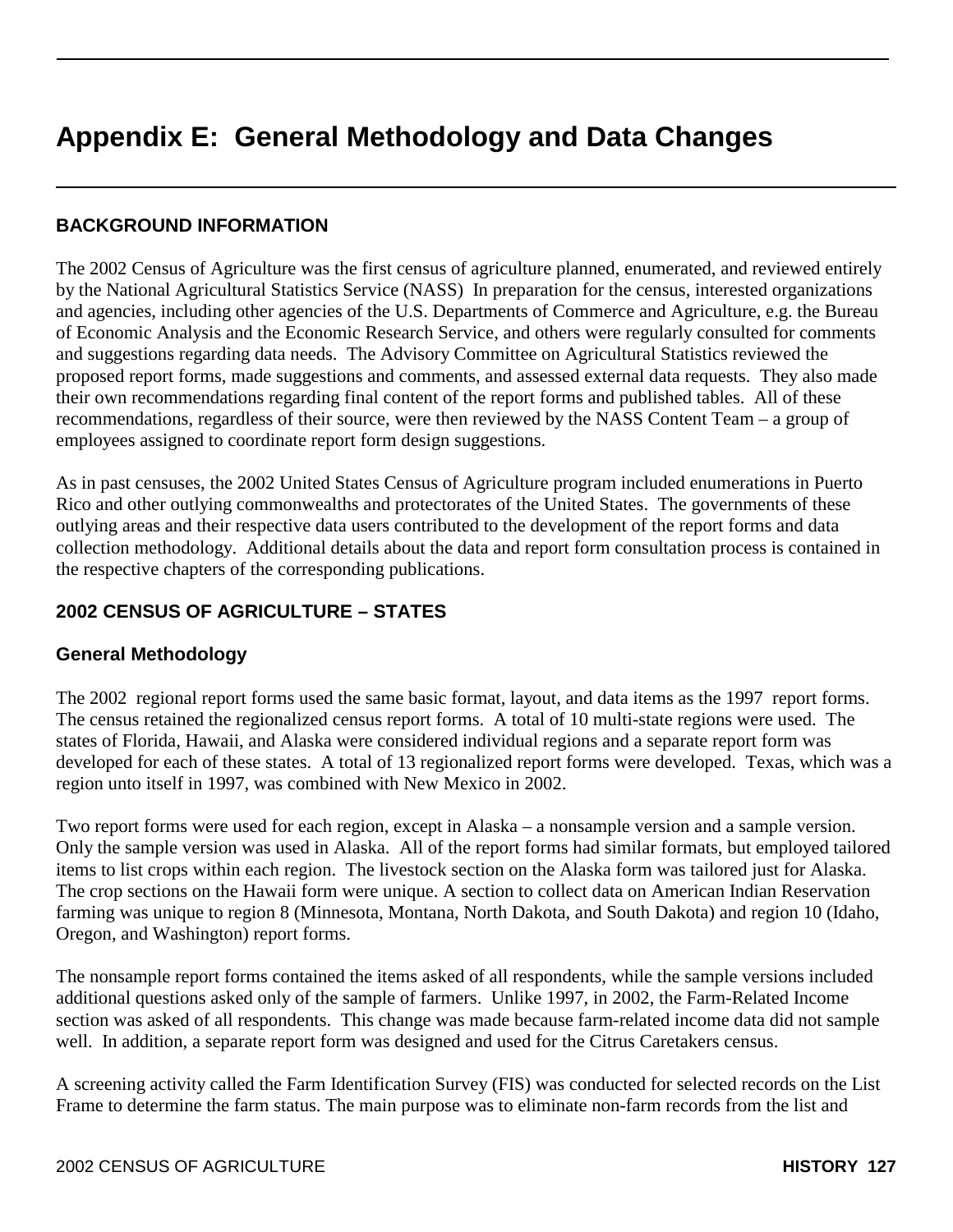reduce the CML and the associated costs of the 2002 Census of Agriculture. The FIS report form was designed to identify non-farms from possible farms.

There were two FIS samples in 2002. One sample was mailed on April 17, 2001 with a nonresponse follow-up mailing May 15 through May 18. The second sample was mailed July 18 through July 24, 2001. The second sample did not have a follow-up mailing for nonresponse. The April sample had 591,288 records of which 150,038 were out-of-scope with no future sales indication. The July sample had 568,692 records of which 117,229 were out-of-scope with no future sales indication.

# **Major Content Changes**

The data collected, to a large extent, were comparable between the 2002 and 1997 Censuses. The bulk of the data collected on agricultural operations focused on basic information on acreage in farmland and various crops, inventories of livestock, value of sales of agricultural products, and so on. Specific data requirements and priorities change over time, and the content of the report forms was adjusted to reflect these changes. Farms with all acreage in the Conservation Reserve Program (CRP) or the Wetlands Reserve Program (WRP) were included in the census tabulations.

Content changes resulted from new items needed by and data items no longer required by data users. Some of the other changes were the result of efforts to make census data more compatible with data items on NASS surveys. Some of the new data items were added to collect information on emerging agricultural products and practices.

Several production-related items were deleted, including production of fruits, nuts, and berries; number of bearing and nonbearing age trees or vines; litters of hogs farrowed; number of hogs sold for slaughter; number of sheep and lambs shorn; and pounds of wool shorn. Deleted sales items were gross value of sales for cattle fattened on grain or concentrates, feeder pigs sold, and value of individual nursery items.

Two significant data additions, collected for the first time in 2002, were: 1) multiple operator characteristic data on the second and third operators, and 2) new economic data. These two new items enhanced the amount of data available from the census.

For the first time, selected information was collected for up to three operators on each farm. For those operators who would self-identify as being of multiple races, a "more than one race" category was added to better represent those individuals. Prior to 2002, race data were always collected under the presumption that an operator could be of only one race. In 2002, the total count of all operators and the number of those who were female was collected from all farms. Detailed operator characteristic data were collected from a maximum of three operators per farm.

New economic data were collected to provide a more complete picture of farm income and expenses. Questions relating to net cash income of the operator and the operation, crop insurance, landlord share of income and expenses, grain storage, and organic farming were added to the report form. Questions relating to computer use and Internet access on the farm, and if the principal operator worked as a hired manager of the operation were also added. In addition to the amount of commodities delivered under a production contract, the amount the contract grower received from the integrator or contractor was collected for the first time.

Changes by report form section were:

• **Section 2 Land** – Land Use was the second section of the report form and was asked before individual crops. Crop insurance and irrigation were also collected in this section.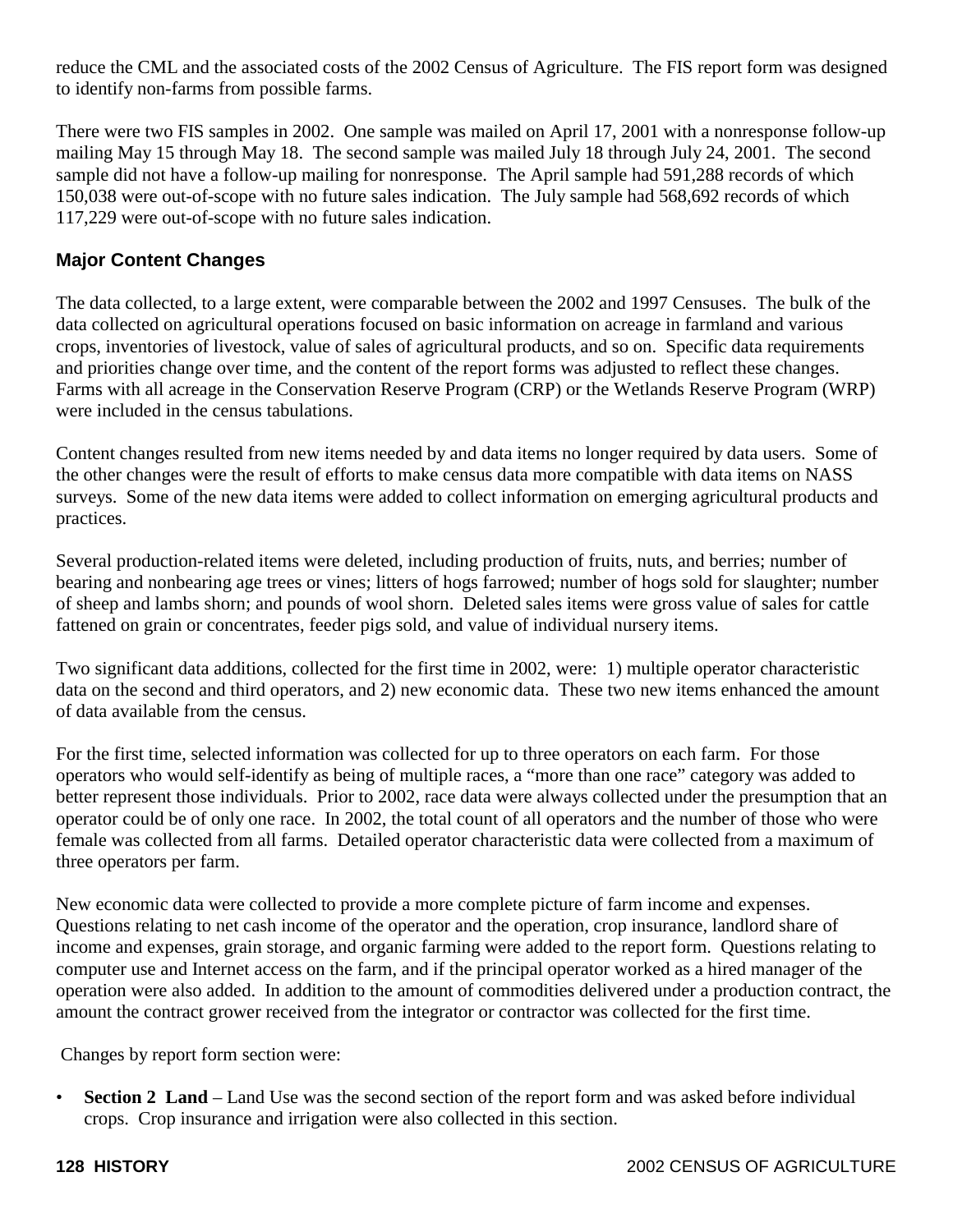- **Section 3 Crops** New questions for hay total surface acres and total surface acres irrigated were added. This allowed the exact acreage of land that was cut as both dry and green hay to be calculated. The number of maple taps and gallons of syrup produced were asked as separate questions.
- **Section 4 Grain storage capacity** Grain storage was asked for the first time since 1969.
- **Section 5 Nursery, greenhouse, floriculture, sod, mushrooms**, **and vegetable seeds**  Flower seeds and vegetables seeds were asked separately.
- **Section 6 Vegetables and melons** Vegetable acres harvested for processing were collected by type of vegetable. Irrigated acres by type of vegetable was not collected but data collection of total irrigated vegetable acres continued.
- **Section 7 Fruits and nuts** Bearing age and nonbearing age tree counts were replaced by bearing age and nonbearing age tenths of acres. Quantity harvested by tree type was not collected. Oranges were broken out into Valencia oranges and oranges other than Valencia. Peaches were broken out into Freestone and Clingstone in selected states.
- **Section 8 Berries** Total berry acres and total berry acres irrigated were collected. However, berry quantity harvested by crop and acres irrigated by type of berry were not collected.
- **Section 9 Hogs and pigs** Type of operation and type of producer was collected. The number of litters farrowed and the number of hogs sold for further feeding was not collected.
- **Section 10 Cattle and calves** The inventory of cattle on feed was collected. The inventory of heifers, steers, bulls, and bull calves was not asked separately but was collected as a single item called other cattle.
- **Section 11 Poultry** Turkeys data were collected as a unit. Turkey hens for breeding and turkeys for slaughter breakouts were not collected. Emus and ostriches were asked as individual poultry items for both their inventory and sales. Incubator egg capacity was not collected.
- **Section 12 Other animals and their products and aquaculture** Sheep and bees were collected only if owned by the operation.
- **Section 14 Value of sales**  Potatoes and sweet potatoes were collected with the sales of vegetables and melons. In 1997, sales data were collected with Other crops. All farm products sold were collected in a single section, instead of collecting crop sales in a separate section and livestock sales in the section of the particular species. The landlord's share of total sales was collected, as was the dollar amount of certified organically produced commodities. The operator was not asked to list the value of goods grown under a production contract.
- **Section 16 Income from farm-related sources** The value of patronage dividends and refunds from cooperatives was asked separately. Previously this amount was part of All other farm-related income. Recreational income was collected as a separate item. Previously this amount was part of All other farm related income.
- **Section 17 Production expenses** Livestock purchased was broken out into Breeding livestock and Other livestock and poultry. Motor fuels were collapsed into a single category. Electricity was expanded to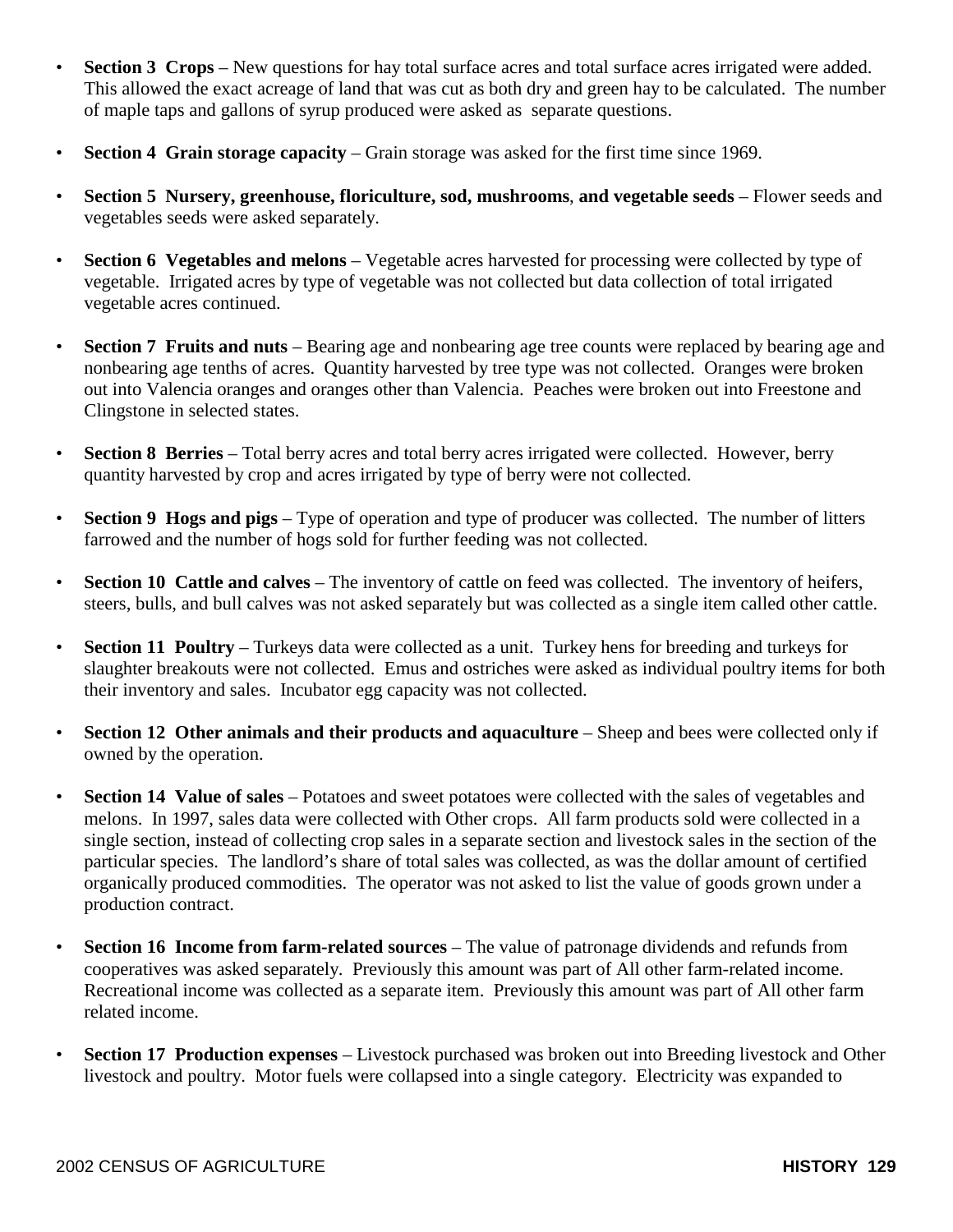include all farm utilities. Customwork, machine hire, and the rental of machinery and equipment was combined into customwork and custom hauling. Rent and lease expense for machinery and equipment became a separate item. Expenses paid by landlords and depreciation were added as new items.

- **Section 18 Fertilizer and chemicals applied**  Acres treated with manure was added as a new item.
- **Section 19 Machinery and equipment**  Mower conditioners were deleted and self-propelled field forage harvesters were added to the list of specified items.
- **Section 21 Farm labor** A yes/no question regarding the use of migrant workers was added.
- **Section 22 Type of organization** Partnerships were asked if they were registered under state law.
- **Section 23 Agricultural activity on American Indian Reservations** This new section was added in several states to determine how much agricultural activity was on Reservations that was not conducted by the Reservation itself.
- **Section 24 Operator characteristics** The demographic characteristics were expanded to get detail data for up to three operators per farm and to collect the total number of female operators. The number of households that shared in an operation's income as well as the percent of total household income of the principal operator that was derived from the operation were added.

## **2002 CENSUS OF AGRICULTURE** – **PUERTO RICO**

### **General Methodology**

The 2002 Puerto Rico Census of Agriculture was conducted by mailing report forms to farm operators on the census mail list. This mail list was supplemented by an area sample survey. The area sample identified farms not accounted for on the mail list. This multiple frame approach resulted in complete coverage. Only a single version of the report form was used.

## **Major Content Changes**

Based on feedback from data users in Puerto Rico, the following changes were made to the 2002 report form:

- Vegetables or melons section Hydroponic crops harvested for sale and area and quantity harvested were added.
- Nursery, greenhouse, and floriculture section Palm trees and poinsettias were added.
- Production expenses section Cost of machinery and building maintenance were added.
- Machinery, equipment, and buildings section Buildings used as greenhouses was added.

# **2002 CENSUS OF AGRICULTURE – COMMONWEALTH OF NORTHERN MARIANA ISLANDS**

#### **General Methodology**

The same method of data collection was used for the 2002 Census as for the 1998 Census. This was the second agricultural census conducted as part of the five-year cycle used for the main U.S. census of agriculture. The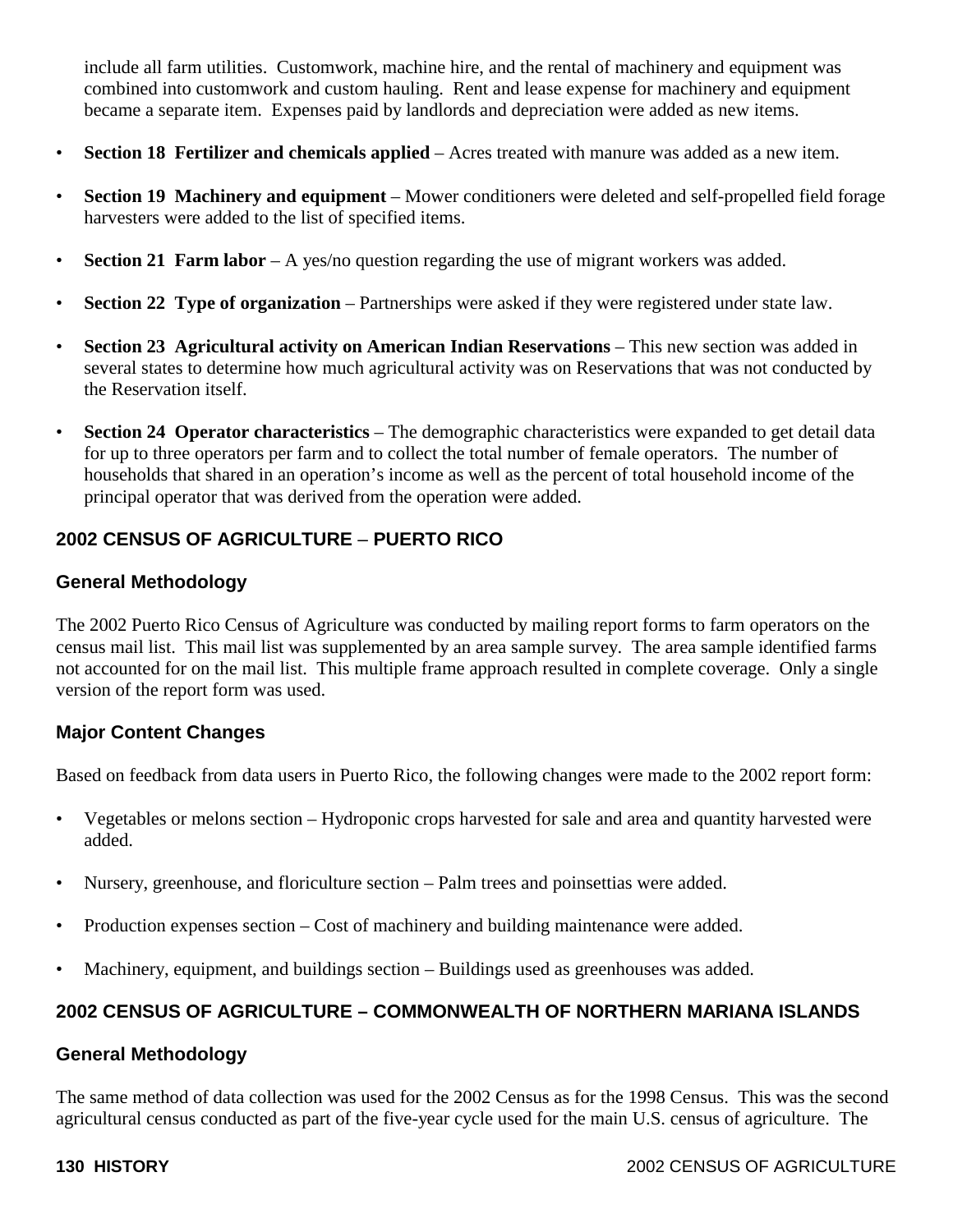reference period for the 2002 and the 1998 Censuses of Agriculture in the Commonwealth of Northern Mariana Islands was the calendar year, January 1 through December 31, 2002.

## **Major Content Changes**

There were no significant changes to the content of the report forms between the 1998 and 2002 Censuses. The 2002 report form included all the same items as the 1998 report form.

## **2002 CENSUS OF AGRICULTURE – GUAM**

## **General Methodology**

The same method of data collection was used for the 2002 Census as for the previous census. However, the reference period changed from the 12-month period between July 1, 1997 and June 30, 1998 to the calendar year, January 1 through December 31, 2002. The statistics collected in the 2002 Census relate to places with agricultural operations qualifying as farm operations according to the census definition, that is, all places from which \$1,000 or more of agricultural products were produced and sold, or normally would have been sold, during 2002.

## **Major Content Changes**

There were no changes to the content of the report forms between the 1998 and 2002 Censuses

## **2002 CENSUS OF AGRICULTURE – VIRGIN ISLANDS**

## **General Methodology**

The same method of data collection was used for the 2002 Census as for the 1998 Census. However, the reference period changed from the 12-month period between July 1, 1997 and June 30, 1998 to the calendar year, January 1 through December 31, 2002. The statistics collected in the 2002 Census relate to places with agricultural operations qualifying as farm operations according to the census definition, that is, all places from which \$1,000 or more of agricultural products were produced and sold, or normally would have been sold, during 2002.

## **Major Content Changes**

There were no significant changes to the content of the report forms between the 1998 and 2002 Censuses. The 2002 report form included all the same items as the 1997 report form.

# **2003 CENSUS OF AGRICULTURE – AMERICAN SAMOA**

## **General Methodology**

The method of data collection and the type of data collected for 2003 were the same as for the previous census. This was the tenth census of agriculture of American Samoa but only the second conducted strictly as a census of agriculture. Statistics collected for American Samoa represented all households with agricultural activities during the 2003 calendar year. The farm definition is any place that raised or produced any agricultural product for sale or home consumption. This reflects the importance of subsistence agriculture both economically and socially in American Samoa.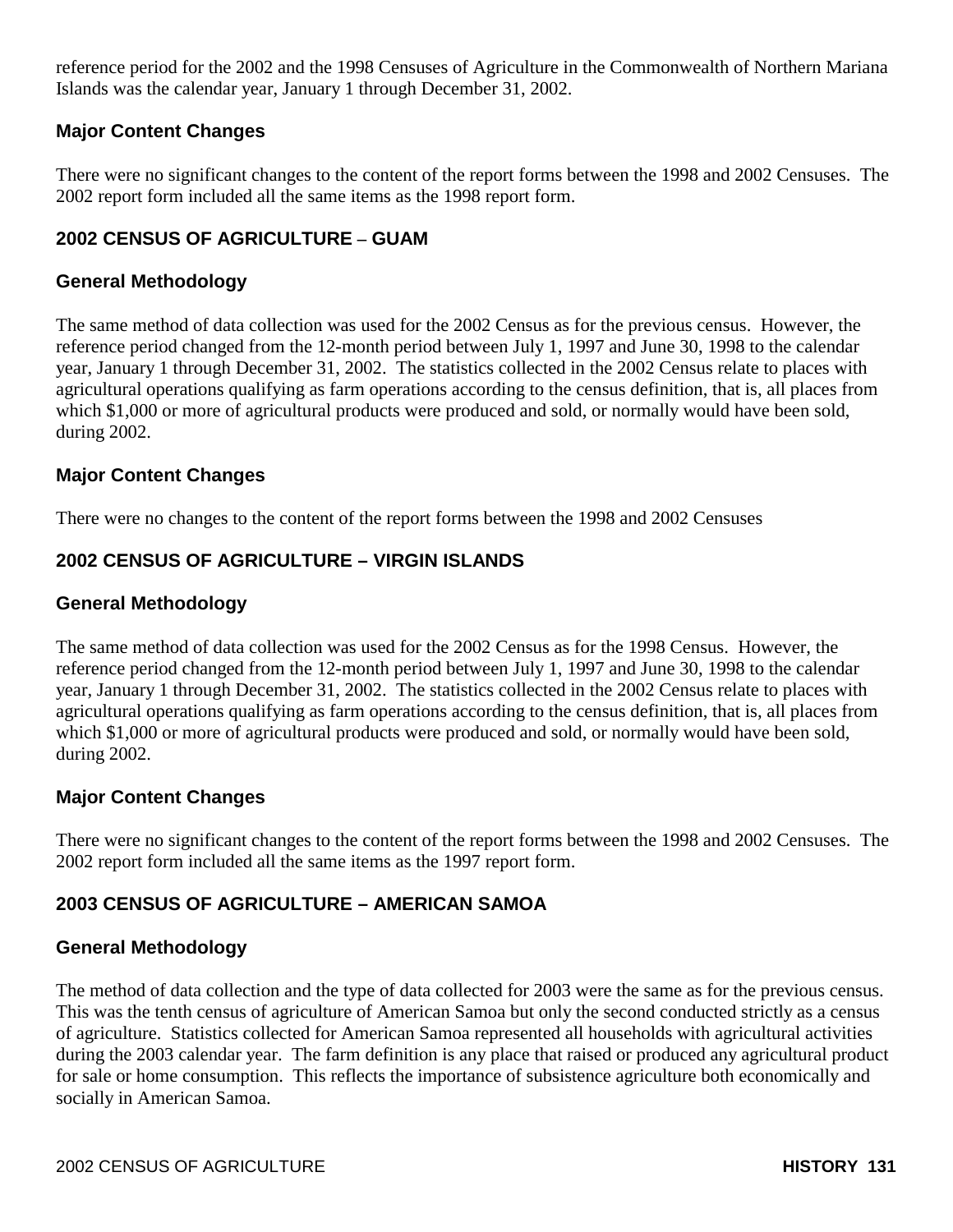## **Major Content Changes**

There were no significant changes to the content of the report forms between the censuses. There were some changes in the published tables, including the addition of selected expenses and the elimination of county-level data on sources of financing for agricultural activities.

## **2003 FARM AND RANCH IRRIGATION SURVEY (FRIS)**

### **General Methodology**

The basic method of data collection involved mail respondents and field and telephone follow-up. The type of data collected for the 2003 FRIS was primarily the same as for the 1998 FRIS. The 2003 FRIS also utilized the resources of NASS's 45 Field Offices. This provided expanded opportunities for telephone follow-up and/or personal enumeration of nonresponse cases. However, centralized processing was conducted at the National Processing Center (NPC) to clean up the data. Computerized scanned images of each completed FRIS report form was used for the first time. This was the second FRIS to collect and publish data for each of the 50 states. Prior to 1998, farm and ranch irrigation surveys published data for only leading irrigation states with a U.S. total, excluding Alaska and Hawaii. The current farm definition, first used in 1974, is any place from which \$1,000 or more of agricultural products were produced and sold, or normally would have been sold, during the census year.

### **Major Content Changes**

Significant changes made to the 2003 report form included:

- **Land use section** New question that asked for county with largest irrigated acreage was added.
- **Method of water distribution section** Poly-tubing was asked separately from above ground pipe and drip or trickle irrigation was separated into 3 types.
- **Estimated quantity of water used section** A column was added for off-farm surface water and a new option for reporting total acre feet was added.
- Water transfers This was a new section and it included three new questions for source and quantity of water transferred.
- **Expenditures for irrigation facilities section** A new column was added to collect source of funding assistance.
- **Primary method of water distribution and chemical application section This page was totally** revamped. Two columns were added to collect type of irrigation system and percent of crop irrigated by system. Two columns for acres of chemicals and fertilizer applied were added. Three columns that asked number of times crops were irrigated were removed.
- **Number of irrigation wells, depth, and pumping capacity section** Two columns were added that asked for engine HP and the total hours operated question was removed.
- **Energy used on this operation for pumping irrigation water section** A new column was added by splitting acres irrigated by type of energy into two categories: 1) acres using water from wells, and 2) acres using surface water.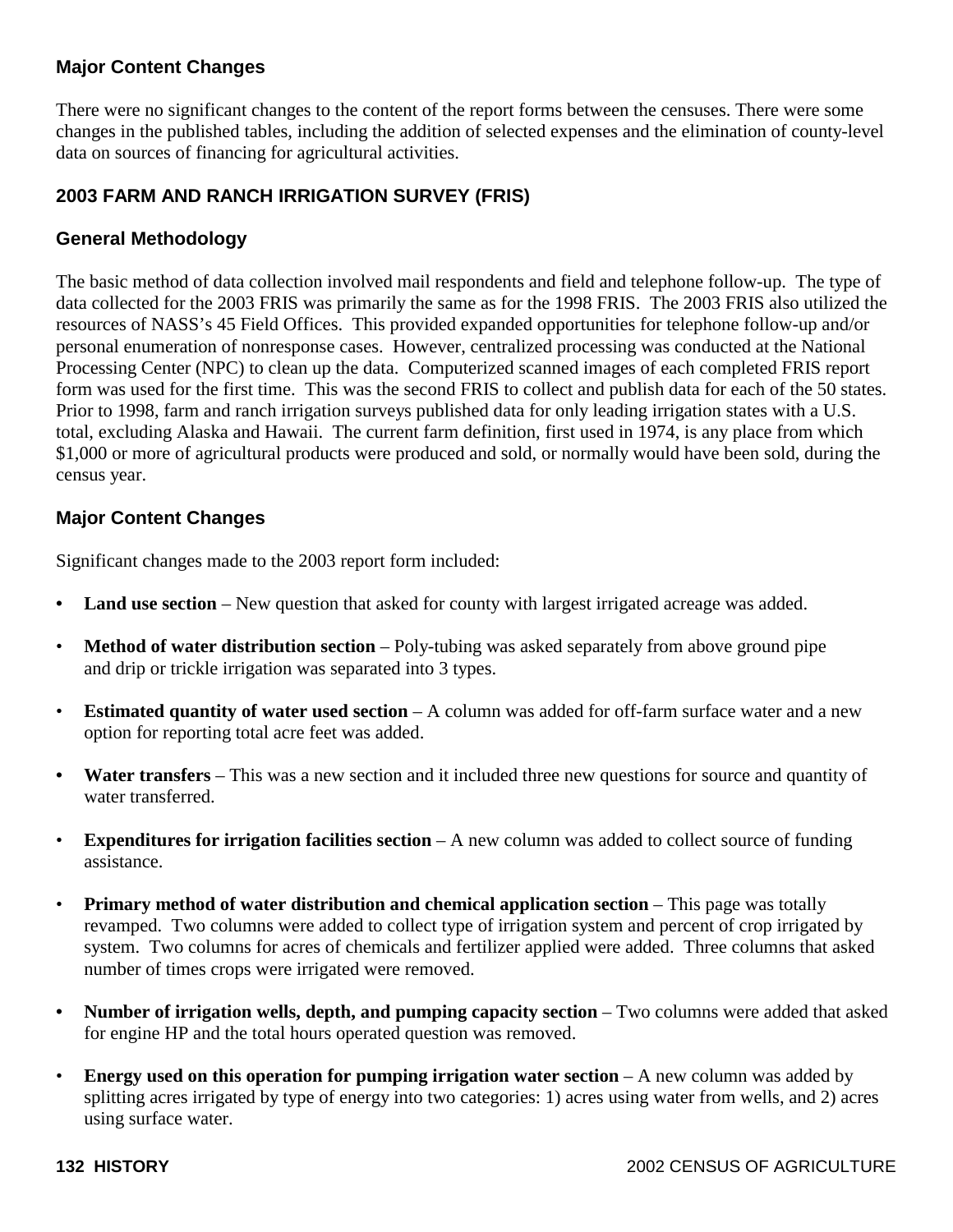- **Irrigation labor section** This was a new section in 2003.
- **Farm sales section** This was a new section with three questions as follows: 1) value of total farm sales, 2) percent of total farm sales from irrigated crops, and 3) percent of total farm sales from livestock sales.

## **2005 CENSUS OF AQUACULTURE**

### **General Methodology**

The 2005 Census of Aquaculture was the second census conducted for the industry. The respondent universe consisted of all operations identified in the 2002 Census of Agriculture with sales of aquaculture products. The mail list also included aquaculture operations identified during a national list building effort in 2005. Data collected in the 2005 Census of Aquaculture was primarily the same as in the 1998 census. Methods of data collection included mail, field interviews, and telephone calls. Resources from NASS's 45 Field Offices were utilized from mailout to publication. Field Offices increased response rates by phoning and/or conducting personal interviews with respondents who failed to return the report form by mail. In addition, Field Offices edited and reviewed data prior to the national review performed by headquarters staff. As a quality control measure, images of all completed report forms were created at the National Processing Center. Data were published at the State and U.S. levels.

### **Major Content Changes**

Several changes were made to the 2005 report form based on lessons learned from the first aquaculture census conducted in 1998. The primary focus was on improving the quality of sales data collected. More than 50 specific aquaculture species were pre-listed to avoid confusion. This compared to less than 25 specific species that were prelisted on the 1998 report form. Additional sections were added with questions tailored to specific sectors of the aquaculture industry. Questions were designed so that all reported sales information could be converted and published in one standard unit, regardless of how the data were originally reported. For most of the species listed in the 2005 publication, the number sold, pounds sold, and total dollars received were published.

Other changes included: additional versions of the report form were created to correspond with aquaculture production in specific states, the production methods list was expanded, an organically raised aquaculture question and a farm employment section were added, and the cooperative agreements and contracts section and the estimated value of products distributed question were removed.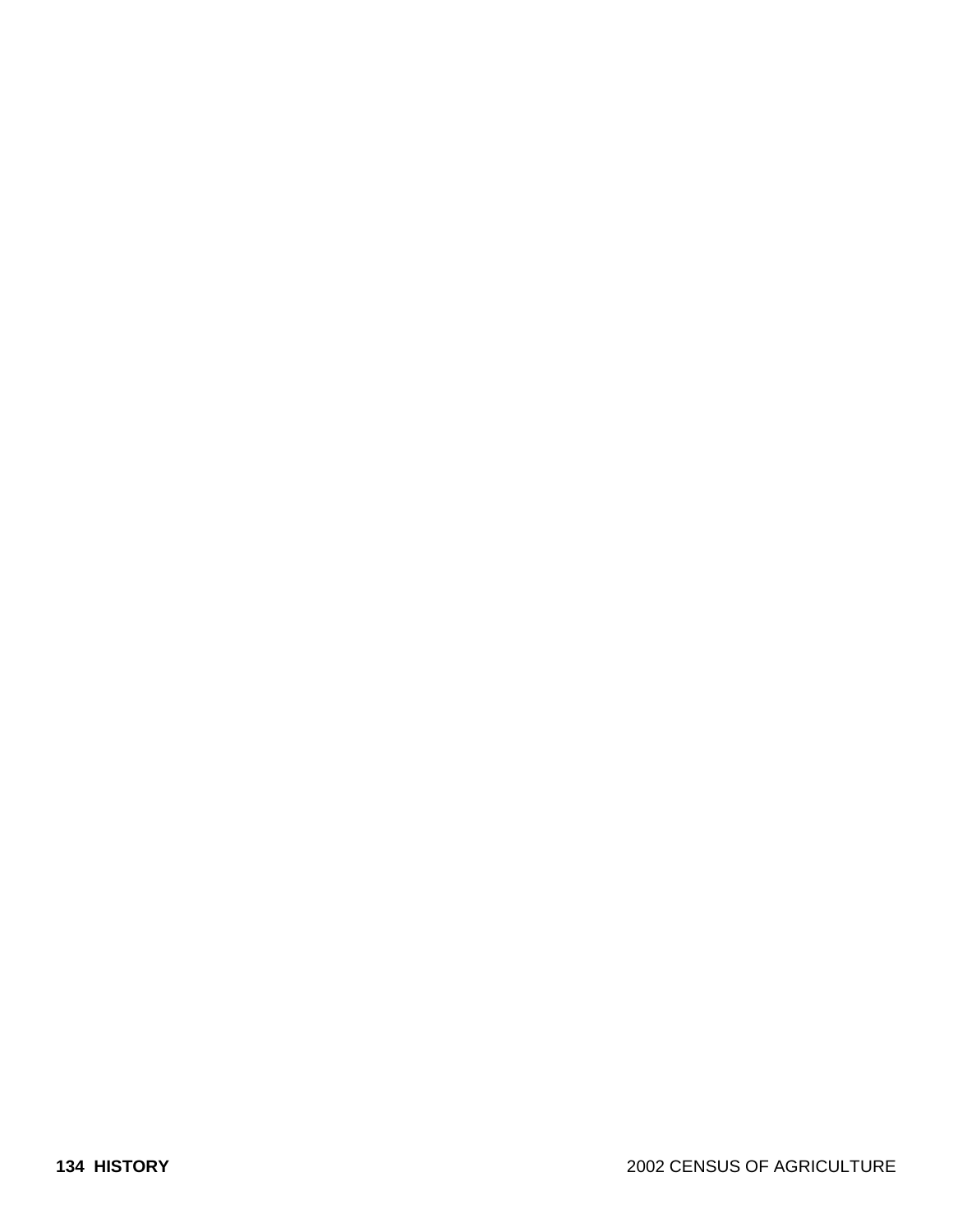| <b>ACES</b>   | <b>Agricultural Coverage Evaluation Survey</b>                 |
|---------------|----------------------------------------------------------------|
| <b>ADC</b>    | <b>Automated Data Capture</b>                                  |
| <b>ADVFU</b>  | <b>Advance Follow-up</b>                                       |
| <b>AELOS</b>  | Agricultual Economics and Land Ownership Survey                |
| <b>AGFS</b>   | <b>Agriculture and Financial Statistics Division</b>           |
| <b>AHS</b>    | <b>Annual Housing Survey</b>                                   |
| <b>AIS</b>    | <b>Agriculture Identification Survey</b>                       |
| <b>APHIS</b>  | Animal and Plant Health Inspection Service                     |
| <b>ARMS</b>   | <b>Agricultural Resources Management Study</b>                 |
| <b>ASCS</b>   | <b>Agricultural Stabilization and Conservation Service</b>     |
| <b>ATAC</b>   | Automated Tracking and Control System                          |
| <b>BLS</b>    | <b>Bureau of Labor Statistics</b>                              |
| <b>BOC</b>    | <b>Bureau of the Census</b>                                    |
| CAAS          | Census of Agriculture Area Sample                              |
| CART          | <b>Classification and Regression Tree</b>                      |
| CATI          | <b>Computer-Assisted Telephone Interview</b>                   |
| <b>CATS</b>   | <b>Census of Agriculture Tracking System</b>                   |
| CD-ROM        | <b>Compact Disc-Read Only Memory</b>                           |
| <b>CES</b>    | <b>Classification Error Survey</b>                             |
| <b>CFI</b>    | <b>Correct From Image</b>                                      |
| <b>CITC</b>   | <b>Content Test Incoming Telephone Call</b>                    |
| <b>CML</b>    | <b>Census Mail List</b>                                        |
| <b>CNMI</b>   | <b>Commonwealth of Northern Mariana Islands</b>                |
| <b>CPAS</b>   | <b>Census Program Administration Section</b>                   |
| <b>CPB</b>    | <b>Census Planning Branch</b>                                  |
| <b>CRP</b>    | <b>Conservation Reserve Program</b>                            |
| <b>CSREES</b> | Cooperative, State, Research, Education, and Extension Service |
| <b>DKWU</b>   | Data Keying Workunit                                           |
| <b>DOC</b>    | Department of Commerce                                         |
| <b>DSB</b>    | Data Systems Branch                                            |
| <b>DUP</b>    | Duplicate                                                      |
| <b>ELMO</b>   | <b>Enhanced List Maintenance Operations</b>                    |
| EQIP          | <b>Environmental Quality Incentives Program</b>                |
| <b>ERS</b>    | <b>Economic Research Service</b>                               |
| ES            | <b>Extension Service</b>                                       |
| FAS           | Fall Area Survey                                               |
| <b>FRIS</b>   | Farm and Ranch Irrigation Survey                               |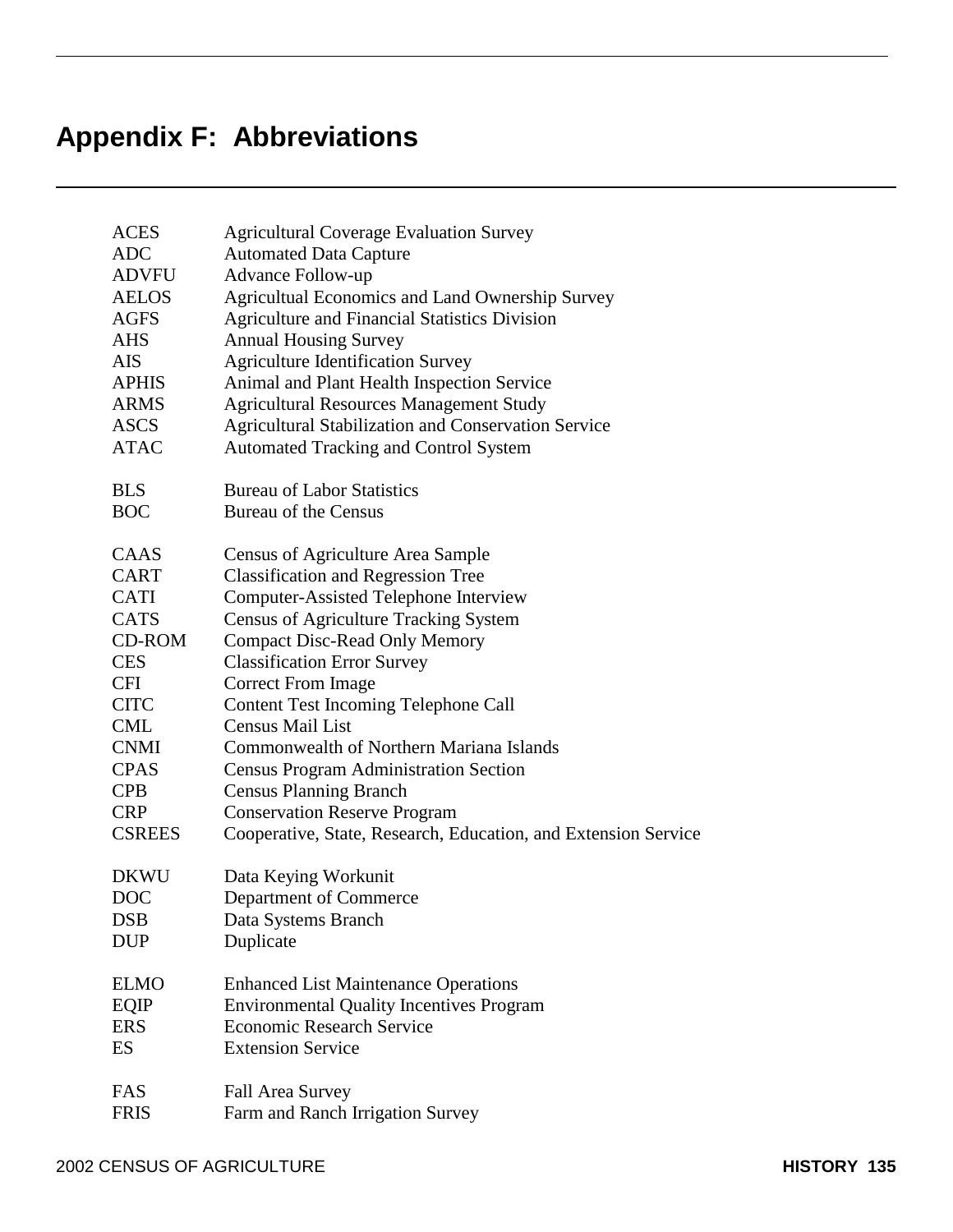| <b>FSA</b>                         | Farm Service Agency                                                       |
|------------------------------------|---------------------------------------------------------------------------|
| <b>FVSCS</b>                       | Fruits, Vegetables, and Special Crops Section (Statistics Division, NASS) |
| FY                                 | Fiscal Year (October - September)                                         |
|                                    |                                                                           |
| <b>GPO</b>                         | <b>Government Printing Office</b>                                         |
|                                    |                                                                           |
| <b>ICO</b>                         | Incorrectly Classified (Overcount)                                        |
| <b>ICR</b>                         | <b>Intelligent Character Recognition</b>                                  |
| ICU                                | <b>Incorrectly Classified (Undercount)</b>                                |
| ID                                 | Identification                                                            |
|                                    |                                                                           |
| IE                                 | Interactive Edit (Blaise)                                                 |
| <b>IRS</b>                         | <b>Internal Revenue Service</b>                                           |
| $\mathbf{I} \mathbf{/} \mathbf{S}$ | In-scope (Meets the census definition of a farm)                          |
| <b>ITC</b>                         | Incoming Telephone Call System                                            |
| <b>JAS</b>                         | June Agricultural Survey                                                  |
|                                    |                                                                           |
| LACS                               | <b>Locatable Address Conversion System</b>                                |
| <b>LAN</b>                         | <b>Local Area Network</b>                                                 |
| <b>LFCU</b>                        | Large Farm Coverage Unit                                                  |
| <b>LRC</b>                         | Low Response County Follow-up                                             |
| <b>LSFID</b>                       | List Survey Frame Identification                                          |
| LSF                                | <b>List Sampling Frame</b>                                                |
|                                    |                                                                           |
| <b>MISO</b>                        | Marketing and Information Services Office                                 |
| <b>NAICS</b>                       | North American Industry Classification System                             |
| <b>NASDA</b>                       | National Association of State Departments of Agriculture                  |
| <b>NASS</b>                        |                                                                           |
|                                    | National Agricultural Statistics Service                                  |
| <b>NCOA</b>                        | <b>National Change of Address</b>                                         |
| <b>NITC</b>                        | National Information Technology Center (USDA)                             |
| <b>NML</b>                         | Not-on-the-Mail List                                                      |
| <b>NPC</b>                         | National Processing Center (Bureau of the Census)                         |
| <b>NR</b>                          | Non-response                                                              |
| <b>NRCS</b>                        | <b>Natural Resources and Conservation Service</b>                         |
| <b>NRS</b>                         | Non-response Survey                                                       |
|                                    |                                                                           |
| <b>OCR</b>                         | <b>Optical Character Recognition</b>                                      |
| <b>OMR</b>                         | <b>Optical Mark Recognition</b>                                           |
| O/S                                | Out-of-Scope (Not meet census definition of a farm)                       |
| <b>PD</b>                          | <b>Possible Duplicate</b>                                                 |
| <b>PDF</b>                         | <b>Portable Document Format</b>                                           |
| <b>PES</b>                         | <b>Post Enumeration Survey</b>                                            |
| POID                               | Person Operator Identification                                            |
| <b>PPC</b>                         |                                                                           |
|                                    | Possible Partnership or Corporation                                       |
| <b>PRDA</b>                        | Puerto Rico Department of Agriculture                                     |
| PRL                                | Probabilistic Record Linkage                                              |
| <b>PSA</b>                         | <b>Public Service Announcement</b>                                        |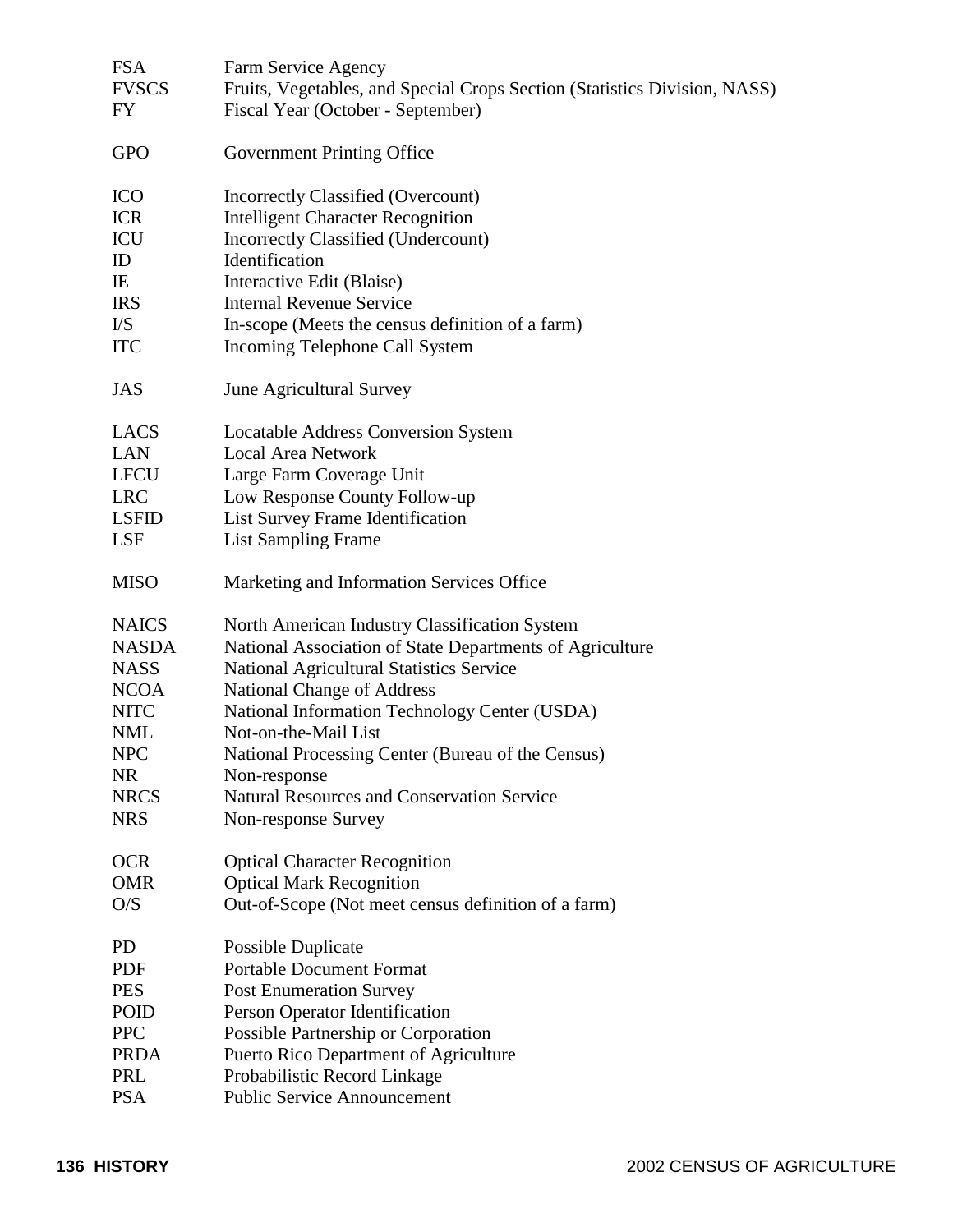| <b>PSU</b>  | <b>Primary Sampling Unit</b>                  |
|-------------|-----------------------------------------------|
| <b>PTO</b>  | Power Take-off                                |
| QC          | <b>Quality Control</b>                        |
| <b>REE</b>  | Research, Education, and Economics            |
| <b>RFO</b>  | <b>Resident Farm Operator</b>                 |
| <b>ROC</b>  | <b>Respondent Originated Correspondence</b>   |
| <b>SAS</b>  | <b>Statistical Analysis System</b>            |
| <b>SMS</b>  | <b>Survey Management System</b>               |
| <b>SRS</b>  | <b>Statistical Research Service</b>           |
| <b>SSN</b>  | <b>Social Security Number</b>                 |
| <b>TVP</b>  | <b>Total Value of Product</b>                 |
| <b>UAA</b>  | Undeliverable As Addressed                    |
| <b>UAT</b>  | <b>User Acceptance Test</b>                   |
| UPR-ES      | University of Puerto Rico - Extension Service |
| <b>USDA</b> | U.S. Department of Agriculture                |
| USVI        | U.S. Virgin Islands                           |
| <b>VNR</b>  | <b>Video New Releases</b>                     |
| <b>WRA</b>  | <b>Water Resources Area</b>                   |
| WRP         | <b>Wetlands Reserve Program</b>               |